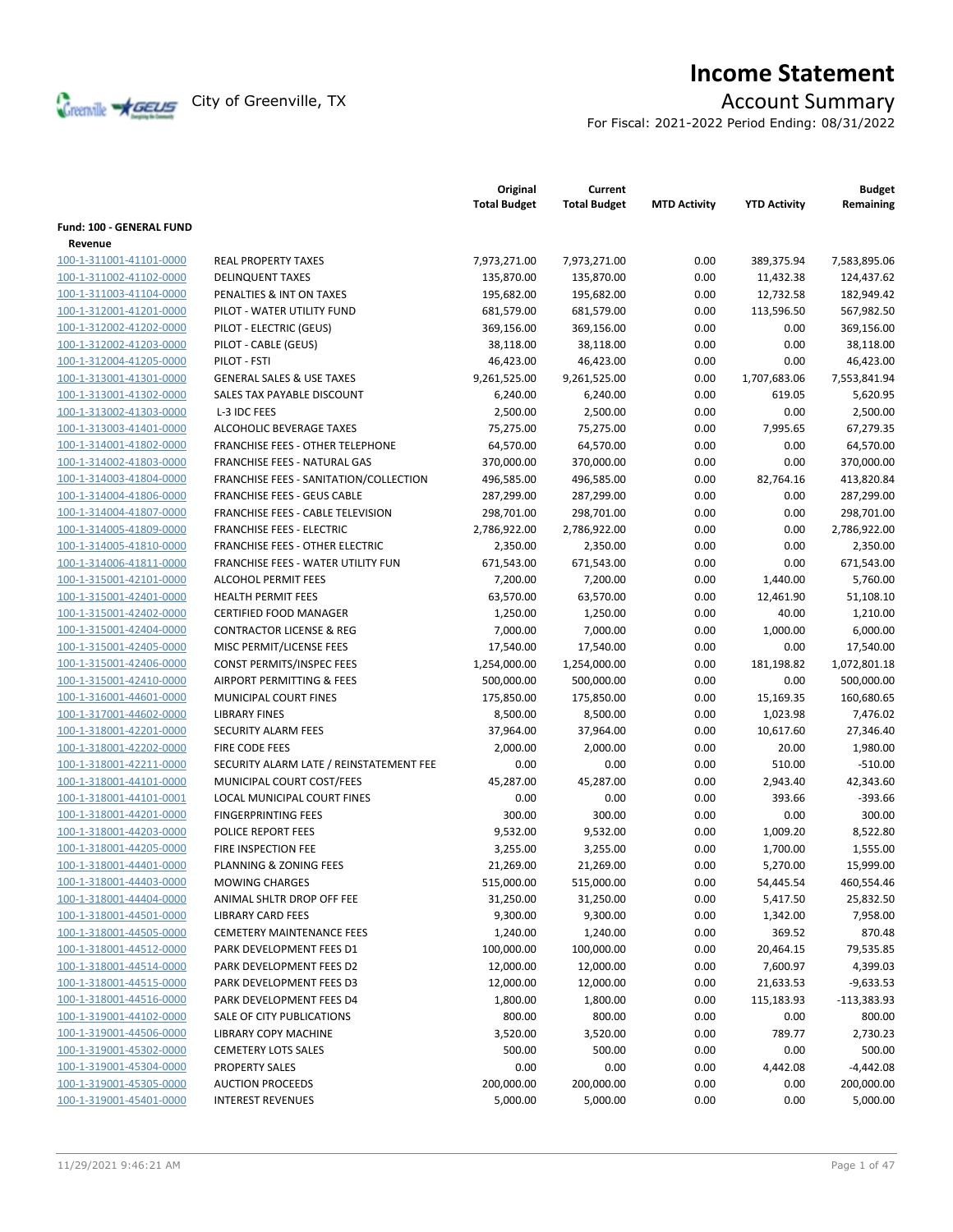|                                                    |                                       | Original<br><b>Total Budget</b> | Current<br><b>Total Budget</b> | <b>MTD Activity</b> | <b>YTD Activity</b> | <b>Budget</b><br>Remaining |
|----------------------------------------------------|---------------------------------------|---------------------------------|--------------------------------|---------------------|---------------------|----------------------------|
| 100-1-319001-45501-0000                            | LIBRARY MTG ROOM RENTAL               | 750.00                          | 750.00                         | 0.00                | 20.00               | 730.00                     |
| 100-1-319001-45503-0000                            | <b>PAVILION RENTALS</b>               | 9,900.00                        | 9,900.00                       | 0.00                | 1,351.50            | 8,548.50                   |
| 100-1-319001-45601-0000                            | MISCELLANEOUS REVENUES                | 67,000.00                       | 67,000.00                      | 0.00                | 47.50               | 66,952.50                  |
| 100-1-319001-45604-0000                            | OTHER REVENUE / OVER/SHORT            | 0.00                            | 0.00                           | 0.00                | 4,846,287.09        | -4,846,287.09              |
| 100-1-322001-43002-0000                            | ANIMAL SHELTER CONTRIB                | 100,000.00                      | 100,000.00                     | 0.00                | 0.00                | 100,000.00                 |
| 100-1-322001-43003-0000                            | HUNT CO CONTRIB - FIRE                | 28,800.00                       | 28,800.00                      | 0.00                | 9,600.00            | 19,200.00                  |
| 100-1-322001-43004-0000                            | HUNT CO MEM HOSP REIM                 | 22,400.00                       | 22,400.00                      | 0.00                | 12,660.00           | 9,740.00                   |
| 100-1-323001-46008-0000                            | <b>XFR - TOURISM FUND</b>             | 98,000.00                       | 98,000.00                      | 0.00                | 16,333.34           | 81,666.66                  |
| 100-1-324001-46506-0000                            | CA - RECREATION FUND                  | 342.00                          | 342.00                         | 0.00                | 57.00               | 285.00                     |
| 100-1-324001-46509-0000                            | CA - VENUE MGMT FUND                  | 5,259.00                        | 5,259.00                       | 0.00                | 876.50              | 4,382.50                   |
| 100-1-324001-46537-0000                            | CA - MAIL MACHINE LEASE               | 0.00                            | 0.00                           | 0.00                | 269.28              | $-269.28$                  |
| 100-1-324001-46614-0000                            | CA - SANITATION FUND COLLECTION       | 49,054.00                       | 49,054.00                      | 0.00                | 8,175.66            | 40,878.34                  |
| 100-1-324001-46650-0000                            | CA - UTILITY FUND TO GENERAL GOVERNME | 294,215.00                      | 294,215.00                     | 0.00                | 49,035.84           | 245,179.16                 |
| 100-1-324001-46651-0000                            | CA - UTILITY FUND TO PUBLIC WORKS     | 170,599.00                      | 170,599.00                     | 0.00                | 28,433.16           | 142,165.84                 |
| 100-1-324001-46801-0000                            | CA - SPENCE FUND                      | 600.00                          | 600.00                         | 0.00                | 100.00              | 500.00                     |
| 100-1-324009-46901-0000                            | CA - ELECTRIC UTILITY                 | 279,377.00                      | 279,377.00                     | 0.00                | 46,562.82           | 232,814.18                 |
| 100-1-324009-46906-0000                            | <b>CA - CABLE UTILITY</b>             | 39,242.00                       | 39,242.00                      | 0.00                | 6,540.34            | 32,701.66                  |
| 100-1-443200-52004-0000                            | <b>MICROCHIP</b>                      | 0.00                            | 0.00                           | 0.00                | 700.00              | $-700.00$                  |
|                                                    | <b>Revenue Total:</b>                 | 27,976,074.00                   | 27,976,074.00                  | 0.00                | 7,819,736.25        | 20,156,337.75              |
| Expense                                            |                                       |                                 |                                |                     |                     |                            |
| 100-1-411000-52001-0000                            | <b>OFFICE SUPPLIES</b>                | 150.00                          | 150.00                         | 0.00                | 0.00                | 150.00                     |
| 100-1-411000-52005-0000                            | PRINTED MATERIALS                     | 96.00                           | 96.00                          | 0.00                | 0.00                | 96.00                      |
| 100-1-411000-52103-0000                            | <b>MEETING SUPPLIES</b>               | 3,331.10                        | 3,331.10                       | 0.00                | 21.64               | 3,309.46                   |
| 100-1-411000-54001-0000                            | <b>TELEPHONE CHARGES</b>              | 3,648.00                        | 3,648.00                       | 0.00                | 0.00                | 3,648.00                   |
| 100-1-411000-54101-0000                            | PROFESSIONAL SERVICES                 | 22,000.00                       | 22,000.00                      | 0.00                | 2,000.00            | 20,000.00                  |
| 100-1-411000-54201-0000                            | MEMBERSHIPS & SUBSCRIPTIONS           | 7,125.00                        | 7,125.00                       | 0.00                | 0.00                | 7,125.00                   |
| 100-1-411000-54204-0000                            | <b>PUBLIC RELATIONS</b>               | 2,500.00                        | 2,500.00                       | 0.00                | 0.00                | 2,500.00                   |
| 100-1-411000-54213-0000                            | PLAQUES AND AWARDS                    | 1,200.00                        | 1,200.00                       | 0.00                | 0.00                | 1,200.00                   |
| 100-1-411000-54214-0000                            | <b>TRAVEL &amp; TRAINING</b>          | 17,650.00                       | 17,650.00                      | 0.00                | 543.11              | 17,106.89                  |
| 100-1-411000-54300-0000                            | <b>TRAVEL TO CAPITAL</b>              | 2,500.00                        | 2,500.00                       | 0.00                | 0.00                | 2,500.00                   |
| 100-1-411400-51001-0000                            | <b>REGULAR SALARIES</b>               | 160,873.00                      | 160,873.00                     | 0.00                | 17,928.48           | 142,944.52                 |
| 100-1-411400-51021-0000                            | LONGEVITY                             | 1,860.00                        | 1,860.00                       | 0.00                | 1,980.00            | $-120.00$                  |
| 100-1-411400-51116-0000                            | CAR ALLOWANCE                         | 4,200.00                        | 4,200.00                       | 0.00                | 484.62              | 3,715.38                   |
| 100-1-411400-51117-0000                            | CELL PHONE ALLOWANCE                  | 2,130.00                        | 2,130.00                       | 0.00                | 245.76              | 1,884.24                   |
| 100-1-411400-51201-0000                            | <b>FICA</b>                           | 10,711.00                       | 10,711.00                      | 0.00                | 1,217.88            | 9,493.12                   |
| 100-1-411400-51202-0000                            | <b>MEDICARE</b>                       | 2,505.00                        | 2,505.00                       | 0.00                | 284.82              | 2,220.18                   |
| 100-1-411400-51203-0000                            | <b>HEALTH INSURANCE</b>               | 24,859.42                       | 24,859.42                      | 0.00                | 4,143.24            | 20,716.18                  |
| 100-1-411400-51204-0000                            | <b>WORKERS COMPENSATION</b>           | 342.00                          | 342.00                         | 0.00                | 56.80               | 285.20                     |
| 100-1-411400-51205-0000<br>100-1-411400-51301-0000 | STATE UNEMPLOYMENT                    | 383.00                          | 383.00                         | 0.00                | 0.00                | 383.00                     |
|                                                    | <b>TMRS</b><br>OFFICE SUPPLIES        | 20,299.00                       | 20,299.00                      | 0.00                | 2,394.11            | 17,904.89                  |
| 100-1-411400-52001-0000<br>100-1-411400-52002-0000 | POSTAGE / FREIGHT                     | 325.00                          | 325.00                         | 0.00                | 0.00                | 325.00<br>87.17            |
| 100-1-411400-52005-0000                            | PRINTED MATERIALS                     | 100.00<br>2,090.00              | 100.00<br>2,090.00             | 0.00<br>0.00        | 12.83<br>0.00       | 2,090.00                   |
| 100-1-411400-54001-0000                            | <b>TELEPHONE CHARGES</b>              | 1,104.24                        | 1,104.24                       | 0.00                | 80.51               | 1,023.73                   |
| 100-1-411400-54101-0000                            | PROFESSIONAL SERVICES                 | 1,195.00                        | 1,195.00                       | 0.00                | 395.00              | 800.00                     |
| 100-1-411400-54201-0000                            | MEMBERSHIPS & SUBSCRIPTIONS           | 250.00                          | 250.00                         | 0.00                | 150.00              | 100.00                     |
| 100-1-411400-54206-0000                            | <b>ELECTION EXPENSE</b>               | 104,000.00                      | 104,000.00                     | 0.00                | 0.00                | 104,000.00                 |
| 100-1-411400-54214-0000                            | <b>TRAVEL &amp; TRAINING</b>          | 4,430.00                        | 4,430.00                       | 0.00                | 408.76              | 4,021.24                   |
| 100-1-412100-51001-0000                            | <b>REGULAR SALARIES</b>               | 191,306.00                      | 191,306.00                     | 0.00                | 17,444.96           | 173,861.04                 |
| 100-1-412100-51020-0000                            | <b>OVERTIME</b>                       | 7,210.00                        | 7,210.00                       | 0.00                | 79.50               | 7,130.50                   |
| 100-1-412100-51021-0000                            | LONGEVITY                             | 6,172.00                        | 6,172.00                       | 0.00                | 2,044.00            | 4,128.00                   |
| 100-1-412100-51101-0000                            | <b>CERTIFICATION PAY</b>              | 3,600.00                        | 3,600.00                       | 0.00                | 230.77              | 3,369.23                   |
| 100-1-412100-51201-0000                            | <b>FICA</b>                           | 12,914.00                       | 12,914.00                      | 0.00                | 1,128.22            | 11,785.78                  |
| 100-1-412100-51202-0000                            | MEDICARE                              | 3,020.00                        | 3,020.00                       | 0.00                | 263.86              | 2,756.14                   |
| 100-1-412100-51203-0000                            | <b>HEALTH INSURANCE</b>               | 49,718.00                       | 49,718.00                      | 0.00                | 8,286.34            | 41,431.66                  |
| 100-1-412100-51204-0000                            | <b>WORKERS COMPENSATION</b>           | 412.00                          | 412.00                         | 0.00                | 68.00               | 344.00                     |
| 100-1-412100-51205-0000                            | STATE UNEMPLOYMENT                    | 1,149.00                        | 1,149.00                       | 0.00                | 0.00                | 1,149.00                   |
| 100-1-412100-51301-0000                            | <b>TMRS</b>                           | 23,015.00                       | 23,015.00                      | 0.00                | 2,296.71            | 20,718.29                  |
| 100-1-412100-52001-0000                            | <b>OFFICE SUPPLIES</b>                | 1,100.00                        | 1,100.00                       | 0.00                | 0.00                | 1,100.00                   |
|                                                    |                                       |                                 |                                |                     |                     |                            |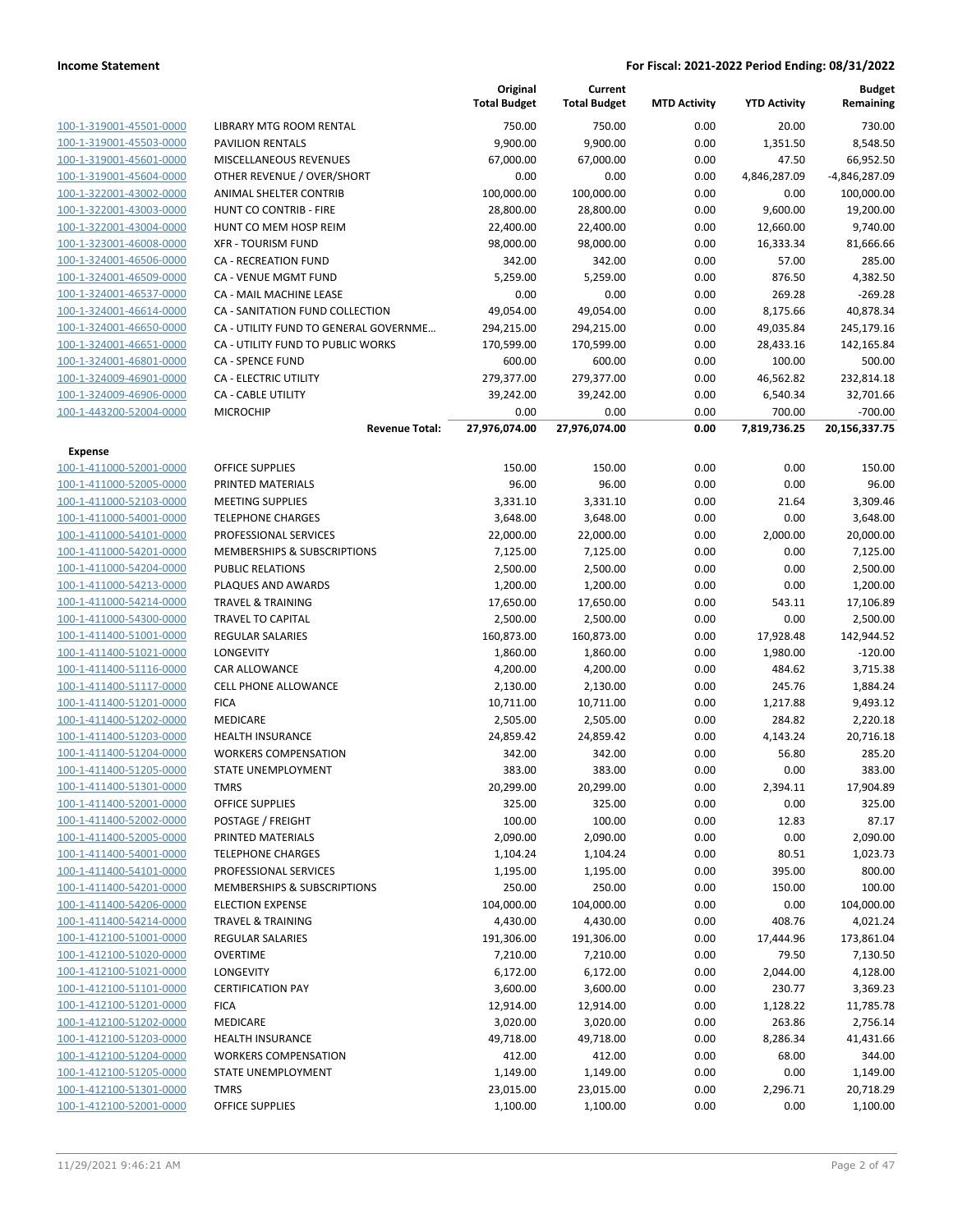|                                                    |                                                          | Original<br><b>Total Budget</b> | Current<br><b>Total Budget</b> | <b>MTD Activity</b> | <b>YTD Activity</b> | <b>Budget</b><br>Remaining |
|----------------------------------------------------|----------------------------------------------------------|---------------------------------|--------------------------------|---------------------|---------------------|----------------------------|
| 100-1-412100-52002-0000                            | POSTAGE / FREIGHT                                        | 2,750.00                        | 2,750.00                       | 0.00                | 135.46              | 2,614.54                   |
| 100-1-412100-52005-0000                            | PRINTED MATERIALS                                        | 1,500.00                        | 1,500.00                       | 0.00                | 0.00                | 1,500.00                   |
| 100-1-412100-52102-0000                            | <b>BOOKS / REF SUPPLIES</b>                              | 250.00                          | 250.00                         | 0.00                | 0.00                | 250.00                     |
| 100-1-412100-52110-0000                            | <b>TICKET WRITER SUPPLIES</b>                            | 9,500.00                        | 9,500.00                       | 0.00                | 0.00                | 9,500.00                   |
| 100-1-412100-53201-0000                            | <b>FURNITURE &amp; OFFICE EQUIPMENT</b>                  | 1,715.00                        | 1,715.00                       | 0.00                | 1,323.89            | 391.11                     |
| 100-1-412100-54001-0000                            | <b>TELEPHONE CHARGES</b>                                 | 4,959.00                        | 4,959.00                       | 0.00                | 400.59              | 4,558.41                   |
| 100-1-412100-54101-0000                            | PROFESSIONAL SERVICES                                    | 29,000.00                       | 29,000.00                      | 0.00                | 75.00               | 28,925.00                  |
| 100-1-412100-54201-0000                            | MEMBERSHIPS & SUBSCRIPTIONS                              | 635.00                          | 635.00                         | 0.00                | 0.00                | 635.00                     |
| 100-1-412100-54207-0000                            | COURT COSTS, JURY, WIT FEES                              | 360.00                          | 360.00                         | 0.00                | 0.00                | 360.00                     |
| 100-1-412100-54214-0000                            | <b>TRAVEL &amp; TRAINING</b>                             | 7,280.00                        | 7,280.00                       | 0.00                | 973.80              | 6,306.20                   |
| 100-1-413200-51001-0000                            | REGULAR SALARIES                                         | 265,815.00                      | 265,815.00                     | 0.00                | 29,806.58           | 236,008.42                 |
| 100-1-413200-51020-0000                            | <b>OVERTIME</b>                                          | 146.00                          | 146.00                         | 0.00                | 0.00                | 146.00                     |
| 100-1-413200-51021-0000                            | LONGEVITY                                                | 1,050.00                        | 1,050.00                       | 0.00                | 1,113.00            | $-63.00$                   |
| 100-1-413200-51116-0000                            | CAR ALLOWANCE                                            | 7,200.00                        | 7,200.00                       | 0.00                | 830.76              | 6,369.24                   |
| 100-1-413200-51117-0000                            | CELL PHONE ALLOWANCE                                     | 1,170.00                        | 1,170.00                       | 0.00                | 135.00              | 1,035.00                   |
| 100-1-413200-51201-0000                            | <b>FICA</b>                                              | 22,650.00                       | 22,650.00                      | 0.00                | 433.09              | 22,216.91                  |
| 100-1-413200-51202-0000                            | <b>MEDICARE</b>                                          | 3,993.00                        | 3,993.00                       | 0.00                | 432.13              | 3,560.87                   |
| 100-1-413200-51203-0000                            | <b>HEALTH INSURANCE</b>                                  | 31,074.00                       | 31,074.00                      | 0.00                | 5,179.00            | 25,895.00                  |
| 100-1-413200-51204-0000                            | <b>WORKERS COMPENSATION</b>                              | 545.00                          | 545.00                         | 0.00                | 90.00               | 455.00                     |
| 100-1-413200-51205-0000                            | STATE UNEMPLOYMENT                                       | 479.00                          | 479.00                         | 0.00                | 0.00                | 479.00                     |
| 100-1-413200-51301-0000                            | <b>TMRS</b>                                              | 32,357.00                       | 32,357.00                      | 0.00                | 3,698.68            | 28,658.32                  |
| 100-1-413200-51303-0000                            | SUP 457 COMP PLAN                                        | 22,230.00                       | 22,230.00                      | 0.00                | 2,542.86            | 19,687.14                  |
| 100-1-413200-52001-0000                            | <b>OFFICE SUPPLIES</b>                                   | 575.00                          | 575.00                         | 0.00                | 111.75              | 463.25                     |
| 100-1-413200-52002-0000                            | POSTAGE / FREIGHT                                        | 40.00                           | 40.00                          | 0.00                | 0.00                | 40.00                      |
| 100-1-413200-52103-0000                            | <b>MEETING SUPPLIES</b>                                  | 4,700.00                        | 4,700.00                       | 0.00                | 0.00                | 4,700.00                   |
| 100-1-413200-54001-0000                            | <b>TELEPHONE CHARGES</b>                                 | 4,300.00                        | 4,300.00                       | 0.00                | 456.73              | 3,843.27                   |
| 100-1-413200-54201-0000                            | MEMBERSHIPS & SUBSCRIPTIONS                              | 3,400.00                        | 3,400.00                       | 0.00                | 2,315.20            | 1,084.80                   |
| 100-1-413200-54205-0000                            | <b>BUSINESS MEALS</b>                                    | 600.00                          | 600.00                         | 0.00                | 0.00                | 600.00                     |
| 100-1-413200-54212-0000<br>100-1-413200-54214-0000 | <b>PRINTING</b>                                          | 100.00<br>5,000.00              | 100.00<br>5,000.00             | 0.00<br>0.00        | 0.00<br>65.60       | 100.00                     |
| 100-1-413200-54300-0000                            | <b>TRAVEL &amp; TRAINING</b><br><b>TRAVEL TO CAPITAL</b> | 2,500.00                        | 2,500.00                       | 0.00                | 0.00                | 4,934.40<br>2,500.00       |
| 100-1-415100-51001-0000                            | <b>REGULAR SALARIES</b>                                  | 309,857.00                      | 309,857.00                     | 0.00                | 35,362.42           | 274,494.58                 |
| 100-1-415100-51020-0000                            | <b>OVERTIME</b>                                          | 3,404.00                        | 3,404.00                       | 0.00                | 0.00                | 3,404.00                   |
| 100-1-415100-51021-0000                            | <b>LONGEVITY</b>                                         | 4,282.00                        | 4,282.00                       | 0.00                | 3,712.00            | 570.00                     |
| 100-1-415100-51116-0000                            | CAR ALLOWANCE                                            | 4,200.00                        | 4,200.00                       | 0.00                | 646.16              | 3,553.84                   |
| 100-1-415100-51117-0000                            | <b>CELL PHONE ALLOWANCE</b>                              | 2,130.00                        | 2,130.00                       | 0.00                | 290.76              | 1,839.24                   |
| 100-1-415100-51201-0000                            | <b>FICA</b>                                              | 20,080.00                       | 20,080.00                      | 0.00                | 2,480.60            | 17,599.40                  |
| 100-1-415100-51202-0000                            | MEDICARE                                                 | 4,696.00                        | 4,696.00                       | 0.00                | 580.14              | 4,115.86                   |
| 100-1-415100-51203-0000                            | <b>HEALTH INSURANCE</b>                                  | 68,363.00                       | 68,363.00                      | 0.00                | 11,393.84           | 56,969.16                  |
| 100-1-415100-51204-0000                            | <b>WORKERS COMPENSATION</b>                              | 641.00                          | 641.00                         | 0.00                | 105.84              | 535.16                     |
| 100-1-415100-51205-0000                            | STATE UNEMPLOYMENT                                       | 1,054.00                        | 1,054.00                       | 0.00                | 149.30              | 904.70                     |
| 100-1-415100-51301-0000                            | <b>TMRS</b>                                              | 38,055.00                       | 38,055.00                      | 0.00                | 4,908.48            | 33,146.52                  |
| 100-1-415100-52001-0000                            | <b>OFFICE SUPPLIES</b>                                   | 1,700.00                        | 1,700.00                       | 0.00                | 0.00                | 1,700.00                   |
| 100-1-415100-52002-0000                            | POSTAGE / FREIGHT                                        | 4,000.00                        | 4,000.00                       | 0.00                | 370.86              | 3,629.14                   |
| 100-1-415100-52005-0000                            | PRINTED MATERIALS                                        | 150.00                          | 150.00                         | 0.00                | 0.00                | 150.00                     |
| 100-1-415100-54001-0000                            | <b>TELEPHONE CHARGES</b>                                 | 3,326.00                        | 3,326.00                       | 0.00                | 336.63              | 2,989.37                   |
| 100-1-415100-54110-0000                            | <b>AUDIT</b>                                             | 80,000.00                       | 80,000.00                      | 0.00                | 0.00                | 80,000.00                  |
| 100-1-415100-54201-0000                            | MEMBERSHIPS & SUBSCRIPTIONS                              | 1,940.00                        | 1,940.00                       | 0.00                | 0.00                | 1,940.00                   |
| 100-1-415100-54211-0000                            | ADVERTISING                                              | 35,000.00                       | 35,000.00                      | 0.00                | 457.00              | 34,543.00                  |
| 100-1-415100-54214-0000                            | <b>TRAVEL &amp; TRAINING</b>                             | 1,625.00                        | 1,625.00                       | 0.00                | 252.32              | 1,372.68                   |
| 100-1-415150-54401-0000                            | APPRAISER                                                | 313,963.18                      | 313,963.18                     | 0.00                | 0.00                | 313,963.18                 |
| 100-1-415150-54402-0000                            | COLLECTOR                                                | 16,100.00                       | 16,100.00                      | 0.00                | 0.00                | 16,100.00                  |
| 100-1-415300-54106-0000                            | <b>ATTORNEY FEES</b>                                     | 200,000.00                      | 200,000.00                     | 0.00                | 18,840.00           | 181,160.00                 |
| 100-1-415500-51001-0000                            | <b>REGULAR SALARIES</b>                                  | 194,747.00                      | 194,747.00                     | 0.00                | 22,113.52           | 172,633.48                 |
| 100-1-415500-51020-0000                            | <b>OVERTIME</b>                                          | 0.00                            | 0.00                           | 0.00                | 808.52              | $-808.52$                  |
| 100-1-415500-51021-0000                            | LONGEVITY                                                | 4,422.00                        | 4,422.00                       | 0.00                | 4,422.00            | 0.00                       |
| 100-1-415500-51116-0000                            | CAR ALLOWANCE                                            | 4,200.00                        | 4,200.00                       | 0.00                | 484.62              | 3,715.38                   |
| 100-1-415500-51117-0000                            | <b>CELL PHONE ALLOWANCE</b>                              | 1,170.00                        | 1,170.00                       | 0.00                | 135.00              | 1,035.00                   |
| 100-1-415500-51201-0000                            | <b>FICA</b>                                              | 12,681.00                       | 12,681.00                      | 0.00                | 1,597.29            | 11,083.71                  |
|                                                    |                                                          |                                 |                                |                     |                     |                            |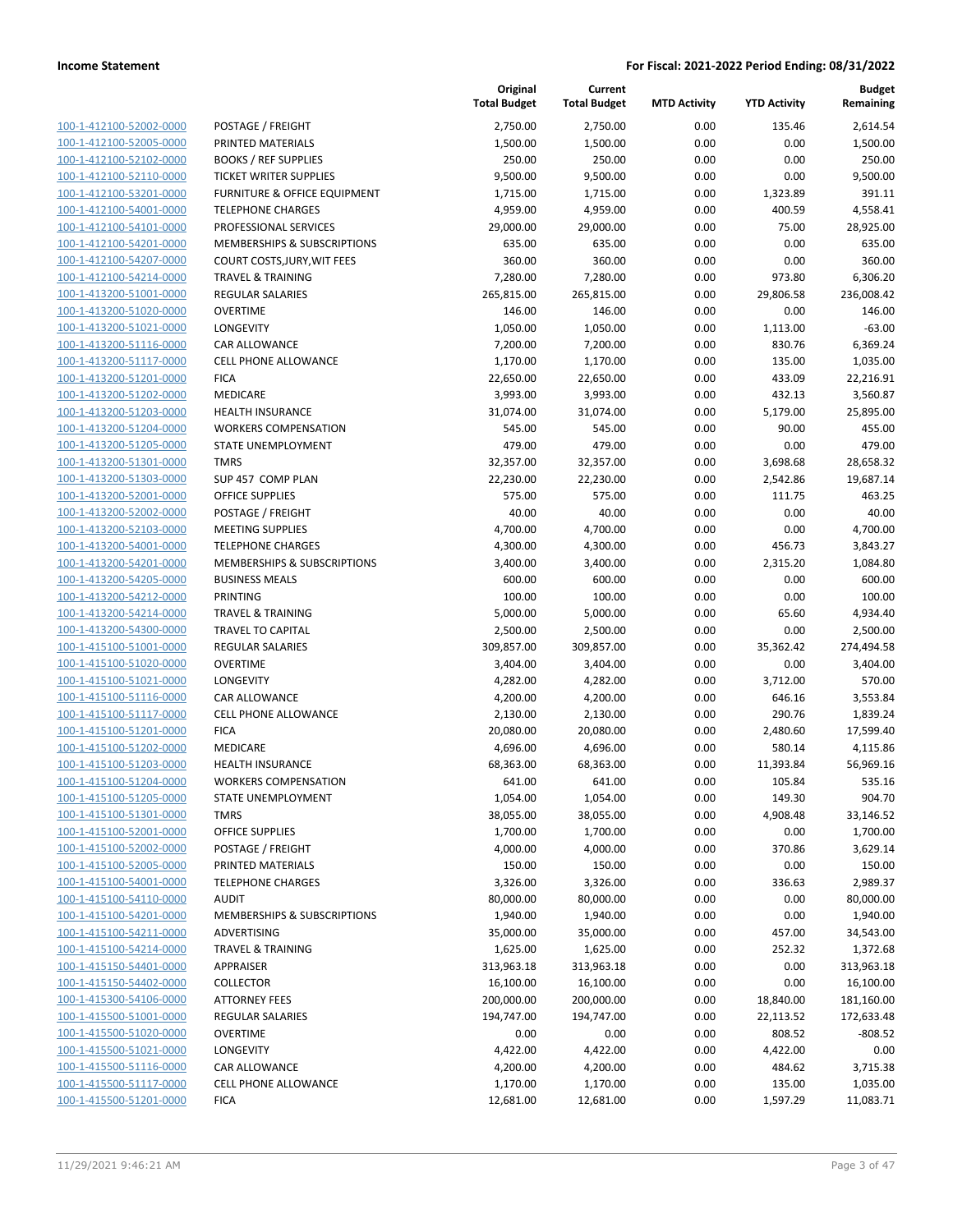| 100-1-415500-51202-0000         |
|---------------------------------|
| 100-1-415500-51203-0000         |
| 100-1-415500-51204-0000         |
| 100-1-415500-51205-0000         |
| 100-1-415500-51301-0000         |
| 100-1-415500-52001-0000         |
| 100-1-415500-52002-0000         |
| 100-1-415500-52303-0000         |
| 100-1-415500-54001-0000         |
| 100-1-415500-54102-0000         |
| 100-1-415500-54103-0000         |
| 100-1-415500-54107-0000         |
|                                 |
| 100-1-415500-54118-0000         |
| 100-1-415500-54119-0000         |
| 100-1-415500-54201-0000         |
| 100-1-415500-54213-0000         |
| 100-1-415500-54214-0000         |
| 100-1-421100-51001-0000         |
| 100-1-421100-51020-0000         |
| 100-1-421100-51021-0000         |
| 1-421100-51101-0000<br>100-     |
| 100-1-421100-51115-0000         |
| 100-1-421100-51117-0000         |
| 100-1-421100-51201-0000         |
|                                 |
| 100-1-421100-51202-0000         |
| 100-1-421100-51203-0000         |
| 100-1-421100-51204-0000         |
| 100-1-421100-51205-0000         |
| 100-1-421100-51301-0000         |
| 100-1-421100-52001-0000         |
| 1-421100-52002-0000<br>100-     |
| 100-1-421100-52004-0000         |
| 100-1-421100-52005-0000         |
| 100-1-421100-52102-0000         |
| 100-1-421100-52103-0000         |
| 100-1-421100-52104-0000         |
| 100-1-421100-52201-0000         |
| 100-1-421100-52203-0000         |
|                                 |
| 100-1-421100-52302-0000         |
| 100-1-421100-52305-0000         |
| -421100-53202-0000<br>$100 - 1$ |
| <u>100-1-421100-53205-0000</u>  |
| 100-1-421100-54001-0000         |
| <u>100-1-421100-54002-0000</u>  |
| 100-1-421100-54201-0000         |
| 100-1-421100-54205-0000         |
| 100-1-421100-54212-0000         |
| 100-1-421100-54213-0000         |
| <u>100-1-421100-54214-0000</u>  |
| 100-1-421210-51001-0000         |
| 100-1-421210-51020-0000         |
|                                 |
| 100-1-421210-51021-0000         |
| 100-1-421210-51101-0000         |
| <u>100-1-421210-51115-0000</u>  |
| 100-1-421210-51117-0000         |
| 100-1-421210-51201-0000         |
| 100-1-421210-51202-0000         |
| <u>100-1-421210-51203-0000</u>  |
| 100-1-421210-51204-0000         |
|                                 |

|                         |                              | Original<br><b>Total Budget</b> | Current<br><b>Total Budget</b> | <b>MTD Activity</b> | <b>YTD Activity</b> | <b>Budget</b><br>Remaining |
|-------------------------|------------------------------|---------------------------------|--------------------------------|---------------------|---------------------|----------------------------|
| 100-1-415500-51202-0000 | MEDICARE                     | 2,966.00                        | 2,966.00                       | 0.00                | 373.56              | 2,592.44                   |
| 100-1-415500-51203-0000 | <b>HEALTH INSURANCE</b>      | 37,289.00                       | 37,289.00                      | 0.00                | 6,214.84            | 31,074.16                  |
| 100-1-415500-51204-0000 | <b>WORKERS COMPENSATION</b>  | 405.00                          | 405.00                         | 0.00                | 66.84               | 338.16                     |
| 100-1-415500-51205-0000 | STATE UNEMPLOYMENT           | 575.00                          | 575.00                         | 0.00                | 0.00                | 575.00                     |
| 100-1-415500-51301-0000 | <b>TMRS</b>                  | 24,033.00                       | 24,033.00                      | 0.00                | 3,243.78            | 20,789.22                  |
| 100-1-415500-52001-0000 | <b>OFFICE SUPPLIES</b>       | 5,000.00                        | 5,000.00                       | 0.00                | 2,625.00            | 2,375.00                   |
| 100-1-415500-52002-0000 | POSTAGE / FREIGHT            | 1,500.00                        | 1,500.00                       | 0.00                | 52.68               | 1,447.32                   |
| 100-1-415500-52303-0000 | <b>TRAINING SUPPLIES</b>     | 750.00                          | 750.00                         | 0.00                | 0.00                | 750.00                     |
| 100-1-415500-54001-0000 | <b>TELEPHONE CHARGES</b>     | 2,675.00                        | 2,675.00                       | 0.00                | 296.60              | 2,378.40                   |
| 100-1-415500-54102-0000 | <b>MVR CHECKS</b>            | 500.00                          | 500.00                         | 0.00                | 0.00                | 500.00                     |
| 100-1-415500-54103-0000 | POLICE EXAM MATERIALS        | 25,312.00                       | 25,312.00                      | 0.00                | 0.00                | 25,312.00                  |
| 100-1-415500-54107-0000 | MEDICAL                      | 8,000.00                        | 8,000.00                       | 0.00                | 0.00                | 8,000.00                   |
| 100-1-415500-54118-0000 | <b>MEDICAL - POLICE</b>      | 2,500.00                        | 2,500.00                       | 0.00                | 0.00                | 2,500.00                   |
| 100-1-415500-54119-0000 | <b>MEDICAL - FIRE</b>        | 2,500.00                        | 2,500.00                       | 0.00                | 0.00                | 2,500.00                   |
| 100-1-415500-54201-0000 | MEMBERSHIPS & SUBSCRIPTIONS  | 4,000.00                        | 4,000.00                       | 0.00                | 0.00                | 4,000.00                   |
| 100-1-415500-54213-0000 | PLAQUES AND AWARDS           | 128,000.00                      | 128,000.00                     | 0.00                | 5,554.68            | 122,445.32                 |
| 100-1-415500-54214-0000 | <b>TRAVEL &amp; TRAINING</b> | 3,000.00                        | 3,000.00                       | 0.00                | 2,246.25            | 753.75                     |
| 100-1-421100-51001-0000 | <b>REGULAR SALARIES</b>      | 443,625.00                      | 443,625.00                     | 0.00                | 50,210.09           | 393,414.91                 |
| 100-1-421100-51020-0000 | <b>OVERTIME</b>              | 17,853.00                       | 17,853.00                      | 0.00                | 4,795.73            | 13,057.27                  |
| 100-1-421100-51021-0000 | LONGEVITY                    | 9,898.00                        | 9,898.00                       | 0.00                | 6,835.69            | 3,062.31                   |
| 100-1-421100-51101-0000 | <b>CERTIFICATION PAY</b>     | 5,400.00                        | 5,400.00                       | 0.00                | 623.07              | 4,776.93                   |
| 100-1-421100-51115-0000 | <b>CLOTHING ALLOWANCE</b>    | 841.00                          | 841.00                         | 0.00                | 941.58              | $-100.58$                  |
| 100-1-421100-51117-0000 | <b>CELL PHONE ALLOWANCE</b>  | 2,130.00                        | 2,130.00                       | 0.00                | 335.76              | 1,794.24                   |
| 100-1-421100-51201-0000 | <b>FICA</b>                  | 29,796.00                       | 29,796.00                      | 0.00                | 3,920.17            | 25,875.83                  |
| 100-1-421100-51202-0000 | MEDICARE                     | 6,969.00                        | 6,969.00                       | 0.00                | 916.82              | 6,052.18                   |
| 100-1-421100-51203-0000 | <b>HEALTH INSURANCE</b>      | 62,149.00                       | 62,149.00                      | 0.00                | 10,358.16           | 51,790.84                  |
| 100-1-421100-51204-0000 | <b>WORKERS COMPENSATION</b>  | 7,798.00                        | 7,798.00                       | 0.00                | 1,288.34            | 6,509.66                   |
| 100-1-421100-51205-0000 | STATE UNEMPLOYMENT           | 958.00                          | 958.00                         | 0.00                | 0.00                | 958.00                     |
| 100-1-421100-51301-0000 | <b>TMRS</b>                  | 56,469.00                       | 56,469.00                      | 0.00                | 7,394.06            | 49,074.94                  |
| 100-1-421100-52001-0000 | <b>OFFICE SUPPLIES</b>       | 1,000.00                        | 1,000.00                       | 0.00                | 0.00                | 1,000.00                   |
| 100-1-421100-52002-0000 | POSTAGE / FREIGHT            | 300.00                          | 300.00                         | 0.00                | 0.00                | 300.00                     |
| 100-1-421100-52004-0000 | <b>COMPUTER SUPPLIES</b>     | 600.00                          | 600.00                         | 0.00                | 0.00                | 600.00                     |
| 100-1-421100-52005-0000 | PRINTED MATERIALS            | 300.00                          | 300.00                         | 0.00                | 0.00                | 300.00                     |
| 100-1-421100-52102-0000 | <b>BOOKS / REF SUPPLIES</b>  | 450.00                          | 450.00                         | 0.00                | 109.95              | 340.05                     |
| 100-1-421100-52103-0000 | <b>MEETING SUPPLIES</b>      | 2,300.00                        | 2,300.00                       | 0.00                | 75.00               | 2,225.00                   |
| 100-1-421100-52104-0000 | <b>WEARING APPAREL</b>       | 470.00                          | 470.00                         | 0.00                | 0.00                | 470.00                     |
| 100-1-421100-52201-0000 | MINOR TOOLS & EQUIPMENT      | 4,503.00                        | 4,503.00                       | 0.00                | 0.00                | 4,503.00                   |
| 100-1-421100-52203-0000 | <b>MOTOR VEHICLE FUEL</b>    | 2,703.00                        | 2,703.00                       | 0.00                | 665.74              | 2,037.26                   |
| 100-1-421100-52302-0000 | <b>MEDICAL SUPPLIES</b>      | 300.00                          | 300.00                         | 0.00                | 0.00                | 300.00                     |
| 100-1-421100-52305-0000 | PUBLIC EDUCATION             | 17,400.00                       | 17,400.00                      | 0.00                | 12.99               | 17,387.01                  |
| 100-1-421100-53202-0000 | MACHINE, TOOLS & IMPLMNTS    | 150.00                          | 150.00                         | 0.00                | 0.00                | 150.00                     |
| 100-1-421100-53205-0000 | <b>MOTOR VEHICLES</b>        | 1,750.00                        | 1,750.00                       | 0.00                | 0.00                | 1,750.00                   |
| 100-1-421100-54001-0000 | <b>TELEPHONE CHARGES</b>     | 4,000.00                        | 4,000.00                       | 0.00                | 352.64              | 3,647.36                   |
| 100-1-421100-54002-0000 | <b>UTILITY CHARGES</b>       | 65,248.00                       | 65,248.00                      | 0.00                | 10,840.10           | 54,407.90                  |
| 100-1-421100-54201-0000 | MEMBERSHIPS & SUBSCRIPTIONS  | 4,979.00                        | 4,979.00                       | 0.00                | 0.00                | 4,979.00                   |
| 100-1-421100-54205-0000 | <b>BUSINESS MEALS</b>        | 150.00                          | 150.00                         | 0.00                | 0.00                | 150.00                     |
| 100-1-421100-54212-0000 | PRINTING                     | 172.00                          | 172.00                         | 0.00                | 0.00                | 172.00                     |
| 100-1-421100-54213-0000 | PLAQUES AND AWARDS           | 1,700.00                        | 1,700.00                       | 0.00                | 0.00                | 1,700.00                   |
| 100-1-421100-54214-0000 | <b>TRAVEL &amp; TRAINING</b> | 11,690.00                       | 11,690.00                      | 0.00                | 0.00                | 11,690.00                  |
| 100-1-421210-51001-0000 | REGULAR SALARIES             | 910,641.00                      | 910,641.00                     | 0.00                | 79,737.37           | 830,903.63                 |
| 100-1-421210-51020-0000 | <b>OVERTIME</b>              | 49,998.00                       | 49,998.00                      | 0.00                | 5,215.84            | 44,782.16                  |
| 100-1-421210-51021-0000 | LONGEVITY                    | 16,128.00                       | 16,128.00                      | 0.00                | 11,487.07           | 4,640.93                   |
| 100-1-421210-51101-0000 | <b>CERTIFICATION PAY</b>     | 17,040.00                       | 17,040.00                      | 0.00                | 1,592.28            | 15,447.72                  |
| 100-1-421210-51115-0000 | <b>CLOTHING ALLOWANCE</b>    | 8,646.00                        | 8,646.00                       | 0.00                | 2,510.88            | 6,135.12                   |
| 100-1-421210-51117-0000 | <b>CELL PHONE ALLOWANCE</b>  | 6,600.00                        | 6,600.00                       | 0.00                | 581.52              | 6,018.48                   |
| 100-1-421210-51201-0000 | <b>FICA</b>                  | 62,561.00                       | 62,561.00                      | 0.00                | 6,005.70            | 56,555.30                  |
| 100-1-421210-51202-0000 | MEDICARE                     | 14,631.00                       | 14,631.00                      | 0.00                | 1,404.57            | 13,226.43                  |
| 100-1-421210-51203-0000 | HEALTH INSURANCE             | 149,157.00                      | 149,157.00                     | 0.00                | 24,859.50           | 124,297.50                 |
| 100-1-421210-51204-0000 | <b>WORKERS COMPENSATION</b>  | 18,953.00                       | 18,953.00                      | 0.00                | 3,131.50            | 15,821.50                  |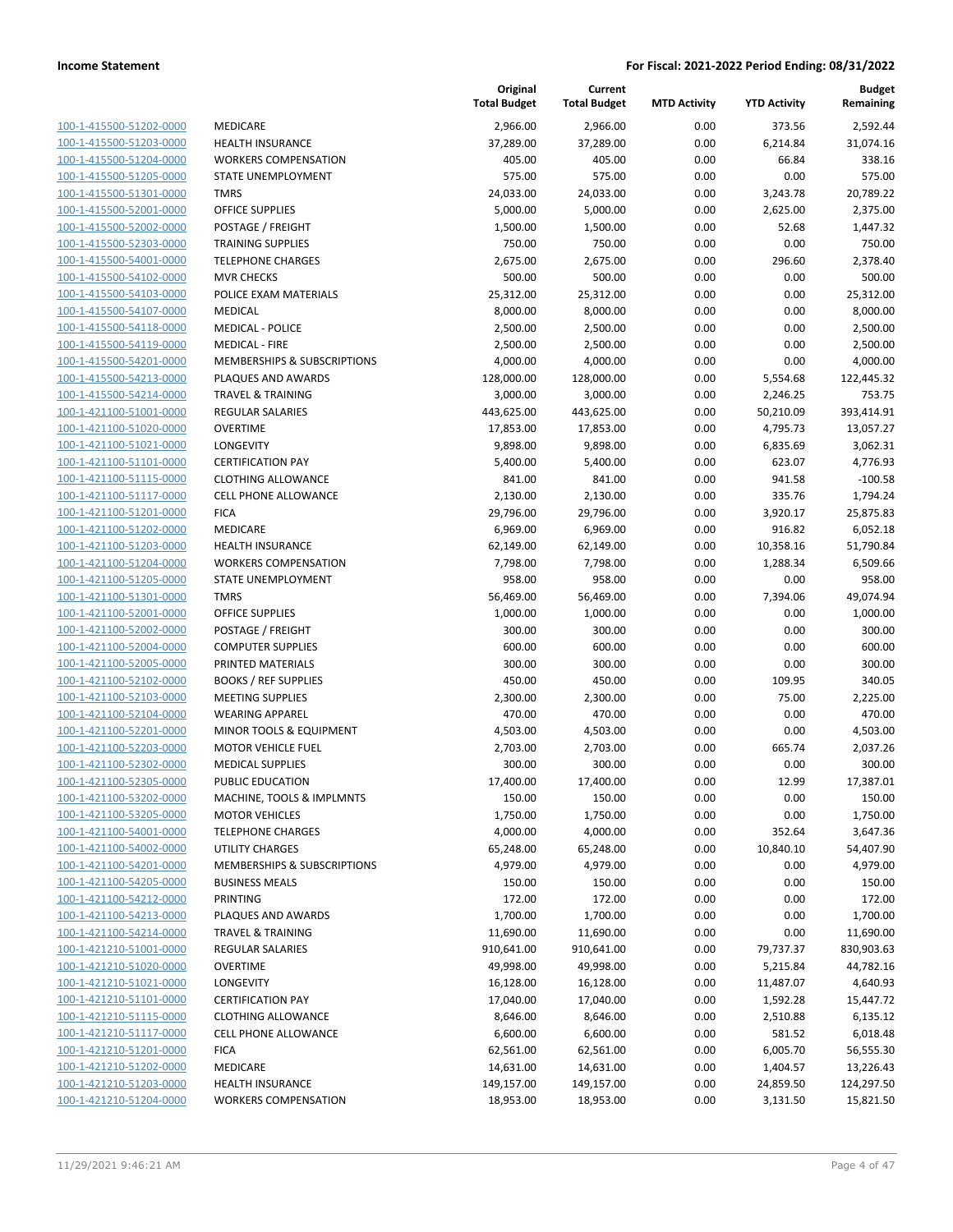100-1-421210-51205-0000 100-1-421210-51301-0000 100-1-421210-52001-0000 100-1-421210-52002-0000 100-1-421210-52004-0000 100-1-421210-52005-0000 100-1-421210-52102-0000 100-1-421210-52201-0000 100-1-421210-52203-0000 100-1-421210-53203-0000 100-1-421210-53205-0000 100-1-421210-54001-0000 100-1-421210-54201-0000 100-1-421210-54208-0000 100-1-421210-54214-0000 100-1-421230-51001-0000 100-1-421230-51020-0000 100-1-421230-51021-0000 100-1-421230-51101-0000 100-1-421230-51102-0000 100-1-421230-51115-0000 100-1-421230-51117-0000 100-1-421230-51201-0000 100-1-421230-51202-0000 100-1-421230-51203-0000 100-1-421230-51204-0000 100-1-421230-51205-0000 100-1-421230-51301-0000 100-1-421230-51401-0000 100-1-421230-52001-0000 100-1-421230-52002-0000 100-1-421230-52004-0000 100-1-421230-52005-0000 100-1-421230-52006-0000 100-1-421230-52007-0000 100-1-421230-52008-0000 100-1-421230-52009-0000 100-1-421230-52102-0000 BOOKS / REF SUPPLIES 80.00 80.00 0.00 0.00 80.00 100-1-421230-52104-0000 100-1-421230-52105-0000 100-1-421230-52108-0000 100-1-421230-52108-0001 100-1-421230-52109-0000 100-1-421230-52111-0000 100-1-421230-52201-0000 100-1-421230-52202-0000 100-1-421230-52203-0000 100-1-421230-52303-0000 TRAINING SUPPLIES 520.00 520.00 0.00 0.00 520.00 100-1-421230-52309-0000 100-1-421230-53202-0000 100-1-421230-53205-0000 100-1-421230-54001-0000 100-1-421230-54108-0000 100-1-421230-54108-0001 100-1-421230-54201-0000 100-1-421230-54202-0000 100-1-421230-54214-0000 100-1-421230-54215-0000 100-1-421240-51001-0000

|                                       | Original<br><b>Total Budget</b> | Current<br><b>Total Budget</b> | <b>MTD Activity</b> | <b>YTD Activity</b> | <b>Budget</b><br>Remaining |
|---------------------------------------|---------------------------------|--------------------------------|---------------------|---------------------|----------------------------|
| STATE UNEMPLOYMENT                    | 2,299.00                        | 2,299.00                       | 0.00                | 0.00                | 2,299.00                   |
| <b>TMRS</b>                           | 122,699.00                      | 122,699.00                     | 0.00                | 11,730.51           | 110,968.49                 |
| <b>OFFICE SUPPLIES</b>                | 1,060.00                        | 1,060.00                       | 0.00                | 0.00                | 1,060.00                   |
| POSTAGE / FREIGHT                     | 150.00                          | 150.00                         | 0.00                | 7.69                | 142.31                     |
| <b>COMPUTER SUPPLIES</b>              | 1,350.00                        | 1,350.00                       | 0.00                | 0.00                | 1,350.00                   |
| PRINTED MATERIALS                     | 50.00                           | 50.00                          | 0.00                | 0.00                | 50.00                      |
| <b>BOOKS / REF SUPPLIES</b>           | 120.00                          | 120.00                         | 0.00                | 0.00                | 120.00                     |
| MINOR TOOLS & EQUIPMENT               | 840.00                          | 840.00                         | 0.00                | 0.00                | 840.00                     |
| <b>MOTOR VEHICLE FUEL</b>             | 6,936.00                        | 6,936.00                       | 0.00                | 3,194.01            | 3,741.99                   |
| <b>INSTRUMENTS &amp; APPARATUS</b>    | 300.00                          | 300.00                         | 0.00                | 0.00                | 300.00                     |
| <b>MOTOR VEHICLES</b>                 | 1,750.00                        | 1,750.00                       | 0.00                | 0.00                | 1,750.00                   |
| <b>TELEPHONE CHARGES</b>              | 7,500.00                        | 7,500.00                       | 0.00                | 841.01              | 6,658.99                   |
| MEMBERSHIPS & SUBSCRIPTIONS           | 10,198.00                       | 10,198.00                      | 0.00                | 0.00                | 10,198.00                  |
| <b>LABORATORY WORK</b>                | 9,900.00                        | 9,900.00                       | 0.00                | 0.00                | 9,900.00                   |
| <b>TRAVEL &amp; TRAINING</b>          | 11,100.00                       | 11,100.00                      | 0.00                | 0.00                | 11,100.00                  |
| <b>REGULAR SALARIES</b>               | 3,277,104.00                    | 3,277,104.00                   | 0.00                | 342,032.83          | 2,935,071.17               |
| <b>OVERTIME</b>                       | 220,593.00                      | 220,593.00                     | 0.00                | 71,219.07           | 149,373.93                 |
| LONGEVITY                             | 29,688.00                       | 29,688.00                      | 0.00                | 28,311.24           | 1,376.76                   |
| <b>CERTIFICATION PAY</b>              | 71,280.00                       | 71,280.00                      | 0.00                | 5,399.91            | 65,880.09                  |
| <b>BILINGUAL PAY</b>                  | 1,800.00                        | 1,800.00                       | 0.00                | 207.72              | 1,592.28                   |
| <b>CLOTHING ALLOWANCE</b>             | 5,291.00                        | 5,291.00                       | 0.00                | 840.54              | 4,450.46                   |
| CELL PHONE ALLOWANCE                  | 2,520.00                        | 2,520.00                       | 0.00                | 791.52              | 1,728.48                   |
| <b>FICA</b>                           | 223,713.00                      | 223,713.00                     | 0.00                | 26,642.91           | 197,070.09                 |
| <b>MEDICARE</b>                       | 52,320.00                       | 52,320.00                      | 0.00                | 6,231.01            | 46,088.99                  |
| <b>HEALTH INSURANCE</b>               | 559,337.00                      | 559,337.00                     | 0.00                | 93,222.86           | 466,114.14                 |
| <b>WORKERS COMPENSATION</b>           | 70,491.00                       | 70,491.00                      | 0.00                | 11,652.16           | 58,838.84                  |
| STATE UNEMPLOYMENT                    | 8,527.00                        | 8,527.00                       | 0.00                | 389.55              | 8,137.45                   |
| <b>TMRS</b>                           | 423,972.00                      | 423,972.00                     | 0.00                | 52,061.21           | 371,910.79                 |
| <b>CONTRA - SALARIES</b>              | $-150,000.00$                   | $-150,000.00$                  | 0.00                | $-2,025.90$         | $-147,974.10$              |
| OFFICE SUPPLIES (PATROL)              | 600.00                          | 600.00                         | 0.00                | 0.00                | 600.00                     |
| POSTAGE / FREIGHT (PATROL)            | 390.00                          | 390.00                         | 0.00                | 0.00                | 390.00                     |
| COMPUTER SUPPLIES (PATROL)            | 400.00                          | 400.00                         | 0.00                | 0.00                | 400.00                     |
| PRINTED MATERIALS (PATROL)            | 524.00                          | 524.00                         | 0.00                | 0.00                | 524.00                     |
| OFFICE SUPPLIES (OPERATIONS)          | 1,110.00                        | 1,110.00                       | 0.00                | 0.00                | 1,110.00                   |
| POSTAGE/FRIEGHT (OPERATIONS)          | 50.00                           | 50.00                          | 0.00                | 0.00                | 50.00                      |
| <b>COMPUTER SUPPLIES (OPERATIONS)</b> | 1,420.00                        | 1,420.00                       | 0.00                | 0.00                | 1,420.00                   |
| PRINTED MATERIALS (OPERATIONS)        | 2,245.00                        | 2,245.00                       | 0.00                | 0.00                | 2,245.00                   |
| <b>BOOKS / REF SUPPLIES</b>           | 80.00                           | 80.00                          | 0.00                | 0.00                | 80.00                      |
| <b>WEARING APPAREL (PATROL)</b>       | 57,232.00                       | 57,232.00                      | 0.00                | 225.00              | 57,007.00                  |
| <b>WEARING APPAREL (OPERATIONS)</b>   | 6,400.00                        | 6,400.00                       | 0.00                | 0.00                | 6,400.00                   |
| MENAGERIE SUPPLIES (OPERATIONS)       | 1,495.00                        | 1,495.00                       | 0.00                | 60.00               | 1,435.00                   |
| MENAGERIE SUPPLIES (PATROL)           | 1,275.00                        | 1,275.00                       | 0.00                | 0.00                | 1,275.00                   |
| SUPPORT OF PRISONERS                  | 2,635.00                        | 2,635.00                       | 0.00                | 82.00               | 2,553.00                   |
| <b>AMMUNITION</b>                     | 18,450.00                       | 18,450.00                      | 0.00                | 0.00                | 18,450.00                  |
| MINOR TOOLS & EQUIPMENT (PATROL)      | 10,410.00                       | 10,410.00                      | 0.00                | 0.00                | 10,410.00                  |
| MINOR TOOLS AND EQUIPMENT (OPERATION  | 8,785.00                        | 8,785.00                       | 0.00                | 0.00                | 8,785.00                   |
| <b>MOTOR VEHICLE FUEL</b>             | 78,291.00                       | 78,291.00                      | 0.00                | 15,064.77           | 63,226.23                  |
| <b>TRAINING SUPPLIES</b>              | 520.00                          | 520.00                         | 0.00                | 0.00                | 520.00                     |
| <b>BODY ARMOR</b>                     | 20,400.00                       | 20,400.00                      | 0.00                | 0.00                | 20,400.00                  |
| MACHINE, TOOLS & IMPLMNTS             | 1,500.00                        | 1,500.00                       | 0.00                | 0.00                | 1,500.00                   |
| <b>MOTOR VEHICLES</b>                 | 20,000.00                       | 20,000.00                      | 0.00                | 4,781.42            | 15,218.58                  |
| <b>TELEPHONE CHARGES</b>              | 20,000.00                       | 20,000.00                      | 0.00                | 1,881.88            | 18,118.12                  |
| <b>VETERINARY SERVICES</b>            | 700.00                          | 700.00                         | 0.00                | 0.00                | 700.00                     |
| <b>VETERINARY SERVICES</b>            | 1,000.00                        | 1,000.00                       | 0.00                | 0.00                | 1,000.00                   |
| MEMBERSHIPS & SUBSCRIPTIONS (PATROL)  | 535.00                          | 535.00                         | 0.00                | 0.00                | 535.00                     |
| MEMBERSHIPS & SUBSCRIPTIONS (OPERATIO | 4,112.00                        | 4,112.00                       | 0.00                | 0.00                | 4,112.00                   |
| <b>TRAVEL &amp; TRAINING</b>          | 12,900.00                       | 12,900.00                      | 0.00                | $-70.00$            | 12,970.00                  |
| TRAVEL & TRAINING (OPERATIONS)        | 16,000.00                       | 16,000.00                      | 0.00                | 0.00                | 16,000.00                  |
| REGULAR SALARIES                      | 878,596.00                      | 878,596.00                     | 0.00                | 91,586.75           | 787,009.25                 |
|                                       |                                 |                                |                     |                     |                            |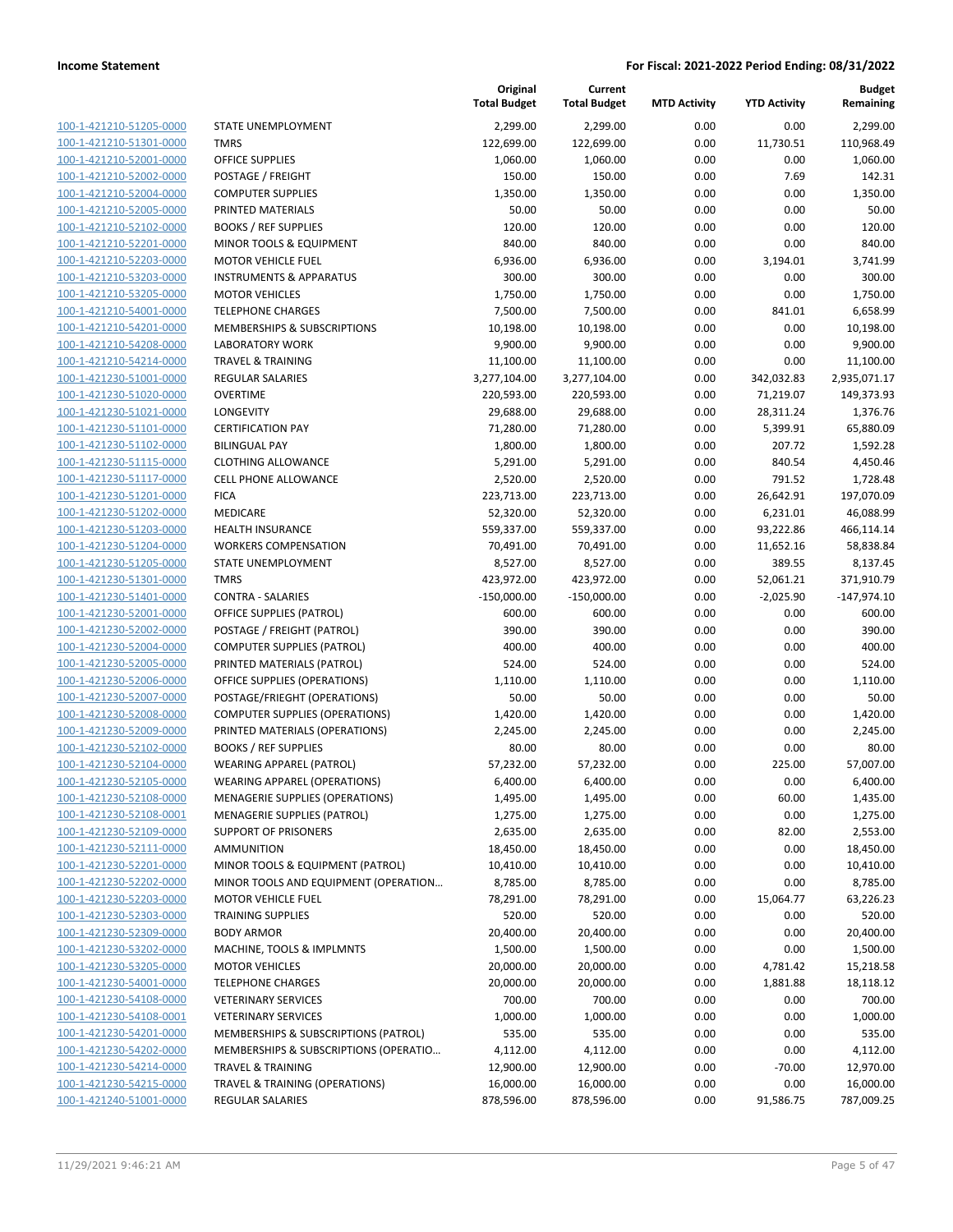| 100-1-421240-51020-0000        |
|--------------------------------|
| 100-1-421240-51021-0000        |
| 100-1-421240-51101-0000        |
| 100-1-421240-51102-0000        |
| <u>100-1-421240-51115-0000</u> |
| 100-1-421240-51117-0000        |
| 100-1-421240-51201-0000        |
| 100-1-421240-51202-0000        |
| 100-1-421240-51203-0000        |
| 100-1-421240-51204-0000        |
| 100-1-421240-51205-0000        |
| 100-1-421240-51301-0000        |
| 100-1-421240-51302-0000        |
| 100-1-421240-52001-0000        |
| <u>100-1-421240-52002-0000</u> |
| 100-1-421240-52004-0000        |
| 100-1-421240-52005-0000        |
| 100-1-421240-52102-0000        |
|                                |
| 100-1-421240-52104-0000        |
| 100-1-421240-52201-0000        |
| 100-1-421240-52203-0000        |
| 100-1-421240-52303-0000        |
| 100-1-421240-53202-0000        |
| 100-1-421240-53205-0000        |
| <u>100-1-421240-53207-0000</u> |
| 100-1-421240-54001-0000        |
| 100-1-421240-54101-0000        |
| 100-1-421240-54201-0000        |
| 100-1-421240-54212-0000        |
| <u>100-1-421240-54214-0000</u> |
| 100-1-421240-55231-0000        |
| 100-1-421240-55232-0000        |
| 100-1-421600-52104-0000        |
| 100-1-421600-52111-0000        |
| 100-1-421600-52201-0000        |
| 100-1-421600-52206-0000        |
| 100-1-421600-52304-0000        |
| 100-1-421600-53202-0000        |
| 100-1-421600-54201-0000        |
| <u>100-1-421600-54214-0000</u> |
| <u>100-1-422100-51001-0000</u> |
| 100-1-422100-51020-0000        |
| 100-1-422100-51021-0000        |
| 100-1-422100-51101-0000        |
|                                |
| 100-1-422100-51116-0000        |
| 100-1-422100-51117-0000        |
| <u>100-1-422100-51201-0000</u> |
| 100-1-422100-51202-0000        |
| <u>100-1-422100-51203-0000</u> |
| <u>100-1-422100-51204-0000</u> |
| 100-1-422100-51205-0000        |
| 100-1-422100-51301-0000        |
| 100-1-422100-51302-0000        |
| <u>100-1-422100-52001-0000</u> |
| <u>100-1-422100-52002-0000</u> |
| <u>100-1-422100-52005-0000</u> |
| <u>100-1-422100-52101-0000</u> |
| 100-1-422100-52102-0000        |
| <u>100-1-422100-52103-0000</u> |
|                                |

|                                                    |                                                             | Original<br><b>Total Budget</b> | Current<br><b>Total Budget</b> | <b>MTD Activity</b> | <b>YTD Activity</b>   | <b>Budget</b><br>Remaining |
|----------------------------------------------------|-------------------------------------------------------------|---------------------------------|--------------------------------|---------------------|-----------------------|----------------------------|
| 100-1-421240-51020-0000                            | <b>OVERTIME</b>                                             | 51,349.00                       | 51,349.00                      | 0.00                | 11,307.38             | 40,041.62                  |
| 100-1-421240-51021-0000                            | LONGEVITY                                                   | 12,621.00                       | 12,621.00                      | 0.00                | 9,378.45              | 3,242.55                   |
| 100-1-421240-51101-0000                            | <b>CERTIFICATION PAY</b>                                    | 15,600.00                       | 15,600.00                      | 0.00                | 1,730.78              | 13,869.22                  |
| 100-1-421240-51102-0000                            | <b>BILINGUAL PAY</b>                                        | 1,500.00                        | 1,500.00                       | 0.00                | 69.24                 | 1,430.76                   |
| 100-1-421240-51115-0000                            | <b>CLOTHING ALLOWANCE</b>                                   | 120.00                          | 120.00                         | 0.00                | 13.86                 | 106.14                     |
| 100-1-421240-51117-0000                            | <b>CELL PHONE ALLOWANCE</b>                                 | 960.00                          | 960.00                         | 0.00                | 110.76                | 849.24                     |
| 100-1-421240-51201-0000                            | <b>FICA</b>                                                 | 24,233.00                       | 24,233.00                      | 0.00                | 4,056.99              | 20,176.01                  |
| 100-1-421240-51202-0000                            | MEDICARE                                                    | 13,938.00                       | 13,938.00                      | 0.00                | 1,559.90              | 12,378.10                  |
| 100-1-421240-51203-0000                            | <b>HEALTH INSURANCE</b>                                     | 229,950.00                      | 229,950.00                     | 0.00                | 38,325.00             | 191,625.00                 |
| 100-1-421240-51204-0000                            | <b>WORKERS COMPENSATION</b>                                 | 4,420.00                        | 4,420.00                       | 0.00                | 730.34                | 3,689.66                   |
| 100-1-421240-51205-0000                            | STATE UNEMPLOYMENT                                          | 3,641.00                        | 3,641.00                       | 0.00                | 304.30                | 3,336.70                   |
| 100-1-421240-51301-0000                            | <b>TMRS</b>                                                 | 39,122.00                       | 39,122.00                      | 0.00                | 7,951.44              | 31,170.56                  |
| 100-1-421240-51302-0000                            | <b>FR&amp;R RETIREMENT</b>                                  | 126,736.00                      | 126,736.00                     | 0.00                | 9,277.12              | 117,458.88                 |
| 100-1-421240-52001-0000                            | OFFICE SUPPLIES                                             | 2,247.00                        | 2,247.00                       | 0.00                | 116.08                | 2,130.92                   |
| 100-1-421240-52002-0000                            | POSTAGE / FREIGHT                                           | 2,200.00                        | 2,200.00                       | 0.00                | 309.26                | 1,890.74                   |
| 100-1-421240-52004-0000                            | <b>COMPUTER SUPPLIES</b>                                    | 500.00                          | 500.00                         | 0.00                | 0.00                  | 500.00                     |
| 100-1-421240-52005-0000                            | PRINTED MATERIALS                                           | 750.00                          | 750.00                         | 0.00                | 0.00                  | 750.00                     |
| 100-1-421240-52102-0000                            | REFERENCE SUPPLIES                                          | 600.00                          | 600.00                         | 0.00                | 0.00                  | 600.00                     |
| 100-1-421240-52104-0000                            | <b>WEARING APPAREL</b>                                      | 1,800.00                        | 1,800.00                       | 0.00                | 0.00                  | 1,800.00                   |
| 100-1-421240-52201-0000                            | <b>MINOR TOOLS &amp; EQUIPMENT</b>                          | 2,200.00                        | 2,200.00                       | 0.00                | 0.00                  | 2,200.00                   |
| 100-1-421240-52203-0000                            | <b>MOTOR VEHICLE FUEL</b>                                   | 864.00                          | 864.00                         | 0.00                | 424.57                | 439.43                     |
| 100-1-421240-52303-0000                            | <b>TRAINING SUPPLIES</b>                                    | 970.00                          | 970.00                         | 0.00                | 0.00                  | 970.00                     |
| 100-1-421240-53202-0000                            | MACHINE, TOOLS & IMPLMNTS                                   | 194.00                          | 194.00                         | 0.00                | 0.00                  | 194.00                     |
| 100-1-421240-53205-0000                            | <b>MOTOR VEHICLES</b>                                       | 840.00                          | 840.00                         | 0.00                | 6.00                  | 834.00                     |
| 100-1-421240-53207-0000                            | RADIO/COMMUNICATIONS                                        | 3,892.00                        | 3,892.00                       | 0.00                | 3,892.00              | 0.00                       |
| 100-1-421240-54001-0000                            | <b>TELEPHONE CHARGES</b>                                    | 12,000.00                       | 12,000.00                      | 0.00                | 1,492.09              | 10,507.91                  |
| 100-1-421240-54101-0000                            | PROFESSIONAL SERVICES                                       | 3,400.00                        | 3,400.00                       | 0.00                | 250.00                | 3,150.00                   |
| 100-1-421240-54201-0000                            | MEMBERSHIPS & SUBSCRIPTIONS                                 | 3,192.00                        | 3,192.00                       | 0.00                | 0.00                  | 3,192.00                   |
| 100-1-421240-54212-0000                            | <b>PRINTING</b>                                             | 485.00                          | 485.00                         | 0.00                | 0.00                  | 485.00                     |
| 100-1-421240-54214-0000                            | <b>TRAVEL &amp; TRAINING</b>                                | 27,060.00                       | 27,060.00                      | 0.00                | 24.10                 | 27,035.90                  |
| 100-1-421240-55231-0000                            | LESS LETHAL PROGRAM                                         | 21,740.18                       | 21,740.18                      | 0.00                | 0.00                  | 21,740.18                  |
| 100-1-421240-55232-0000                            | <b>FIREARMS PROGRAM</b>                                     | 24,875.00                       | 24,875.00                      | 0.00                | 0.00                  | 24,875.00                  |
| 100-1-421600-52104-0000                            | <b>WEARING APPAREL</b>                                      | 3,800.00                        | 3,800.00                       | 0.00                | 0.00                  | 3,800.00                   |
| 100-1-421600-52111-0000                            | <b>AMMUNITION</b>                                           | 8,500.00                        | 8,500.00                       | 0.00                | 6,560.70              | 1,939.30                   |
| 100-1-421600-52201-0000                            | MINOR TOOLS & EQUIPMENT                                     | 6,450.00                        | 6,450.00                       | 0.00                | 0.00                  | 6,450.00                   |
| 100-1-421600-52206-0000                            | SPECIAL OPS EQUIPMENT                                       | 6,560.00                        | 6,560.00                       | 0.00                | 0.00                  | 6,560.00                   |
| 100-1-421600-52304-0000                            | <b>DRONE PROGRAM</b>                                        | 3,052.00                        | 3,052.00                       | 0.00                | 0.00                  | 3,052.00                   |
| 100-1-421600-53202-0000                            | MACHINE, TOOLS & IMPLMNTS                                   | 200.00                          | 200.00                         | 0.00                | 0.00                  | 200.00                     |
| 100-1-421600-54201-0000                            | MEMBERSHIPS & SUBSCRIPTIONS<br><b>TRAVEL &amp; TRAINING</b> | 440.00                          | 440.00                         | 0.00                | 0.00                  | 440.00                     |
| 100-1-421600-54214-0000                            |                                                             | 12,700.00                       | 12,700.00                      | 0.00                | 1,260.68<br>35,577.40 | 11,439.32                  |
| 100-1-422100-51001-0000                            | REGULAR SALARIES                                            | 312,705.00                      | 312,705.00                     | 0.00<br>0.00        |                       | 277,127.60<br>4,729.60     |
| 100-1-422100-51020-0000<br>100-1-422100-51021-0000 | OVERTIME<br>LONGEVITY                                       | 5,576.00<br>4,792.00            | 5,576.00<br>4,792.00           | 0.00                | 846.40                |                            |
| 100-1-422100-51101-0000                            | <b>CERTIFICATION PAY</b>                                    | 5,400.00                        | 5,400.00                       | 0.00                | 3,199.69<br>553.86    | 1,592.31                   |
| 100-1-422100-51116-0000                            | CAR ALLOWANCE                                               | 7,800.00                        | 7,800.00                       | 0.00                | 900.00                | 4,846.14<br>6,900.00       |
| 100-1-422100-51117-0000                            | <b>CELL PHONE ALLOWANCE</b>                                 |                                 |                                | 0.00                | 225.00                | 1,725.00                   |
| 100-1-422100-51201-0000                            | <b>FICA</b>                                                 | 1,950.00<br>8,468.00            | 1,950.00<br>8,468.00           | 0.00                | 463.80                | 8,004.20                   |
| 100-1-422100-51202-0000                            | MEDICARE                                                    | 4,904.00                        | 4,904.00                       | 0.00                | 584.92                | 4,319.08                   |
| 100-1-422100-51203-0000                            | <b>HEALTH INSURANCE</b>                                     | 37,289.00                       | 37,289.00                      | 0.00                | 6,214.84              | 31,074.16                  |
| 100-1-422100-51204-0000                            | <b>WORKERS COMPENSATION</b>                                 | 6,361.00                        | 6,361.00                       | 0.00                | 1,051.00              | 5,310.00                   |
| 100-1-422100-51205-0000                            | STATE UNEMPLOYMENT                                          | 575.00                          | 575.00                         | 0.00                | 0.00                  | 575.00                     |
| 100-1-422100-51301-0000                            | <b>TMRS</b>                                                 | 6,626.00                        | 6,626.00                       | 0.00                | 959.51                | 5,666.49                   |
| 100-1-422100-51302-0000                            | FR&R RETIREMENT                                             | 60,029.00                       | 60,029.00                      | 0.00                | 7,035.56              | 52,993.44                  |
| 100-1-422100-52001-0000                            | OFFICE SUPPLIES                                             | 1,948.00                        | 1,948.00                       | 0.00                | 0.00                  | 1,948.00                   |
| 100-1-422100-52002-0000                            | POSTAGE / FREIGHT                                           | 300.00                          | 300.00                         | 0.00                | 0.00                  | 300.00                     |
| 100-1-422100-52005-0000                            | PRINTED MATERIALS                                           | 500.00                          | 500.00                         | 0.00                | 0.00                  | 500.00                     |
| 100-1-422100-52101-0000                            | <b>JANITORIAL SUPPLIES</b>                                  | 1,450.00                        | 1,450.00                       | 0.00                | 0.00                  | 1,450.00                   |
| 100-1-422100-52102-0000                            | REFERENCE SUPPLIES                                          | 3,000.00                        | 3,000.00                       | 0.00                | 0.00                  | 3,000.00                   |
| 100-1-422100-52103-0000                            | <b>MEETING SUPPLIES</b>                                     | 2,100.00                        | 2,100.00                       | 0.00                | 0.00                  | 2,100.00                   |
|                                                    |                                                             |                                 |                                |                     |                       |                            |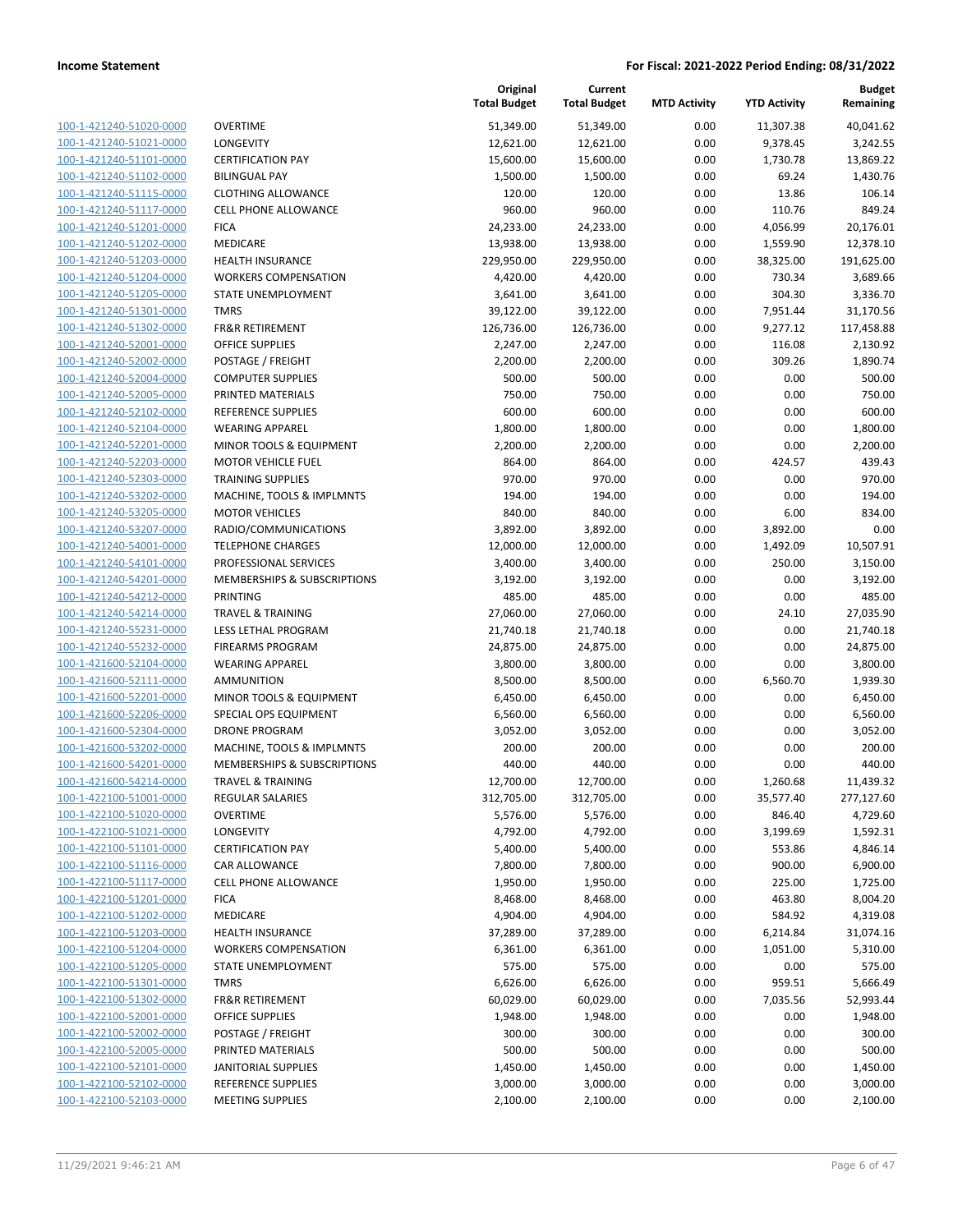| 100-1-422100-52104-0000                                          | ١                        |
|------------------------------------------------------------------|--------------------------|
| 100-1-422100-53207-0000                                          | f                        |
| 100-1-422100-54001-0000                                          | Ī                        |
| <u>100-1-422100-54002-0000</u>                                   | l                        |
| 100-1-422100-54101-0000                                          | f                        |
| 100-1-422100-54201-0000                                          | I                        |
| 100-1-422100-54214-0000                                          | Ī                        |
| 100-1-422100-54217-0000                                          | Í                        |
| 100-1-422200-51001-0000                                          | f                        |
| 100-1-422200-51020-0000                                          | $\overline{\phantom{a}}$ |
| 100-1-422200-51021-0000                                          | l                        |
| 100-1-422200-51101-0000<br>100-1-422200-51102-0000               | (<br>ŀ                   |
| <u>100-1-422200-51117-0000</u>                                   | (                        |
| 100-1-422200-51202-0000                                          | I                        |
| 100-1-422200-51203-0000                                          | ł                        |
| 100-1-422200-51204-0000                                          | ١                        |
| 100-1-422200-51205-0000                                          | í                        |
| 100-1-422200-51302-0000                                          | f                        |
| 100-1-422200-51401-0000                                          | $\overline{\phantom{a}}$ |
| 100-1-422200-52001-0000                                          | (                        |
| 100-1-422200-52101-0000                                          | J                        |
| 100-1-422200-52102-0000                                          | f                        |
| <u>100-1-422200-52103-0000</u>                                   | ľ                        |
| 100-1-422200-52104-0000                                          | ١                        |
| 100-1-422200-52107-0000                                          | I                        |
| 100-1-422200-52201-0000                                          | I                        |
| 100-1-422200-52203-0000                                          | I                        |
| <u>100-1-422200-52205-0000</u>                                   | f                        |
| 100-1-422200-52207-0000                                          | ŀ<br>f                   |
| 100-1-422200-52208-0000<br>100-1-422200-52304-0001               | I                        |
| 100-1-422200-52306-0000                                          | ł                        |
| <u>100-1-422200-53202-0000</u>                                   | ľ                        |
| 100-1-422200-53205-0000                                          | I                        |
| 100-1-422200-53208-0000                                          | f                        |
| 100-1-422200-53213-0000                                          | í                        |
| 100-1-422200-54001-0000                                          | Ī                        |
| 100-1-422200-54002-0000                                          | l                        |
| 100-1-422200-54109-0000                                          | I                        |
| 100-1-422200-54214-0000                                          | Ī                        |
| <u>100-1-422200-55201-0000</u>                                   | ľ                        |
| 100-1-422200-55203-0000                                          | ŀ                        |
| <u>100-1-422200-55207-0000</u>                                   | f                        |
| 100-1-422300-51001-0000                                          | I                        |
| 100-1-422300-51020-0000                                          | (                        |
| 100-1-422300-51021-0000                                          | l                        |
| 100-1-422300-51101-0000                                          | (                        |
| <u>100-1-422300-51117-0000</u><br><u>100-1-422300-51202-0000</u> | (<br>I                   |
| 100-1-422300-51203-0000                                          | ł                        |
| 100-1-422300-51204-0000                                          |                          |
| 100-1-422300-51205-0000                                          | :                        |
| <u>100-1-422300-51302-0000</u>                                   | I                        |
| <u>100-1-422300-52002-0000</u>                                   | ŀ                        |
| 100-1-422300-52005-0000                                          | I                        |
| 100-1-422300-52104-0000                                          |                          |
| 100-1-422300-52201-0000                                          | I                        |
| <u>100-1-422300-52203-0000</u>                                   | ı                        |
|                                                                  |                          |

|                                                    |                                                | Original<br><b>Total Budget</b> | Current<br><b>Total Budget</b> | <b>MTD Activity</b> | <b>YTD Activity</b> | <b>Budget</b><br>Remaining |
|----------------------------------------------------|------------------------------------------------|---------------------------------|--------------------------------|---------------------|---------------------|----------------------------|
| 100-1-422100-52104-0000                            | <b>WEARING APPAREL</b>                         | 1,445.00                        | 1,445.00                       | 0.00                | 0.00                | 1,445.00                   |
| 100-1-422100-53207-0000                            | RADIO/COMMUNICATIONS                           | 9,500.00                        | 9,500.00                       | 0.00                | 0.00                | 9,500.00                   |
| 100-1-422100-54001-0000                            | <b>TELEPHONE CHARGES</b>                       | 3,300.00                        | 3,300.00                       | 0.00                | 328.62              | 2,971.38                   |
| 100-1-422100-54002-0000                            | <b>UTILITY CHARGES</b>                         | 4,121.00                        | 4,121.00                       | 0.00                | 496.00              | 3,625.00                   |
| 100-1-422100-54101-0000                            | PROFESSIONAL SERVICES                          | 7,500.00                        | 7,500.00                       | 0.00                | 0.00                | 7,500.00                   |
| 100-1-422100-54201-0000                            | MEMBERSHIPS & SUBSCRIPTIONS                    | 6,071.70                        | 6,071.70                       | 0.00                | 3,825.00            | 2,246.70                   |
| 100-1-422100-54214-0000                            | <b>TRAVEL &amp; TRAINING</b>                   | 4,700.00                        | 4,700.00                       | 0.00                | 0.00                | 4,700.00                   |
| 100-1-422100-54217-0000                            | <b>AWARDS PROGRAM</b>                          | 1,500.00                        | 1,500.00                       | 0.00                | 0.00                | 1,500.00                   |
| 100-1-422200-51001-0000                            | <b>REGULAR SALARIES</b>                        | 3,559,065.00                    | 3,559,065.00                   | 0.00                | 427,401.78          | 3,131,663.22               |
| 100-1-422200-51020-0000                            | <b>OVERTIME</b>                                | 432,141.00                      | 432,141.00                     | 0.00                | 122,588.12          | 309,552.88                 |
| 100-1-422200-51021-0000                            | LONGEVITY                                      | 49,252.00                       | 49,252.00                      | 0.00                | 49,246.31           | 5.69                       |
| 100-1-422200-51101-0000                            | <b>CERTIFICATION PAY</b>                       | 113,160.00                      | 113,160.00                     | 0.00                | 7,864.80            | 105,295.20                 |
| 100-1-422200-51102-0000                            | <b>BILINGUAL PAY</b>                           | 1,200.00                        | 1,200.00                       | 0.00                | 138.48              | 1,061.52                   |
| 100-1-422200-51117-0000                            | <b>CELL PHONE ALLOWANCE</b>                    | 1,560.00                        | 1,560.00                       | 0.00                | 180.00              | 1,380.00                   |
| 100-1-422200-51202-0000                            | MEDICARE                                       | 60,267.00                       | 60,267.00                      | 0.00                | 8,385.55            | 51,881.45                  |
| 100-1-422200-51203-0000                            | <b>HEALTH INSURANCE</b>                        | 596,626.00                      | 596,626.00                     | 0.00                | 99,437.68           | 497,188.32                 |
| 100-1-422200-51204-0000                            | <b>WORKERS COMPENSATION</b>                    | 91,806.00                       | 91,806.00                      | 0.00                | 15,176.18           | 76,629.82                  |
| 100-1-422200-51205-0000                            | STATE UNEMPLOYMENT                             | 9,197.00                        | 9,197.00                       | 0.00                | 35.72               | 9,161.28                   |
| 100-1-422200-51302-0000                            | <b>FR&amp;R RETIREMENT</b>                     | 885,309.00                      | 885,309.00                     | 0.00                | 114,109.08          | 771,199.92                 |
| 100-1-422200-51401-0000                            | <b>CONTRA - SALARIES</b>                       | 0.00                            | 0.00                           | 0.00                | $-1,233.25$         | 1,233.25                   |
| 100-1-422200-52001-0000                            | <b>OFFICE SUPPLIES</b>                         | 1,714.00                        | 1,714.00                       | 0.00                | 0.00                | 1,714.00                   |
| 100-1-422200-52101-0000                            | <b>JANITORIAL SUPPLIES</b>                     | 6,000.00                        | 6,000.00                       | 0.00                | 437.15              | 5,562.85                   |
| 100-1-422200-52102-0000                            | REFERENCE SUPPLIES                             | 500.00                          | 500.00                         | 0.00                | 0.00                | 500.00                     |
| 100-1-422200-52103-0000                            | <b>MEETING SUPPLIES</b>                        | 750.00                          | 750.00                         | 0.00                | 0.00                | 750.00                     |
| 100-1-422200-52104-0000                            | <b>WEARING APPAREL</b>                         | 22,425.00                       | 22,425.00                      | 0.00                | 0.00                | 22,425.00                  |
| 100-1-422200-52107-0000                            | <b>BOTANICAL SUPPLIES</b>                      | 1,000.00                        | 1,000.00                       | 0.00                | 0.00                | 1,000.00                   |
| 100-1-422200-52201-0000                            | MINOR TOOLS & EQUIPMENT                        | 13,200.00                       | 13,200.00                      | 0.00                | 0.00                | 13,200.00                  |
| 100-1-422200-52203-0000                            | <b>MOTOR VEHICLE FUEL</b>                      | 28,650.00                       | 28,650.00                      | 0.00                | 7,040.92            | 21,609.08                  |
| 100-1-422200-52205-0000<br>100-1-422200-52207-0000 | FIRST RESPONDER SUPPLIES<br><b>BUNKER GEAR</b> | 23,640.00<br>47,150.00          | 23,640.00<br>47,150.00         | 0.00<br>0.00        | 0.00<br>0.00        | 23,640.00<br>47,150.00     |
| 100-1-422200-52208-0000                            | <b>RESCUE EQUIPMENT</b>                        | 5,300.00                        | 5,300.00                       | 0.00                | 0.00                | 5,300.00                   |
| 100-1-422200-52304-0001                            | <b>DRONE MAINTENANCE</b>                       | 2,724.00                        | 2,724.00                       | 0.00                | 0.00                | 2,724.00                   |
| 100-1-422200-52306-0000                            | <b>HAZMAT SUPPLIES</b>                         | 11,650.00                       | 11,650.00                      | 0.00                | 0.00                | 11,650.00                  |
| 100-1-422200-53202-0000                            | MACHINE, TOOLS & IMPLMNTS                      | 1,900.00                        | 1,900.00                       | 0.00                | 0.00                | 1,900.00                   |
| 100-1-422200-53205-0000                            | <b>MOTOR VEHICLES</b>                          | 42,000.00                       | 42,000.00                      | 0.00                | 966.13              | 41,033.87                  |
| 100-1-422200-53208-0000                            | FIRE HOSE/NOZZLES                              | 13,900.00                       | 13,900.00                      | 0.00                | 0.00                | 13,900.00                  |
| 100-1-422200-53213-0000                            | <b>SCBA MAINTENANCE</b>                        | 2,000.00                        | 2,000.00                       | 0.00                | 0.00                | 2,000.00                   |
| 100-1-422200-54001-0000                            | <b>TELEPHONE CHARGES</b>                       | 9,954.00                        | 9,954.00                       | 0.00                | 1,349.40            | 8,604.60                   |
| 100-1-422200-54002-0000                            | <b>UTILITY CHARGES</b>                         | 54,150.00                       | 54,150.00                      | 0.00                | 7,411.47            | 46,738.53                  |
| 100-1-422200-54109-0000                            | INSPECTIONS/TESTING                            | 10,690.00                       | 10,690.00                      | 0.00                | 0.00                | 10,690.00                  |
| 100-1-422200-54214-0000                            | <b>TRAVEL &amp; TRAINING</b>                   | 20,600.00                       | 20,600.00                      | 0.00                | 8,485.00            | 12,115.00                  |
| 100-1-422200-55201-0000                            | <b>EQUIPMENT PURCHASES</b>                     | 2,000.00                        | 2,000.00                       | 0.00                | 0.00                | 2,000.00                   |
| 100-1-422200-55203-0000                            | <b>FURNITURE/OFFICE EQUIP</b>                  | 3,000.00                        | 3,000.00                       | 0.00                | 0.00                | 3,000.00                   |
| 100-1-422200-55207-0000                            | RADIO COMMUNICATION EQUIP                      | 4,000.00                        | 4,000.00                       | 0.00                | 0.00                | 4,000.00                   |
| 100-1-422300-51001-0000                            | REGULAR SALARIES                               | 218,211.00                      | 218,211.00                     | 0.00                | 12,932.20           | 205,278.80                 |
| 100-1-422300-51020-0000                            | <b>OVERTIME</b>                                | 29,215.00                       | 29,215.00                      | 0.00                | 0.00                | 29,215.00                  |
| 100-1-422300-51021-0000                            | LONGEVITY                                      | 2,018.00                        | 2,018.00                       | 0.00                | 2,000.00            | 18.00                      |
| 100-1-422300-51101-0000                            | <b>CERTIFICATION PAY</b>                       | 5,040.00                        | 5,040.00                       | 0.00                | 221.55              | 4,818.45                   |
| 100-1-422300-51117-0000                            | <b>CELL PHONE ALLOWANCE</b>                    | 1,560.00                        | 1,560.00                       | 0.00                | 90.00               | 1,470.00                   |
| 100-1-422300-51202-0000                            | MEDICARE                                       | 3,713.00                        | 3,713.00                       | 0.00                | 218.89              | 3,494.11                   |
| 100-1-422300-51203-0000                            | <b>HEALTH INSURANCE</b>                        | 24,859.00                       | 24,859.00                      | 0.00                | 4,143.16            | 20,715.84                  |
| 100-1-422300-51204-0000                            | <b>WORKERS COMPENSATION</b>                    | 5,655.00                        | 5,655.00                       | 0.00                | 938.16              | 4,716.84                   |
| 100-1-422300-51205-0000                            | STATE UNEMPLOYMENT                             | 383.00                          | 383.00                         | 0.00                | 0.00                | 383.00                     |
| 100-1-422300-51302-0000                            | <b>FR&amp;R RETIREMENT</b>                     | 54,537.00                       | 54,537.00                      | 0.00                | 3,246.92            | 51,290.08                  |
| 100-1-422300-52002-0000                            | POSTAGE / FREIGHT                              | 300.00                          | 300.00                         | 0.00                | 0.00                | 300.00                     |
| 100-1-422300-52005-0000                            | PRINTED MATERIALS                              | 480.00                          | 480.00                         | 0.00                | 0.00                | 480.00                     |
| 100-1-422300-52104-0000                            | <b>WEARING APPAREL</b>                         | 1,604.00                        | 1,604.00                       | 0.00                | 0.00                | 1,604.00                   |
| 100-1-422300-52201-0000                            | MINOR TOOLS & EQUIPMENT                        | 2,960.00                        | 2,960.00                       | 0.00                | 0.00                | 2,960.00                   |
| 100-1-422300-52203-0000                            | MOTOR VEHICLE FUEL                             | 1,000.00                        | 1,000.00                       | 0.00                | 486.84              | 513.16                     |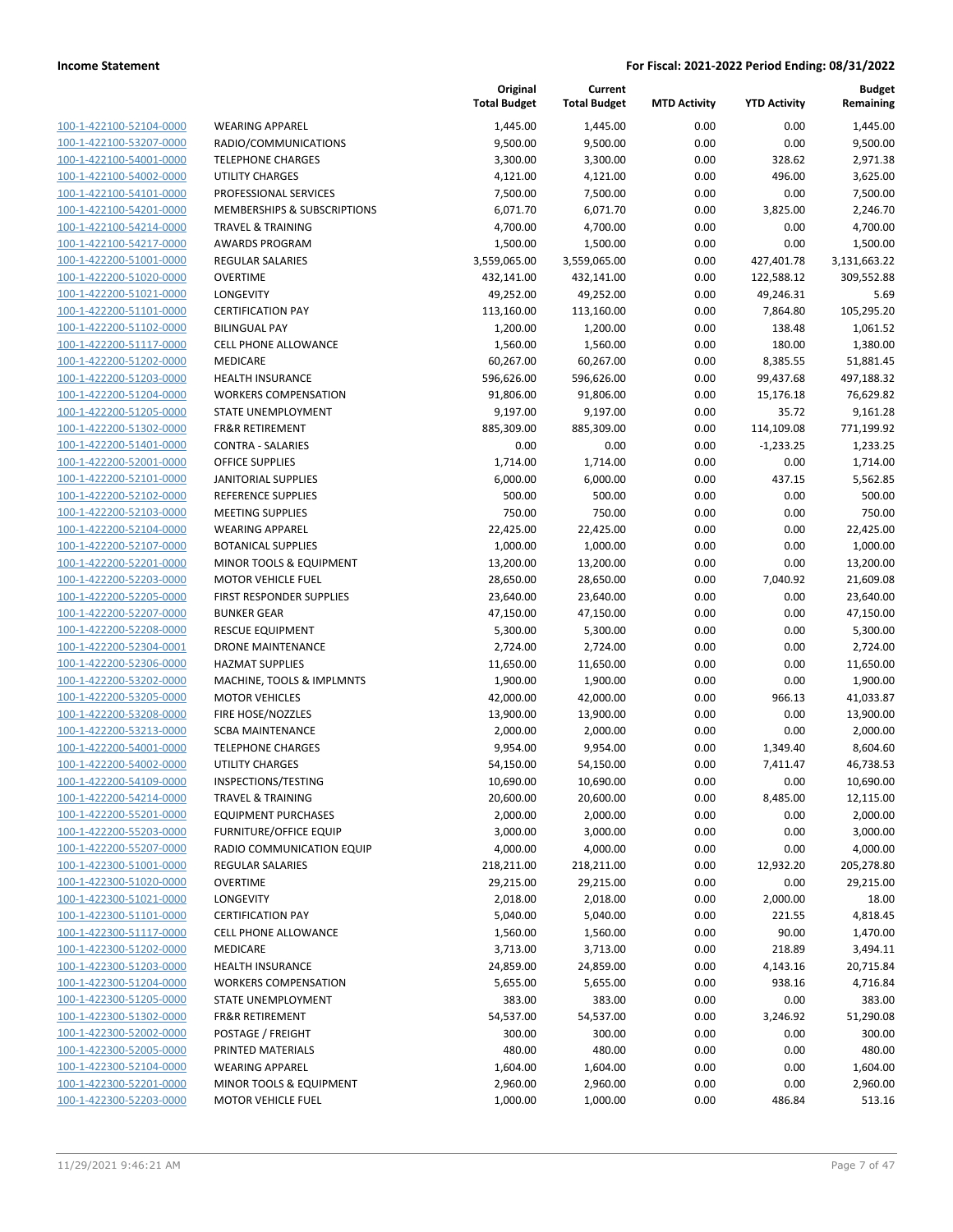| 100-1-422300-52304-0000        |
|--------------------------------|
| 100-1-422300-53205-0000        |
| 100-1-422300-54001-0000        |
| 100-1-422300-54201-0000        |
| 100-1-422300-54208-0000        |
| 100-1-422300-54210-0000        |
| 100-1-422300-54214-0000        |
| 100-1-422300-54217-0000        |
| 100-1-422400-53204-0000        |
| 100-1-422400-53209-0000        |
| 100-1-422400-54001-0000        |
| 100-1-422400-54201-0000        |
| 100-1-422400-54214-0000        |
| 100-1-431100-51001-0000        |
| 100-1-431100-51021-0000        |
| 100-1-431100-51116-0000        |
|                                |
| 100-1-431100-51117-0000        |
| 100-1-431100-51201-0000        |
| 100-1-431100-51202-0000        |
| 100-1-431100-51203-0000        |
| 100-1-431100-51204-0000        |
| 100-1-431100-51205-0000        |
| 100-1-431100-51301-0000        |
| 100-1-431100-52001-0000        |
| 100-1-431100-52002-0000        |
| 100-1-431100-52103-0000        |
| 100-1-431100-52203-0000        |
| 100-1-431100-53201-0000        |
| 100-1-431100-53205-0000        |
| 100-1-431100-53207-0000        |
| 100-1-431100-54001-0000        |
| 100-1-431100-54002-0000        |
| 100-1-431100-54101-0000        |
| 100-1-431100-54201-0000        |
| 100-1-431100-54214-0000        |
| 100-1-431200-51001-0000        |
| 100-1-431200-51020-0000        |
| 100-1-431200-51021-0000        |
|                                |
| 100-1-431200-51101-0000        |
| 100-1-431200-51117-0000        |
| 100-1-431200-51201-0000        |
| 100-1-431200-51202-0000        |
| <u>100-1-431200-51203-0000</u> |
| <u>100-1-431200-51204-0000</u> |
| 100-1-431200-51205-0000        |
| 100-1-431200-51301-0000        |
| 100-1-431200-51401-0000        |
| 100-1-431200-52001-0000        |
| <u>100-1-431200-52002-0000</u> |
| 100-1-431200-52103-0000        |
| 100-1-431200-52104-0000        |
| 100-1-431200-52106-0000        |
| 100-1-431200-52107-0000        |
| <u>100-1-431200-52201-0000</u> |
| <u>100-1-431200-52203-0000</u> |
| 100-1-431200-52302-0000        |
| 100-1-431200-52303-0000        |
|                                |
| <u>100-1-431200-53201-0000</u> |
| 100-1-431200-53202-0000        |

|                                                    |                                                 | Original<br><b>Total Budget</b> | Current<br><b>Total Budget</b> | <b>MTD Activity</b> | <b>YTD Activity</b> | <b>Budget</b><br>Remaining |
|----------------------------------------------------|-------------------------------------------------|---------------------------------|--------------------------------|---------------------|---------------------|----------------------------|
| 100-1-422300-52304-0000                            | FIRE PREVENTION SUPPLIES                        | 9,160.00                        | 9,160.00                       | 0.00                | 0.00                | 9,160.00                   |
| 100-1-422300-53205-0000                            | <b>MOTOR VEHICLES</b>                           | 200.00                          | 200.00                         | 0.00                | 0.00                | 200.00                     |
| 100-1-422300-54001-0000                            | <b>TELEPHONE CHARGES</b>                        | 450.00                          | 450.00                         | 0.00                | 72.53               | 377.47                     |
| 100-1-422300-54201-0000                            | MEMBERSHIPS & SUBSCRIPTIONS                     | 1,902.00                        | 1,902.00                       | 0.00                | 0.00                | 1,902.00                   |
| 100-1-422300-54208-0000                            | <b>LABORATORY WORK</b>                          | 750.00                          | 750.00                         | 0.00                | 0.00                | 750.00                     |
| 100-1-422300-54210-0000                            | PHOTO PROCESSING                                | 50.00                           | 50.00                          | 0.00                | 0.00                | 50.00                      |
| 100-1-422300-54214-0000                            | <b>TRAVEL &amp; TRAINING</b>                    | 9,800.00                        | 9,800.00                       | 0.00                | 511.36              | 9,288.64                   |
| 100-1-422300-54217-0000                            | <b>AWARDS PROGRAM</b>                           | 500.00                          | 500.00                         | 0.00                | 0.00                | 500.00                     |
| 100-1-422400-53204-0000                            | <b>SIREN MAINTENANCE</b>                        | 1,000.00                        | 1,000.00                       | 0.00                | 0.00                | 1,000.00                   |
| 100-1-422400-53209-0000                            | HARDWARE/SOFTWARE                               | 12,500.00                       | 12,500.00                      | 0.00                | 0.00                | 12,500.00                  |
| 100-1-422400-54001-0000                            | <b>TELEPHONE CHARGES</b>                        | 1,500.00                        | 1,500.00                       | 0.00                | 336.71              | 1,163.29                   |
| 100-1-422400-54201-0000                            | MEMBERSHIPS & SUBSCRIPTIONS                     | 3,150.00                        | 3,150.00                       | 0.00                | 0.00                | 3,150.00                   |
| 100-1-422400-54214-0000                            | <b>TRAVEL &amp; TRAINING</b>                    | 1,500.00                        | 1,500.00                       | 0.00                | 0.00                | 1,500.00                   |
| 100-1-431100-51001-0000                            | <b>REGULAR SALARIES</b>                         | 145,476.00                      | 145,476.00                     | 0.00                | 16,463.20           | 129,012.80                 |
| 100-1-431100-51021-0000                            | LONGEVITY                                       | 528.00                          | 528.00                         | 0.00                | 528.00              | 0.00                       |
| 100-1-431100-51116-0000                            | CAR ALLOWANCE                                   | 4,200.00                        | 4,200.00                       | 0.00                | 484.62              | 3,715.38                   |
| 100-1-431100-51117-0000                            | CELL PHONE ALLOWANCE                            | 1,170.00                        | 1,170.00                       | 0.00                | 135.00              | 1,035.00                   |
| 100-1-431100-51201-0000                            | <b>FICA</b>                                     | 13,637.00                       | 13,637.00                      | 0.00                | 1,047.47            | 12,589.53                  |
| 100-1-431100-51202-0000                            | MEDICARE                                        | 2,195.00                        | 2,195.00                       | 0.00                | 244.97              | 1,950.03                   |
| 100-1-431100-51203-0000                            | HEALTH INSURANCE                                | 24,859.00                       | 24,859.00                      | 0.00                | 4,143.16            | 20,715.84                  |
| 100-1-431100-51204-0000                            | <b>WORKERS COMPENSATION</b>                     | 300.00                          | 300.00                         | 0.00                | 49.50               | 250.50                     |
| 100-1-431100-51205-0000                            | STATE UNEMPLOYMENT                              | 383.00                          | 383.00                         | 0.00                | 0.00                | 383.00                     |
| 100-1-431100-51301-0000                            | <b>TMRS</b>                                     | 17,786.00                       | 17,786.00                      | 0.00                | 2,042.87            | 15,743.13                  |
| 100-1-431100-52001-0000                            | <b>OFFICE SUPPLIES</b>                          | 600.00                          | 600.00                         | 0.00                | 0.00                | 600.00                     |
| 100-1-431100-52002-0000                            | POSTAGE / FREIGHT                               | 100.00                          | 100.00                         | 0.00                | 1.58                | 98.42                      |
| 100-1-431100-52103-0000                            | <b>MEETING SUPPLIES</b>                         | 720.00                          | 720.00                         | 0.00                | 0.00                | 720.00                     |
| 100-1-431100-52203-0000                            | <b>MOTOR VEHICLE FUEL</b>                       | 200.00                          | 200.00                         | 0.00                | 0.00                | 200.00                     |
| 100-1-431100-53201-0000                            | FURNITURE & OFFICE EQUIPMENT                    | 950.00                          | 950.00                         | 0.00                | 0.00                | 950.00                     |
| 100-1-431100-53205-0000                            | <b>MOTOR VEHICLES</b>                           | 300.00                          | 300.00                         | 0.00                | 0.00                | 300.00                     |
| 100-1-431100-53207-0000                            | RADIO/COMMUNICATIONS                            | 3,000.00                        | 3,000.00                       | 0.00                | 0.00                | 3,000.00                   |
| 100-1-431100-54001-0000                            | <b>TELEPHONE CHARGES</b>                        | 3,300.00                        | 3,300.00                       | 0.00                | 280.59              | 3,019.41                   |
| 100-1-431100-54002-0000                            | <b>UTILITY CHARGES</b><br>PROFESSIONAL SERVICES | 850.00                          | 850.00<br>800.00               | 0.00<br>0.00        | 104.76              | 745.24                     |
| 100-1-431100-54101-0000<br>100-1-431100-54201-0000 | MEMBERSHIPS & SUBSCRIPTIONS                     | 800.00                          |                                | 0.00                | 4,900.00<br>0.00    | $-4,100.00$                |
| 100-1-431100-54214-0000                            | <b>TRAVEL &amp; TRAINING</b>                    | 1,300.00<br>4,500.00            | 1,300.00<br>4,500.00           | 0.00                | 0.00                | 1,300.00<br>4,500.00       |
| 100-1-431200-51001-0000                            | <b>REGULAR SALARIES</b>                         | 412,929.00                      | 412,929.00                     | 0.00                | 47,893.19           | 365,035.81                 |
| 100-1-431200-51020-0000                            | <b>OVERTIME</b>                                 | 16,046.00                       | 16,046.00                      | 0.00                | 3,731.72            | 12,314.28                  |
| 100-1-431200-51021-0000                            | LONGEVITY                                       | 4,572.00                        | 4,572.00                       | 0.00                | 6,182.00            | $-1,610.00$                |
| 100-1-431200-51101-0000                            | <b>CERTIFICATION PAY</b>                        | 0.00                            | 0.00                           | 0.00                | 23.08               | $-23.08$                   |
| 100-1-431200-51117-0000                            | CELL PHONE ALLOWANCE                            | 1,560.00                        | 1,560.00                       | 0.00                | 210.00              | 1,350.00                   |
| 100-1-431200-51201-0000                            | <b>FICA</b>                                     | 26,977.00                       | 26,977.00                      | 0.00                | 3,333.97            | 23,643.03                  |
| 100-1-431200-51202-0000                            | MEDICARE                                        | 6,309.00                        | 6,309.00                       | 0.00                | 779.72              | 5,529.28                   |
| 100-1-431200-51203-0000                            | HEALTH INSURANCE                                | 136,727.00                      | 136,727.00                     | 0.00                | 22,787.84           | 113,939.16                 |
| 100-1-431200-51204-0000                            | <b>WORKERS COMPENSATION</b>                     | 17,154.00                       | 17,154.00                      | 0.00                | 2,833.16            | 14,320.84                  |
| 100-1-431200-51205-0000                            | STATE UNEMPLOYMENT                              | 2,108.00                        | 2,108.00                       | 0.00                | 310.33              | 1,797.67                   |
| 100-1-431200-51301-0000                            | <b>TMRS</b>                                     | 51,125.00                       | 51,125.00                      | 0.00                | 6,732.66            | 44,392.34                  |
| 100-1-431200-51401-0000                            | <b>CONTRA - SALARIES</b>                        | 0.00                            | 0.00                           | 0.00                | $-2,317.23$         | 2,317.23                   |
| 100-1-431200-52001-0000                            | OFFICE SUPPLIES                                 | 600.00                          | 600.00                         | 0.00                | 0.00                | 600.00                     |
| 100-1-431200-52002-0000                            | POSTAGE / FREIGHT                               | 20.00                           | 20.00                          | 0.00                | 0.00                | 20.00                      |
| 100-1-431200-52103-0000                            | <b>MEETING SUPPLIES</b>                         | 914.63                          | 914.63                         | 0.00                | 0.00                | 914.63                     |
| 100-1-431200-52104-0000                            | <b>WEARING APPAREL</b>                          | 9,166.50                        | 9,166.50                       | 0.00                | 0.00                | 9,166.50                   |
| 100-1-431200-52106-0000                            | <b>CHEMICAL SUPPLIES</b>                        | 4,499.98                        | 4,499.98                       | 0.00                | 0.00                | 4,499.98                   |
| 100-1-431200-52107-0000                            | <b>BOTANICAL SUPPLIES</b>                       | 1,347.00                        | 1,347.00                       | 0.00                | 0.00                | 1,347.00                   |
| 100-1-431200-52201-0000                            | MINOR TOOLS & EQUIPMENT                         | 10,000.00                       | 10,000.00                      | 0.00                | 0.00                | 10,000.00                  |
| 100-1-431200-52203-0000                            | <b>MOTOR VEHICLE FUEL</b>                       | 33,964.00                       | 33,964.00                      | 0.00                | 8,225.10            | 25,738.90                  |
| 100-1-431200-52302-0000                            | <b>MEDICAL SUPPLIES</b>                         | 150.00                          | 150.00                         | 0.00                | 0.00                | 150.00                     |
| 100-1-431200-52303-0000                            | <b>TRAINING SUPPLIES</b>                        | 460.96                          | 460.96                         | 0.00                | 0.00                | 460.96                     |
| 100-1-431200-53201-0000                            | <b>FURNITURE &amp; OFFICE EQUIPMENT</b>         | 1,025.00                        | 1,025.00                       | 0.00                | 0.00                | 1,025.00                   |
| 100-1-431200-53202-0000                            | MACHINE, TOOLS & IMPLMNTS                       | 4,713.27                        | 4,713.27                       | 0.00                | 0.00                | 4,713.27                   |
|                                                    |                                                 |                                 |                                |                     |                     |                            |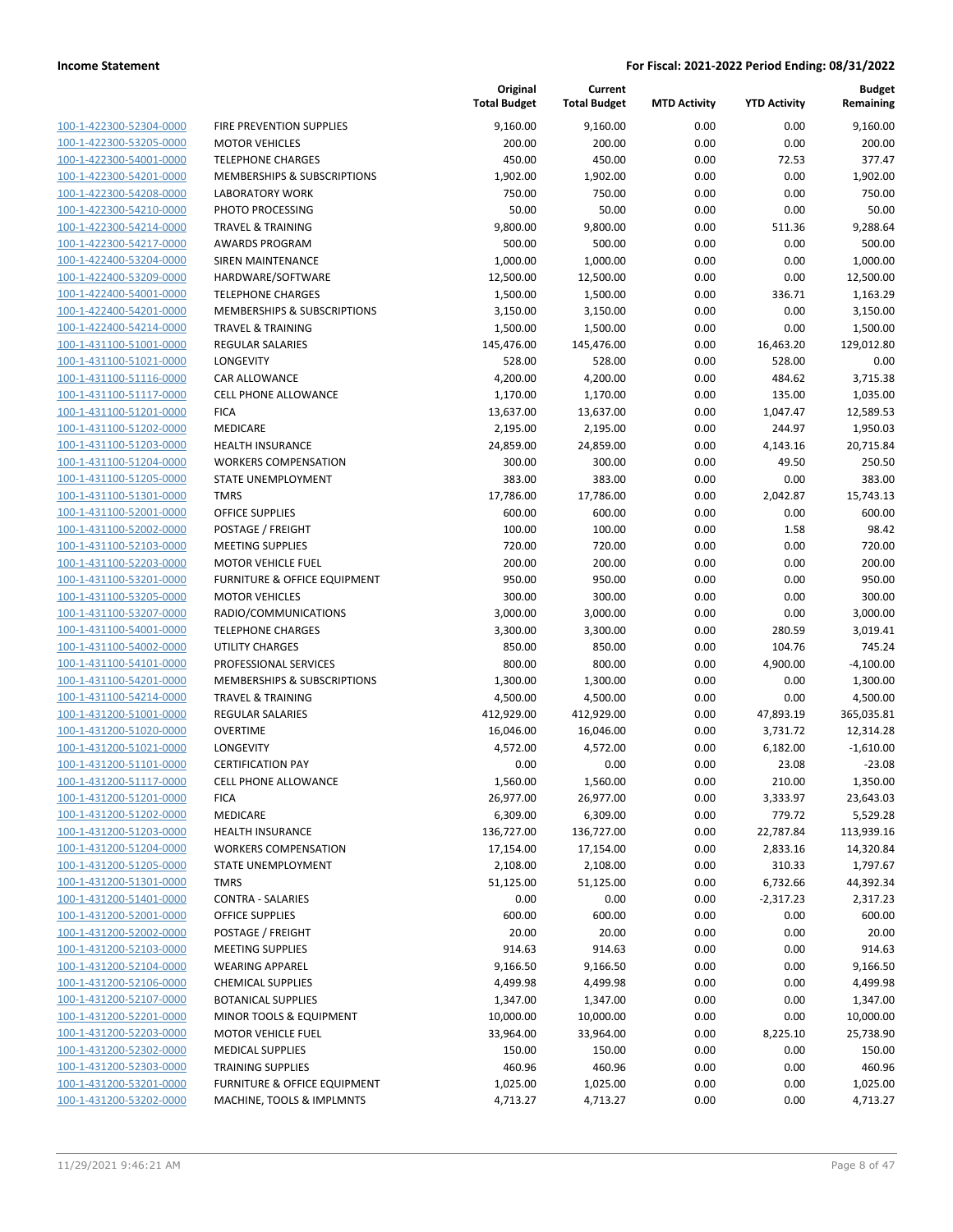|                         |                                         | Original<br><b>Total Budget</b> | Current<br><b>Total Budget</b> | <b>MTD Activity</b> | <b>YTD Activity</b> | <b>Budget</b><br>Remaining |
|-------------------------|-----------------------------------------|---------------------------------|--------------------------------|---------------------|---------------------|----------------------------|
| 100-1-431200-53205-0000 | <b>MOTOR VEHICLES</b>                   | 25,000.00                       | 25,000.00                      | 0.00                | 4,283.91            | 20,716.09                  |
| 100-1-431200-53207-0000 | RADIO/COMMUNICATIONS                    | 3,210.00                        | 3,210.00                       | 0.00                | 0.00                | 3,210.00                   |
| 100-1-431200-53301-0000 | SIDEWALKS, CURBS, & GUTTERS             | 20,014.80                       | 20,014.80                      | 0.00                | 4,200.53            | 15,814.27                  |
| 100-1-431200-53303-0000 | MAINT - STREET /ALLEY/APRN/RNWY         | 500,000.00                      | 500,000.00                     | 0.00                | 3,619.96            | 496,380.04                 |
| 100-1-431200-53305-0000 | <b>BRIDGES &amp; CULVERTS</b>           | 8,000.00                        | 8,000.00                       | 0.00                | 0.00                | 8,000.00                   |
| 100-1-431200-53308-0000 | <b>STORM SEWERS</b>                     | 12,510.00                       | 12,510.00                      | 0.00                | 0.00                | 12,510.00                  |
| 100-1-431200-54001-0000 | <b>TELEPHONE CHARGES</b>                | 1,500.00                        | 1,500.00                       | 0.00                | 192.61              | 1,307.39                   |
| 100-1-431200-54002-0000 | <b>UTILITY CHARGES</b>                  | 6,576.00                        | 6,576.00                       | 0.00                | 1,056.66            | 5,519.34                   |
| 100-1-431200-54201-0000 | <b>MEMBERSHIPS &amp; SUBSCRIPTIONS</b>  | 2,503.00                        | 2,503.00                       | 0.00                | 0.00                | 2,503.00                   |
| 100-1-431200-54214-0000 | <b>TRAVEL &amp; TRAINING</b>            | 1,450.00                        | 1,450.00                       | 0.00                | $-8.22$             | 1,458.22                   |
| 100-1-431200-55207-0000 | RADIO COMMUNICATION EQUIP               | 2,637.50                        | 2,637.50                       | 0.00                | 0.00                | 2,637.50                   |
| 100-1-431600-51001-0000 | REGULAR SALARIES                        | 79,364.00                       | 79,364.00                      | 0.00                | 5,654.16            | 73,709.84                  |
| 100-1-431600-51020-0000 | <b>OVERTIME</b>                         | 8,721.00                        | 8,721.00                       | 0.00                | 830.97              | 7,890.03                   |
| 100-1-431600-51021-0000 | LONGEVITY                               | 2,706.00                        | 2,706.00                       | 0.00                | 2,610.00            | 96.00                      |
| 100-1-431600-51101-0000 | <b>CERTIFICATION PAY</b>                | 600.00                          | 600.00                         | 0.00                | 69.24               | 530.76                     |
| 100-1-431600-51201-0000 | <b>FICA</b>                             | 5,666.00                        | 5,666.00                       | 0.00                | 545.29              | 5,120.71                   |
| 100-1-431600-51202-0000 | <b>MEDICARE</b>                         | 1,325.00                        | 1,325.00                       | 0.00                | 127.53              | 1,197.47                   |
| 100-1-431600-51203-0000 | <b>HEALTH INSURANCE</b>                 | 24,859.00                       | 24,859.00                      | 0.00                | 4,143.16            | 20,715.84                  |
| 100-1-431600-51204-0000 | <b>WORKERS COMPENSATION</b>             | 3,603.00                        | 3,603.00                       | 0.00                | 595.50              | 3,007.50                   |
| 100-1-431600-51205-0000 | STATE UNEMPLOYMENT                      | 383.00                          | 383.00                         | 0.00                | 0.00                | 383.00                     |
| 100-1-431600-51301-0000 | <b>TMRS</b>                             | 10,739.00                       | 10,739.00                      | 0.00                | 1,063.06            | 9,675.94                   |
| 100-1-431600-52001-0000 | <b>OFFICE SUPPLIES</b>                  | 600.00                          | 600.00                         | 0.00                | 0.00                | 600.00                     |
| 100-1-431600-52002-0000 | POSTAGE / FREIGHT                       | 40.00                           | 40.00                          | 0.00                | 0.00                | 40.00                      |
| 100-1-431600-52104-0000 | <b>WEARING APPAREL</b>                  | 3,900.40                        | 3,900.40                       | 0.00                | 0.00                | 3,900.40                   |
| 100-1-431600-52106-0000 | <b>CHEMICAL SUPPLIES</b>                | 1,073.41                        | 1,073.41                       | 0.00                | 0.00                | 1,073.41                   |
| 100-1-431600-52201-0000 | MINOR TOOLS & EQUIPMENT                 | 7,495.82                        | 7,495.82                       | 0.00                | 0.00                | 7,495.82                   |
| 100-1-431600-52203-0000 | <b>MOTOR VEHICLE FUEL</b>               | 3,450.00                        | 3,450.00                       | 0.00                | 430.84              | 3,019.16                   |
| 100-1-431600-53202-0000 | MACHINE, TOOLS & IMPLMNTS               | 5,561.31                        | 5,561.31                       | 0.00                | 0.00                | 5,561.31                   |
| 100-1-431600-53205-0000 | <b>MOTOR VEHICLES</b>                   | 2,000.00                        | 2,000.00                       | 0.00                | 61.25               | 1,938.75                   |
| 100-1-431600-53207-0000 | RADIO/COMMUNICATIONS                    | 1,245.00                        | 1,245.00                       | 0.00                | 0.00                | 1,245.00                   |
| 100-1-431600-53303-0000 | MAINT - STREET /ALLEY/APRN/RNWY         | 35,000.00                       | 35,000.00                      | 0.00                | 0.00                | 35,000.00                  |
| 100-1-431600-54001-0000 | <b>TELEPHONE CHARGES</b>                | 1,300.00                        | 1,300.00                       | 0.00                | 128.55              | 1,171.45                   |
| 100-1-431600-54002-0000 | <b>UTILITY CHARGES</b>                  | 308,750.00                      | 303,750.00                     | 0.00                | 49,548.61           | 254,201.39                 |
| 100-1-431600-54214-0000 | <b>TRAVEL &amp; TRAINING</b>            | 787.00                          | 787.00                         | 0.00                | 75.00               | 712.00                     |
| 100-1-431700-51001-0000 | REGULAR SALARIES                        | 177,401.00                      | 177,401.00                     | 0.00                | 13,489.06           | 163,911.94                 |
| 100-1-431700-51020-0000 | <b>OVERTIME</b>                         | 702.00                          | 702.00                         | 0.00                | 0.00                | 702.00                     |
| 100-1-431700-51021-0000 | LONGEVITY                               | 2,340.00                        | 2,340.00                       | 0.00                | 2,363.70            | $-23.70$                   |
| 100-1-431700-51117-0000 | <b>CELL PHONE ALLOWANCE</b>             | 780.00                          | 780.00                         | 0.00                | 76.50               | 703.50                     |
| 100-1-431700-51201-0000 | <b>FICA</b>                             | 11,236.00                       | 11,236.00                      | 0.00                | 942.05              | 10,293.95                  |
| 100-1-431700-51202-0000 | MEDICARE                                | 2,628.00                        | 2,628.00                       | 0.00                | 220.31              | 2,407.69                   |
| 100-1-431700-51203-0000 | <b>HEALTH INSURANCE</b>                 | 37,289.00                       | 37,289.00                      | 0.00                | 6,214.84            | 31,074.16                  |
| 100-1-431700-51204-0000 | <b>WORKERS COMPENSATION</b>             | 813.00                          | 813.00                         | 0.00                | 134.66              | 678.34                     |
| 100-1-431700-51205-0000 | STATE UNEMPLOYMENT                      | 575.00                          | 575.00                         | 0.00                | 0.00                | 575.00                     |
| 100-1-431700-51301-0000 | <b>TMRS</b>                             | 21,294.00                       | 21,294.00                      | 0.00                | 1,847.78            | 19,446.22                  |
| 100-1-431700-52001-0000 | <b>OFFICE SUPPLIES</b>                  | 2,263.00                        | 2,263.00                       | 0.00                | 0.00                | 2,263.00                   |
| 100-1-431700-52002-0000 | POSTAGE / FREIGHT                       | 300.00                          | 300.00                         | 0.00                | 0.00                | 300.00                     |
| 100-1-431700-52104-0000 | <b>WEARING APPAREL</b>                  | 1,868.00                        | 1,868.00                       | 0.00                | 0.00                | 1,868.00                   |
| 100-1-431700-52201-0000 | MINOR TOOLS & EQUIPMENT                 | 1,633.15                        | 1,633.15                       | 0.00                | 0.00                | 1,633.15                   |
| 100-1-431700-52203-0000 | <b>MOTOR VEHICLE FUEL</b>               | 3,450.00                        | 3,450.00                       | 0.00                | 783.98              | 2,666.02                   |
| 100-1-431700-52303-0000 | <b>TRAINING SUPPLIES</b>                | 536.95                          | 536.95                         | 0.00                | 0.00                | 536.95                     |
| 100-1-431700-53201-0000 | <b>FURNITURE &amp; OFFICE EQUIPMENT</b> | 4,680.00                        | 4,680.00                       | 0.00                | 0.00                | 4,680.00                   |
| 100-1-431700-53205-0000 | <b>MOTOR VEHICLES</b>                   | 1,000.00                        | 1,000.00                       | 0.00                | 7,514.47            | -6,514.47                  |
| 100-1-431700-53207-0000 | RADIO/COMMUNICATIONS                    | 380.00                          | 380.00                         | 0.00                | 0.00                | 380.00                     |
| 100-1-431700-54001-0000 | <b>TELEPHONE CHARGES</b>                | 4,200.00                        | 4,200.00                       | 0.00                | 184.61              | 4,015.39                   |
| 100-1-431700-54002-0000 | UTILITY CHARGES                         | 900.00                          | 900.00                         | 0.00                | 104.76              | 795.24                     |
| 100-1-431700-54201-0000 | MEMBERSHIPS & SUBSCRIPTIONS             | 810.00                          | 810.00                         | 0.00                | 0.00                | 810.00                     |
| 100-1-431700-54212-0000 | <b>PRINTING</b>                         | 425.00                          | 425.00                         | 0.00                | 0.00                | 425.00                     |
| 100-1-431700-54214-0000 | <b>TRAVEL &amp; TRAINING</b>            | 2,550.00                        | 2,550.00                       | 0.00                | 0.00                | 2,550.00                   |
| 100-1-431700-54410-0000 | PERMITS/FEES                            | 400.00                          | 400.00                         | 0.00                | 0.00                | 400.00                     |
|                         |                                         |                                 |                                |                     |                     |                            |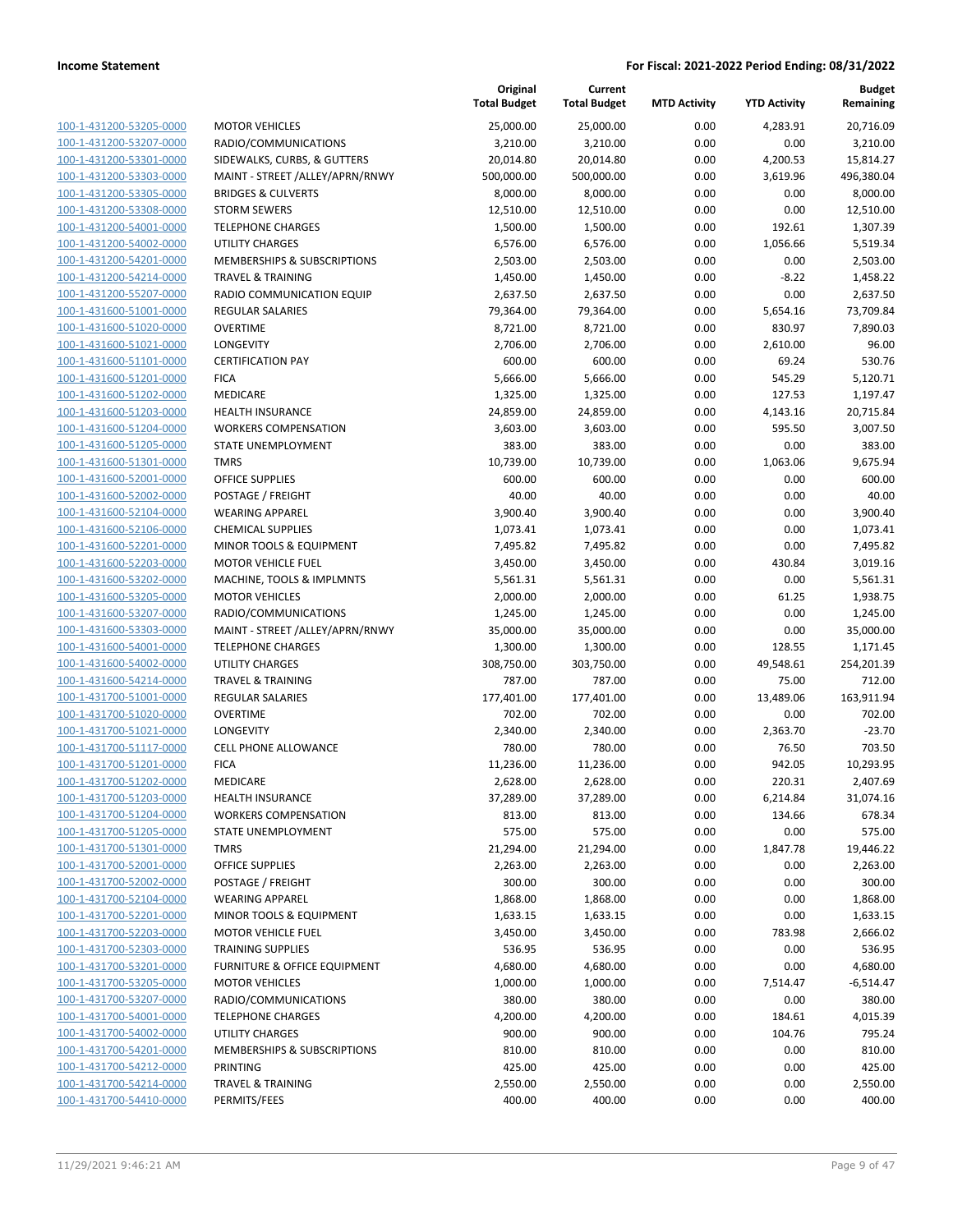| 100-1-441100-51001-0000        |
|--------------------------------|
| 100-1-441100-51020-0000        |
| 100-1-441100-51021-0000        |
| 100-1-441100-51102-0000        |
| 100-1-441100-51117-0000        |
| 100-1-441100-51201-0000        |
| 100-1-441100-51202-0000        |
| 100-1-441100-51203-0000        |
| <u>100-1-441100-51204-0000</u> |
| <u>100-1-441100-51205-0000</u> |
| 100-1-441100-51301-0000        |
| 100-1-441100-52001-0000        |
| 100-1-441100-52002-0000        |
| 100-1-441100-52005-0000        |
| <u>100-1-441100-54001-0000</u> |
| 100-1-441100-54002-0000        |
|                                |
| 100-1-441100-54101-0000        |
| 100-1-441100-54214-0000        |
| <u>100-1-441200-51001-0000</u> |
| 100-1-441200-51021-0000        |
| 100-1-441200-51101-0000        |
| 100-1-441200-51117-0000        |
| 100-1-441200-51201-0000        |
| <u>100-1-441200-51202-0000</u> |
| 100-1-441200-51203-0000        |
| 100-1-441200-51204-0000        |
| 100-1-441200-51205-0000        |
| 100-1-441200-51301-0000        |
| <u>100-1-441200-52104-0000</u> |
| 100-1-441200-54201-0000        |
| 100-1-441200-54214-0000        |
| 100-1-441300-51001-0000        |
| 100-1-441300-51021-0000        |
| <u>100-1-441300-51101-0000</u> |
| <u>100-1-441300-51116-0000</u> |
| 100-1-441300-51117-0000        |
| 100-1-441300-51201-0000        |
| 100-1-441300-51202-0000        |
|                                |
| <u>100-1-441300-51203-0000</u> |
| 100-1-441300-51204-0000        |
| 100-1-441300-51205-0000        |
| <u>100-1-441300-51301-0000</u> |
| 100-1-441300-52002-0000        |
| 100-1-441300-52005-0000        |
| <u>100-1-441300-52104-0000</u> |
| 100-1-441300-52201-0000        |
| 100-1-441300-52203-0000        |
| 100-1-441300-53205-0000        |
| 100-1-441300-54001-0000        |
| <u>100-1-441300-54002-0000</u> |
| 100-1-441300-54120-0000        |
| 100-1-441300-54201-0000        |
| 100-1-441300-54214-0000        |
| 100-1-441300-54410-0000        |
| <u>100-1-442200-53205-0000</u> |
| <u>100-1-443200-51001-0000</u> |
| 100-1-443200-51020-0000        |
| 100-1-443200-51021-0000        |
|                                |
| 100-1-443200-51102-0000        |

|                              | Original<br><b>Total Budget</b>                                                                                                                                                                                                                                                                                                                                                                                                                                                                                                                                                                                                                                                                                                         | Current<br><b>Total Budget</b>                                                                                                                                                                                                                                                                                                                                          | <b>MTD Activity</b>                                                                                                                                                                                                                                                                                                                                                                               | <b>YTD Activity</b>                                                                                                                                                                                                                          | <b>Budget</b><br>Remaining                                                                                                                                                                                                                                                                                        |
|------------------------------|-----------------------------------------------------------------------------------------------------------------------------------------------------------------------------------------------------------------------------------------------------------------------------------------------------------------------------------------------------------------------------------------------------------------------------------------------------------------------------------------------------------------------------------------------------------------------------------------------------------------------------------------------------------------------------------------------------------------------------------------|-------------------------------------------------------------------------------------------------------------------------------------------------------------------------------------------------------------------------------------------------------------------------------------------------------------------------------------------------------------------------|---------------------------------------------------------------------------------------------------------------------------------------------------------------------------------------------------------------------------------------------------------------------------------------------------------------------------------------------------------------------------------------------------|----------------------------------------------------------------------------------------------------------------------------------------------------------------------------------------------------------------------------------------------|-------------------------------------------------------------------------------------------------------------------------------------------------------------------------------------------------------------------------------------------------------------------------------------------------------------------|
| <b>REGULAR SALARIES</b>      | 170,847.00                                                                                                                                                                                                                                                                                                                                                                                                                                                                                                                                                                                                                                                                                                                              | 170,847.00                                                                                                                                                                                                                                                                                                                                                              | 0.00                                                                                                                                                                                                                                                                                                                                                                                              | 16,752.40                                                                                                                                                                                                                                    | 154,094.60                                                                                                                                                                                                                                                                                                        |
| <b>OVERTIME</b>              | 1,565.00                                                                                                                                                                                                                                                                                                                                                                                                                                                                                                                                                                                                                                                                                                                                | 1,565.00                                                                                                                                                                                                                                                                                                                                                                | 0.00                                                                                                                                                                                                                                                                                                                                                                                              | 0.00                                                                                                                                                                                                                                         | 1,565.00                                                                                                                                                                                                                                                                                                          |
| LONGEVITY                    | 1,416.00                                                                                                                                                                                                                                                                                                                                                                                                                                                                                                                                                                                                                                                                                                                                | 1,416.00                                                                                                                                                                                                                                                                                                                                                                | 0.00                                                                                                                                                                                                                                                                                                                                                                                              | 1,092.00                                                                                                                                                                                                                                     | 324.00                                                                                                                                                                                                                                                                                                            |
| <b>BILINGUAL PAY</b>         | 600.00                                                                                                                                                                                                                                                                                                                                                                                                                                                                                                                                                                                                                                                                                                                                  | 600.00                                                                                                                                                                                                                                                                                                                                                                  | 0.00                                                                                                                                                                                                                                                                                                                                                                                              | 69.24                                                                                                                                                                                                                                        | 530.76                                                                                                                                                                                                                                                                                                            |
| CELL PHONE ALLOWANCE         | 960.00                                                                                                                                                                                                                                                                                                                                                                                                                                                                                                                                                                                                                                                                                                                                  | 960.00                                                                                                                                                                                                                                                                                                                                                                  | 0.00                                                                                                                                                                                                                                                                                                                                                                                              | 110.76                                                                                                                                                                                                                                       | 849.24                                                                                                                                                                                                                                                                                                            |
| <b>FICA</b>                  | 10,874.00                                                                                                                                                                                                                                                                                                                                                                                                                                                                                                                                                                                                                                                                                                                               | 10,874.00                                                                                                                                                                                                                                                                                                                                                               | 0.00                                                                                                                                                                                                                                                                                                                                                                                              | 1,072.48                                                                                                                                                                                                                                     | 9,801.52                                                                                                                                                                                                                                                                                                          |
| MEDICARE                     | 2,543.00                                                                                                                                                                                                                                                                                                                                                                                                                                                                                                                                                                                                                                                                                                                                | 2,543.00                                                                                                                                                                                                                                                                                                                                                                | 0.00                                                                                                                                                                                                                                                                                                                                                                                              | 250.83                                                                                                                                                                                                                                       | 2,292.17                                                                                                                                                                                                                                                                                                          |
| <b>HEALTH INSURANCE</b>      | 49,719.00                                                                                                                                                                                                                                                                                                                                                                                                                                                                                                                                                                                                                                                                                                                               | 49,719.00                                                                                                                                                                                                                                                                                                                                                               | 0.00                                                                                                                                                                                                                                                                                                                                                                                              | 8,286.50                                                                                                                                                                                                                                     | 41,432.50                                                                                                                                                                                                                                                                                                         |
| <b>WORKERS COMPENSATION</b>  | 609.00                                                                                                                                                                                                                                                                                                                                                                                                                                                                                                                                                                                                                                                                                                                                  | 609.00                                                                                                                                                                                                                                                                                                                                                                  | 0.00                                                                                                                                                                                                                                                                                                                                                                                              | 100.66                                                                                                                                                                                                                                       | 508.34                                                                                                                                                                                                                                                                                                            |
| STATE UNEMPLOYMENT           | 766.00                                                                                                                                                                                                                                                                                                                                                                                                                                                                                                                                                                                                                                                                                                                                  | 766.00                                                                                                                                                                                                                                                                                                                                                                  | 0.00                                                                                                                                                                                                                                                                                                                                                                                              | 13.44                                                                                                                                                                                                                                        | 752.56                                                                                                                                                                                                                                                                                                            |
| <b>TMRS</b>                  | 20,608.00                                                                                                                                                                                                                                                                                                                                                                                                                                                                                                                                                                                                                                                                                                                               | 20,608.00                                                                                                                                                                                                                                                                                                                                                               | 0.00                                                                                                                                                                                                                                                                                                                                                                                              | 2,090.83                                                                                                                                                                                                                                     | 18,517.17                                                                                                                                                                                                                                                                                                         |
| <b>OFFICE SUPPLIES</b>       | 5,163.84                                                                                                                                                                                                                                                                                                                                                                                                                                                                                                                                                                                                                                                                                                                                | 5,163.84                                                                                                                                                                                                                                                                                                                                                                | 0.00                                                                                                                                                                                                                                                                                                                                                                                              | 0.00                                                                                                                                                                                                                                         | 5,163.84                                                                                                                                                                                                                                                                                                          |
| POSTAGE / FREIGHT            | 1,000.00                                                                                                                                                                                                                                                                                                                                                                                                                                                                                                                                                                                                                                                                                                                                | 1,000.00                                                                                                                                                                                                                                                                                                                                                                | 0.00                                                                                                                                                                                                                                                                                                                                                                                              | 10.29                                                                                                                                                                                                                                        | 989.71                                                                                                                                                                                                                                                                                                            |
| PRINTED MATERIALS            | 810.44                                                                                                                                                                                                                                                                                                                                                                                                                                                                                                                                                                                                                                                                                                                                  | 810.44                                                                                                                                                                                                                                                                                                                                                                  | 0.00                                                                                                                                                                                                                                                                                                                                                                                              | 0.00                                                                                                                                                                                                                                         | 810.44                                                                                                                                                                                                                                                                                                            |
| <b>TELEPHONE CHARGES</b>     | 2,872.00                                                                                                                                                                                                                                                                                                                                                                                                                                                                                                                                                                                                                                                                                                                                | 2,872.00                                                                                                                                                                                                                                                                                                                                                                | 0.00                                                                                                                                                                                                                                                                                                                                                                                              | 168.49                                                                                                                                                                                                                                       | 2,703.51                                                                                                                                                                                                                                                                                                          |
| <b>UTILITY CHARGES</b>       | 1,000.00                                                                                                                                                                                                                                                                                                                                                                                                                                                                                                                                                                                                                                                                                                                                | 1,000.00                                                                                                                                                                                                                                                                                                                                                                | 0.00                                                                                                                                                                                                                                                                                                                                                                                              | 104.76                                                                                                                                                                                                                                       | 895.24                                                                                                                                                                                                                                                                                                            |
| PROFESSIONAL SERVICES        | 135,000.00                                                                                                                                                                                                                                                                                                                                                                                                                                                                                                                                                                                                                                                                                                                              | 135,000.00                                                                                                                                                                                                                                                                                                                                                              | 0.00                                                                                                                                                                                                                                                                                                                                                                                              | 6,000.00                                                                                                                                                                                                                                     | 129,000.00                                                                                                                                                                                                                                                                                                        |
| <b>TRAVEL &amp; TRAINING</b> | 1,000.00                                                                                                                                                                                                                                                                                                                                                                                                                                                                                                                                                                                                                                                                                                                                | 1,000.00                                                                                                                                                                                                                                                                                                                                                                | 0.00                                                                                                                                                                                                                                                                                                                                                                                              | 0.00                                                                                                                                                                                                                                         | 1,000.00                                                                                                                                                                                                                                                                                                          |
| <b>REGULAR SALARIES</b>      | 58,400.00                                                                                                                                                                                                                                                                                                                                                                                                                                                                                                                                                                                                                                                                                                                               | 58,400.00                                                                                                                                                                                                                                                                                                                                                               | 0.00                                                                                                                                                                                                                                                                                                                                                                                              | 6,632.00                                                                                                                                                                                                                                     | 51,768.00                                                                                                                                                                                                                                                                                                         |
| LONGEVITY                    | 510.00                                                                                                                                                                                                                                                                                                                                                                                                                                                                                                                                                                                                                                                                                                                                  | 510.00                                                                                                                                                                                                                                                                                                                                                                  | 0.00                                                                                                                                                                                                                                                                                                                                                                                              | 510.00                                                                                                                                                                                                                                       | 0.00                                                                                                                                                                                                                                                                                                              |
| <b>CERTIFICATION PAY</b>     | 1,200.00                                                                                                                                                                                                                                                                                                                                                                                                                                                                                                                                                                                                                                                                                                                                | 1,200.00                                                                                                                                                                                                                                                                                                                                                                | 0.00                                                                                                                                                                                                                                                                                                                                                                                              | 0.00                                                                                                                                                                                                                                         | 1,200.00                                                                                                                                                                                                                                                                                                          |
| <b>CELL PHONE ALLOWANCE</b>  |                                                                                                                                                                                                                                                                                                                                                                                                                                                                                                                                                                                                                                                                                                                                         |                                                                                                                                                                                                                                                                                                                                                                         | 0.00                                                                                                                                                                                                                                                                                                                                                                                              | 0.00                                                                                                                                                                                                                                         | 432.00                                                                                                                                                                                                                                                                                                            |
| <b>FICA</b>                  | 3,754.00                                                                                                                                                                                                                                                                                                                                                                                                                                                                                                                                                                                                                                                                                                                                | 3,754.00                                                                                                                                                                                                                                                                                                                                                                | 0.00                                                                                                                                                                                                                                                                                                                                                                                              | 406.65                                                                                                                                                                                                                                       | 3,347.35                                                                                                                                                                                                                                                                                                          |
| MEDICARE                     | 878.00                                                                                                                                                                                                                                                                                                                                                                                                                                                                                                                                                                                                                                                                                                                                  | 878.00                                                                                                                                                                                                                                                                                                                                                                  | 0.00                                                                                                                                                                                                                                                                                                                                                                                              | 95.11                                                                                                                                                                                                                                        | 782.89                                                                                                                                                                                                                                                                                                            |
|                              |                                                                                                                                                                                                                                                                                                                                                                                                                                                                                                                                                                                                                                                                                                                                         |                                                                                                                                                                                                                                                                                                                                                                         |                                                                                                                                                                                                                                                                                                                                                                                                   |                                                                                                                                                                                                                                              | 10,358.34                                                                                                                                                                                                                                                                                                         |
|                              |                                                                                                                                                                                                                                                                                                                                                                                                                                                                                                                                                                                                                                                                                                                                         |                                                                                                                                                                                                                                                                                                                                                                         |                                                                                                                                                                                                                                                                                                                                                                                                   |                                                                                                                                                                                                                                              | 227.16                                                                                                                                                                                                                                                                                                            |
|                              |                                                                                                                                                                                                                                                                                                                                                                                                                                                                                                                                                                                                                                                                                                                                         |                                                                                                                                                                                                                                                                                                                                                                         |                                                                                                                                                                                                                                                                                                                                                                                                   |                                                                                                                                                                                                                                              | 192.00                                                                                                                                                                                                                                                                                                            |
|                              |                                                                                                                                                                                                                                                                                                                                                                                                                                                                                                                                                                                                                                                                                                                                         |                                                                                                                                                                                                                                                                                                                                                                         |                                                                                                                                                                                                                                                                                                                                                                                                   |                                                                                                                                                                                                                                              | 6,285.53                                                                                                                                                                                                                                                                                                          |
|                              |                                                                                                                                                                                                                                                                                                                                                                                                                                                                                                                                                                                                                                                                                                                                         |                                                                                                                                                                                                                                                                                                                                                                         |                                                                                                                                                                                                                                                                                                                                                                                                   |                                                                                                                                                                                                                                              | 500.04                                                                                                                                                                                                                                                                                                            |
|                              |                                                                                                                                                                                                                                                                                                                                                                                                                                                                                                                                                                                                                                                                                                                                         |                                                                                                                                                                                                                                                                                                                                                                         |                                                                                                                                                                                                                                                                                                                                                                                                   |                                                                                                                                                                                                                                              | 250.00                                                                                                                                                                                                                                                                                                            |
|                              |                                                                                                                                                                                                                                                                                                                                                                                                                                                                                                                                                                                                                                                                                                                                         |                                                                                                                                                                                                                                                                                                                                                                         |                                                                                                                                                                                                                                                                                                                                                                                                   |                                                                                                                                                                                                                                              | 1,000.00                                                                                                                                                                                                                                                                                                          |
|                              |                                                                                                                                                                                                                                                                                                                                                                                                                                                                                                                                                                                                                                                                                                                                         |                                                                                                                                                                                                                                                                                                                                                                         |                                                                                                                                                                                                                                                                                                                                                                                                   |                                                                                                                                                                                                                                              | 299,121.24                                                                                                                                                                                                                                                                                                        |
|                              |                                                                                                                                                                                                                                                                                                                                                                                                                                                                                                                                                                                                                                                                                                                                         |                                                                                                                                                                                                                                                                                                                                                                         |                                                                                                                                                                                                                                                                                                                                                                                                   |                                                                                                                                                                                                                                              | 18.00                                                                                                                                                                                                                                                                                                             |
|                              |                                                                                                                                                                                                                                                                                                                                                                                                                                                                                                                                                                                                                                                                                                                                         |                                                                                                                                                                                                                                                                                                                                                                         |                                                                                                                                                                                                                                                                                                                                                                                                   |                                                                                                                                                                                                                                              | 2,123.07                                                                                                                                                                                                                                                                                                          |
|                              |                                                                                                                                                                                                                                                                                                                                                                                                                                                                                                                                                                                                                                                                                                                                         |                                                                                                                                                                                                                                                                                                                                                                         |                                                                                                                                                                                                                                                                                                                                                                                                   |                                                                                                                                                                                                                                              | 3,715.38                                                                                                                                                                                                                                                                                                          |
|                              |                                                                                                                                                                                                                                                                                                                                                                                                                                                                                                                                                                                                                                                                                                                                         |                                                                                                                                                                                                                                                                                                                                                                         |                                                                                                                                                                                                                                                                                                                                                                                                   |                                                                                                                                                                                                                                              | 2,751.24                                                                                                                                                                                                                                                                                                          |
|                              |                                                                                                                                                                                                                                                                                                                                                                                                                                                                                                                                                                                                                                                                                                                                         |                                                                                                                                                                                                                                                                                                                                                                         |                                                                                                                                                                                                                                                                                                                                                                                                   |                                                                                                                                                                                                                                              | 19,161.86                                                                                                                                                                                                                                                                                                         |
|                              |                                                                                                                                                                                                                                                                                                                                                                                                                                                                                                                                                                                                                                                                                                                                         |                                                                                                                                                                                                                                                                                                                                                                         |                                                                                                                                                                                                                                                                                                                                                                                                   |                                                                                                                                                                                                                                              | 4,481.04                                                                                                                                                                                                                                                                                                          |
|                              |                                                                                                                                                                                                                                                                                                                                                                                                                                                                                                                                                                                                                                                                                                                                         |                                                                                                                                                                                                                                                                                                                                                                         |                                                                                                                                                                                                                                                                                                                                                                                                   |                                                                                                                                                                                                                                              | 62,148.34                                                                                                                                                                                                                                                                                                         |
|                              |                                                                                                                                                                                                                                                                                                                                                                                                                                                                                                                                                                                                                                                                                                                                         |                                                                                                                                                                                                                                                                                                                                                                         |                                                                                                                                                                                                                                                                                                                                                                                                   |                                                                                                                                                                                                                                              | 1,355.84<br>965.61                                                                                                                                                                                                                                                                                                |
|                              |                                                                                                                                                                                                                                                                                                                                                                                                                                                                                                                                                                                                                                                                                                                                         |                                                                                                                                                                                                                                                                                                                                                                         |                                                                                                                                                                                                                                                                                                                                                                                                   |                                                                                                                                                                                                                                              | 36,225.24                                                                                                                                                                                                                                                                                                         |
|                              |                                                                                                                                                                                                                                                                                                                                                                                                                                                                                                                                                                                                                                                                                                                                         |                                                                                                                                                                                                                                                                                                                                                                         |                                                                                                                                                                                                                                                                                                                                                                                                   |                                                                                                                                                                                                                                              | 4,604.46                                                                                                                                                                                                                                                                                                          |
|                              |                                                                                                                                                                                                                                                                                                                                                                                                                                                                                                                                                                                                                                                                                                                                         |                                                                                                                                                                                                                                                                                                                                                                         |                                                                                                                                                                                                                                                                                                                                                                                                   |                                                                                                                                                                                                                                              | 1,490.40                                                                                                                                                                                                                                                                                                          |
|                              |                                                                                                                                                                                                                                                                                                                                                                                                                                                                                                                                                                                                                                                                                                                                         |                                                                                                                                                                                                                                                                                                                                                                         |                                                                                                                                                                                                                                                                                                                                                                                                   |                                                                                                                                                                                                                                              | 2,400.00                                                                                                                                                                                                                                                                                                          |
|                              |                                                                                                                                                                                                                                                                                                                                                                                                                                                                                                                                                                                                                                                                                                                                         |                                                                                                                                                                                                                                                                                                                                                                         |                                                                                                                                                                                                                                                                                                                                                                                                   |                                                                                                                                                                                                                                              | 500.00                                                                                                                                                                                                                                                                                                            |
|                              |                                                                                                                                                                                                                                                                                                                                                                                                                                                                                                                                                                                                                                                                                                                                         |                                                                                                                                                                                                                                                                                                                                                                         |                                                                                                                                                                                                                                                                                                                                                                                                   |                                                                                                                                                                                                                                              | 3,184.47                                                                                                                                                                                                                                                                                                          |
|                              |                                                                                                                                                                                                                                                                                                                                                                                                                                                                                                                                                                                                                                                                                                                                         |                                                                                                                                                                                                                                                                                                                                                                         |                                                                                                                                                                                                                                                                                                                                                                                                   |                                                                                                                                                                                                                                              | 1,367.40                                                                                                                                                                                                                                                                                                          |
|                              |                                                                                                                                                                                                                                                                                                                                                                                                                                                                                                                                                                                                                                                                                                                                         |                                                                                                                                                                                                                                                                                                                                                                         |                                                                                                                                                                                                                                                                                                                                                                                                   |                                                                                                                                                                                                                                              | 5,423.34                                                                                                                                                                                                                                                                                                          |
|                              |                                                                                                                                                                                                                                                                                                                                                                                                                                                                                                                                                                                                                                                                                                                                         |                                                                                                                                                                                                                                                                                                                                                                         |                                                                                                                                                                                                                                                                                                                                                                                                   |                                                                                                                                                                                                                                              | 820.24                                                                                                                                                                                                                                                                                                            |
|                              |                                                                                                                                                                                                                                                                                                                                                                                                                                                                                                                                                                                                                                                                                                                                         |                                                                                                                                                                                                                                                                                                                                                                         |                                                                                                                                                                                                                                                                                                                                                                                                   |                                                                                                                                                                                                                                              | 4,250.00                                                                                                                                                                                                                                                                                                          |
|                              |                                                                                                                                                                                                                                                                                                                                                                                                                                                                                                                                                                                                                                                                                                                                         |                                                                                                                                                                                                                                                                                                                                                                         |                                                                                                                                                                                                                                                                                                                                                                                                   |                                                                                                                                                                                                                                              | 750.00                                                                                                                                                                                                                                                                                                            |
|                              |                                                                                                                                                                                                                                                                                                                                                                                                                                                                                                                                                                                                                                                                                                                                         |                                                                                                                                                                                                                                                                                                                                                                         |                                                                                                                                                                                                                                                                                                                                                                                                   |                                                                                                                                                                                                                                              | 3,922.00                                                                                                                                                                                                                                                                                                          |
|                              |                                                                                                                                                                                                                                                                                                                                                                                                                                                                                                                                                                                                                                                                                                                                         |                                                                                                                                                                                                                                                                                                                                                                         |                                                                                                                                                                                                                                                                                                                                                                                                   |                                                                                                                                                                                                                                              | 35,000.00                                                                                                                                                                                                                                                                                                         |
| <b>MOTOR VEHICLES</b>        | 3,000.00                                                                                                                                                                                                                                                                                                                                                                                                                                                                                                                                                                                                                                                                                                                                | 3,000.00                                                                                                                                                                                                                                                                                                                                                                | 0.00                                                                                                                                                                                                                                                                                                                                                                                              | 69.60                                                                                                                                                                                                                                        | 2,930.40                                                                                                                                                                                                                                                                                                          |
| <b>REGULAR SALARIES</b>      | 218,138.00                                                                                                                                                                                                                                                                                                                                                                                                                                                                                                                                                                                                                                                                                                                              |                                                                                                                                                                                                                                                                                                                                                                         | 0.00                                                                                                                                                                                                                                                                                                                                                                                              |                                                                                                                                                                                                                                              | 191,880.49                                                                                                                                                                                                                                                                                                        |
| <b>OVERTIME</b>              | 8,019.00                                                                                                                                                                                                                                                                                                                                                                                                                                                                                                                                                                                                                                                                                                                                | 8,019.00                                                                                                                                                                                                                                                                                                                                                                | 0.00                                                                                                                                                                                                                                                                                                                                                                                              | 1,720.14                                                                                                                                                                                                                                     | 6,298.86                                                                                                                                                                                                                                                                                                          |
| LONGEVITY                    | 6,556.00                                                                                                                                                                                                                                                                                                                                                                                                                                                                                                                                                                                                                                                                                                                                |                                                                                                                                                                                                                                                                                                                                                                         | 0.00                                                                                                                                                                                                                                                                                                                                                                                              | 6,502.00                                                                                                                                                                                                                                     | 54.00                                                                                                                                                                                                                                                                                                             |
| <b>BILINGUAL PAY</b>         | 600.00                                                                                                                                                                                                                                                                                                                                                                                                                                                                                                                                                                                                                                                                                                                                  | 600.00                                                                                                                                                                                                                                                                                                                                                                  | 0.00                                                                                                                                                                                                                                                                                                                                                                                              | 69.24                                                                                                                                                                                                                                        | 530.76                                                                                                                                                                                                                                                                                                            |
|                              | <b>HEALTH INSURANCE</b><br><b>WORKERS COMPENSATION</b><br>STATE UNEMPLOYMENT<br><b>TMRS</b><br><b>WEARING APPAREL</b><br>MEMBERSHIPS & SUBSCRIPTIONS<br><b>TRAVEL &amp; TRAINING</b><br><b>REGULAR SALARIES</b><br>LONGEVITY<br><b>CERTIFICATION PAY</b><br>CAR ALLOWANCE<br><b>CELL PHONE ALLOWANCE</b><br><b>FICA</b><br>MEDICARE<br>HEALTH INSURANCE<br><b>WORKERS COMPENSATION</b><br>STATE UNEMPLOYMENT<br><b>TMRS</b><br>POSTAGE / FREIGHT<br>PRINTED MATERIALS<br><b>WEARING APPAREL</b><br>MINOR TOOLS & EQUIPMENT<br><b>MOTOR VEHICLE FUEL</b><br><b>MOTOR VEHICLES</b><br><b>TELEPHONE CHARGES</b><br>UTILITY CHARGES<br><b>TITLE SEARCHES</b><br>MEMBERSHIPS & SUBSCRIPTIONS<br><b>TRAVEL &amp; TRAINING</b><br>PERMITS/FEES | 432.00<br>12,430.00<br>272.00<br>192.00<br>7,114.00<br>500.04<br>250.00<br>1,000.00<br>339,437.00<br>3,480.00<br>2,400.00<br>4,200.00<br>3,132.00<br>21,864.00<br>5,113.00<br>74,578.00<br>1,624.00<br>1,150.00<br>41,436.00<br>5,000.00<br>1,490.40<br>2,400.00<br>500.00<br>4,239.00<br>1,500.00<br>5,800.00<br>925.00<br>5,000.00<br>750.00<br>4,000.00<br>35,000.00 | 432.00<br>12,430.00<br>272.00<br>192.00<br>7,114.00<br>500.04<br>250.00<br>1,000.00<br>339,437.00<br>3,480.00<br>2,400.00<br>4,200.00<br>3,132.00<br>21,864.00<br>5,113.00<br>74,578.00<br>1,624.00<br>1,150.00<br>41,436.00<br>5,000.00<br>1,490.40<br>2,400.00<br>500.00<br>4,239.00<br>1,500.00<br>5,800.00<br>925.00<br>5,000.00<br>750.00<br>4,000.00<br>35,000.00<br>218,138.00<br>6,556.00 | 0.00<br>0.00<br>0.00<br>0.00<br>0.00<br>0.00<br>0.00<br>0.00<br>0.00<br>0.00<br>0.00<br>0.00<br>0.00<br>0.00<br>0.00<br>0.00<br>0.00<br>0.00<br>0.00<br>0.00<br>0.00<br>0.00<br>0.00<br>0.00<br>0.00<br>0.00<br>0.00<br>0.00<br>0.00<br>0.00 | 2,071.66<br>44.84<br>0.00<br>828.47<br>0.00<br>0.00<br>0.00<br>40,315.76<br>3,462.00<br>276.93<br>484.62<br>380.76<br>2,702.14<br>631.96<br>12,429.66<br>268.16<br>184.39<br>5,210.76<br>395.54<br>0.00<br>0.00<br>0.00<br>1,054.53<br>132.60<br>376.66<br>104.76<br>750.00<br>0.00<br>78.00<br>0.00<br>26,257.51 |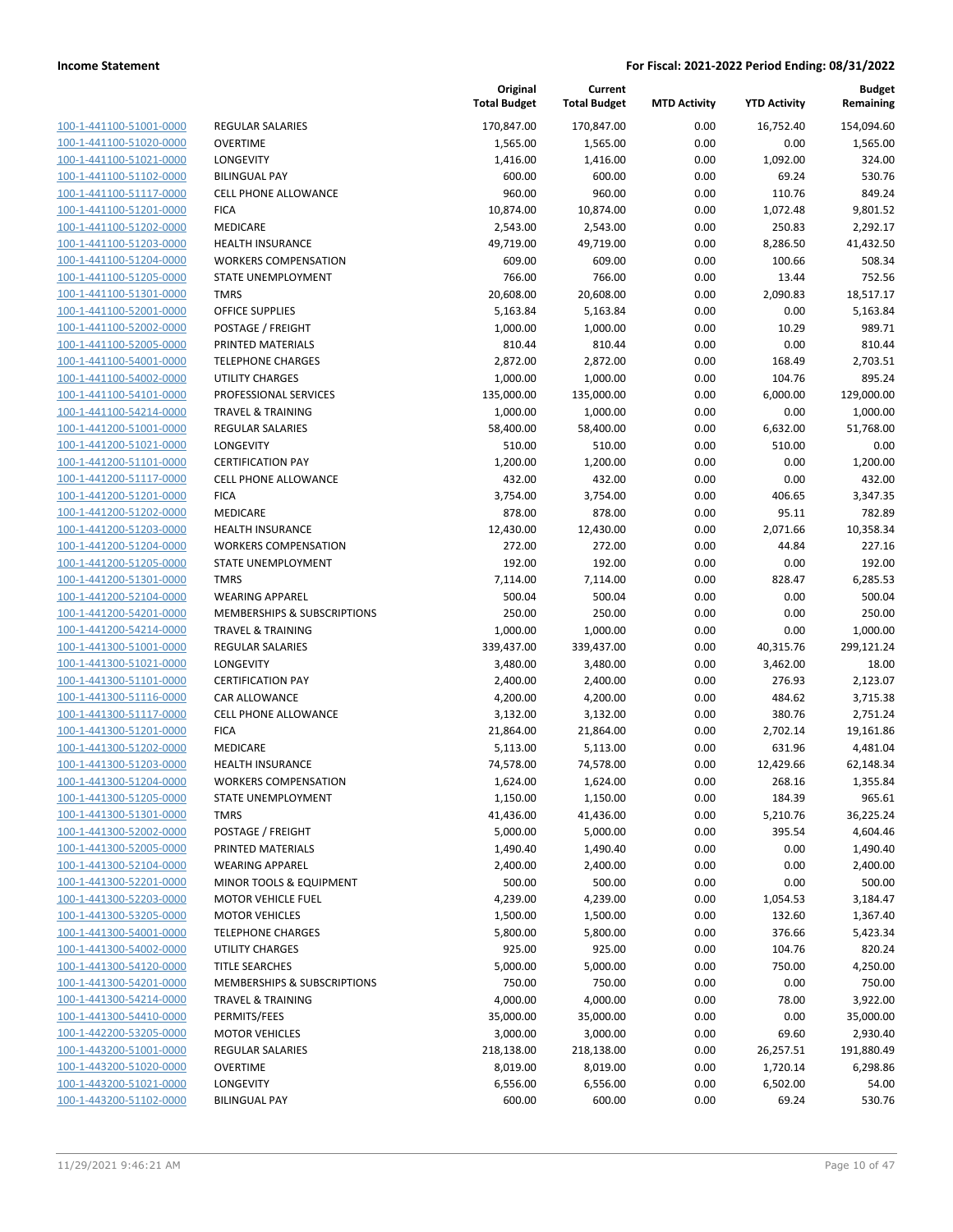|                                                    |                                                   | Original<br><b>Total Budget</b> | Current<br><b>Total Budget</b> | <b>MTD Activity</b> | <b>YTD Activity</b> | <b>Budget</b><br>Remaining |
|----------------------------------------------------|---------------------------------------------------|---------------------------------|--------------------------------|---------------------|---------------------|----------------------------|
| 100-1-443200-51117-0000                            | <b>CELL PHONE ALLOWANCE</b>                       | 1,170.00                        | 1,170.00                       | 0.00                | 135.00              | 1,035.00                   |
| 100-1-443200-51201-0000                            | <b>FICA</b>                                       | 14,538.00                       | 14,538.00                      | 0.00                | 1,967.56            | 12,570.44                  |
| 100-1-443200-51202-0000                            | MEDICARE                                          | 3,400.00                        | 3,400.00                       | 0.00                | 460.16              | 2,939.84                   |
| 100-1-443200-51203-0000                            | <b>HEALTH INSURANCE</b>                           | 74,578.00                       | 74,578.00                      | 0.00                | 12,429.66           | 62,148.34                  |
| 100-1-443200-51204-0000                            | <b>WORKERS COMPENSATION</b>                       | 6,582.00                        | 6,582.00                       | 0.00                | 1,087.34            | 5,494.66                   |
| 100-1-443200-51205-0000                            | STATE UNEMPLOYMENT                                | 1,150.00                        | 1,150.00                       | 0.00                | 0.00                | 1,150.00                   |
| 100-1-443200-51301-0000                            | <b>TMRS</b>                                       | 27,552.00                       | 27,552.00                      | 0.00                | 4,023.32            | 23,528.68                  |
| 100-1-443200-52001-0000                            | <b>OFFICE SUPPLIES</b>                            | 3,578.00                        | 3,578.00                       | 0.00                | 0.00                | 3,578.00                   |
| 100-1-443200-52002-0000                            | POSTAGE / FREIGHT                                 | 50.00                           | 50.00                          | 0.00                | 0.00                | 50.00                      |
| 100-1-443200-52003-0000                            | MICROCHIP EXPENSE                                 | 0.00                            | 5,000.00                       | 0.00                | 0.00                | 5,000.00                   |
| 100-1-443200-52101-0000                            | <b>JANITORIAL SUPPLIES</b>                        | 2,400.00                        | 2,400.00                       | 0.00                | 179.52              | 2,220.48                   |
| 100-1-443200-52104-0000                            | <b>WEARING APPAREL</b>                            | 1,800.00                        | 1,800.00                       | 0.00                | 0.00                | 1,800.00                   |
| 100-1-443200-52106-0000                            | <b>CHEMICAL SUPPLIES</b>                          | 12,000.00                       | 12,000.00                      | 0.00                | 0.00                | 12,000.00                  |
| 100-1-443200-52108-0000                            | <b>MENAGERIE SUPPLIES</b>                         | 7,500.00                        | 7,500.00                       | 0.00                | 0.00                | 7,500.00                   |
| 100-1-443200-52201-0000                            | MINOR TOOLS & EQUIPMENT                           | 1,400.00                        | 1,400.00                       | 0.00                | 0.00                | 1,400.00                   |
| 100-1-443200-52203-0000                            | <b>MOTOR VEHICLE FUEL</b>                         | 4,200.00                        | 4,200.00                       | 0.00                | 1,007.92            | 3,192.08                   |
| 100-1-443200-53202-0000                            | MACHINE, TOOLS & IMPLMNTS                         | 3,500.00                        | 3,500.00                       | 0.00                | 0.00                | 3,500.00                   |
| 100-1-443200-53205-0000                            | <b>MOTOR VEHICLES</b>                             | 1,500.00                        | 1,500.00                       | 0.00                | 34.80               | 1,465.20                   |
| 100-1-443200-54001-0000                            | <b>TELEPHONE CHARGES</b>                          | 2,000.00                        | 2,000.00                       | 0.00                | 320.62              | 1,679.38                   |
| 100-1-443200-54002-0000                            | UTILITY CHARGES                                   | 26,000.00                       | 26,000.00                      | 0.00                | 4,911.98            | 21,088.02                  |
| 100-1-443200-54107-0000                            | <b>MEDICAL</b>                                    | 12,000.00                       | 7,000.00                       | 0.00                | 0.00                | 7,000.00                   |
| 100-1-443200-54108-0000                            | <b>VETERINARY SERVICES</b>                        | 7,300.00                        | 7,300.00                       | 0.00                | $-3,070.00$         | 10,370.00                  |
| 100-1-443200-54214-0000                            | <b>TRAVEL &amp; TRAINING</b>                      | 1,350.00                        | 1,350.00                       | 0.00                | 0.00                | 1,350.00                   |
| 100-1-451100-45310-0000                            | REECY DAVIS SUPPLIES                              | 12,413.96                       | 12,413.96                      | 0.00                | 724.89              | 11,689.07                  |
| 100-1-451100-51001-0000                            | <b>REGULAR SALARIES</b>                           | 793,971.00                      | 793,971.00                     | 0.00                | 62,198.10           | 731,772.90                 |
| 100-1-451100-51020-0000                            | <b>OVERTIME</b>                                   | 25,787.00                       | 25,787.00                      | 0.00                | 2,124.42            | 23,662.58                  |
| 100-1-451100-51021-0000                            | LONGEVITY                                         | 4,530.00                        | 4,530.00                       | 0.00                | 3,042.00            | 1,488.00                   |
| 100-1-451100-51101-0000                            | <b>CERTIFICATION PAY</b>                          | 3,000.00                        | 3,000.00                       | 0.00                | 207.72              | 2,792.28                   |
| 100-1-451100-51102-0000                            | <b>BILINGUAL PAY</b>                              | 1,200.00                        | 1,200.00                       | 0.00                | 69.24               | 1,130.76                   |
| 100-1-451100-51116-0000                            | CAR ALLOWANCE                                     | 4,200.00                        | 4,200.00                       | 0.00                | 484.62              | 3,715.38                   |
| 100-1-451100-51117-0000                            | <b>CELL PHONE ALLOWANCE</b>                       | 7,800.00                        | 7,800.00                       | 0.00                | 915.00              | 6,885.00                   |
| 100-1-451100-51201-0000                            | <b>FICA</b>                                       | 52,110.00                       | 52,110.00                      | 0.00                | 4,167.30            | 47,942.70                  |
| 100-1-451100-51202-0000                            | MEDICARE                                          | 12,187.00                       | 12,187.00                      | 0.00                | 974.61              | 11,212.39                  |
| 100-1-451100-51203-0000                            | <b>HEALTH INSURANCE</b>                           | 236,164.00                      | 236,164.00                     | 0.00                | 39,360.66           | 196,803.34                 |
| 100-1-451100-51204-0000<br>100-1-451100-51205-0000 | <b>WORKERS COMPENSATION</b><br>STATE UNEMPLOYMENT | 12,046.00                       | 12,046.00<br>3,545.00          | 0.00<br>0.00        | 1,989.66<br>214.47  | 10,056.34                  |
| 100-1-451100-51301-0000                            | <b>TMRS</b>                                       | 3,545.00<br>98,757.00           | 98,757.00                      | 0.00                | 8,008.81            | 3,330.53<br>90,748.19      |
| 100-1-451100-52001-0000                            | <b>OFFICE SUPPLIES</b>                            | 660.00                          | 660.00                         | 0.00                | 0.00                | 660.00                     |
| 100-1-451100-52002-0000                            | POSTAGE / FREIGHT                                 | 250.00                          | 250.00                         | 0.00                | 0.00                | 250.00                     |
| 100-1-451100-52101-0000                            | <b>JANITORIAL SUPPLIES</b>                        | 7,133.50                        | 7,133.50                       | 0.00                | 451.56              | 6,681.94                   |
| 100-1-451100-52104-0000                            | <b>WEARING APPAREL</b>                            | 8,162.02                        | 8,162.02                       | 0.00                | 0.00                | 8,162.02                   |
| 100-1-451100-52106-0000                            | <b>SPLASH PAD SUPPLIES</b>                        | 9,071.00                        | 9,071.00                       | 0.00                | 0.00                | 9,071.00                   |
| 100-1-451100-52107-0000                            | <b>BOTANICAL SUPPLIES</b>                         | 12,590.00                       | 12,590.00                      | 0.00                | 0.00                | 12,590.00                  |
| 100-1-451100-52201-0000                            | <b>REPAIR &amp; MAINTENANCE</b>                   | 14,560.00                       | 14,560.00                      | 0.00                | 0.00                | 14,560.00                  |
| 100-1-451100-52203-0000                            | <b>MOTOR VEHICLE FUEL</b>                         | 19,656.00                       | 19,656.00                      | 0.00                | 4,058.45            | 15,597.55                  |
| 100-1-451100-52401-0000                            | SENIOR RECREATIONAL PROGRAMS                      | 0.00                            | 5,000.00                       | 0.00                | 0.00                | 5,000.00                   |
| 100-1-451100-53202-0000                            | MACHINE, TOOLS & IMPLMNTS                         | 22,937.58                       | 22,937.58                      | 0.00                | 11,811.25           | 11,126.33                  |
| 100-1-451100-53205-0000                            | <b>MOTOR VEHICLES</b>                             | 5,000.00                        | 5,000.00                       | 0.00                | 313.95              | 4,686.05                   |
| 100-1-451100-53402-0000                            | <b>BUILDING MAINTENANCE</b>                       | 1,800.00                        | 1,800.00                       | 0.00                | 0.00                | 1,800.00                   |
| 100-1-451100-53707-0000                            | <b>MAINT - GROUNDS</b>                            | 27,200.00                       | 27,200.00                      | 0.00                | 13,236.50           | 13,963.50                  |
| 100-1-451100-53708-0000                            | <b>ATHLETIC FIELDS</b>                            | 19,000.00                       | 19,000.00                      | 0.00                | 3,169.21            | 15,830.79                  |
| 100-1-451100-53710-0000                            | PARK IMPROVEMENTS                                 | 276,330.00                      | 276,330.00                     | 0.00                | 144,579.67          | 131,750.33                 |
| 100-1-451100-54001-0000                            | <b>TELEPHONE CHARGES</b>                          | 6,350.00                        | 6,350.00                       | 0.00                | 576.73              | 5,773.27                   |
| 100-1-451100-54002-0000                            | <b>UTILITY CHARGES</b>                            | 130,000.00                      | 130,000.00                     | 0.00                | 21,185.79           | 108,814.21                 |
| 100-1-451100-54101-0000                            | PROFESSIONAL SERVICES                             | 12,000.00                       | 12,000.00                      | 0.00                | 0.00                | 12,000.00                  |
| 100-1-451100-54201-0000                            | MEMBERSHIPS & SUBSCRIPTIONS                       | 2,665.40                        | 2,665.40                       | 0.00                | 900.00              | 1,765.40                   |
| 100-1-451100-54211-0000                            | ADVERTISING                                       | 5,750.00                        | 5,750.00                       | 0.00                | 0.00                | 5,750.00                   |
| 100-1-451100-54212-0000                            | PRINTING                                          | 200.00                          | 200.00                         | 0.00                | 0.00                | 200.00                     |
| 100-1-451100-54214-0000                            | <b>TRAVEL &amp; TRAINING</b>                      | 2,230.58                        | 2,230.58                       | 0.00                | 0.00                | 2,230.58                   |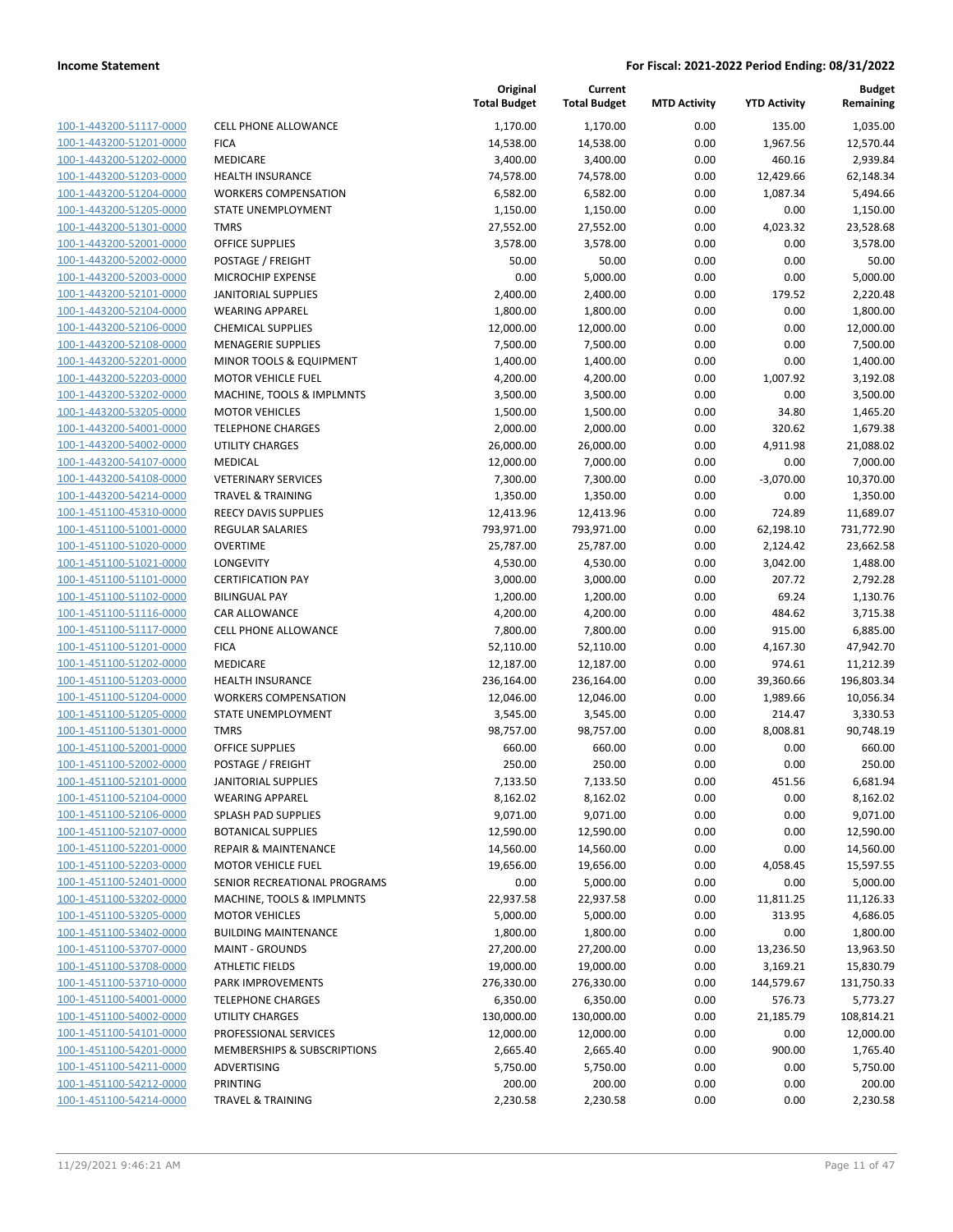| 100-1-451100-54301-0000        |
|--------------------------------|
| 100-1-451100-54409-0000        |
| 100-1-455100-51001-0000        |
| 100-1-455100-51021-0000        |
| 100-1-455100-51102-0000        |
| 100-1-455100-51116-0000        |
| 100-1-455100-51117-0000        |
| 100-1-455100-51201-0000        |
| 100-1-455100-51202-0000        |
| 100-1-455100-51203-0000        |
| 100-1-455100-51204-0000        |
| 100-1-455100-51205-0000        |
| 100-1-455100-51301-0000        |
| 100-1-455100-52001-0000        |
| 100-1-455100-52002-0000        |
| 100-1-455100-52004-0000        |
| 100-1-455100-52005-0000        |
| 100-1-455100-52115-0000        |
| 100-1-455100-52201-0000        |
|                                |
| 100-1-455100-52402-0000        |
| 100-1-455100-53201-0000        |
| 100-1-455100-54001-0000        |
| 100-1-455100-54002-0000        |
| 100-1-455100-54201-0000        |
| 100-1-455100-54202-0000        |
| 100-1-455100-54211-0000        |
| 100-1-455100-54214-0000        |
| 100-1-455100-55203-0000        |
| 100-1-455100-55211-0000        |
| 100-1-456100-51001-0000        |
| 100-1-456100-51021-0000        |
| 100-1-456100-51116-0000        |
| 100-1-456100-51117-0000        |
| 100-1-456100-51201-0000        |
| 100-1-456100-51202-0000        |
| 100-1-456100-51203-0000        |
| 100-1-456100-51204-0000        |
| 100-1-456100-51205-0000        |
| 100-1-456100-51301-0000        |
|                                |
| 100-1-456100-52001-0000        |
| 100-1-456100-52002-0000        |
| 100-1-456100-52103-0000        |
| 100-1-456100-54001-0000        |
| <u>100-1-456100-54201-0000</u> |
| <u>100-1-456100-54205-0000</u> |
| 100-1-456100-54214-0000        |
| 100-1-456100-54301-0000        |
| 100-1-456100-54523-0000        |
| <u>100-1-480000-52003-0000</u> |
| <u>100-1-480000-52006-0000</u> |
| 100-1-480000-54002-0000        |
| 100-1-480000-54105-0000        |
| 100-1-480000-54201-0000        |
| 100-1-480000-54904-0000        |
| <u>100-1-480000-56309-0000</u> |
| <u>100-1-480000-56309-0001</u> |
| 100-1-480000-57005-0000        |
| 100-1-480000-57008-0000        |
| <u>100-1-480000-57015-0000</u> |
|                                |
|                                |

|                                                    |                                        | Original<br><b>Total Budget</b> | Current<br><b>Total Budget</b> | <b>MTD Activity</b> | <b>YTD Activity</b>  | <b>Budget</b><br>Remaining |
|----------------------------------------------------|----------------------------------------|---------------------------------|--------------------------------|---------------------|----------------------|----------------------------|
| 100-1-451100-54301-0000                            | <b>SPECIAL EVENTS</b>                  | 64,900.00                       | 64,900.00                      | 0.00                | 18,671.08            | 46,228.92                  |
| 100-1-451100-54409-0000                            | <b>CEMETERY MAINTENANCE</b>            | 162,000.00                      | 162,000.00                     | 0.00                | 28,544.18            | 133,455.82                 |
| 100-1-455100-51001-0000                            | REGULAR SALARIES                       | 339,835.00                      | 339,835.00                     | 0.00                | 36,826.21            | 303,008.79                 |
| 100-1-455100-51021-0000                            | <b>LONGEVITY</b>                       | 4,500.00                        | 4,500.00                       | 0.00                | 4,740.00             | $-240.00$                  |
| 100-1-455100-51102-0000                            | <b>BILINGUAL PAY</b>                   | 600.00                          | 600.00                         | 0.00                | 69.24                | 530.76                     |
| 100-1-455100-51116-0000                            | CAR ALLOWANCE                          | 4,200.00                        | 4,200.00                       | 0.00                | 484.62               | 3,715.38                   |
| 100-1-455100-51117-0000                            | CELL PHONE ALLOWANCE                   | 1,170.00                        | 1,170.00                       | 0.00                | 135.00               | 1,035.00                   |
| 100-1-455100-51201-0000                            | <b>FICA</b>                            | 21,719.00                       | 21,719.00                      | 0.00                | 2,565.05             | 19,153.95                  |
| 100-1-455100-51202-0000                            | MEDICARE                               | 5,079.00                        | 5,079.00                       | 0.00                | 599.89               | 4,479.11                   |
| 100-1-455100-51203-0000                            | HEALTH INSURANCE                       | 49,719.00                       | 49,719.00                      | 0.00                | 8,286.50             | 41,432.50                  |
| 100-1-455100-51204-0000                            | <b>WORKERS COMPENSATION</b>            | 848.00                          | 848.00                         | 0.00                | 140.00               | 708.00                     |
| 100-1-455100-51205-0000                            | STATE UNEMPLOYMENT                     | 2,280.00                        | 2,280.00                       | 0.00                | 93.58                | 2,186.42                   |
| 100-1-455100-51301-0000                            | <b>TMRS</b>                            | 33,683.00                       | 33,683.00                      | 0.00                | 3,990.97             | 29,692.03                  |
| 100-1-455100-52001-0000                            | <b>OFFICE SUPPLIES</b>                 | 2,500.00                        | 2,500.00                       | 0.00                | 257.61               | 2,242.39                   |
| 100-1-455100-52002-0000                            | POSTAGE / FREIGHT                      | 40.00                           | 40.00                          | 0.00                | 0.00                 | 40.00                      |
| 100-1-455100-52004-0000                            | <b>COMPUTER SUPPLIES</b>               | 75.00                           | 75.00                          | 0.00                | 0.00                 | 75.00                      |
| 100-1-455100-52005-0000                            | PRINTED MATERIALS                      | 72.00                           | 72.00                          | 0.00                | 0.00                 | 72.00                      |
| 100-1-455100-52115-0000                            | <b>CATALOGING SUPPLIES</b>             | 1,600.00                        | 1,600.00                       | 0.00                | 0.00                 | 1,600.00                   |
| 100-1-455100-52201-0000                            | MINOR TOOLS & EQUIPMENT                | 75.00                           | 75.00                          | 0.00                | 0.00                 | 75.00                      |
| 100-1-455100-52402-0000                            | <b>BASIC PROGRAM EXPENSE</b>           | 4,500.00                        | 4,500.00                       | 0.00                | 887.04               | 3,612.96                   |
| 100-1-455100-53201-0000                            | FURNITURE & OFFICE EQUIPMENT           | 669.00                          | 669.00                         | 0.00                | 0.00                 | 669.00                     |
| 100-1-455100-54001-0000                            | <b>TELEPHONE CHARGES</b>               | 4,706.00                        | 4,706.00                       | 0.00                | 784.97               | 3,921.03                   |
| 100-1-455100-54002-0000                            | UTILITY CHARGES                        | 27,800.00                       | 27,800.00                      | 0.00                | 6,758.33             | 21,041.67                  |
| 100-1-455100-54201-0000                            | <b>MEMBERSHIPS &amp; SUBSCRIPTIONS</b> | 19,145.00                       | 19,145.00                      | 0.00                | 8,619.00             | 10,526.00                  |
| 100-1-455100-54202-0000                            | <b>LIBRARY PERIODICALS</b>             | 650.00                          | 650.00                         | 0.00                | 0.00                 | 650.00                     |
| 100-1-455100-54211-0000                            | ADVERTISING                            | 1,900.00                        | 1,900.00                       | 0.00                | 900.00               | 1,000.00                   |
| 100-1-455100-54214-0000                            | <b>TRAVEL &amp; TRAINING</b>           | 1,554.00                        | 1,554.00                       | 0.00                | 0.00                 | 1,554.00                   |
| 100-1-455100-55203-0000<br>100-1-455100-55211-0000 | FURNITURE/OFFICE EQUIP                 | 2,750.00                        | 2,750.00                       | 0.00                | 0.00                 | 2,750.00                   |
| 100-1-456100-51001-0000                            | <b>BOOKS</b><br>REGULAR SALARIES       | 46,000.00<br>70,325.00          | 46,000.00<br>70,325.00         | 0.00<br>0.00        | 6,046.67             | 39,953.33<br>62,339.80     |
| 100-1-456100-51021-0000                            | <b>LONGEVITY</b>                       | 1,800.00                        | 1,800.00                       | 0.00                | 7,985.20<br>1,920.00 | $-120.00$                  |
| 100-1-456100-51116-0000                            | CAR ALLOWANCE                          | 4,200.00                        | 4,200.00                       | 0.00                | 484.62               | 3,715.38                   |
| 100-1-456100-51117-0000                            | CELL PHONE ALLOWANCE                   | 1,170.00                        | 1,170.00                       | 0.00                | 135.00               | 1,035.00                   |
| 100-1-456100-51201-0000                            | <b>FICA</b>                            | 4,805.00                        | 4,805.00                       | 0.00                | 598.42               | 4,206.58                   |
| 100-1-456100-51202-0000                            | MEDICARE                               | 1,124.00                        | 1,124.00                       | 0.00                | 139.94               | 984.06                     |
| 100-1-456100-51203-0000                            | <b>HEALTH INSURANCE</b>                | 12,430.00                       | 12,430.00                      | 0.00                | 2,071.66             | 10,358.34                  |
| 100-1-456100-51204-0000                            | <b>WORKERS COMPENSATION</b>            | 153.00                          | 153.00                         | 0.00                | 25.34                | 127.66                     |
| 100-1-456100-51205-0000                            | STATE UNEMPLOYMENT                     | 192.00                          | 192.00                         | 0.00                | 0.00                 | 192.00                     |
| 100-1-456100-51301-0000                            | <b>TMRS</b>                            | 9,106.00                        | 9,106.00                       | 0.00                | 1,220.89             | 7,885.11                   |
| 100-1-456100-52001-0000                            | OFFICE SUPPLIES                        | 50.00                           | 50.00                          | 0.00                | 0.00                 | 50.00                      |
| 100-1-456100-52002-0000                            | POSTAGE / FREIGHT                      | 25.00                           | 25.00                          | 0.00                | 0.00                 | 25.00                      |
| 100-1-456100-52103-0000                            | <b>MEETING SUPPLIES</b>                | 25.00                           | 25.00                          | 0.00                | 0.00                 | 25.00                      |
| 100-1-456100-54001-0000                            | <b>TELEPHONE CHARGES</b>               | 572.00                          | 572.00                         | 0.00                | 80.51                | 491.49                     |
| 100-1-456100-54201-0000                            | MEMBERSHIPS & SUBSCRIPTIONS            | 1,290.00                        | 1,290.00                       | 0.00                | 0.00                 | 1,290.00                   |
| 100-1-456100-54205-0000                            | <b>BUSINESS MEALS</b>                  | 25.00                           | 25.00                          | 0.00                | 0.00                 | 25.00                      |
| 100-1-456100-54214-0000                            | TRAVEL & TRAINING                      | 400.00                          | 400.00                         | 0.00                | 0.00                 | 400.00                     |
| 100-1-456100-54301-0000                            | <b>SPECIAL EVENTS</b>                  | 9,300.00                        | 9,300.00                       | 0.00                | 0.00                 | 9,300.00                   |
| 100-1-456100-54523-0000                            | PROPOSED EVENTS                        | 50,000.00                       | 50,000.00                      | 0.00                | 0.00                 | 50,000.00                  |
| 100-1-480000-52003-0000                            | <b>COPIER CHARGES</b>                  | 62,000.00                       | 62,000.00                      | 0.00                | 9,616.32             | 52,383.68                  |
| 100-1-480000-52006-0000                            | <b>COPIER PAPER</b>                    | 5,250.00                        | 5,250.00                       | 0.00                | 105.59               | 5,144.41                   |
| 100-1-480000-54002-0000                            | UTILITY CHARGES                        | 600.00                          | 600.00                         | 0.00                | 102.00               | 498.00                     |
| 100-1-480000-54105-0000                            | MARKETING                              | 7,000.00                        | 7,000.00                       | 0.00                | 0.00                 | 7,000.00                   |
| 100-1-480000-54201-0000                            | MEMBERSHIPS & SUBSCRIPTIONS            | 8,000.00                        | 8,000.00                       | 0.00                | 0.00                 | 8,000.00                   |
| 100-1-480000-54904-0000                            | POSTAGE METER RENTAL                   | 0.00                            | 0.00                           | 0.00                | $-177.85$            | 177.85                     |
| 100-1-480000-56309-0000                            | PAYOUT ARRANGEMENT LOCAL SALES TAX     | 400,715.10                      | 400,715.10                     | 0.00                | 0.00                 | 400,715.10                 |
| 100-1-480000-56309-0001                            | PAYOUT ARRANGEMENT - 380 AGREEMENT     | 60,000.00                       | 60,000.00                      | 0.00                | 0.00                 | 60,000.00                  |
| 100-1-480000-57005-0000                            | <b>ACCRUED VAC &amp; SICK PAY</b>      | 335,000.00                      | 335,000.00                     | 0.00                | 2,303.30             | 332,696.70                 |
| 100-1-480000-57008-0000                            | <b>BANK CHARGES</b>                    | 11,000.00                       | 11,000.00                      | 0.00                | 1,332.51             | 9,667.49                   |
| 100-1-480000-57015-0000                            | <b>CONTINGENCY EXPENSE</b>             | 90,000.00                       | 90,000.00                      | 0.00                | 0.00                 | 90,000.00                  |
|                                                    |                                        |                                 |                                |                     |                      |                            |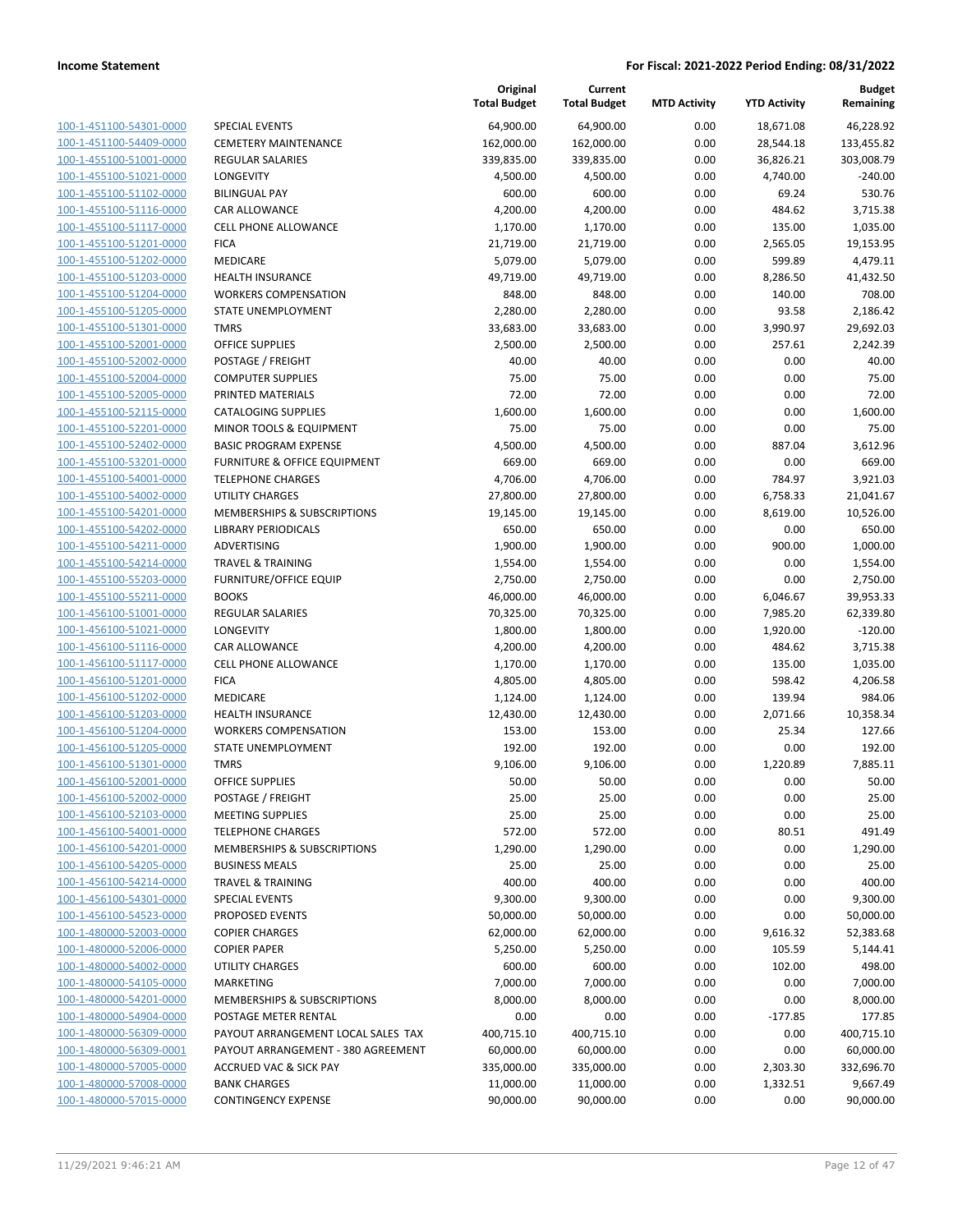|                                                               |                                                                       | Original<br><b>Total Budget</b> | Current<br><b>Total Budget</b> | <b>MTD Activity</b> | <b>YTD Activity</b>   | <b>Budget</b><br>Remaining |
|---------------------------------------------------------------|-----------------------------------------------------------------------|---------------------------------|--------------------------------|---------------------|-----------------------|----------------------------|
| 100-1-491000-58040-0000                                       | <b>XFR - GENERAL CIP</b>                                              | 2,511,704.00                    | 2,511,704.00                   | 0.00                | 418,617.36            | 2,093,086.64               |
| 100-1-491000-58060-0000                                       | <b>XFR - VENUE</b>                                                    | 150,000.00                      | 150,000.00                     | 0.00                | 25,000.00             | 125,000.00                 |
| 100-1-491000-58204-0000                                       | XFR - VEHICLE/EQUIP RPLCMNT                                           | 945,464.00                      | 945,464.00                     | 0.00                | 157,577.34            | 787,886.66                 |
| 100-1-495000-58702-0000                                       | CA - GEN GOV TO CENTRAL SERVICE FUND                                  | 5,320.00                        | 5,320.00                       | 0.00                | 886.66                | 4,433.34                   |
| 100-1-495000-58703-0000                                       | CA - PUBLIC WORKS TO CENTRAL SERVICE FU                               | 101,120.00                      | 101,120.00                     | 0.00                | 16,853.34             | 84,266.66                  |
| 100-1-495000-58704-0000                                       | CA - PUBLIC SAFETY TO CENTRAL SERVICE FU                              | 295,492.00                      | 295,492.00                     | 0.00                | 49,248.66             | 246,243.34                 |
| 100-1-495000-58705-0000                                       | CA - COM DEV TO CENTRAL SERVICE FUND                                  | 70,465.00                       | 70,465.00                      | 0.00                | 11,744.16             | 58,720.84                  |
| 100-1-495000-58706-0000                                       | CA - PARKS & REC TO CENTRAL SERVICE FUND                              | 278,907.00                      | 278,907.00                     | 0.00                | 46,484.50             | 232,422.50                 |
| 100-1-495000-58710-0000                                       | CA - INSURANCE FUND                                                   | 150,000.00                      | 150,000.00                     | 0.00                | 25,000.00             | 125,000.00                 |
| 100-1-495000-58712-0000                                       | CA - GEN GOV TO INSURANCE FUND                                        | 1,253.00                        | 1,253.00                       | 0.00                | 208.84                | 1,044.16                   |
| 100-1-495000-58713-0000                                       | CA - PUBLIC WORKS TO INSURANCE FUND                                   | 26,964.00                       | 26,964.00                      | 0.00                | 10,375.50             | 16,588.50                  |
| 100-1-495000-58714-0000                                       | CA - PUBLIC SAFETY TO INSURANCE FUND                                  | 74,782.00                       | 74,782.00                      | 0.00                | 12,463.66             | 62,318.34                  |
| 100-1-495000-58715-0000                                       | CA - COM DEV TO INSURANCE FUND                                        | 13,874.00                       | 13,874.00                      | 0.00                | 2,312.34              | 11,561.66                  |
| 100-1-495000-58716-0000<br>100-1-495000-58722-0000            | CA - PARKS & REC TO INSURANCE FUND<br>CA - GEN GOVERNMENT TO MIS FUND | 53,307.00<br>123,410.00         | 53,307.00<br>123,410.00        | 0.00<br>0.00        | 8,884.50<br>20,568.34 | 44,422.50<br>102,841.66    |
| 100-1-495000-58723-0000                                       | CA - PUBLIC WORKS TO MIS FUND                                         | 30,562.00                       | 30,562.00                      | 0.00                | 5,093.66              | 25,468.34                  |
| 100-1-495000-58724-0000                                       | CA - PUBLIC SAFETY TO MIS FUND                                        | 386,723.00                      | 386,723.00                     | 0.00                | 64,453.84             | 322,269.16                 |
| 100-1-495000-58725-0000                                       | CA - COM DEV TO MIS FUND                                              | 142,297.00                      | 142,297.00                     | 0.00                | 23,716.16             | 118,580.84                 |
| 100-1-495000-58726-0000                                       | CA - PARKS & REC TO MIS FUND                                          | 175,867.00                      | 175,867.00                     | 0.00                | 29,311.16             | 146,555.84                 |
|                                                               | <b>Expense Total:</b>                                                 | 31,811,180.36                   | 31,811,180.36                  | 0.00                | 4,131,847.46          | 27,679,332.90              |
|                                                               | Fund: 100 - GENERAL FUND Surplus (Deficit):                           | $-3,835,106.36$                 | $-3,835,106.36$                | 0.00                | 3,687,888.79          |                            |
| Fund: 101 - MUNICIPAL COURT BUILDING SECURITY FEES<br>Revenue |                                                                       |                                 |                                |                     |                       |                            |
| 101-1-318001-44101-0000                                       | MUNICIPAL COURT COST/FEES                                             | 0.00                            | 0.00                           | 0.00                | 56.39                 | $-56.39$                   |
| 101-1-318001-44101-0001                                       | LOCAL MUNICIPAL COURT COST/FEES                                       | 0.00                            | 0.00                           | 0.00                | 357.52                | -357.52                    |
|                                                               | <b>Revenue Total:</b>                                                 | 0.00                            | 0.00                           | 0.00                | 413.91                | -413.91                    |
| <b>Expense</b>                                                |                                                                       |                                 |                                |                     |                       |                            |
| 101-1-480000-57008-0000                                       | <b>BANK CHARGES</b>                                                   | 0.00                            | 0.00                           | 0.00                | 1.44                  | $-1.44$                    |
|                                                               |                                                                       |                                 |                                |                     |                       |                            |
|                                                               | <b>Expense Total:</b>                                                 | 0.00                            | 0.00                           | 0.00                | 1.44                  | $-1.44$                    |
|                                                               | Fund: 101 - MUNICIPAL COURT BUILDING SECURITY FEES Surplus (Deficit): | 0.00                            | 0.00                           | 0.00                | 412.47                |                            |
| Fund: 102 - MUNICIPAL COURT TECH FUND                         |                                                                       |                                 |                                |                     |                       |                            |
| Revenue                                                       |                                                                       |                                 |                                |                     |                       |                            |
| 102-1-318001-44101-0000                                       | MUNICIPAL COURT COST/FEES                                             | 0.00                            | 0.00                           | 0.00                | 302.63                | $-302.63$                  |
| 102-1-318001-44101-0001                                       | LOCAL MUNICIPAL COURT COST/FEES                                       | 0.00                            | 0.00                           | 0.00                | 275.94                | -275.94                    |
|                                                               | <b>Revenue Total:</b>                                                 | 0.00                            | 0.00                           | 0.00                | 578.57                | $-578.57$                  |
| <b>Expense</b>                                                |                                                                       |                                 |                                |                     |                       |                            |
| 102-1-480000-57008-0000                                       | <b>BANK CHARGES</b>                                                   | 0.00                            | 0.00                           | 0.00                | 1.03                  | $-1.03$                    |
|                                                               | <b>Expense Total:</b>                                                 | 0.00                            | 0.00                           | 0.00                | 1.03                  | $-1.03$                    |
|                                                               | Fund: 102 - MUNICIPAL COURT TECH FUND Surplus (Deficit):              | 0.00                            | 0.00                           | 0.00                | 577.54                |                            |
| Fund: 103 - MUNICIPAL COURT CHILD SAFETY FUND                 |                                                                       |                                 |                                |                     |                       |                            |
| Revenue                                                       |                                                                       |                                 |                                |                     |                       |                            |
| 103-1-318001-44101-0000                                       | MUNICIPAL COURT COST/FEES                                             | 350.00                          | 350.00                         | 0.00                | 25.00                 | 325.00                     |
| 103-1-318001-44110-0000                                       | OPTIONAL COUNTY FEE - CHILD SAFETY                                    | 29,700.00                       | 29,700.00                      | 0.00                | 0.00                  | 29,700.00                  |
| 103-1-319001-45401-0000                                       | <b>INTEREST REVENUES</b><br><b>Revenue Total:</b>                     | 10.00<br>30,060.00              | 10.00<br>30,060.00             | 0.00<br>0.00        | 0.00<br>25.00         | 10.00<br>30,035.00         |
| <b>Expense</b>                                                |                                                                       |                                 |                                |                     |                       |                            |
| 103-1-480000-57007-0000                                       | <b>COMMUNITY SERVICES</b>                                             | 25,000.00                       | 25,000.00                      | 0.00                | 7,893.58              | 17,106.42                  |
| 103-1-480000-57008-0000                                       | <b>BANK CHARGES</b>                                                   | 10.00                           | 10.00                          | 0.00                | 0.23                  | 9.77                       |
|                                                               | <b>Expense Total:</b>                                                 | 25,010.00                       | 25,010.00                      | 0.00                | 7,893.81              | 17,116.19                  |
|                                                               | Fund: 103 - MUNICIPAL COURT CHILD SAFETY FUND Surplus (Deficit):      | 5,050.00                        | 5,050.00                       | 0.00                | -7,868.81             |                            |
| Fund: 111 - RECREATION ACTIVITIES FUND                        |                                                                       |                                 |                                |                     |                       |                            |
| Revenue                                                       |                                                                       |                                 |                                |                     |                       |                            |
| 111-1-319010-45306-0000                                       | PARK CONCESSIONS                                                      | 1,800.00                        | 1,800.00                       | 0.00                | 893.89                | 906.11                     |
| 111-1-319010-45306-0001<br>111-1-319010-45322-0000            | SPLASH KINGDOM<br>SPLASH KINGDOM SWIMMING LESSONS                     | 0.00<br>792.00                  | 0.00<br>792.00                 | 0.00<br>0.00        | 343.00<br>0.00        | -343.00<br>792.00          |
| 111-1-319011-44507-0000                                       | <b>ADULT RECREATION FEES</b>                                          | 35,995.00                       | 35,995.00                      | 0.00                | 1,340.32              | 34,654.68                  |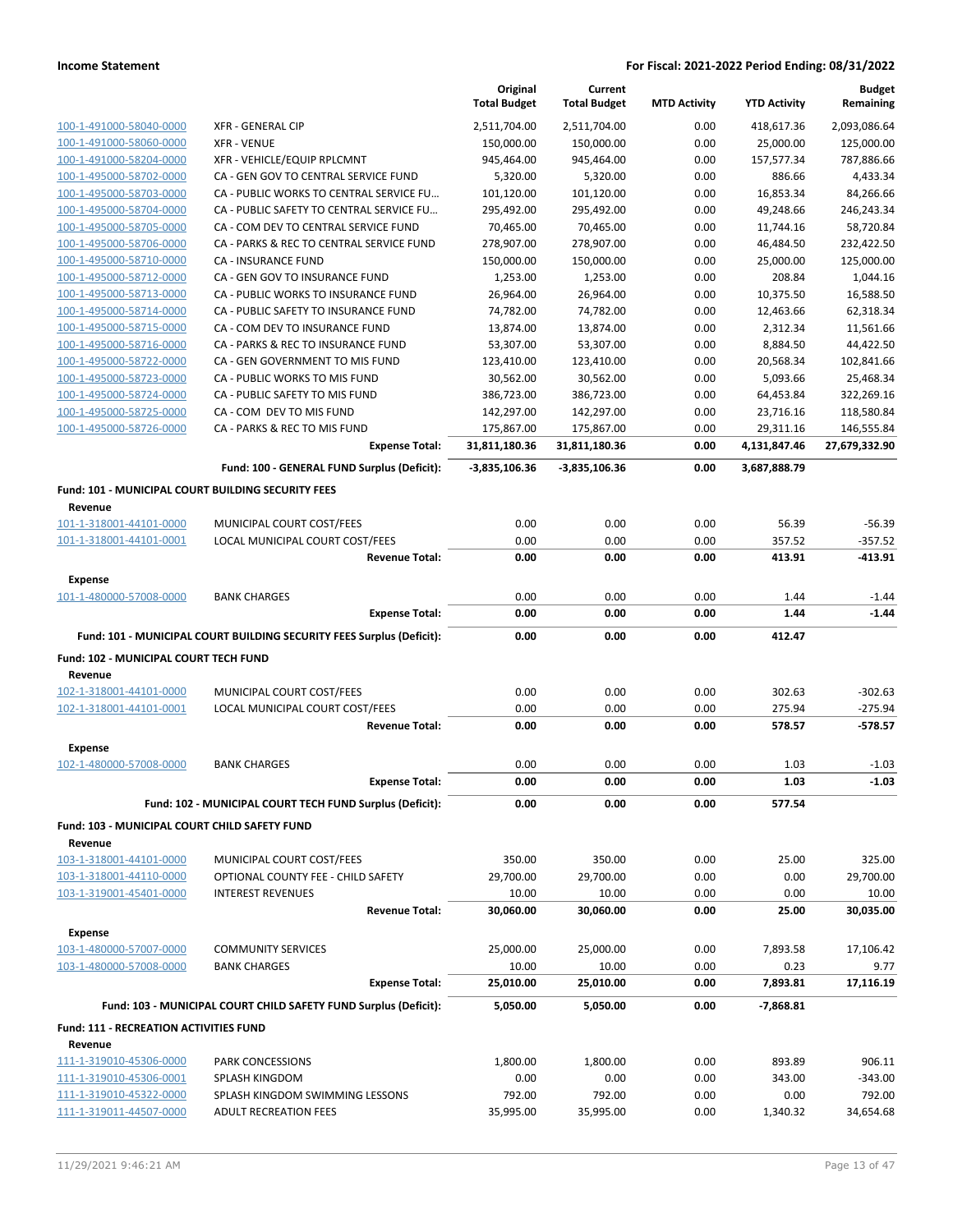|                                                         |                                                           | Original<br><b>Total Budget</b> | Current<br><b>Total Budget</b> | <b>MTD Activity</b> | <b>YTD Activity</b> | <b>Budget</b><br>Remaining |
|---------------------------------------------------------|-----------------------------------------------------------|---------------------------------|--------------------------------|---------------------|---------------------|----------------------------|
| 111-1-319011-44508-0000                                 | YOUTH RECREATION FEES                                     | 101,750.00                      | 101,750.00                     | 0.00                | 13,505.52           | 88,244.48                  |
| 111-1-319011-44511-0000                                 | REECY DAVIS MEMBERSHIPS                                   | 22,100.00                       | 22,100.00                      | 0.00                | 2,098.15            | 20,001.85                  |
| 111-1-319012-44509-0000                                 | SPECIAL EVENT FUNDING                                     | 74,300.00                       | 74,300.00                      | 0.00                | $-593.60$           | 74,893.60                  |
| 111-1-319012-45504-0000                                 | RECREATION FACILTY RENTAL                                 | 33,940.00                       | 33,940.00                      | 0.00                | 2,692.15            | 31,247.85                  |
|                                                         | <b>Revenue Total:</b>                                     | 270,677.00                      | 270,677.00                     | 0.00                | 20,279.43           | 250,397.57                 |
| <b>Expense</b>                                          |                                                           |                                 |                                |                     |                     |                            |
| 111-1-451200-51001-0000                                 | REGULAR SALARIES / PART TIME TEMPORARY                    | 79,833.30                       | 79,833.30                      | 0.00                | 17,185.00           | 62,648.30                  |
| 111-1-451200-51020-0000                                 | <b>OVERTIME</b>                                           | 0.00                            | 0.00                           | 0.00                | 303.74              | $-303.74$                  |
| 111-1-451200-51117-0000                                 | <b>CELL PHONE ALLOWANCE</b>                               | 0.00                            | 0.00                           | 0.00                | 180.00              | $-180.00$                  |
| 111-1-451200-51201-0000                                 | <b>FICA</b>                                               | 4,949.66                        | 4,949.66                       | 0.00                | 1,092.39            | 3,857.27                   |
| 111-1-451200-51202-0000                                 | <b>MEDICARE</b>                                           | 1,157.58                        | 1,157.58                       | 0.00                | 255.48              | 902.10                     |
| 111-1-451200-51204-0000                                 | <b>WORKERS COMPENSATION</b>                               | 534.00                          | 534.00                         | 0.00                | 88.16               | 445.84                     |
| 111-1-451200-51205-0000                                 | STATE UNEMPLOYMENT                                        | 1,023.00                        | 1,023.00                       | 0.00                | 494.73              | 528.27                     |
| 111-1-451200-51301-0000                                 | <b>TMRS</b>                                               | 6,554.24                        | 6,554.24                       | 0.00                | 1,437.97            | 5,116.27                   |
| 111-1-451200-52101-0000                                 | JANITORIAL SUPPLIES                                       | 750.00                          | 750.00                         | 0.00                | 0.00                | 750.00                     |
| 111-1-451200-52401-0000                                 | YOUTH SPORT SUPPLIES                                      | 52,500.00                       | 52,500.00                      | 0.00                | 5,052.09            | 47,447.91                  |
| 111-1-451200-52403-0000                                 | <b>RESALE ITEMS</b>                                       | 4,000.00                        | 4,000.00                       | 0.00                | 135.54              | 3,864.46                   |
| 111-1-451200-52412-0000                                 | <b>ADULT SPORT SUPPLIES</b>                               | 7,000.00                        | 7,000.00                       | 0.00                | 408.99              | 6,591.01                   |
| 111-1-451200-54301-0000                                 | SPECIAL EVENTS                                            | 77,450.00                       | 77,450.00                      | 0.00                | 845.47              | 76,604.53                  |
| 111-1-451200-54302-0000                                 | <b>TEAM REGISTRATION</b>                                  | 9,100.00                        | 9,100.00                       | 0.00                | 0.00                | 9,100.00                   |
| 111-1-451200-54303-0000                                 | ADULT OFFICIALS / INSTRUCTORS                             | 27,850.00                       | 27,850.00                      | 0.00                | 890.02              | 26,959.98                  |
| 111-1-451200-54305-0000                                 | YOUTH OFFICALS/INSTRUCTORS                                | 39,000.00                       | 39,000.00                      | 0.00                | 4,948.00            | 34,052.00                  |
| 111-1-480000-52003-0000                                 | <b>COPIER CHARGES</b>                                     | 2,000.00                        | 2,000.00                       | 0.00                | 201.82              | 1,798.18                   |
| 111-1-480000-57008-0000                                 | <b>BANK CHARGES</b>                                       | 5,700.00                        | 5,700.00                       | 0.00                | 795.79              | 4,904.21                   |
| 111-1-495000-58501-0000                                 | CA - GENERAL FUND                                         | 342.00                          | 342.00                         | 0.00                | 57.00               | 285.00                     |
| 111-1-495000-58701-0000                                 | CA - CENTRAL SERVICE FUND                                 | 68.00                           | 68.00                          | 0.00                | 11.34               | 56.66                      |
| 111-1-495000-58720-0000                                 | CA - MIS FUN                                              | 3.00                            | 3.00                           | 0.00                | 0.50                | 2.50                       |
|                                                         | <b>Expense Total:</b>                                     | 319,814.78                      | 319,814.78                     | 0.00                | 34,384.03           | 285,430.75                 |
|                                                         |                                                           |                                 |                                |                     |                     |                            |
|                                                         | Fund: 111 - RECREATION ACTIVITIES FUND Surplus (Deficit): | -49,137.78                      | -49,137.78                     | 0.00                | -14,104.60          |                            |
|                                                         |                                                           |                                 |                                |                     |                     |                            |
| Fund: 112 - GUN RANGE FUND                              |                                                           |                                 |                                |                     |                     |                            |
| Revenue                                                 |                                                           |                                 |                                |                     |                     |                            |
| 112-1-319001-45601-0000                                 | MISCELLANEOUS REVENUES                                    | 1,500.00                        | 1,500.00                       | 0.00                | 240.00              | 1,260.00                   |
|                                                         | <b>Revenue Total:</b>                                     | 1,500.00                        | 1,500.00                       | 0.00                | 240.00              | 1,260.00                   |
| <b>Expense</b>                                          |                                                           |                                 |                                |                     |                     |                            |
| 112-1-421700-54501-0000                                 | <b>SPECIAL SERVICES</b>                                   | 2,160.00                        | 2,160.00                       | 0.00                | 380.00              | 1,780.00                   |
|                                                         | <b>Expense Total:</b>                                     | 2,160.00                        | 2,160.00                       | 0.00                | 380.00              | 1,780.00                   |
|                                                         | Fund: 112 - GUN RANGE FUND Surplus (Deficit):             | $-660.00$                       | $-660.00$                      | 0.00                | $-140.00$           |                            |
|                                                         |                                                           |                                 |                                |                     |                     |                            |
| Fund: 113 - HOTEL / MOTEL OCCUPANCY TAX FUND<br>Revenue |                                                           |                                 |                                |                     |                     |                            |
| 113-1-313005-41402-0000                                 | HOTEL/MOTEL OCCUPANCY TAX                                 | 535,470.00                      | 535,470.00                     | 0.00                | 115,633.16          | 419,836.84                 |
| 113-1-319001-45401-0000                                 | <b>INTEREST REVENUES</b>                                  | 350.00                          | 350.00                         | 0.00                | 0.00                | 350.00                     |
|                                                         | <b>Revenue Total:</b>                                     | 535,820.00                      | 535,820.00                     | 0.00                | 115,633.16          | 420,186.84                 |
|                                                         |                                                           |                                 |                                |                     |                     |                            |
| <b>Expense</b>                                          |                                                           |                                 |                                |                     |                     |                            |
| 113-1-458100-51001-0000                                 | <b>REGULAR</b>                                            | 45,586.00                       | 45,586.00                      | 0.00                | 3,156.68            | 42,429.32                  |
| 113-1-458100-51020-0000                                 | <b>OVERTIME</b>                                           | 25.65                           | 25.65                          | 0.00                | 0.00                | 25.65                      |
| 113-1-458100-51021-0000                                 | LONGEVITY                                                 | 648.00                          | 648.00                         | 0.00                | 231.00              | 417.00                     |
| 113-1-458100-51116-0000                                 | CAR ALLOWANCE                                             | 2,100.00                        | 2,100.00                       | 0.00                | 242.31              | 1,857.69                   |
| 113-1-458100-51117-0000                                 | <b>CELL PHONE ALLOWANCE</b>                               | 585.00                          | 585.00                         | 0.00                | 67.50               | 517.50                     |
| 113-1-458100-51201-0000                                 | <b>FICA</b>                                               | 3,035.00                        | 3,035.00                       | 0.00                | 214.23              | 2,820.77                   |
| 113-1-458100-51202-0000                                 | MEDICARE                                                  | 710.00                          | 710.00                         | 0.00                | 50.10               | 659.90                     |
| 113-1-458100-51203-0000                                 | <b>HEALTH INSURANCE</b>                                   | 12,430.00                       | 12,430.00                      | 0.00                | 2,071.66            | 10,358.34                  |
| 113-1-458100-51204-0000                                 | <b>WORKERS COMPENSATION</b>                               | 580.34                          | 580.34                         | 0.00                | 96.00               | 484.34                     |
| 113-1-458100-51205-0000                                 | UNEMPLOYMENT                                              | 192.00                          | 192.00                         | 0.00                | 0.00                | 192.00                     |
| 113-1-458100-51301-0000                                 | TMRS                                                      | 5,751.00                        | 5,751.00                       | 0.00                | 400.81              | 5,350.19                   |
| 113-1-458100-52001-0000                                 | OFFICE SUPPLIES                                           | 525.00                          | 525.00                         | 0.00                | 0.00                | 525.00                     |
| 113-1-458100-52002-0000<br>113-1-458100-54101-0000      | POSTAGE / FREIGHT<br>PROFESSIONAL SERVICES                | 750.00<br>23,000.00             | 750.00<br>23,000.00            | 0.00<br>0.00        | 49.07<br>0.00       | 700.93<br>23,000.00        |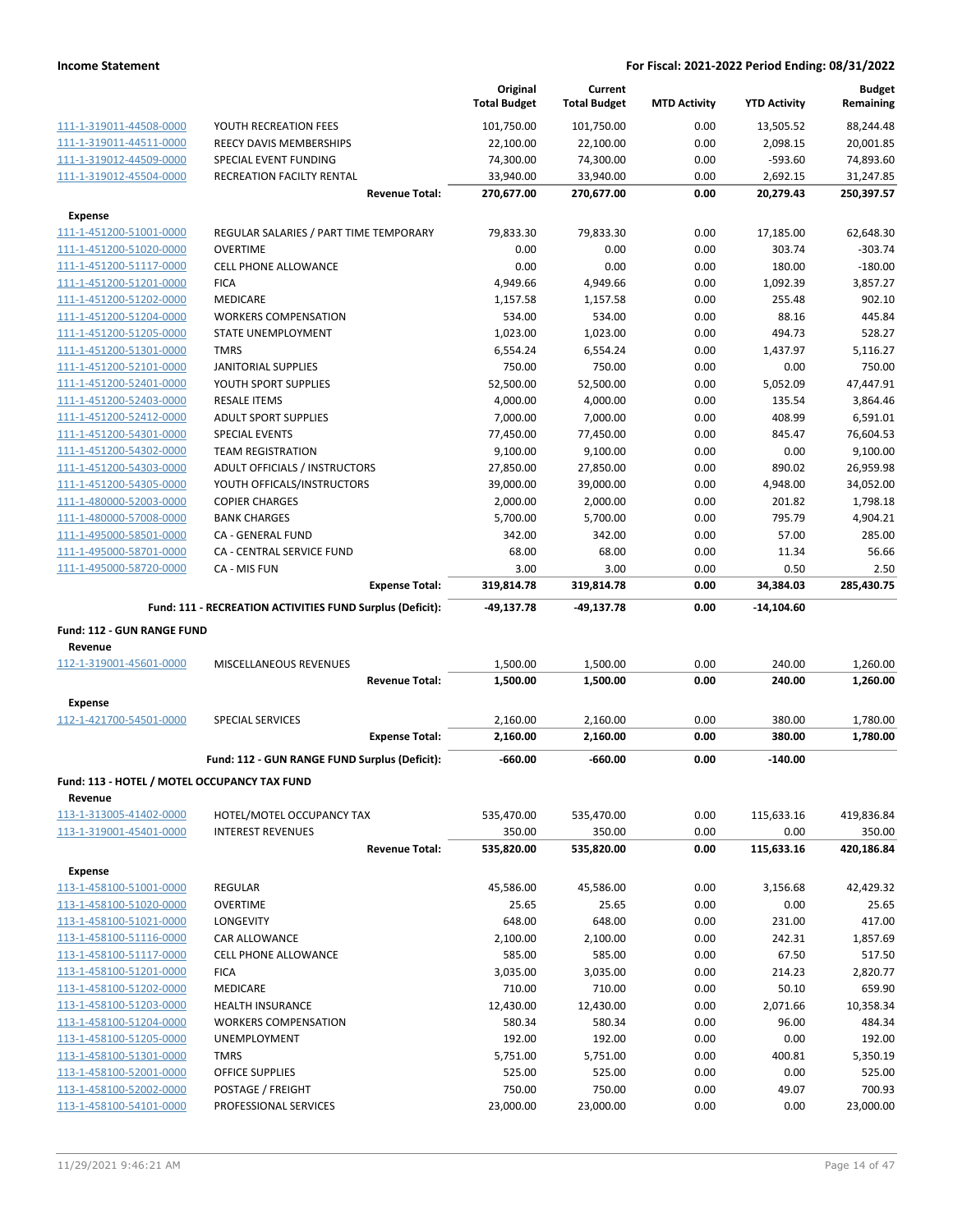|                                   |                                                                 | Original<br><b>Total Budget</b> | Current<br><b>Total Budget</b> | <b>MTD Activity</b> | <b>YTD Activity</b> | <b>Budget</b><br>Remaining |
|-----------------------------------|-----------------------------------------------------------------|---------------------------------|--------------------------------|---------------------|---------------------|----------------------------|
| 113-1-458100-54105-0000           | <b>MARKETING</b>                                                | 10,000.00                       | 10,000.00                      | 0.00                | 0.00                | 10,000.00                  |
| 113-1-458100-54201-0000           | <b>MEMBERSHIPS &amp; SUBSCRIPTIONS</b>                          | 2,274.00                        | 2,274.00                       | 0.00                | 0.00                | 2,274.00                   |
| 113-1-458100-54211-0000           | <b>ADVERTISING</b>                                              | 60,000.00                       | 60,000.00                      | 0.00                | 19,987.34           | 40,012.66                  |
| 113-1-458100-54212-0000           | <b>PRINTING</b>                                                 | 5,000.00                        | 5,000.00                       | 0.00                | 0.00                | 5,000.00                   |
| 113-1-458100-54214-0000           | TRAVEL/TRAINING EXPENSE                                         | 3,000.00                        | 3,000.00                       | 0.00                | 0.00                | 3,000.00                   |
| 113-1-458100-54301-0000           | <b>SPECIAL EVENTS</b>                                           | 26,500.00                       | 26,500.00                      | 0.00                | 7,500.00            | 19,000.00                  |
| 113-1-480000-57008-0000           | <b>BANK CHARGES</b>                                             | 0.00                            | 0.00                           | 0.00                | 11.61               | $-11.61$                   |
| 113-1-491000-58001-0000           | <b>XFR - GENERAL FUND</b>                                       | 98,000.00                       | 98,000.00                      | 0.00                | 16,333.34           | 81,666.66                  |
| 113-1-491000-58014-0000           | <b>XFR - VENUE MGMT FUND</b>                                    | 150,000.00                      | 150,000.00                     | 0.00                | 25,000.00           | 125,000.00                 |
| 113-1-491000-58040-0000           | XFR - GENERAL CIP FUND                                          | 148,724.00                      | 148,724.00                     | 0.00                | 24,787.34           | 123,936.66                 |
| 113-1-491000-58101-0000           | <b>XFR - UTILITY FUND</b>                                       | 45,000.00                       | 45,000.00                      | 0.00                | 7,500.00            | 37,500.00                  |
|                                   | <b>Expense Total:</b>                                           | 644,415.99                      | 644,415.99                     | 0.00                | 107,698.99          | 536,717.00                 |
|                                   | Fund: 113 - HOTEL / MOTEL OCCUPANCY TAX FUND Surplus (Deficit): | $-108,595.99$                   | $-108,595.99$                  | 0.00                | 7,934.17            |                            |
| Fund: 114 - VENUE MANAGEMENT FUND |                                                                 |                                 |                                |                     |                     |                            |
| Revenue                           |                                                                 |                                 |                                |                     |                     |                            |
| 114-1-319010-45306-0000           | <b>CONCESSIONS</b>                                              | 1,000.00                        | 1,000.00                       | 0.00                | 0.00                | 1,000.00                   |
| 114-1-319030-45506-0000           | <b>AUDITORIUM RENTALS</b>                                       | 28,385.00                       | 28,385.00                      | 0.00                | 1,718.75            | 26,666.25                  |
| 114-1-319031-45505-0000           | <b>CIVIC CENTER RENTALS</b>                                     | 25,000.00                       | 25,000.00                      | 0.00                | 5,389.50            | 19,610.50                  |
| 114-1-319033-45307-0000           | <b>TICKET SALES</b>                                             | 65,000.00                       | 65,000.00                      | 0.00                | 37,309.30           | 27,690.70                  |
| 114-1-323001-46008-0000           | <b>XFR - TOURISM FUND</b>                                       | 300,000.00                      | 300,000.00                     | 0.00                | 50,000.00           | 250,000.00                 |
|                                   | <b>Revenue Total:</b>                                           | 419,385.00                      | 419,385.00                     | 0.00                | 94,417.55           | 324,967.45                 |
| Expense                           |                                                                 |                                 |                                |                     |                     |                            |
| 114-1-457100-51001-0000           | REGULAR SALARIES                                                | 47,779.68                       | 47,779.68                      | 0.00                | 5,277.48            | 42,502.20                  |
| 114-1-457100-51020-0000           | <b>OVERTIME</b>                                                 | 11,000.00                       | 11,000.00                      | 0.00                | 0.00                | 11,000.00                  |
| 114-1-457100-51021-0000           | LONGEVITY                                                       | 480.00                          | 480.00                         | 0.00                | 480.00              | 0.00                       |
| 114-1-457100-51116-0000           | CAR ALLOWANCE                                                   | 2,100.00                        | 2,100.00                       | 0.00                | 242.31              | 1,857.69                   |
| 114-1-457100-51117-0000           | <b>CELL PHONE ALLOWANCE</b>                                     | 585.00                          | 585.00                         | 0.00                | 67.50               | 517.50                     |
| 114-1-457100-51201-0000           | <b>FICA</b>                                                     | 3,142.00                        | 3,142.00                       | 0.00                | 386.16              | 2,755.84                   |
| 114-1-457100-51202-0000           | MEDICARE                                                        | 738.00                          | 738.00                         | 0.00                | 90.31               | 647.69                     |
| 114-1-457100-51203-0000           | <b>HEALTH INSURANCE</b>                                         | 6,215.00                        | 6,215.00                       | 0.00                | 1,035.84            | 5,179.16                   |
| 114-1-457100-51204-0000           | <b>WORKERS COMPENSATION</b>                                     | 897.00                          | 897.00                         | 0.00                | 148.66              | 748.34                     |
| 114-1-457100-51205-0000           | STATE UNEMPLOYMENT                                              | 192.00                          | 192.00                         | 0.00                | 0.00                | 192.00                     |
| 114-1-457100-51301-0000           | <b>TMRS</b>                                                     | 3,637.00                        | 3,637.00                       | 0.00                | 731.91              | 2,905.09                   |
| 114-1-457100-52001-0000           | <b>OFFICE SUPPLIES</b>                                          | 250.00                          | 250.00                         | 0.00                | 0.00                | 250.00                     |
| 114-1-457100-52002-0000           | POSTAGE / FREIGHT                                               | 5,000.00                        | 5,000.00                       | 0.00                | 26.35               | 4,973.65                   |
| 114-1-457100-52201-0000           | MINOR TOOLS & EQUIPMENT                                         | 2,500.00                        | 2,500.00                       | 0.00                | 0.00                | 2,500.00                   |
| 114-1-457100-52403-0000           | <b>RESALE ITEMS</b>                                             | 1,500.00                        | 1,500.00                       | 0.00                | 0.00                | 1,500.00                   |
| 114-1-457100-53702-0000           | AUDTIORIUM MAINTENANCE                                          | 17,113.00                       | 17,113.00                      | 0.00                | 0.00                | 17,113.00                  |
| 114-1-457100-53704-0000           | <b>CIVIC CENTER</b>                                             | 6,000.00                        | 6,000.00                       | 0.00                | 7,925.50            | $-1,925.50$                |
| 114-1-457100-54005-0000           | CIVIC CENTER UTILITY CHARGES                                    | 25,000.00                       | 25,000.00                      | 0.00                | 3,710.00            | 21,290.00                  |
| 114-1-457100-54101-0000           | PROFESSIONAL SERVICES                                           | 7,500.00                        | 7,500.00                       | 0.00                | 0.00                | 7,500.00                   |
| 114-1-457100-54105-0000           | MARKETING                                                       | 2,500.00                        | 2,500.00                       | 0.00                | 0.00                | 2,500.00                   |
| 114-1-457100-54201-0000           | MEMBERSHIPS & SUBSCRIPTIONS                                     | 2,000.00                        | 2,000.00                       | 0.00                | 0.00                | 2,000.00                   |
| 114-1-457100-54205-0000           | <b>BUSINESS MEALS</b>                                           | 100.00                          | 100.00                         | 0.00                | 0.00                | 100.00                     |
| 114-1-457100-54211-0000           | ADVERTISING                                                     | 25,000.00                       | 25,000.00                      | 0.00                | 5,672.56            | 19,327.44                  |
| 114-1-457100-54214-0000           | <b>TRAVEL &amp; TRAINING</b>                                    | 1,000.00                        | 1,000.00                       | 0.00                | 0.00                | 1,000.00                   |
| 114-1-457100-54301-0000           | <b>SPECIAL EVENTS</b>                                           | 66,000.00                       | 66,000.00                      | 0.00                | 31,878.24           | 34,121.76                  |
| 114-1-457100-55203-0000           | OFFICE FURN & EQUIPMENT                                         | 5,000.00                        | 5,000.00                       | 0.00                | 0.00                | 5,000.00                   |
| 114-1-480000-52003-0000           | <b>COPIER CHARGES</b>                                           | 1,200.00                        | 1,200.00                       | 0.00                | 201.82              | 998.18                     |
| 114-1-480000-57008-0000           | <b>BANK CHARGES</b>                                             | 4,000.00                        | 4,000.00                       | 0.00                | 593.31              | 3,406.69                   |
| 114-1-495000-58501-0000           | CA - GENERAL FUND                                               | 5,259.00                        | 5,259.00                       | 0.00                | 876.50              | 4,382.50                   |
| 114-1-495000-58701-0000           | CA - CENTRAL SERVICE FUND                                       | 1,030.00                        | 1,030.00                       | 0.00                | 171.66              | 858.34                     |
| 114-1-495000-58710-0000           | CA - INSURANCE FUND                                             | 73.00                           | 73.00                          | 0.00                | $-12.16$            | 85.16                      |
| 114-1-495000-58720-0000           | CA - MIS FUN                                                    | 4,806.00                        | 4,806.00                       | 0.00                | 801.00              | 4,005.00                   |
|                                   | <b>Expense Total:</b>                                           | 259,596.68                      | 259,596.68                     | 0.00                | 60,304.95           | 199,291.73                 |
|                                   | Fund: 114 - VENUE MANAGEMENT FUND Surplus (Deficit):            | 159,788.32                      | 159,788.32                     | 0.00                | 34,112.60           |                            |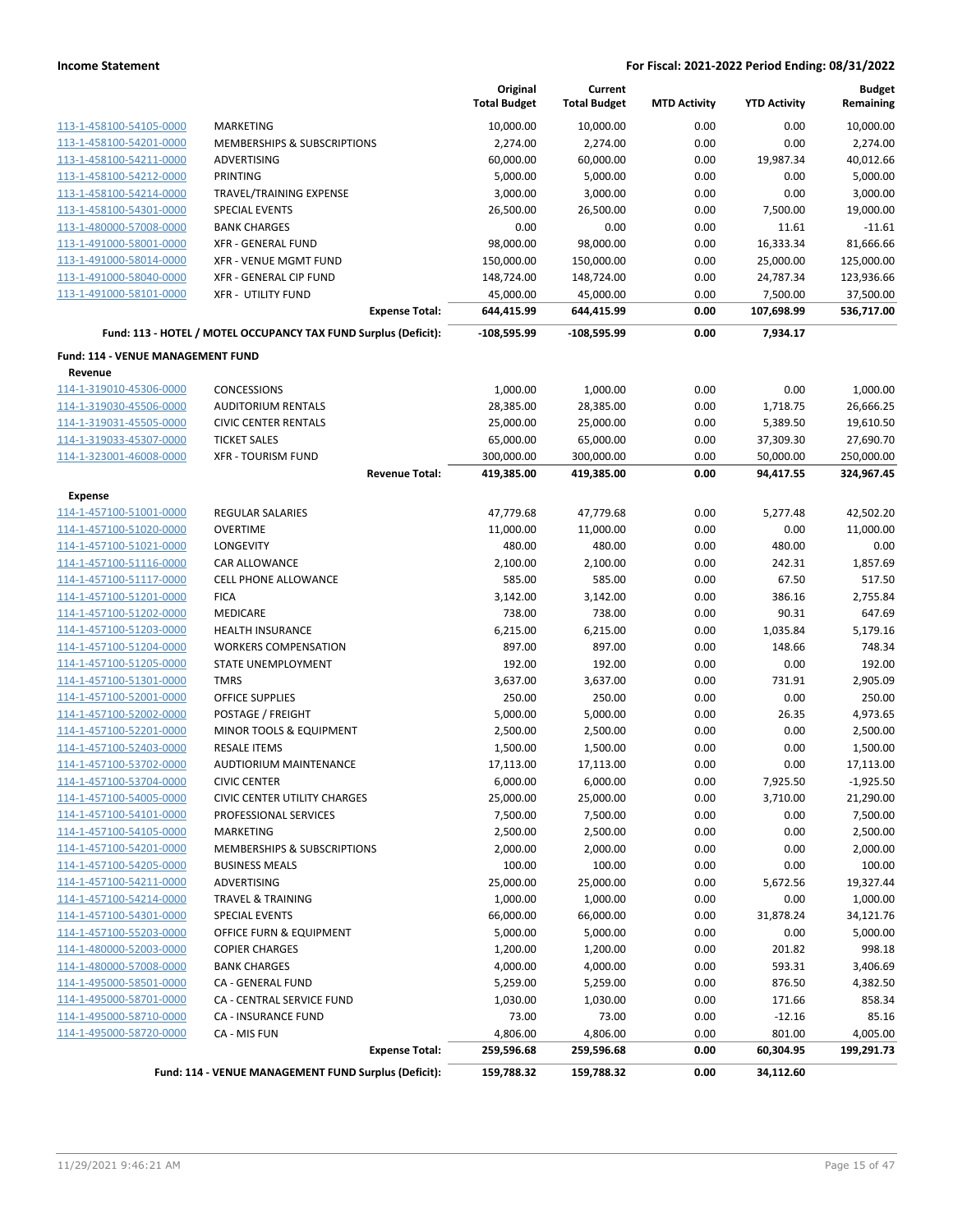|                                                    |                                                                               | Original<br><b>Total Budget</b> | Current<br><b>Total Budget</b> |                     | <b>YTD Activity</b>      | <b>Budget</b>                |
|----------------------------------------------------|-------------------------------------------------------------------------------|---------------------------------|--------------------------------|---------------------|--------------------------|------------------------------|
|                                                    | Fund: 123 - PTRAIN - POLICE REIMBURSEMENT GRANTS & CONT EDUCAT                |                                 |                                | <b>MTD Activity</b> |                          | Remaining                    |
| Expense                                            |                                                                               |                                 |                                |                     |                          |                              |
| 123-1-421230-54214-0000                            | <b>TRAVEL &amp; TRAINING</b>                                                  | 0.00                            | 0.00                           | 0.00                | 390.00                   | $-390.00$                    |
| 123-1-480000-57008-0000                            | <b>BANK CHARGES</b>                                                           | 0.00                            | 0.00                           | 0.00                | 0.10                     | $-0.10$                      |
|                                                    | <b>Expense Total:</b>                                                         | 0.00                            | 0.00                           | 0.00                | 390.10                   | $-390.10$                    |
|                                                    | <b>Fund: 123 - PTRAIN - POLICE REIMBURSEMENT GRANTS &amp; CONT EDUCAT Tot</b> | 0.00                            | 0.00                           | 0.00                | 390.10                   |                              |
| <b>Fund: 124 - FIRE HAZMAT GRANT</b>               |                                                                               |                                 |                                |                     |                          |                              |
| <b>Expense</b>                                     |                                                                               |                                 |                                |                     |                          |                              |
| 124-1-480000-57008-0000                            | <b>BANK CHARGES</b>                                                           | 0.00                            | 0.00                           | 0.00                | 0.02                     | $-0.02$                      |
|                                                    | <b>Expense Total:</b>                                                         | 0.00                            | 0.00                           | 0.00                | 0.02                     | $-0.02$                      |
|                                                    | Fund: 124 - FIRE HAZMAT GRANT Total:                                          | 0.00                            | 0.00                           | 0.00                | 0.02                     |                              |
| Fund: 140 - DEBT SERVICE FUND                      |                                                                               |                                 |                                |                     |                          |                              |
| Revenue                                            |                                                                               |                                 |                                |                     |                          |                              |
| 140-1-311001-41101-0000                            | <b>REAL PROPERTY TAXES</b>                                                    | 6,423,189.00                    | 6,423,189.00                   | 0.00                | 311,200.74               | 6,111,988.26                 |
| 140-1-311002-41102-0000                            | <b>DELINQUENT TAXES</b>                                                       | 68,142.00                       | 68,142.00                      | 0.00                | 6,467.82                 | 61,674.18                    |
| 140-1-319001-45401-0000                            | <b>INTEREST REVENUES</b><br><b>XFR - UTILITY FUND</b>                         | 1,250.00                        | 1,250.00                       | 0.00                | 0.00                     | 1,250.00                     |
| 140-1-323001-46100-0000                            | <b>Revenue Total:</b>                                                         | 1,491,276.00<br>7,983,857.00    | 1,491,276.00<br>7,983,857.00   | 0.00<br>0.00        | 248,546.00<br>566,214.56 | 1,242,730.00<br>7,417,642.44 |
|                                                    |                                                                               |                                 |                                |                     |                          |                              |
| <b>Expense</b><br>140-1-471100-56106-0000          | 2013 CO PRINCIPAL                                                             | 275,000.00                      | 275,000.00                     | 0.00                | 0.00                     | 275,000.00                   |
| 140-1-471100-56308-0000                            | 2011 GO REFUND PRINCIPAL                                                      | 1,200,000.00                    | 1,200,000.00                   | 0.00                | 0.00                     | 1,200,000.00                 |
| 140-1-471100-56310-0000                            | 2014 GO REFUND PRINCIPAL                                                      | 194,000.00                      | 194,000.00                     | 0.00                | 0.00                     | 194,000.00                   |
| 140-1-471100-56311-0000                            | 2014 GENERAL OBLIGATIONS PRINCIPAL                                            | 330,000.00                      | 330,000.00                     | 0.00                | 0.00                     | 330,000.00                   |
| 140-1-471100-56312-0000                            | 2015 GENERAL OBLIGATIONS PRINCIPAL                                            | 493,000.00                      | 493,000.00                     | 0.00                | 0.00                     | 493,000.00                   |
| 140-1-471100-56313-0000                            | 2017 GO REFUND PRINCIPAL                                                      | 1,975,000.00                    | 1,975,000.00                   | 0.00                | 0.00                     | 1,975,000.00                 |
| 140-1-471100-56314-0000                            | 2019 GO AND REFUNDING PRINCIPAL                                               | 1,245,000.00                    | 1,245,000.00                   | 0.00                | 0.00                     | 1,245,000.00                 |
| 140-1-471200-56206-0000                            | 2013 CO INTEREST                                                              | 7,431.50                        | 7,431.50                       | 0.00                | 0.00                     | 7,431.50                     |
| 140-1-471200-56207-0000                            | 2021 PUBLIC SAFETY CERTIFICATES INTEREST                                      | 222,451.54                      | 222,451.54                     | 0.00                | 0.00                     | 222,451.54                   |
| 140-1-471200-56408-0000                            | 2011 GO REFUND INTEREST<br>2014 GENERAL OBLIGATIONS - INTEREST                | 28,375.00                       | 28,375.00                      | 0.00<br>0.00        | 0.00<br>0.00             | 28,375.00<br>78,430.00       |
| 140-1-471200-56409-0000<br>140-1-471200-56410-0000 | 2015 GO - INTEREST                                                            | 78,430.00<br>109,421.40         | 78,430.00<br>109,421.40        | 0.00                | 0.00                     | 109,421.40                   |
| 140-1-471200-56411-0000                            | 2014 GO REFUND INTEREST                                                       | 13,940.00                       | 13,940.00                      | 0.00                | 0.00                     | 13,940.00                    |
| 140-1-471200-56413-0000                            | 2017 GO REFUND INTEREST                                                       | 49,375.00                       | 49,375.00                      | 0.00                | 0.00                     | 49,375.00                    |
| 140-1-471200-56414-0000                            | 2019 GO AND REFUNDING INTEREST                                                | 732,031.26                      | 732,031.26                     | 0.00                | 0.00                     | 732,031.26                   |
| 140-1-471200-56415-0000                            | 2021 GO - ROY WARREN AND STREETS - INTE                                       | 961,009.39                      | 961,009.39                     | 0.00                | 0.00                     | 961,009.39                   |
| 140-1-475100-56002-0000                            | <b>AGENT FEE</b>                                                              | 1,500.00                        | 1,500.00                       | 0.00                | 0.00                     | 1,500.00                     |
| 140-1-475100-56005-0000                            | ARBITRAGE                                                                     | 4,000.00                        | 4,000.00                       | 0.00                | 0.00                     | 4,000.00                     |
| 140-1-480000-57008-0000                            | <b>BANK CHARGES</b>                                                           | 450.00                          | 450.00                         | 0.00                | 12.79                    | 437.21                       |
|                                                    | <b>Expense Total:</b>                                                         | 7,920,415.09                    | 7,920,415.09                   | 0.00                | 12.79                    | 7,920,402.30                 |
|                                                    | Fund: 140 - DEBT SERVICE FUND Surplus (Deficit):                              | 63,441.91                       | 63,441.91                      | 0.00                | 566,201.77               |                              |
| Fund: 160 - GENERAL CAPITAL IMPROVEMENT FUND       |                                                                               |                                 |                                |                     |                          |                              |
| Revenue                                            |                                                                               |                                 |                                |                     |                          |                              |
| 160-1-000000-11705-0000                            | TXFIT GO/CO FEES 2021                                                         | 0.00                            | 0.00                           | 0.00                | 19,000.00                | $-19,000.00$                 |
| 160-1-000000-11707-0000<br>160-1-314004-41808-0000 | TX FIT DEBT SERVICE FUND 2021<br>FRANCHISE FEES/CABLE-SICFA                   | 0.00<br>10,000.00               | 0.00<br>10,000.00              | 0.00<br>0.00        | 6,552.15<br>0.00         | $-6,552.15$<br>10,000.00     |
| 160-1-319001-45401-0000                            | <b>INTEREST REVENUES</b>                                                      | 12,580.00                       | 12,580.00                      | 0.00                | 0.00                     | 12,580.00                    |
| 160-1-319001-47201-0000                            | <b>GO BOND PROCEEDS</b>                                                       | 17,325,000.00                   | 17,325,000.00                  | 0.00                | 0.00                     | 17,325,000.00                |
| 160-1-323001-46001-0000                            | <b>XFR - GENERAL FUND</b>                                                     | 2,511,704.00                    | 2,511,704.00                   | 0.00                | 418,617.36               | 2,093,086.64                 |
| 160-1-323001-46008-0000                            | <b>XFR - TOURISM FUND</b>                                                     | 148,724.00                      | 148,724.00                     | 0.00                | 24,787.34                | 123,936.66                   |
|                                                    | <b>Revenue Total:</b>                                                         | 20,008,008.00                   | 20,008,008.00                  | 0.00                | 468,956.85               | 19,539,051.15                |
| Expense                                            |                                                                               |                                 |                                |                     |                          |                              |
| 160-1-000000-55098-0000                            | GBOD INDUSTRIAL PROJECT - TRACKING ONLY                                       | 0.00                            | 0.00                           | 0.00                | 0.00                     | 0.00                         |
| 160-1-421230-55201-0000                            | <b>EQUIPMENT PURCHASES</b>                                                    | 45,940.00                       | 45,940.00                      | 0.00                | 7,132.80                 | 38,807.20                    |
| 160-1-421240-55003-0000                            | <b>BUILDING IMPROVEMENTS</b>                                                  | 19,743.00                       | 19,743.00                      | 0.00                | 0.00                     | 19,743.00                    |
| 160-1-421240-55207-0000                            | RADIO COMMUNICATION EQUIP                                                     | 8,250,000.00                    | 8,250,000.00                   | 0.00                | 10,752.50                | 8,239,247.50                 |
| 160-1-422200-55003-0000                            | <b>BUILDING IMPROVEMENTS</b>                                                  | 8,900,000.00                    | 8,900,000.00                   | 0.00                | 0.00                     | 8,900,000.00                 |
| 160-1-422200-55201-0000                            | <b>EQUIPMENT PURCHASES</b>                                                    | 37,500.00                       | 37,500.00                      | 0.00                | 0.00                     | 37,500.00                    |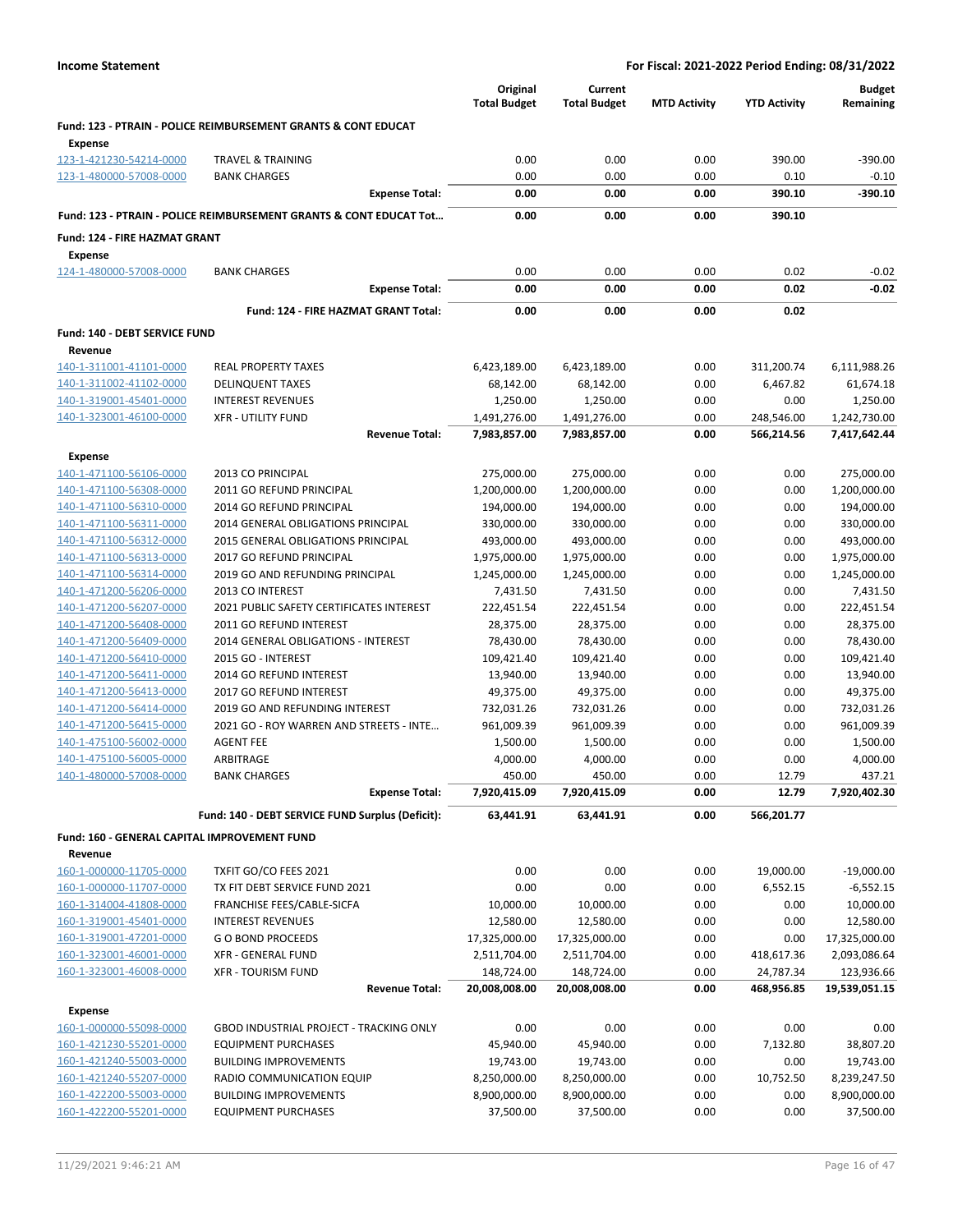|                                      |                                                                 |                                 | Original            | Current             |                     |                     | <b>Budget</b>   |
|--------------------------------------|-----------------------------------------------------------------|---------------------------------|---------------------|---------------------|---------------------|---------------------|-----------------|
|                                      |                                                                 |                                 | <b>Total Budget</b> | <b>Total Budget</b> | <b>MTD Activity</b> | <b>YTD Activity</b> | Remaining       |
| 160-1-431200-53304-0000              | STREET IMPROV PROGRAM                                           |                                 | 0.00                | 0.00                | 0.00                | 99,211.72           | $-99,211.72$    |
| 160-1-431200-55002-0000              | <b>IMPROVEMENTS</b>                                             |                                 | 1,750,000.00        | 1,750,000.00        | 0.00                | 9,149.00            | 1,740,851.00    |
| 160-1-431200-55102-0000              | <b>STREETS</b>                                                  |                                 | 0.00                | 0.00                | 0.00                | 1,958,253.25        | $-1,958,253.25$ |
| 160-1-431200-55103-0000              | <b>STREET IMPROVEMENTS</b>                                      |                                 | 0.00                | 0.00                | 0.00                | 0.00                | 0.00            |
| 160-1-431600-55102-0000              | <b>STREETS</b>                                                  |                                 | 0.00                | 0.00                | 0.00                | 1,449,468.94        | $-1,449,468.94$ |
| 160-1-443200-55201-0000              | <b>EQUIPMENT PURCHASES</b>                                      |                                 | 12,900.00           | 12,900.00           | 0.00                | 13,670.00           | $-770.00$       |
| 160-1-451100-55012-0000              | <b>CONSTRUCTION</b>                                             |                                 | 660,320.00          | 660,320.00          | 0.00                | 11,980.00           | 648,340.00      |
| 160-1-451100-55201-0000              | <b>EQUIPMENT PURCHASES</b>                                      |                                 | 34.935.00           | 34,935.00           | 0.00                | 0.00                | 34,935.00       |
| 160-1-455100-55003-0000              | <b>BUILDING IMPROVEMENTS</b>                                    |                                 | 171,768.00          | 171,768.00          | 0.00                | 0.00                | 171,768.00      |
| 160-1-456100-55204-0000              | <b>OLD TOWN GREENVILLE</b>                                      |                                 | 22,000.00           | 22,000.00           | 0.00                | 0.00                | 22,000.00       |
| 160-1-458100-55002-0000              | <b>EQUIPMENT PURCHASES</b>                                      |                                 | 34,205.00           | 34,205.00           | 0.00                | 0.00                | 34,205.00       |
| 160-1-480000-55002-0000              | <b>IMPROVEMENTS</b>                                             |                                 | 46,117.00           | 46,117.00           | 0.00                | 0.00                | 46,117.00       |
| 160-1-480000-55201-0000              | <b>EQUIPMENT PURCHASES</b>                                      |                                 | 0.00                | 0.00                | 0.00                | 6,000.00            | $-6,000.00$     |
| 160-1-480000-57008-0000              | <b>BANK CHARGES</b>                                             |                                 | 500.00              | 500.00              | 0.00                | 50.51               | 449.49          |
|                                      |                                                                 | <b>Expense Total:</b>           | 19,985,928.00       | 19,985,928.00       | 0.00                | 3,565,668.72        | 16,420,259.28   |
|                                      | Fund: 160 - GENERAL CAPITAL IMPROVEMENT FUND Surplus (Deficit): |                                 | 22,080.00           | 22,080.00           | 0.00                | -3,096,711.87       |                 |
| Fund: 161 - STREET CONSTRUCTION FUND |                                                                 |                                 |                     |                     |                     |                     |                 |
| Revenue                              |                                                                 |                                 |                     |                     |                     |                     |                 |
| 161-1-319001-45401-0000              | <b>INTEREST REVENUES</b>                                        |                                 | 7,580.00            | 7,580.00            | 0.00                | 0.00                | 7,580.00        |
| 161-1-322001-47201-0000              | C OF O BOND PROCEEDS                                            |                                 | 54,500,000.00       | 54,500,000.00       | 0.00                | 0.00                | 54,500,000.00   |
|                                      |                                                                 | <b>Revenue Total:</b>           | 54,507,580.00       | 54,507,580.00       | 0.00                | 0.00                | 54,507,580.00   |
| Expense                              |                                                                 |                                 |                     |                     |                     |                     |                 |
| 161-1-431200-55012-0000              | <b>CONSTRUCTION</b>                                             |                                 | 54,500,000.00       | 54,500,000.00       | 0.00                | 0.00                | 54,500,000.00   |
| 161-1-480000-57008-0000              | <b>BANK CHARGES</b>                                             |                                 | 200.00              | 200.00              | 0.00                | 0.00                | 200.00          |
|                                      |                                                                 | <b>Expense Total:</b>           | 54,500,200.00       | 54,500,200.00       | 0.00                | 0.00                | 54,500,200.00   |
|                                      | Fund: 161 - STREET CONSTRUCTION FUND Surplus (Deficit):         |                                 | 7,380.00            | 7,380.00            | 0.00                | 0.00                |                 |
|                                      |                                                                 |                                 |                     |                     |                     |                     |                 |
|                                      |                                                                 |                                 |                     |                     |                     |                     |                 |
| Fund: 164 - 2013 CO CAPITAL FUND     |                                                                 |                                 |                     |                     |                     |                     |                 |
| <b>Expense</b>                       |                                                                 |                                 |                     |                     |                     |                     |                 |
| 164-1-480000-57008-0000              | <b>BANK CHARGES</b>                                             |                                 | 0.00                | 0.00                | 0.00                | 0.62                | $-0.62$         |
|                                      |                                                                 | <b>Expense Total:</b>           | 0.00                | 0.00                | 0.00                | 0.62                | $-0.62$         |
|                                      | Fund: 164 - 2013 CO CAPITAL FUND Total:                         |                                 | 0.00                | 0.00                | 0.00                | 0.62                |                 |
| Fund: 165 - 2014 GO FUND             |                                                                 |                                 |                     |                     |                     |                     |                 |
| Revenue                              |                                                                 |                                 |                     |                     |                     |                     |                 |
| 165-1-319001-45401-0000              | <b>INTEREST REVENUES</b>                                        |                                 | 500.00              | 500.00              | 0.00                | 0.00                | 500.00          |
|                                      |                                                                 | <b>Revenue Total:</b>           | 500.00              | 500.00              | 0.00                | 0.00                | 500.00          |
|                                      |                                                                 | Fund: 165 - 2014 GO FUND Total: | 500.00              | 500.00              | 0.00                | 0.00                |                 |
| <b>Fund: 172 - MINOR GRANTS FUND</b> |                                                                 |                                 |                     |                     |                     |                     |                 |
| Revenue                              |                                                                 |                                 |                     |                     |                     |                     |                 |
| 172-1-310001-43106-0000              | <b>GRANT REVENUE FEDERAL</b>                                    |                                 | 0.00                | 0.00                | 0.00                | $-2,488.47$         | 2,488.47        |
| 172-1-310001-43108-0000              | <b>GRANTS / LIBRARY GRANT</b>                                   |                                 | 0.00                | 0.00                | 0.00                | 5,150.00            | $-5,150.00$     |
|                                      |                                                                 | <b>Revenue Total:</b>           | 0.00                | 0.00                | 0.00                | 2,661.53            | $-2,661.53$     |
|                                      | Fund: 172 - MINOR GRANTS FUND Total:                            |                                 | 0.00                | 0.00                | 0.00                | 2,661.53            |                 |
| Fund: 200 - WATER / WASTEWATER FUND  |                                                                 |                                 |                     |                     |                     |                     |                 |
| Revenue                              |                                                                 |                                 |                     |                     |                     |                     |                 |
| 200-2-318003-42304-0000              | <b>BACKFLOW INSPECTION FEES</b>                                 |                                 | 6,000.00            | 6,000.00            | 0.00                | 0.00                | 6,000.00        |
| 200-2-318003-44302-0000              | WATER REVENUES / SERVICE CHARGES                                |                                 | 725,000.00          | 725,000.00          | 0.00                | 113,128.35          | 611,871.65      |
| 200-2-318003-44305-0000              | LATE CHARGES - WATER                                            |                                 | 23,247.00           | 23,247.00           | 0.00                | 12,370.60           | 10,876.40       |
| 200-2-318003-44312-0000              | <b>METER TAMPERING</b>                                          |                                 | 1,275.00            | 1,275.00            | 0.00                | 250.00              | 1,025.00        |
| 200-2-318003-44317-0000              | WATER REVENUES / METER CHANGE-OUTS                              |                                 | 600,000.00          | 600,000.00          | 0.00                | 138,550.00          | 461,450.00      |
| 200-2-318003-45103-0000              | <b>GEUS RAW WATER CONSUMPTN</b>                                 |                                 | 100,000.00          | 100,000.00          | 0.00                | 0.00                | 100,000.00      |
| 200-2-318004-42303-0000              | <b>WASTE HAULER PERMITS</b>                                     |                                 | 2,540.00            | 2,540.00            | 0.00                | 1,300.00            | 1,240.00        |
| 200-2-318004-44309-0000              | SEWER REVENUES / SERVICE CHARGES                                |                                 | 33,264.00           | 33,264.00           | 0.00                | 5,237.25            | 28,026.75       |
| 200-2-318004-44310-0000              | LATE CHARGES - SEWER                                            |                                 | 25,370.00           | 25,370.00           | 0.00                | 10,405.51           | 14,964.49       |
| 200-2-318004-44318-0000              | LATE CHARGES - WASTEHAULERS                                     |                                 | 4,112.00            | 4,112.00            | 0.00                | 0.00                | 4,112.00        |
| 200-2-318004-45106-0000              | L-3 COMM COD DISCHARGE                                          |                                 | 126,360.00          | 126,360.00          | 0.00                | 21,060.00           | 105,300.00      |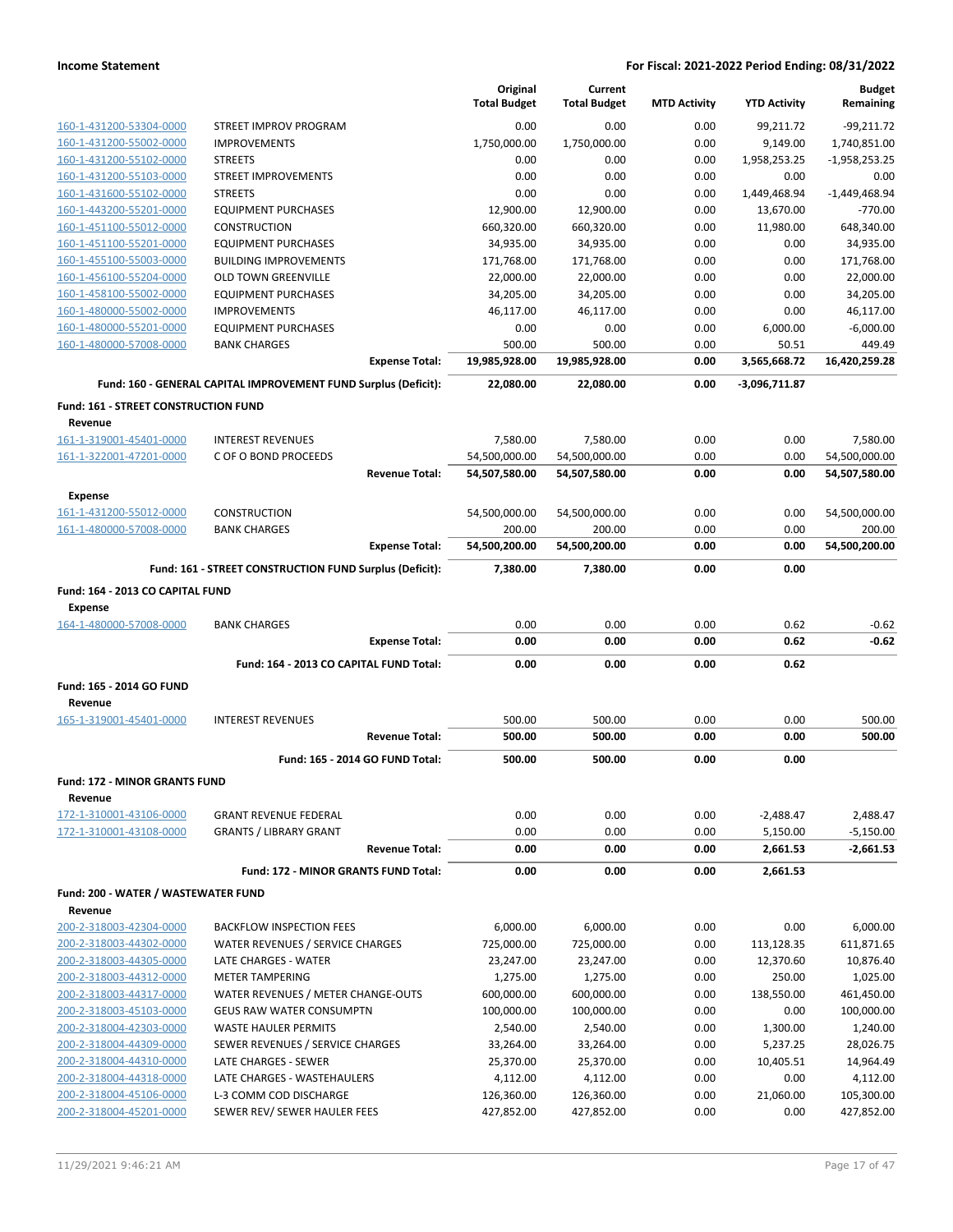|                                                    |                                      | Original<br><b>Total Budget</b> | Current<br><b>Total Budget</b> | <b>MTD Activity</b> | <b>YTD Activity</b> | <b>Budget</b><br>Remaining |
|----------------------------------------------------|--------------------------------------|---------------------------------|--------------------------------|---------------------|---------------------|----------------------------|
| 200-2-319003-45101-0000                            | WATER REVENUES / METERED SALES       | 7,738,500.00                    | 7,738,500.00                   | 0.00                | 1,352,847.20        | 6,385,652.80               |
| 200-2-319004-45104-0000                            | <b>SEWER COLLECTION FEES</b>         | 6,414,598.00                    | 6,414,598.00                   | 0.00                | 1,089,827.64        | 5,324,770.36               |
| 200-2-319004-45105-0000                            | SEWER REVENUES / EPA REVENUE         | 250.00                          | 250.00                         | 0.00                | 247.59              | 2.41                       |
| 200-2-320003-45401-0000                            | <b>INTEREST REVENUES</b>             | 100.00                          | 100.00                         | 0.00                | 0.00                | 100.00                     |
| 200-2-323001-58013-0000                            | <b>XFR - TOURISM FUND</b>            | 45,000.00                       | 45,000.00                      | 0.00                | 7,500.00            | 37,500.00                  |
|                                                    | <b>Revenue Total:</b>                | 16,273,468.00                   | 16,273,468.00                  | 0.00                | 2,752,724.14        | 13,520,743.86              |
| <b>Expense</b>                                     |                                      |                                 |                                |                     |                     |                            |
| 200-2-436100-51001-0000                            | <b>REGULAR SALARIES</b>              | 99,372.00                       | 99,372.00                      | 0.00                | 10,799.60           | 88,572.40                  |
| 200-2-436100-51020-0000                            | <b>OVERTIME</b>                      | 307.50                          | 307.50                         | 0.00                | 944.35              | $-636.85$                  |
| 200-2-436100-51021-0000                            | <b>LONGEVITY</b>                     | 1,456.00                        | 1,456.00                       | 0.00                | 1,290.00            | 166.00                     |
| 200-2-436100-51101-0000                            | <b>CERTIFICATION PAY</b>             | 600.00                          | 600.00                         | 0.00                | 138.48              | 461.52                     |
| 200-2-436100-51102-0000                            | <b>BILINGUAL PAY</b>                 | 600.00                          | 600.00                         | 0.00                | 69.24               | 530.76                     |
| 200-2-436100-51117-0000                            | <b>CELL PHONE ALLOWANCE</b>          | 780.00                          | 780.00                         | 0.00                | 60.00               | 720.00                     |
| 200-2-436100-51201-0000                            | <b>FICA</b>                          | 6,393.00                        | 6,393.00                       | 0.00                | 780.02              | 5,612.98                   |
| 200-2-436100-51202-0000                            | MEDICARE                             | 1,495.00                        | 1,495.00                       | 0.00                | 182.43              | 1,312.57                   |
| 200-2-436100-51203-0000                            | HEALTH INSURANCE                     | 24,859.00                       | 24,859.00                      | 0.00                | 4,143.16            | 20,715.84                  |
| 200-2-436100-51204-0000                            | <b>WORKERS COMPENSATION</b>          | 1,145.00                        | 1,145.00                       | 0.00                | 189.00              | 956.00                     |
| 200-2-436100-51205-0000                            | STATE UNEMPLOYMENT                   | 383.00                          | 383.00                         | 0.00                | 0.00                | 383.00                     |
| 200-2-436100-51301-0000                            | <b>TMRS</b>                          | 12,001.00                       | 12,001.00                      | 0.00                | 1,542.98            | 10,458.02                  |
| 200-2-436100-52001-0000                            | <b>OFFICE SUPPLIES</b>               | 653.48                          | 653.48                         | 0.00                | 0.00                | 653.48                     |
| 200-2-436100-52002-0000                            | POSTAGE / FREIGHT                    | 7,000.00                        | 7,000.00                       | 0.00                | 0.00                | 7,000.00                   |
| 200-2-436100-52201-0000                            | MINOR TOOLS & EQUIPMENT              | 880.07                          | 880.07                         | 0.00                | 0.00                | 880.07                     |
| 200-2-436100-52305-0000                            | PUBLIC EDUCATION                     | 7,000.00                        | 7,000.00                       | 0.00                | 0.00                | 7,000.00                   |
| 200-2-436100-53402-0000                            | <b>BUILDING MAINTENANCE</b>          | 0.00                            | 0.00                           | 0.00                | 429.56              | $-429.56$                  |
| 200-2-436100-54001-0000                            | <b>TELEPHONE CHARGES</b>             | 961.00                          | 961.00                         | 0.00                | 160.49              | 800.51                     |
| 200-2-436100-54002-0000                            | <b>UTILITY CHARGES</b>               | 33,000.00                       | 33,000.00                      | 0.00                | 4,003.39            | 28,996.61                  |
| 200-2-436100-54101-0000                            | PROFESSIONAL SERVICES                | 45,000.00                       | 45,000.00                      | 0.00                | 0.00                | 45,000.00                  |
| 200-2-436200-51001-0000                            | REGULAR SALARIES                     | 433,224.00                      | 433,224.00                     | 0.00                | 40,293.90           | 392,930.10                 |
| 200-2-436200-51020-0000                            | <b>OVERTIME</b>                      | 24,427.00                       | 24,427.00                      | 0.00                | 5,465.82            | 18,961.18                  |
| 200-2-436200-51021-0000                            | <b>LONGEVITY</b>                     | 4,086.00                        | 4,086.00                       | 0.00                | 3,696.30            | 389.70                     |
| 200-2-436200-51101-0000                            | <b>CERTIFICATION PAY</b>             | 3,000.00                        | 3,000.00                       | 0.00                | 138.48              | 2,861.52                   |
| 200-2-436200-51117-0000                            | <b>CELL PHONE ALLOWANCE</b>          | 780.00                          | 780.00                         | 0.00                | 13.50               | 766.50                     |
| 200-2-436200-51201-0000                            | <b>FICA</b>                          | 28,862.00                       | 28,862.00                      | 0.00                | 2,879.24            | 25,982.76                  |
| 200-2-436200-51202-0000                            | MEDICARE<br><b>HEALTH INSURANCE</b>  | 6,750.00                        | 6,750.00                       | 0.00                | 673.38              | 6,076.62                   |
| 200-2-436200-51203-0000<br>200-2-436200-51204-0000 | <b>WORKERS COMPENSATION</b>          | 111,867.00                      | 111,867.00                     | 0.00                | 18,644.50           | 93,222.50                  |
| 200-2-436200-51205-0000                            | STATE UNEMPLOYMENT                   | 9,217.00                        | 9,217.00                       | 0.00                | 1,522.66            | 7,694.34<br>1,774.56       |
| 200-2-436200-51301-0000                            | <b>TMRS</b>                          | 1,916.00<br>53,275.00           | 1,916.00<br>53,275.00          | 0.00<br>0.00        | 141.44<br>5,559.66  | 47,715.34                  |
| 200-2-436200-52001-0000                            | <b>OFFICE SUPPLIES</b>               | 1,488.00                        | 1,488.00                       | 0.00                | 0.00                | 1,488.00                   |
| 200-2-436200-52002-0000                            | POSTAGE / FREIGHT                    | 4,196.80                        | 4,196.80                       | 0.00                | 1.09                | 4,195.71                   |
| 200-2-436200-52101-0000                            | JANITORIAL SUPPLIES                  | 1,613.00                        | 1,613.00                       | 0.00                | 16.07               | 1,596.93                   |
| 200-2-436200-52104-0000                            | <b>WEARING APPAREL</b>               | 6,955.00                        | 6,955.00                       | 0.00                | 0.00                | 6,955.00                   |
| 200-2-436200-52105-0000                            | LABORATORY                           | 14,538.00                       | 14,538.00                      | 0.00                | 288.12              | 14,249.88                  |
| 200-2-436200-52106-0000                            | <b>CHEMICAL SUPPLIES</b>             | 325,000.00                      | 325,000.00                     | 0.00                | 48,031.28           | 276,968.72                 |
| 200-2-436200-52201-0000                            | <b>MINOR TOOLS &amp; EQUIPMENT</b>   | 4,590.00                        | 4,590.00                       | 0.00                | 0.00                | 4,590.00                   |
| 200-2-436200-52202-0000                            | <b>MECHANICAL SUPPLIES</b>           | 1,736.00                        | 1,736.00                       | 0.00                | 0.00                | 1,736.00                   |
| 200-2-436200-52203-0000                            | <b>MOTOR VEHICLE FUEL</b>            | 3,900.00                        | 3,900.00                       | 0.00                | 831.53              | 3,068.47                   |
| 200-2-436200-52301-0000                            | <b>SAFETY SUPPLIES</b>               | 2,975.00                        | 2,975.00                       | 0.00                | 0.00                | 2,975.00                   |
| 200-2-436200-53201-0000                            | FURNITURE & OFFICE EQUIPMENT         | 400.00                          | 400.00                         | 0.00                | 0.00                | 400.00                     |
| 200-2-436200-53202-0000                            | MACHINE, TOOLS & IMPLMNTS            | 3,200.00                        | 3,200.00                       | 0.00                | 0.00                | 3,200.00                   |
| 200-2-436200-53203-0000                            | <b>INSTRUMENTS &amp; APPARATUS</b>   | 12,000.00                       | 12,000.00                      | 0.00                | 0.00                | 12,000.00                  |
| 200-2-436200-53205-0000                            | <b>MOTOR VEHICLES</b>                | 1,900.00                        | 1,900.00                       | 0.00                | 76.95               | 1,823.05                   |
| 200-2-436200-53310-0000                            | RESVRS/STRG TANKS/ST PIPE            | 41,620.00                       | 41,620.00                      | 0.00                | 5,818.06            | 35,801.94                  |
| 200-2-436200-53402-0000                            | <b>BUILDING MAINTENANCE</b>          | 6,810.00                        | 6,810.00                       | 0.00                | 34.95               | 6,775.05                   |
| 200-2-436200-53403-0000                            | <b>HEATING &amp; COOLING SYSTEMS</b> | 3,400.00                        | 3,400.00                       | 0.00                | 0.00                | 3,400.00                   |
| 200-2-436200-53404-0000                            | STRUCTURES / EXTERIOR STRUCTURES     | 4,400.00                        | 4,400.00                       | 0.00                | 0.00                | 4,400.00                   |
| 200-2-436200-53605-0000                            | STRUCTURES / FILTRATION PLANT        | 45,709.00                       | 45,709.00                      | 0.00                | 4,817.50            | 40,891.50                  |
| 200-2-436200-53606-0000                            | <b>MAINT - GROUNDS</b>               | 3,340.00                        | 3,340.00                       | 0.00                | 0.00                | 3,340.00                   |
| 200-2-436200-54001-0000                            | <b>TELEPHONE CHARGES</b>             | 4,988.00                        | 4,988.00                       | 0.00                | 688.78              | 4,299.22                   |
|                                                    |                                      |                                 |                                |                     |                     |                            |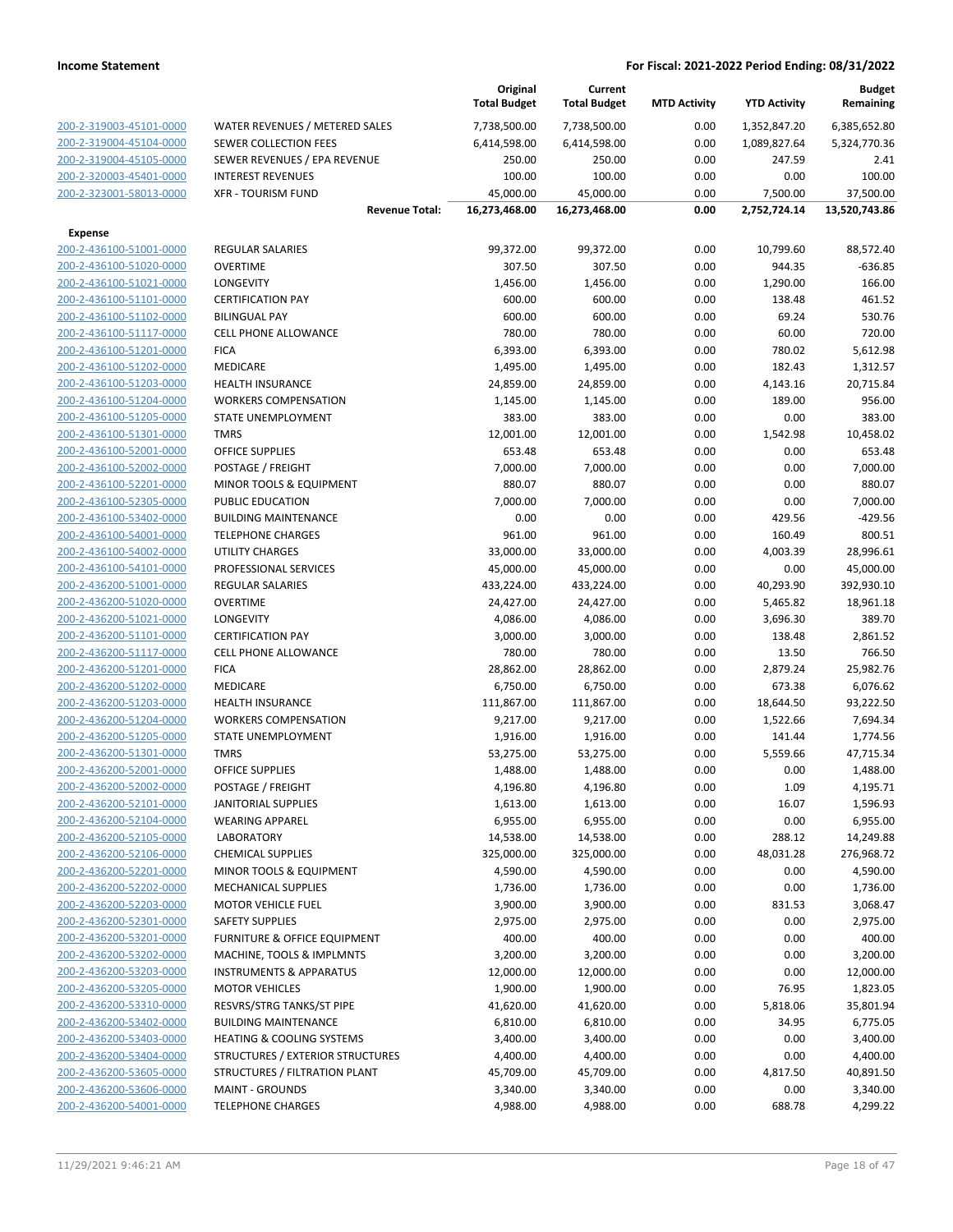| 200-2-436200-54002-0000        |
|--------------------------------|
| 200-2-436200-54201-0000        |
| 200-2-436200-54208-0000        |
| 200-2-436200-54212-0000        |
| <u>200-2-436200-54214-0000</u> |
| 200-2-436200-54219-0000        |
| 200-2-436200-54410-0000        |
| 200-2-436300-51001-0000        |
|                                |
| 200-2-436300-51020-0000        |
| 200-2-436300-51021-0000        |
| 200-2-436300-51101-0000        |
| 200-2-436300-51102-0000        |
| 200-2-436300-51117-0000        |
| 200-2-436300-51201-0000        |
| 200-2-436300-51202-0000        |
| 200-2-436300-51203-0000        |
| 200-2-436300-51204-0000        |
| 200-2-436300-51205-0000        |
|                                |
| 200-2-436300-51301-0000        |
| 200-2-436300-52001-0000        |
| 200-2-436300-52002-0000        |
| 200-2-436300-52005-0000        |
| 200-2-436300-52104-0000        |
| <u>200-2-436300-52106-0000</u> |
| 200-2-436300-52201-0000        |
| 200-2-436300-52203-0000        |
| 200-2-436300-52303-0000        |
| 200-2-436300-53201-0000        |
| 200-2-436300-53202-0000        |
| 200-2-436300-53202-0001        |
|                                |
| 200-2-436300-53202-0002        |
| 200-2-436300-53205-0000        |
| 200-2-436300-53207-0000        |
| <u>200-2-436300-53210-0000</u> |
| 200-2-436300-53211-0000        |
| 200-2-436300-53211-0001        |
| 200-2-436300-53214-0000        |
| 200-2-436300-53306-0000        |
| 200-2-436300-53306-0001        |
| 200-2-436300-54001-0000        |
| 200-2-436300-54214-0000        |
| 200-2-437200-51001-0000        |
|                                |
| 200-2-437200-51020-0000        |
| 200-2-437200-51021-0000        |
| 200-2-437200-51101-0000        |
| 200-2-437200-51117-0000        |
| 200-2-437200-51201-0000        |
| <u>200-2-437200-51202-0000</u> |
| 200-2-437200-51203-0000        |
| 200-2-437200-51204-0000        |
| <u>200-2-437200-51205-0000</u> |
| 200-2-437200-51301-0000        |
| 200-2-437200-52104-0000        |
|                                |
| <u>200-2-437200-52106-0000</u> |
| 200-2-437200-52107-0000        |
| <u>200-2-437200-52201-0000</u> |
| 200-2-437200-52203-0000        |
| <u>200-2-437200-52303-0000</u> |
| <u>200-2-437200-53202-0000</u> |
|                                |

|                         |                                          | Original<br><b>Total Budget</b> | Current<br><b>Total Budget</b> | <b>MTD Activity</b> | <b>YTD Activity</b> | <b>Budget</b><br>Remaining |
|-------------------------|------------------------------------------|---------------------------------|--------------------------------|---------------------|---------------------|----------------------------|
| 200-2-436200-54002-0000 | <b>UTILITY CHARGES</b>                   | 365,000.00                      | 365,000.00                     | 0.00                | 35,312.63           | 329,687.37                 |
| 200-2-436200-54201-0000 | MEMBERSHIPS & SUBSCRIPTIONS              | 1,461.00                        | 1,461.00                       | 0.00                | 0.00                | 1,461.00                   |
| 200-2-436200-54208-0000 | <b>LABORATORY WORK</b>                   | 64,946.00                       | 64,946.00                      | 0.00                | 258.00              | 64,688.00                  |
| 200-2-436200-54212-0000 | <b>PRINTING</b>                          | 950.00                          | 950.00                         | 0.00                | 0.00                | 950.00                     |
| 200-2-436200-54214-0000 | <b>TRAVEL &amp; TRAINING</b>             | 7,243.00                        | 7,243.00                       | 0.00                | 0.00                | 7,243.00                   |
| 200-2-436200-54219-0000 | SABINE RIVER AUTHORITY                   | 1,082,699.00                    | 1,082,699.00                   | 0.00                | 72,818.50           | 1,009,880.50               |
| 200-2-436200-54410-0000 | PERMITS/FEES                             | 30,000.00                       | 30,000.00                      | 0.00                | 0.00                | 30,000.00                  |
| 200-2-436300-51001-0000 | <b>REGULAR SALARIES</b>                  | 595,647.00                      | 595,647.00                     | 0.00                | 67,908.60           | 527,738.40                 |
| 200-2-436300-51020-0000 | <b>OVERTIME</b>                          | 74,264.84                       | 74,264.84                      | 0.00                | 12,560.96           | 61,703.88                  |
| 200-2-436300-51021-0000 | LONGEVITY                                | 6,932.00                        | 6,932.00                       | 0.00                | 4,164.00            | 2,768.00                   |
| 200-2-436300-51101-0000 | <b>CERTIFICATION PAY</b>                 | 600.00                          | 600.00                         | 0.00                | 46.16               | 553.84                     |
| 200-2-436300-51102-0000 | <b>BILINGUAL PAY</b>                     | 0.00                            | 0.00                           | 0.00                | 69.24               | $-69.24$                   |
| 200-2-436300-51117-0000 | <b>CELL PHONE ALLOWANCE</b>              | 2,130.00                        | 2,130.00                       | 0.00                | 105.00              | 2,025.00                   |
| 200-2-436300-51201-0000 | <b>FICA</b>                              | 42,133.00                       | 42,133.00                      | 0.00                | 4,995.43            | 37,137.57                  |
| 200-2-436300-51202-0000 | MEDICARE                                 | 9,854.00                        | 9,854.00                       | 0.00                | 1,168.29            | 8,685.71                   |
| 200-2-436300-51203-0000 | HEALTH INSURANCE                         | 211,305.00                      | 211,305.00                     | 0.00                | 35,217.50           | 176,087.50                 |
| 200-2-436300-51204-0000 | <b>WORKERS COMPENSATION</b>              | 13,225.00                       | 13,225.00                      | 0.00                | 2,185.66            | 11,039.34                  |
| 200-2-436300-51205-0000 | STATE UNEMPLOYMENT                       | 3,353.00                        | 3,353.00                       | 0.00                | 212.32              | 3,140.68                   |
| 200-2-436300-51301-0000 | <b>TMRS</b>                              | 79,850.00                       | 79,850.00                      | 0.00                | 9,843.08            | 70,006.92                  |
| 200-2-436300-52001-0000 | <b>OFFICE SUPPLIES</b>                   | 300.00                          | 300.00                         | 0.00                | 0.00                | 300.00                     |
| 200-2-436300-52002-0000 | POSTAGE / FREIGHT                        | 50.00                           | 50.00                          | 0.00                | 0.00                | 50.00                      |
| 200-2-436300-52005-0000 | PRINTED MATERIALS                        | 100.00                          | 100.00                         | 0.00                | 0.00                | 100.00                     |
| 200-2-436300-52104-0000 | <b>WEARING APPAREL</b>                   | 15,450.00                       | 15,450.00                      | 0.00                | 0.00                | 15,450.00                  |
| 200-2-436300-52106-0000 | <b>CHEMICAL SUPPLIES</b>                 | 500.00                          | 500.00                         | 0.00                | 0.00                | 500.00                     |
| 200-2-436300-52201-0000 | MINOR TOOLS & EQUIPMENT                  | 15,801.00                       | 15,801.00                      | 0.00                | 0.00                | 15,801.00                  |
| 200-2-436300-52203-0000 | <b>MOTOR VEHICLE FUEL</b>                | 46,000.00                       | 46,000.00                      | 0.00                | 7,817.62            | 38,182.38                  |
| 200-2-436300-52303-0000 | <b>TRAINING SUPPLIES</b>                 | 510.00                          | 510.00                         | 0.00                | 0.00                | 510.00                     |
| 200-2-436300-53201-0000 | FURNITURE & OFFICE EQUIPMENT             | 496.00                          | 496.00                         | 0.00                | 0.00                | 496.00                     |
| 200-2-436300-53202-0000 | MACHINE, TOOLS & IMPLMNTS                | 4,598.00                        | 4,598.00                       | 0.00                | 0.00                | 4,598.00                   |
| 200-2-436300-53202-0001 | METER & SETTINGS - MACHINE, TOOLS & IMP  | 5,495.30                        | 5,495.30                       | 0.00                | 0.00                | 5,495.30                   |
| 200-2-436300-53202-0002 | UTILITY CONSTRUCTION - MACHINE, TOOLS &  | 4,598.00                        | 4,598.00                       | 0.00                | 0.00                | 4,598.00                   |
| 200-2-436300-53205-0000 | <b>MOTOR VEHICLES</b>                    | 25,000.00                       | 25,000.00                      | 0.00                | 854.42              | 24,145.58                  |
| 200-2-436300-53207-0000 | RADIO/COMMUNICATIONS                     | 6,484.00                        | 6,484.00                       | 0.00                | 0.00                | 6,484.00                   |
| 200-2-436300-53210-0000 | <b>FIRE HYDRANTS</b>                     | 15,500.00                       | 15,500.00                      | 0.00                | 0.00                | 15,500.00                  |
| 200-2-436300-53211-0000 | <b>METERS &amp; SETTINGS</b>             | 0.00                            | 0.00                           | 0.00                | 67,884.64           | $-67,884.64$               |
| 200-2-436300-53211-0001 | <b>METERS &amp; SETTINGS - MATERIALS</b> | 708,882.00                      | 708,882.00                     | 0.00                | 428.86              | 708,453.14                 |
| 200-2-436300-53214-0000 | UTILITY CONSTRUCTION - MATERIALS         | 225,000.00                      | 225,000.00                     | 0.00                | 0.00                | 225,000.00                 |
| 200-2-436300-53306-0000 | <b>WATER MAINS</b>                       | 292,794.23                      | 292,794.23                     | 0.00                | 12,199.58           | 280,594.65                 |
| 200-2-436300-53306-0001 | <b>UTILITY TAPS</b>                      | 260,000.00                      | 260,000.00                     | 0.00                | 0.00                | 260,000.00                 |
| 200-2-436300-54001-0000 | <b>TELEPHONE CHARGES</b>                 | 1,800.00                        | 1,800.00                       | 0.00                | 80.51               | 1,719.49                   |
| 200-2-436300-54214-0000 | <b>TRAVEL &amp; TRAINING</b>             | 3,985.00                        | 3,985.00                       | 0.00                | 113.75              | 3,871.25                   |
| 200-2-437200-51001-0000 | <b>REGULAR SALARIES</b>                  | 377,275.00                      | 377,275.00                     | 0.00                | 44,401.32           | 332,873.68                 |
| 200-2-437200-51020-0000 | <b>OVERTIME</b>                          | 56,411.00                       | 56,411.00                      | 0.00                | 8,719.86            | 47,691.14                  |
| 200-2-437200-51021-0000 | LONGEVITY                                | 14,438.00                       | 14,438.00                      | 0.00                | 14,192.00           | 246.00                     |
| 200-2-437200-51101-0000 | <b>CERTIFICATION PAY</b>                 | 1,200.00                        | 1,200.00                       | 0.00                | 138.45              | 1,061.55                   |
| 200-2-437200-51117-0000 | CELL PHONE ALLOWANCE                     | 780.00                          | 780.00                         | 0.00                | 225.00              | 555.00                     |
| 200-2-437200-51201-0000 | <b>FICA</b>                              | 27,906.00                       | 27,906.00                      | 0.00                | 4,027.44            | 23,878.56                  |
| 200-2-437200-51202-0000 | MEDICARE                                 | 6,527.00                        | 6,527.00                       | 0.00                | 941.90              | 5,585.10                   |
| 200-2-437200-51203-0000 | <b>HEALTH INSURANCE</b>                  | 124,297.00                      | 124,297.00                     | 0.00                | 20,716.16           | 103,580.84                 |
| 200-2-437200-51204-0000 | <b>WORKERS COMPENSATION</b>              | 8,681.00                        | 8,681.00                       | 0.00                | 1,435.34            | 7,245.66                   |
| 200-2-437200-51205-0000 | STATE UNEMPLOYMENT                       | 1,820.00                        | 1,820.00                       | 0.00                | 0.00                | 1,820.00                   |
| 200-2-437200-51301-0000 | <b>TMRS</b>                              | 52,887.00                       | 52,887.00                      | 0.00                | 7,850.51            | 45,036.49                  |
| 200-2-437200-52104-0000 | <b>WEARING APPAREL</b>                   | 15,000.00                       | 15,000.00                      | 0.00                | 0.00                | 15,000.00                  |
| 200-2-437200-52106-0000 | <b>CHEMICAL SUPPLIES</b>                 | 2,400.00                        | 2,400.00                       | 0.00                | 0.00                | 2,400.00                   |
| 200-2-437200-52107-0000 | <b>BOTANICAL SUPPLIES</b>                | 390.00                          | 390.00                         | 0.00                | 0.00                | 390.00                     |
| 200-2-437200-52201-0000 | MINOR TOOLS & EQUIPMENT                  | 10,995.00                       | 10,995.00                      | 0.00                | 19.00               | 10,976.00                  |
| 200-2-437200-52203-0000 | <b>MOTOR VEHICLE FUEL</b>                | 18,772.00                       | 18,772.00                      | 0.00                | 3,633.12            | 15,138.88                  |
| 200-2-437200-52303-0000 | <b>TRAINING SUPPLIES</b>                 | 275.00                          | 275.00                         | 0.00                | 0.00                | 275.00                     |
| 200-2-437200-53202-0000 | MACHINE, TOOLS & IMPLMNTS                | 4,963.00                        | 4,963.00                       | 0.00                | 0.00                | 4,963.00                   |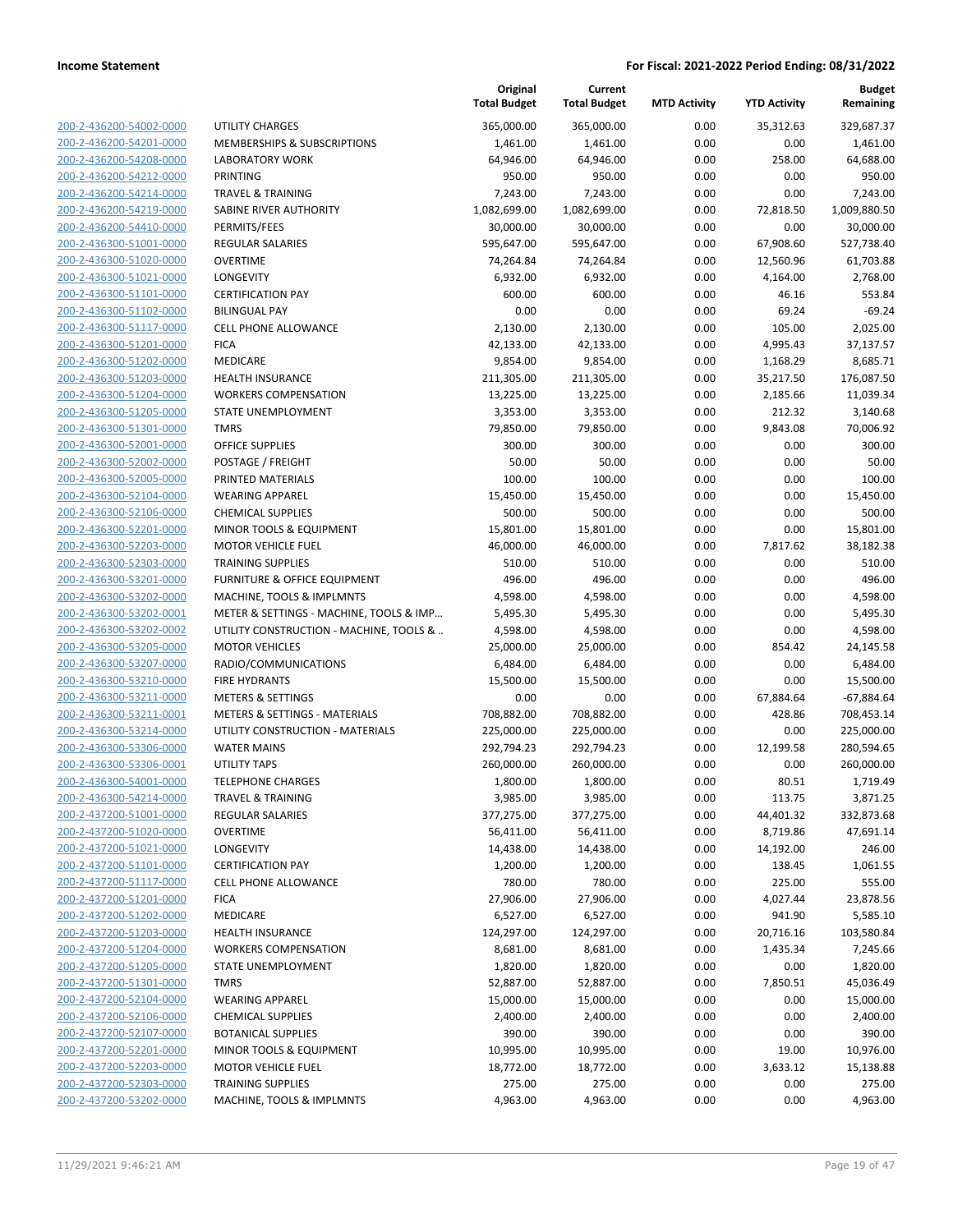| 200-2-437200-53205-0000                                   |
|-----------------------------------------------------------|
| 200-2-437200-53207-0000                                   |
| 200-2-437200-53309-0000                                   |
| 200-2-437200-53311-0000                                   |
| 200-2-437200-54001-0000                                   |
| 2-437200-54002-0000<br>200-                               |
| 200-2-437200-54214-0000                                   |
| 200-2-437200-55202-0000                                   |
| <u>200-2-437300-51001-0000</u>                            |
| 200-2-437300-51020-0000                                   |
| 2-437300-51021<br>200-<br>-0000                           |
| 200-2-437300-51101-0000                                   |
| 200-2-437300-51117-0000                                   |
| 200-2-437300-51201-0000                                   |
| 200-2-437300-51202-0000                                   |
| 2-437300-51203-0000<br>200-                               |
| 200-2-437300-51204-0000                                   |
|                                                           |
| 200-2-437300-51205-0000                                   |
| 200-2-437300-51301-0000                                   |
| 200-2-437300-52001-0000                                   |
| 2-437300-52002-0000<br>200-                               |
| 200-2-437300-52005-0000                                   |
| 200-2-437300-52101-0000                                   |
| 200-2-437300-52102-0000                                   |
| 200-2-437300-52104-0000                                   |
| 2-437300-52105-0000<br>200-                               |
| 200-2-437300-52106-0000                                   |
| 200-2-437300-52107-0000                                   |
| 200-2-437300-52201-0000                                   |
| 200-2-437300-52202-0000                                   |
| 2-437300-52203-0000<br>200-                               |
| 200-2-437300-52301-0000                                   |
| 200-2-437300-53202-0000                                   |
| 200-2-437300-53203-0000                                   |
| 200-2-437300-53205-0000                                   |
| 200-2-437300-53402-0000                                   |
| 200-2-437300-54001-0000                                   |
| 200-2-437300-54002-0000                                   |
| <u>200-2-437300-54103-0000</u>                            |
| 200-2-437300-54201-0000                                   |
| 200-2-437300-54208-0000                                   |
| <u>200-2-437300-54214-0000</u>                            |
| 200-2-437300-54410-0000                                   |
| <u>200-2-471100-56507-0000</u>                            |
| 200-2-471100-56508-0000                                   |
| 200-2-471100-56510-0000                                   |
| 200-2-471100-56511-0000                                   |
| 200-2-471200-56607-0000                                   |
| <u>200-2-471200-56611-0000</u>                            |
| <u>200-2-471200-56612-0000</u>                            |
|                                                           |
|                                                           |
| 200-2-480000-52003-0000                                   |
| 200-2-480000-52006-0000                                   |
| 200-2-480000-54002-0000                                   |
| <u>200-2-480000-54226-0000</u>                            |
| <u>200-2-480000-57002-0000</u>                            |
| 200-2-480000-57005-0000                                   |
| 200-2-480000-57008-0000                                   |
| 200-2-480000-57015-0000<br><u>200-2-491000-58001-0000</u> |

|                         |                                    | Original<br><b>Total Budget</b> | Current<br><b>Total Budget</b> | <b>MTD Activity</b> | <b>YTD Activity</b> | <b>Budget</b><br>Remaining |
|-------------------------|------------------------------------|---------------------------------|--------------------------------|---------------------|---------------------|----------------------------|
| 200-2-437200-53205-0000 | <b>MOTOR VEHICLES</b>              | 11,000.00                       | 11,000.00                      | 0.00                | 1,023.92            | 9,976.08                   |
| 200-2-437200-53207-0000 | RADIO/COMMUNICATIONS               | 3,000.00                        | 3,000.00                       | 0.00                | 0.00                | 3,000.00                   |
| 200-2-437200-53309-0000 | SANITARY SEWER & TCEQ SSO          | 107,020.76                      | 107,020.76                     | 0.00                | 0.00                | 107,020.76                 |
| 200-2-437200-53311-0000 | <b>LIFT STATIONS</b>               | 63,120.00                       | 63,120.00                      | 0.00                | 200.00              | 62,920.00                  |
| 200-2-437200-54001-0000 | <b>TELEPHONE CHARGES</b>           | 5,069.00                        | 5,069.00                       | 0.00                | 76.55               | 4,992.45                   |
| 200-2-437200-54002-0000 | <b>UTILITY CHARGES</b>             | 35,000.00                       | 35,000.00                      | 0.00                | 5,524.00            | 29,476.00                  |
| 200-2-437200-54214-0000 | <b>TRAVEL &amp; TRAINING</b>       | 2,800.00                        | 2,800.00                       | 0.00                | 0.00                | 2,800.00                   |
| 200-2-437200-55202-0000 | <b>VEHICLES</b>                    | 32,045.00                       | 32,045.00                      | 0.00                | 0.00                | 32,045.00                  |
| 200-2-437300-51001-0000 | <b>REGULAR SALARIES</b>            | 593,431.00                      | 593,431.00                     | 0.00                | 58,509.20           | 534,921.80                 |
| 200-2-437300-51020-0000 | <b>OVERTIME</b>                    | 44,767.00                       | 44,767.00                      | 0.00                | 4,024.43            | 40,742.57                  |
| 200-2-437300-51021-0000 | LONGEVITY                          | 13,646.00                       | 13,646.00                      | 0.00                | 13,220.00           | 426.00                     |
| 200-2-437300-51101-0000 | <b>CERTIFICATION PAY</b>           | 7,800.00                        | 7,800.00                       | 0.00                | 830.76              | 6,969.24                   |
| 200-2-437300-51117-0000 | <b>CELL PHONE ALLOWANCE</b>        | 2,076.00                        | 2,076.00                       | 0.00                | 270.00              | 1,806.00                   |
| 200-2-437300-51201-0000 | <b>FICA</b>                        | 41,027.00                       | 41,027.00                      | 0.00                | 4,565.33            | 36,461.67                  |
| 200-2-437300-51202-0000 | MEDICARE                           | 9,595.00                        | 9,595.00                       | 0.00                | 1,067.70            | 8,527.30                   |
| 200-2-437300-51203-0000 | <b>HEALTH INSURANCE</b>            | 161,586.00                      | 161,586.00                     | 0.00                | 26,931.00           | 134,655.00                 |
| 200-2-437300-51204-0000 | <b>WORKERS COMPENSATION</b>        | 13,102.00                       | 13,102.00                      | 0.00                | 2,166.50            | 10,935.50                  |
| 200-2-437300-51205-0000 | STATE UNEMPLOYMENT                 | 2,491.00                        | 2,491.00                       | 0.00                | 42.11               | 2,448.89                   |
| 200-2-437300-51301-0000 | <b>TMRS</b>                        | 77,752.00                       | 77,752.00                      | 0.00                | 8,915.09            | 68,836.91                  |
| 200-2-437300-52001-0000 | <b>OFFICE SUPPLIES</b>             | 600.00                          | 600.00                         | 0.00                | 0.00                | 600.00                     |
| 200-2-437300-52002-0000 | POSTAGE / FREIGHT                  | 602.00                          | 602.00                         | 0.00                | 66.74               | 535.26                     |
| 200-2-437300-52005-0000 | PRINTED MATERIALS                  | 1,280.00                        | 1,280.00                       | 0.00                | 0.00                | 1,280.00                   |
| 200-2-437300-52101-0000 | <b>JANITORIAL SUPPLIES</b>         | 1,650.00                        | 1,650.00                       | 0.00                | 0.00                | 1,650.00                   |
| 200-2-437300-52102-0000 | <b>REFERENCE SUPPLIES</b>          | 500.00                          | 500.00                         | 0.00                | 0.00                | 500.00                     |
| 200-2-437300-52104-0000 | <b>WEARING APPAREL</b>             | 11,720.00                       | 11,720.00                      | 0.00                | $-69.95$            | 11,789.95                  |
| 200-2-437300-52105-0000 | <b>LABORATORY</b>                  | 28,500.00                       | 28,500.00                      | 0.00                | 0.00                | 28,500.00                  |
| 200-2-437300-52106-0000 | <b>CHEMICAL SUPPLIES</b>           | 55,804.00                       | 55,804.00                      | 0.00                | 10,728.00           | 45,076.00                  |
| 200-2-437300-52107-0000 | <b>BOTANICAL SUPPLIES</b>          | 900.00                          | 900.00                         | 0.00                | 0.00                | 900.00                     |
| 200-2-437300-52201-0000 | MINOR TOOLS & EQUIPMENT            | 6,300.00                        | 6,300.00                       | 0.00                | 0.00                | 6,300.00                   |
| 200-2-437300-52202-0000 | <b>MECHANICAL SUPPLIES</b>         | 18,400.00                       | 18,400.00                      | 0.00                | 0.00                | 18,400.00                  |
| 200-2-437300-52203-0000 | <b>MOTOR VEHICLE FUEL</b>          | 13,086.00                       | 13,086.00                      | 0.00                | 1,214.56            | 11,871.44                  |
| 200-2-437300-52301-0000 | <b>SAFETY SUPPLIES</b>             | 2,300.00                        | 2,300.00                       | 0.00                | 779.34              | 1,520.66                   |
| 200-2-437300-53202-0000 | MACHINE, TOOLS & IMPLMNTS          | 80,000.00                       | 80,000.00                      | 0.00                | 8,600.41            | 71,399.59                  |
| 200-2-437300-53203-0000 | <b>INSTRUMENTS &amp; APPARATUS</b> | 6,000.00                        | 6,000.00                       | 0.00                | 0.00                | 6,000.00                   |
| 200-2-437300-53205-0000 | <b>MOTOR VEHICLES</b>              | 5,300.00                        | 5,300.00                       | 0.00                | 0.00                | 5,300.00                   |
| 200-2-437300-53402-0000 | <b>BUILDING MAINTENANCE</b>        | 6,500.00                        | 6,500.00                       | 0.00                | 49.50               | 6,450.50                   |
| 200-2-437300-54001-0000 | <b>TELEPHONE CHARGES</b>           | 6,000.00                        | 6,000.00                       | 0.00                | 664.87              | 5,335.13                   |
| 200-2-437300-54002-0000 | UTILITY CHARGES                    | 350,000.00                      | 350,000.00                     | 0.00                | 56,381.00           | 293,619.00                 |
| 200-2-437300-54103-0000 | <b>CONSULTING</b>                  | 250,000.00                      | 250,000.00                     | 0.00                | 0.00                | 250,000.00                 |
| 200-2-437300-54201-0000 | MEMBERSHIPS & SUBSCRIPTIONS        | 12,900.00                       | 12,900.00                      | 0.00                | 0.00                | 12,900.00                  |
| 200-2-437300-54208-0000 | LABORATORY WORK                    | 15,000.00                       | 15,000.00                      | 0.00                | 0.00                | 15,000.00                  |
| 200-2-437300-54214-0000 | <b>TRAVEL &amp; TRAINING</b>       | 4,500.00                        | 4,500.00                       | 0.00                | 0.00                | 4,500.00                   |
| 200-2-437300-54410-0000 | PERMITS/FEES                       | 44,459.00                       | 44,459.00                      | 0.00                | 37,403.32           | 7,055.68                   |
| 200-2-471100-56507-0000 | 08 REV BONDS - PRINCIPAL           | 1,015,000.00                    | 1,015,000.00                   | 0.00                | 0.00                | 1,015,000.00               |
| 200-2-471100-56508-0000 | 09 TWDP REV BOND - PRINC           | 15,000.00                       | 15,000.00                      | 0.00                | 0.00                | 15,000.00                  |
| 200-2-471100-56510-0000 | 2019 REVENUE BONDS PRINCIPAL       | 390,000.00                      | 390,000.00                     | 0.00                | 0.00                | 390,000.00                 |
| 200-2-471100-56511-0000 | 2021 RAW WATER LINE PRINCIPAL      | 600,000.00                      | 600,000.00                     | 0.00                | 0.00                | 600,000.00                 |
| 200-2-471200-56607-0000 | 08 REV BONDS - INTEREST            | 239,717.50                      | 239,717.50                     | 0.00                | 0.00                | 239,717.50                 |
| 200-2-471200-56611-0000 | <b>2019 REVENUE BONDS INTEREST</b> | 709,762.50                      | 709,762.50                     | 0.00                | 0.00                | 709,762.50                 |
| 200-2-471200-56612-0000 | 2021 RAW WATER LINE INTEREST       | 1,098,036.00                    | 1,098,036.00                   | 0.00                | 0.00                | 1,098,036.00               |
| 200-2-480000-52003-0000 | <b>COPIER CHARGES</b>              | 7,500.00                        | 7,500.00                       | 0.00                | 1,313.10            | 6,186.90                   |
| 200-2-480000-52006-0000 | <b>COPIER PAPER</b>                | 260.00                          | 260.00                         | 0.00                | 35.20               | 224.80                     |
| 200-2-480000-54002-0000 | UTILITY CHARGES                    | 15,000.00                       | 15,000.00                      | 0.00                | 2,299.16            | 12,700.84                  |
| 200-2-480000-54226-0000 | <b>INSURANCE EXPENSE</b>           | 77,000.00                       | 77,000.00                      | 0.00                | 81,079.06           | $-4,079.06$                |
| 200-2-480000-57002-0000 | <b>BAD DEBT EXPENSE</b>            | 29,000.00                       | 29,000.00                      | 0.00                | 0.00                | 29,000.00                  |
| 200-2-480000-57005-0000 | ACCRUED VAC & SICK PAY             | 50,000.00                       | 50,000.00                      | 0.00                | 0.00                | 50,000.00                  |
| 200-2-480000-57008-0000 | <b>BANK CHARGES</b>                | 30,000.00                       | 30,000.00                      | 0.00                | 4,019.32            | 25,980.68                  |
| 200-2-480000-57015-0000 | <b>CONTINGENCY EXPENSE</b>         | 50,000.00                       | 50,000.00                      | 0.00                | 0.00                | 50,000.00                  |
| 200-2-491000-58001-0000 | XFR - GENERAL FUND                 | 681,579.00                      | 681,579.00                     | 0.00                | 113,596.50          | 567,982.50                 |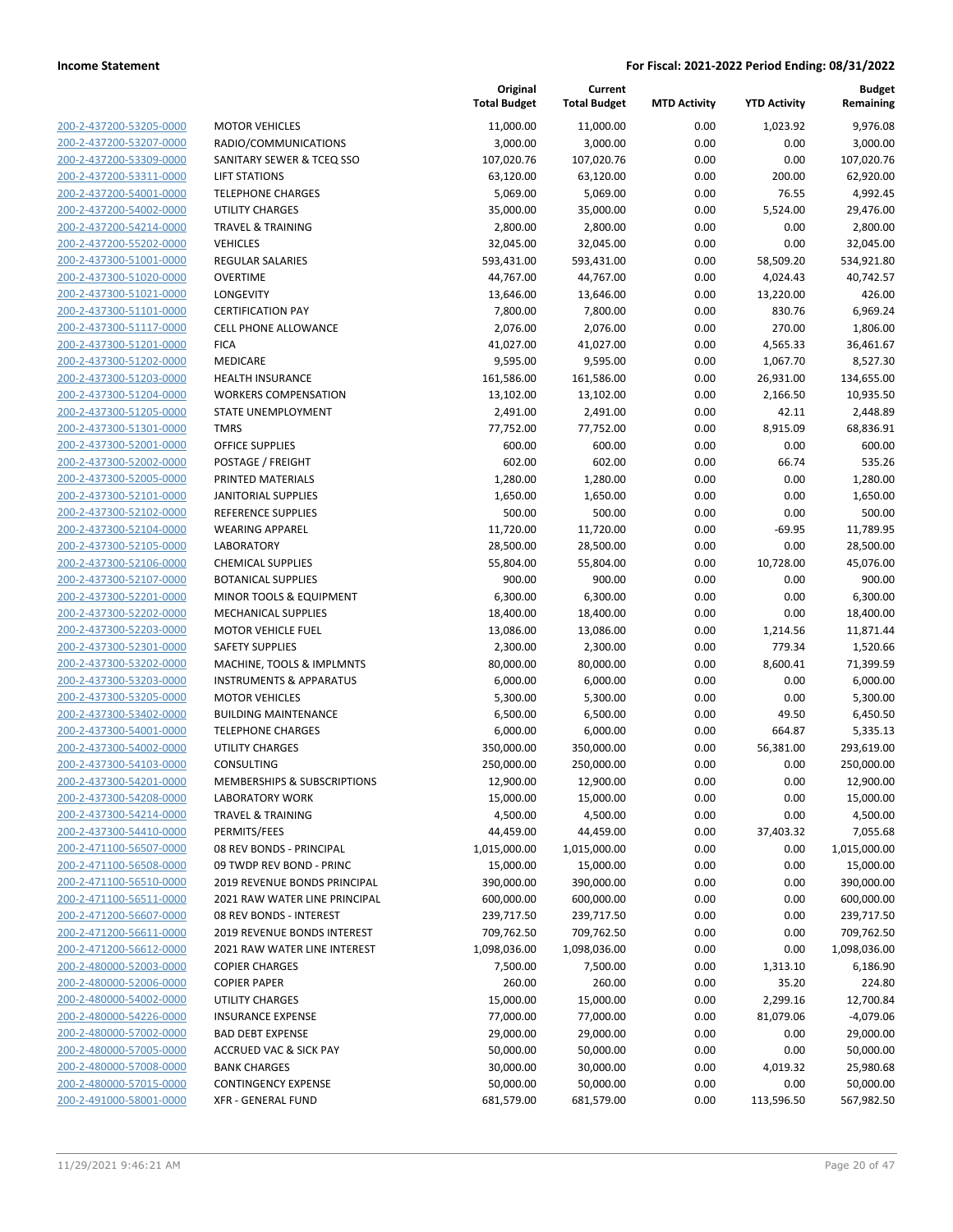|                                                |                                                        | Original            | Current             |                     |                     | <b>Budget</b> |
|------------------------------------------------|--------------------------------------------------------|---------------------|---------------------|---------------------|---------------------|---------------|
|                                                |                                                        | <b>Total Budget</b> | <b>Total Budget</b> | <b>MTD Activity</b> | <b>YTD Activity</b> | Remaining     |
| 200-2-491000-58037-0000                        | <b>XFR - DEBT SERVICE FUND</b>                         | 1,491,276.00        | 1,491,276.00        | 0.00                | 248,546.00          | 1,242,730.00  |
| 200-2-491000-58120-0000                        | <b>XFR - UTILITY CIP FUND</b>                          | 1,332,045.00        | 1,332,045.00        | 0.00                | 222,007.50          | 1,110,037.50  |
| 200-2-495000-58580-0000                        | CA - GENERAL FUND - GENERAL GOVERNMENT                 | 294,215.00          | 294,215.00          | 0.00                | 49,035.84           | 245,179.16    |
| 200-2-495000-58581-0000                        | CA - GENERAL FUND - PUBLIC WORKS                       | 170,599.00          | 170,599.00          | 0.00                | 28,433.16           | 142,165.84    |
| 200-2-495000-58701-0000                        | CA - CENTRAL SERVICE FUND                              | 256,080.00          | 256,080.00          | 0.00                | 42,680.00           | 213,400.00    |
| 200-2-495000-58710-0000                        | CA - INSURANCE FUND                                    | 217,347.00          | 217,347.00          | 0.00                | 36,224.50           | 181,122.50    |
| 200-2-495000-58720-0000                        | CA - MIS FUN                                           | 105,933.00          | 105,933.00          | 0.00                | 17,655.50           | 88,277.50     |
| 200-2-495000-58900-0000                        | <b>CA - ELECTRIC FUND</b>                              | 490,550.00          | 490,550.00          | 0.00                | 81,758.34           | 408,791.66    |
|                                                | <b>Expense Total:</b>                                  | 17,880,530.98       | 17,880,530.98       | 0.00                | 1,778,778.32        | 16,101,752.66 |
|                                                | Fund: 200 - WATER / WASTEWATER FUND Surplus (Deficit): | $-1,607,062.98$     | $-1,607,062.98$     | 0.00                | 973,945.82          |               |
| Fund: 216 - UTILIITY CIP FUND                  |                                                        |                     |                     |                     |                     |               |
| Revenue                                        |                                                        |                     |                     |                     |                     |               |
| 216-2-319001-45401-0000                        | <b>INTEREST REVENUES</b>                               | 15,500.00           | 15,500.00           | 0.00                | 0.00                | 15,500.00     |
| 216-2-319001-47221-0000                        | <b>BOND PROCEEDS</b>                                   | 50,000,000.00       | 50,000,000.00       | 0.00                | 0.00                | 50,000,000.00 |
| 216-2-323001-46100-0000                        | <b>XFR - UTILITY FUND</b>                              | 1,300,000.00        | 1,300,000.00        | 0.00                | 216,666.66          | 1,083,333.34  |
|                                                | <b>Revenue Total:</b>                                  | 51,315,500.00       | 51,315,500.00       | 0.00                | 216,666.66          | 51,098,833.34 |
| <b>Expense</b>                                 |                                                        |                     |                     |                     |                     |               |
| 216-2-000000-11706-0000                        | TXFIT CO DEBT ACCOUNT 2021                             | 0.00                | 0.00                | 0.00                | $-5,276.30$         | 5,276.30      |
| 216-2-436200-55002-0000                        | <b>IMPROVEMENTS</b>                                    | 1,300,000.00        | 1,300,000.00        | 0.00                | 124,092.74          | 1,175,907.26  |
| 216-2-436200-55201-0000                        | <b>EQUIPMENT PURCHASES</b>                             | 0.00                | 0.00                | 0.00                | 0.00                | 0.00          |
| 216-2-437300-53605-0000                        | STRUCTURES / FILTRATION PLANT                          | 0.00                | 0.00                | 0.00                | 50,147.33           | $-50,147.33$  |
| 216-2-437300-55002-0000                        | <b>IMPROVEMENTS</b>                                    | 50,000,000.00       | 50,000,000.00       | 0.00                | 0.00                | 50,000,000.00 |
| 216-2-437300-55110-0000                        | <b>LIFT STATIONS</b>                                   | 0.00                | 0.00                | 0.00                | 0.00                | 0.00          |
| 216-2-480000-57008-0000                        | <b>BANK CHARGES</b>                                    | 2,350.00            | 2,350.00            | 0.00                | 276.53              | 2,073.47      |
|                                                | <b>Expense Total:</b>                                  | 51,302,350.00       | 51,302,350.00       | 0.00                | 169,240.30          | 51,133,109.70 |
|                                                | Fund: 216 - UTILIITY CIP FUND Surplus (Deficit):       | 13,150.00           | 13,150.00           | 0.00                | 47,426.36           |               |
| <b>Fund: 217 - WASTEWATER RECLAMATION FUND</b> |                                                        |                     |                     |                     |                     |               |
| Revenue                                        |                                                        |                     |                     |                     |                     |               |
| 217-2-319001-45401-0000                        | <b>INTEREST REVENUES</b>                               | 400.00              | 400.00              | 0.00                | 0.00                | 400.00        |
|                                                | <b>Revenue Total:</b>                                  | 400.00              | 400.00              | 0.00                | 0.00                | 400.00        |
|                                                | Fund: 217 - WASTEWATER RECLAMATION FUND Total:         | 400.00              | 400.00              | 0.00                | 0.00                |               |
| Fund: 300 - AIRPORT FUND                       |                                                        |                     |                     |                     |                     |               |
| Revenue                                        |                                                        |                     |                     |                     |                     |               |
| 300-2-319001-45401-0000                        | <b>INTEREST REVENUES</b>                               |                     |                     |                     |                     |               |
| 300-2-321001-45507-0000                        |                                                        | 2,500.00            | 2,500.00            | 0.00                | 0.00                | 2,500.00      |
| 300-2-321001-45508-0000                        | L-3 COMM LEASE                                         | 639,217.00          | 639,217.00          | 0.00                | 119,933.62          | 519,283.38    |
|                                                | AIR EVAC HANGAR FEES                                   | 8,101.00            | 8,101.00            | 0.00                | 1,350.18            | 6,750.82      |
| 300-2-321001-45509-0000                        | BLUE SKY T-HANGAR & LA ND LEASES                       | 4,768.00            | 4,768.00            | 0.00                | 0.00                | 4,768.00      |
| 300-2-321001-45510-0000                        | ARKOMA - HORIZONS AHEAD LEASE                          | 48,096.00           | 48,096.00           | 0.00                | 4,210.80            | 43,885.20     |
| 300-2-321001-45513-0000                        | MAJORS FLYING CLUB LAND LEASE                          | 1,396.00            | 1,396.00            | 0.00                | 127.97              | 1,268.03      |
| 300-2-321001-45515-0000                        | TEXSAN AVIATION LAND LEASE                             | 1,080.00            | 1,080.00            | 0.00                | 0.00                | 1,080.00      |
|                                                | <b>Revenue Total:</b>                                  | 705,158.00          | 705,158.00          | 0.00                | 125,622.57          | 579,535.43    |
| <b>Expense</b>                                 |                                                        |                     |                     |                     |                     |               |
| 300-2-438100-51001-0000                        | <b>REGULAR SALARIES</b>                                | 64,537.00           | 64,537.00           | 0.00                | 7,234.00            | 57,303.00     |
| 300-2-438100-51021-0000                        | LONGEVITY                                              | 438.00              | 438.00              | 0.00                | 438.00              | 0.00          |
| 300-2-438100-51117-0000                        | CELL PHONE ALLOWANCE                                   | 1,170.00            | 1,170.00            | 0.00                | 90.00               | 1,080.00      |
| 300-2-438100-51201-0000                        | <b>FICA</b>                                            | 4,101.00            | 4,101.00            | 0.00                | 481.50              | 3,619.50      |
| 300-2-438100-51202-0000                        | MEDICARE                                               | 959.00              | 959.00              | 0.00                | 112.60              | 846.40        |
| 300-2-438100-51203-0000                        | HEALTH INSURANCE                                       | 12,430.00           | 12,430.00           | 0.00                | 2,071.66            | 10,358.34     |
| 300-2-438100-51204-0000                        | <b>WORKERS COMPENSATION</b>                            | 1,065.00            | 1,065.00            | 0.00                | 175.84              | 889.16        |
| 300-2-438100-51205-0000                        | STATE UNEMPLOYMENT                                     | 383.00              | 383.00              | 0.00                | 0.00                | 383.00        |
| 300-2-438100-51301-0000                        | <b>TMRS</b>                                            | 7,772.00            | 7,772.00            | 0.00                | 900.39              | 6,871.61      |
| 300-2-438100-52001-0000                        | OFFICE SUPPLIES                                        | 200.00              | 200.00              | 0.00                | 0.00                | 200.00        |
| 300-2-438100-52002-0000                        | POSTAGE / FREIGHT                                      | 100.00              | 100.00              | 0.00                | 0.00                | 100.00        |
| 300-2-438100-52201-0000                        | MINOR TOOLS & EQUIPMENT                                | 150.00              | 150.00              | 0.00                | 0.00                | 150.00        |
| 300-2-438100-53202-0000                        | MACHINE, TOOLS & IMPLMNTS                              | 4,750.00            | 4,750.00            | 0.00                | 0.00                | 4,750.00      |
| 300-2-438100-53205-0000                        | <b>MOTOR VEHICLES</b>                                  | 500.00              | 500.00              | 0.00                | 0.00                | 500.00        |
| 300-2-438100-53303-0000                        | MAINT - STREET /ALLEY/APRN/RNWY                        | 2,500.00            | 2,500.00            | 0.00                | 0.00                | 2,500.00      |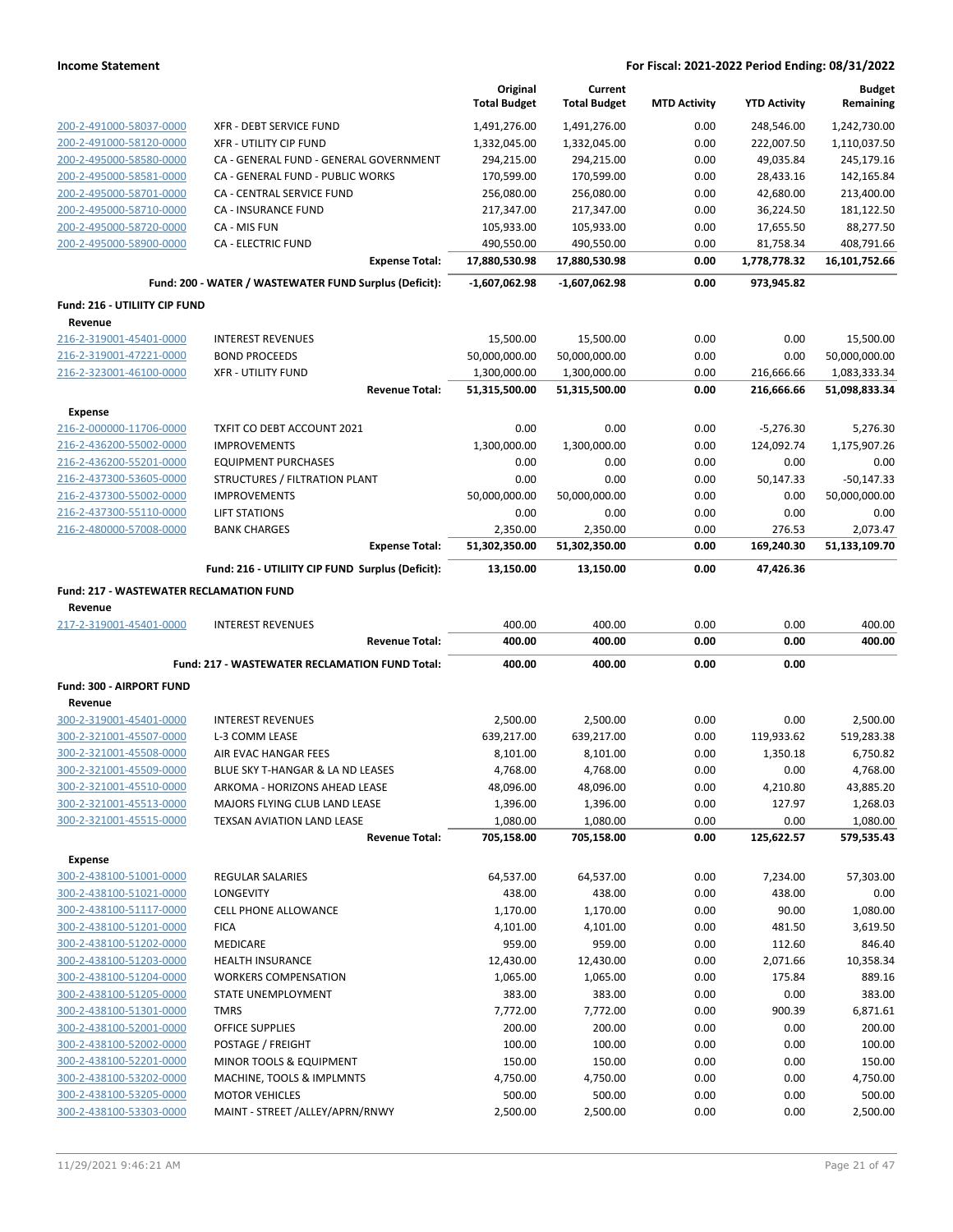|                                                    |                                                     | Original<br><b>Total Budget</b> | Current<br><b>Total Budget</b> | <b>MTD Activity</b> | <b>YTD Activity</b>      | <b>Budget</b><br>Remaining   |
|----------------------------------------------------|-----------------------------------------------------|---------------------------------|--------------------------------|---------------------|--------------------------|------------------------------|
| 300-2-438100-53402-0000                            | <b>BUILDING MAINTENANCE</b>                         | 10,000.00                       | 10,000.00                      | 0.00                | 134.69                   | 9,865.31                     |
| 300-2-438100-54001-0000                            | <b>TELEPHONE CHARGES</b>                            | 1,689.00                        | 1,689.00                       | 0.00                | 184.61                   | 1,504.39                     |
| 300-2-438100-54002-0000                            | <b>UTILITY CHARGES</b>                              | 13,000.00                       | 13,000.00                      | 0.00                | 1,470.18                 | 11,529.82                    |
| 300-2-438100-54105-0000                            | MARKETING                                           | 18,000.00                       | 18,000.00                      | 0.00                | 14,257.21                | 3,742.79                     |
| 300-2-438100-54110-0000                            | <b>AUDIT</b>                                        | 10,000.00                       | 10,000.00                      | 0.00                | 0.00                     | 10,000.00                    |
| 300-2-438100-54201-0000                            | MEMBERSHIPS & SUBSCRIPTIONS                         | 515.00                          | 515.00                         | 0.00                | 90.00                    | 425.00                       |
| 300-2-438100-54214-0000                            | <b>TRAVEL &amp; TRAINING</b>                        | 6,530.00                        | 6,530.00                       | 0.00                | 3,765.69                 | 2,764.31                     |
| 300-2-438100-54408-0000                            | OTHER / INSURANCE EXPENSE                           | 8,300.00                        | 8,300.00                       | 0.00                | 8,718.18                 | $-418.18$                    |
| 300-2-438100-54410-0000                            | PERMITS/FEES                                        | 1,395.00                        | 1,395.00                       | 0.00                | 0.00                     | 1,395.00                     |
| 300-2-480000-52003-0000                            | <b>COPIER CHARGES</b>                               | 1,500.00                        | 1,500.00                       | 0.00                | 262.81                   | 1,237.19                     |
| 300-2-480000-57008-0000                            | <b>BANK CHARGES</b>                                 | 400.00                          | 400.00                         | 0.00                | 63.81                    | 336.19                       |
| 300-2-491000-58127-0000                            | <b>AIRPORT CIP FUND</b><br><b>Expense Total:</b>    | 1,350,000.00<br>1,522,384.00    | 1,350,000.00<br>1,522,384.00   | 0.00<br>0.00        | 216,666.66<br>257,117.83 | 1,133,333.34<br>1,265,266.17 |
|                                                    | Fund: 300 - AIRPORT FUND Surplus (Deficit):         | $-817,226.00$                   | $-817,226.00$                  | 0.00                | $-131,495.26$            |                              |
| <b>Fund: 360 - AIRPORT CAPITAL FUND</b>            |                                                     |                                 |                                |                     |                          |                              |
| Revenue                                            |                                                     |                                 |                                |                     |                          |                              |
| 360-2-323001-46107-0000                            | <b>XFR - AIRPORT FUND</b>                           | 1,300,000.00                    | 1,300,000.00                   | 0.00                | 216,666.66               | 1,083,333.34                 |
|                                                    | <b>Revenue Total:</b>                               | 1,300,000.00                    | 1,300,000.00                   | 0.00                | 216,666.66               | 1,083,333.34                 |
| <b>Expense</b>                                     |                                                     |                                 |                                |                     |                          |                              |
| 360-2-438100-52422-0000                            | AIRPORT - PILOT SUPPLIES                            | 0.00                            | 0.00                           | 0.00                | 0.00                     | 0.00                         |
| 360-2-438100-55012-0000                            | <b>CONSTRUCTION</b>                                 | 1,300,000.00                    | 1,300,000.00                   | 0.00                | 11,254.50                | 1,288,745.50                 |
| 360-2-480000-57008-0000                            | <b>BANK CHARGES</b>                                 | 0.00                            | 0.00                           | 0.00                | 180.86                   | $-180.86$                    |
|                                                    | <b>Expense Total:</b>                               | 1,300,000.00                    | 1,300,000.00                   | 0.00                | 11,435.36                | 1,288,564.64                 |
|                                                    | Fund: 360 - AIRPORT CAPITAL FUND Surplus (Deficit): | 0.00                            | 0.00                           | 0.00                | 205,231.30               |                              |
| Fund: 362 - AIRPORT FBO FUEL                       |                                                     |                                 |                                |                     |                          |                              |
| Revenue                                            |                                                     |                                 |                                |                     |                          |                              |
| 362-2-319001-44315-0000                            | <b>AIRPORT - FUEL FEES</b>                          | 452,150.00                      | 452,150.00                     | 0.00                | 79,683.21                | 372,466.79                   |
| 362-2-319001-44316-0000                            | AIRPORT - PARKING, TIE DOWNS, & RAMP FE             | 2,500.00                        | 2,500.00                       | 0.00                | 189.75                   | 2,310.25                     |
| 362-2-319001-44320-0000                            | AIRPORT - OIL                                       | 2,250.00                        | 2,250.00                       | 0.00                | 181.98                   | 2,068.02                     |
| 362-2-319001-44322-0000                            | AIRPORT - PILOT SUPPLIES                            | 125.00                          | 125.00                         | 0.00                | 0.00                     | 125.00                       |
| 362-2-319001-45401-0000                            | <b>INTEREST REVENUES</b><br><b>Revenue Total:</b>   | 300.00<br>457,325.00            | 300.00<br>457,325.00           | 0.00<br>0.00        | 0.00<br>80,054.94        | 300.00<br>377,270.06         |
|                                                    |                                                     |                                 |                                |                     |                          |                              |
| <b>Expense</b>                                     |                                                     |                                 |                                |                     |                          |                              |
| 362-2-438100-52221-0000<br>362-2-438100-52422-0000 | AIRPORT - FUEL FEES                                 | 325,000.00<br>0.00              | 325,000.00<br>0.00             | 0.00<br>0.00        | 13,960.01<br>157.60      | 311,039.99<br>$-157.60$      |
| 362-2-438100-57003-0000                            | AIRPORT - PILOT SUPPLIES<br><b>CREDIT CARD FEES</b> | 0.00                            | 0.00                           | 0.00                | 2,519.39                 | $-2,519.39$                  |
| 362-2-480000-57008-0000                            | <b>BANK CHARGES</b>                                 | 0.00                            | 0.00                           | 0.00                | 7.15                     | $-7.15$                      |
|                                                    | <b>Expense Total:</b>                               | 325,000.00                      | 325,000.00                     | 0.00                | 16,644.15                | 308,355.85                   |
|                                                    | Fund: 362 - AIRPORT FBO FUEL Surplus (Deficit):     | 132,325.00                      | 132,325.00                     | 0.00                | 63,410.79                |                              |
| Fund: 400 - GOLF FUND                              |                                                     |                                 |                                |                     |                          |                              |
| Revenue                                            |                                                     |                                 |                                |                     |                          |                              |
| 400-2-319005-44510-0000                            | <b>GREENS FEES</b>                                  | 98,030.00                       | 98,030.00                      | 0.00                | 15,364.60                | 82,665.40                    |
| 400-2-319006-45308-0000                            | PRO SHOP CONCESSIONS                                | 9,841.00                        | 9,841.00                       | 0.00                | 915.83                   | 8,925.17                     |
| 400-2-319007-45309-0000                            | <b>MERCHANDISE SALES</b>                            | 7,940.00                        | 7,940.00                       | 0.00                | 881.77                   | 7,058.23                     |
| 400-2-319008-45511-0000                            | <b>CART RENTALS</b>                                 | 61,464.00                       | 61,464.00                      | 0.00                | 11,681.82                | 49,782.18                    |
| 400-2-319009-45512-0000                            | <b>GOLF LEASES / MEMBERSHIPS</b>                    | 67,095.00                       | 67,095.00                      | 0.00                | 6,168.57                 | 60,926.43                    |
|                                                    | <b>Revenue Total:</b>                               | 244,370.00                      | 244,370.00                     | 0.00                | 35,012.59                | 209,357.41                   |
| Expense                                            |                                                     |                                 |                                |                     |                          |                              |
| 400-2-451250-51001-0000                            | REGULAR SALARIES                                    | 117,362.00                      | 117,362.00                     | 0.00                | 12,922.72                | 104,439.28                   |
| 400-2-451250-51020-0000                            | <b>OVERTIME</b>                                     | 5,482.00                        | 5,482.00                       | 0.00                | 1,317.66                 | 4,164.34                     |
| 400-2-451250-51021-0000                            | LONGEVITY                                           | 7,712.00                        | 7,712.00                       | 0.00                | 6,730.00                 | 982.00                       |
| 400-2-451250-51101-0000                            | <b>CERTIFICATION PAY</b>                            | 600.00                          | 600.00                         | 0.00                | 69.24                    | 530.76                       |
| 400-2-451250-51117-0000                            | CELL PHONE ALLOWANCE                                | 780.00                          | 780.00                         | 0.00                | 90.00                    | 690.00                       |
| 400-2-451250-51201-0000                            | <b>FICA</b>                                         | 8,111.00                        | 8,111.00                       | 0.00                | 1,306.24                 | 6,804.76                     |
| 400-2-451250-51202-0000<br>400-2-451250-51203-0000 | MEDICARE<br>HEALTH INSURANCE                        | 1,913.00<br>12,430.00           | 1,913.00<br>12,430.00          | 0.00<br>0.00        | 305.50<br>2,071.66       | 1,607.50<br>10,358.34        |
|                                                    |                                                     |                                 |                                |                     |                          |                              |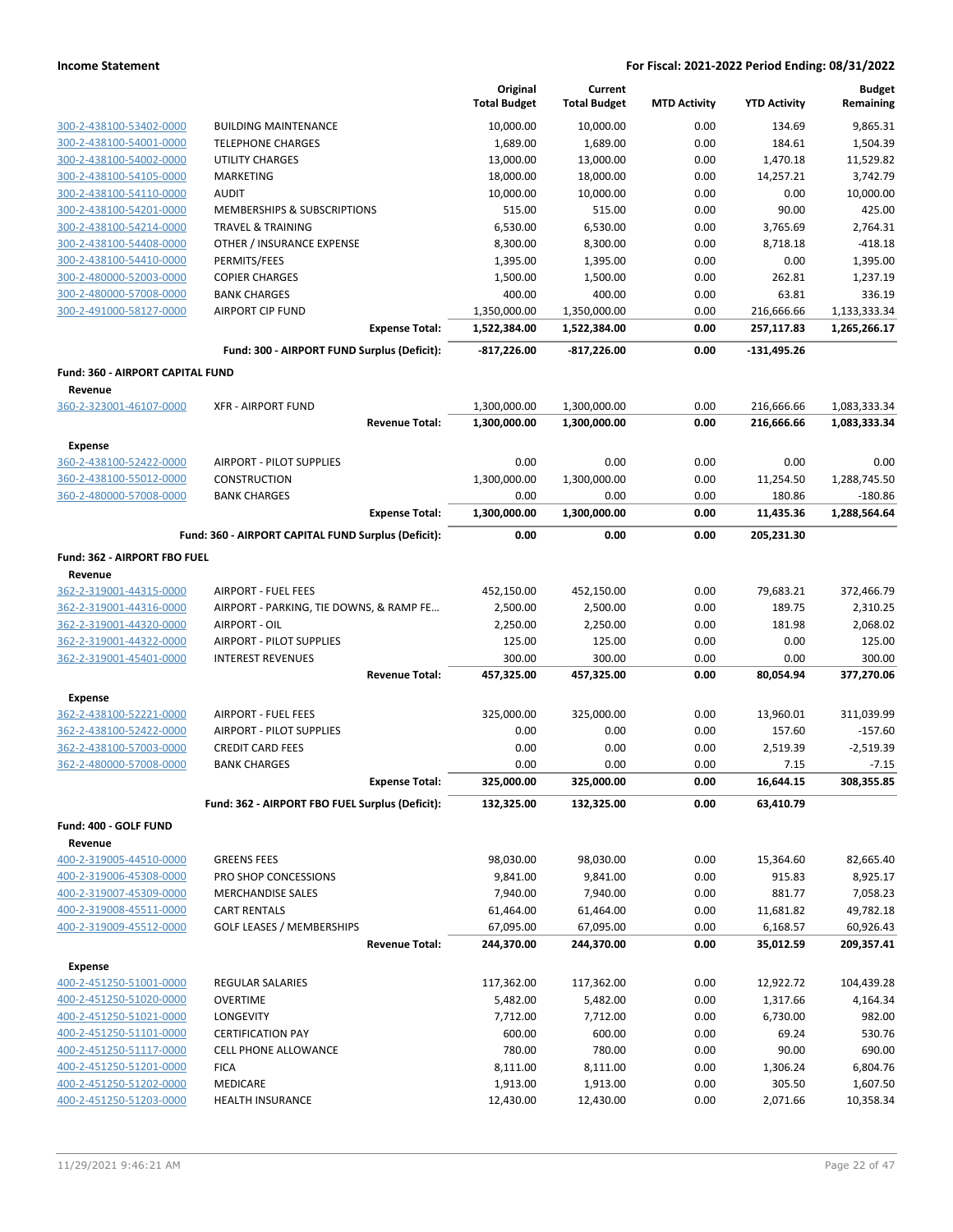|                                    |                                          | Original<br><b>Total Budget</b> | Current<br><b>Total Budget</b> | <b>MTD Activity</b> | <b>YTD Activity</b> | <b>Budget</b><br>Remaining |
|------------------------------------|------------------------------------------|---------------------------------|--------------------------------|---------------------|---------------------|----------------------------|
| 400-2-451250-51204-0000            | <b>WORKERS COMPENSATION</b>              | 2,600.00                        | 2,600.00                       | 0.00                | 429.84              | 2,170.16                   |
| 400-2-451250-51205-0000            | STATE UNEMPLOYMENT                       | 1,117.00                        | 1,117.00                       | 0.00                | 121.07              | 995.93                     |
| 400-2-451250-51301-0000            | <b>TMRS</b>                              | 12,509.00                       | 12,509.00                      | 0.00                | 1,864.47            | 10,644.53                  |
| 400-2-451250-52001-0000            | <b>OFFICE SUPPLIES</b>                   | 400.00                          | 400.00                         | 0.00                | 0.00                | 400.00                     |
| 400-2-451250-52101-0000            | <b>JANITORIAL SUPPLIES</b>               | 600.00                          | 600.00                         | 0.00                | 7.50                | 592.50                     |
| 400-2-451250-52104-0000            | <b>WEARING APPAREL</b>                   | 500.00                          | 500.00                         | 0.00                | 0.00                | 500.00                     |
| 400-2-451250-52107-0000            | <b>BOTANICAL SUPPLIES</b>                | 6,900.00                        | 6,900.00                       | 0.00                | 337.50              | 6,562.50                   |
| 400-2-451250-52201-0000            | MINOR TOOLS & EQUIPMENT                  | 600.00                          | 600.00                         | 0.00                | 0.00                | 600.00                     |
| 400-2-451250-52203-0000            | <b>MOTOR VEHICLE FUEL</b>                | 1,632.77                        | 1,632.77                       | 0.00                | 298.07              | 1,334.70                   |
| 400-2-451250-52401-0000            | RECREATIONAL SUPPLIES                    | 500.00                          | 500.00                         | 0.00                | 0.00                | 500.00                     |
| 400-2-451250-52403-0000            | <b>RESALE ITEMS</b>                      | 15,000.00                       | 15,000.00                      | 0.00                | 597.50              | 14,402.50                  |
| 400-2-451250-53202-0000            | MACHINE, TOOLS & IMPLMNTS                | 6,000.00                        | 6,000.00                       | 0.00                | 0.00                | 6,000.00                   |
| 400-2-451250-53205-0000            | <b>MOTOR VEHICLES</b>                    | 400.00                          | 400.00                         | 0.00                | 0.00                | 400.00                     |
| 400-2-451250-53307-0000            | <b>IRRIGATION</b>                        | 1,500.00                        | 1,500.00                       | 0.00                | 0.00                | 1,500.00                   |
| 400-2-451250-53402-0000            | <b>BUILDING MAINTENANCE</b>              | 1,450.00                        | 1,450.00                       | 0.00                | 0.00                | 1,450.00                   |
| 400-2-451250-54001-0000            | <b>TELEPHONE CHARGES</b>                 | 1,200.00                        | 1,200.00                       | 0.00                | 128.55              | 1,071.45                   |
| 400-2-451250-54002-0000            | <b>UTILITY CHARGES</b>                   | 10,688.09                       | 10,688.09                      | 0.00                | 1,632.74            | 9,055.35                   |
| 400-2-451250-54201-0000            | MEMBERSHIPS & SUBSCRIPTIONS              | 785.00                          | 785.00                         | 0.00                | 0.00                | 785.00                     |
| 400-2-451250-54214-0000            | <b>TRAVEL &amp; TRAINING</b>             | 2,100.00                        | 2,100.00                       | 0.00                | 0.00                | 2,100.00                   |
| 400-2-451250-54226-0000            | <b>INSURANCE EXPENSE</b>                 | 500.00                          | 500.00                         | 0.00                | 0.00                | 500.00                     |
| 400-2-451250-54909-0000            | <b>GOLF CART LEASE EXPENSE</b>           | 31,000.00                       | 31,000.00                      | 0.00                | 2,250.00            | 28,750.00                  |
| 400-2-480000-52003-0000            | <b>COPIER CHARGES</b>                    | 642.27                          | 642.27                         | 0.00                | 253.48              | 388.79                     |
| 400-2-480000-57008-0000            | <b>BANK CHARGES</b>                      | 4,500.00                        | 4,500.00                       | 0.00                | 0.00                | 4,500.00                   |
| 400-2-491000-58204-0000            | VEHICLE/EQUIP REPLACEMENT                | 24,200.00                       | 24,200.00                      | 0.00                | 0.00                | 24,200.00                  |
|                                    | <b>Expense Total:</b>                    | 281,714.13                      | 281,714.13                     | 0.00                | 32,733.74           | 248,980.39                 |
|                                    | Fund: 400 - GOLF FUND Surplus (Deficit): | -37,344.13                      | -37,344.13                     | 0.00                | 2,278.85            |                            |
| <b>Fund: 500 - SANITATION FUND</b> |                                          |                                 |                                |                     |                     |                            |
| Revenue                            |                                          |                                 |                                |                     |                     |                            |
| 500-2-318001-44314-0000            | <b>LATE CHARGES</b>                      | 67,250.00                       | 67,250.00                      | 0.00                | 19,869.64           | 47,380.36                  |
| 500-2-319001-45401-0000            | <b>INTEREST REVENUES</b>                 | 1,000.00                        | 1,000.00                       | 0.00                | 0.00                | 1,000.00                   |
| 500-2-319020-44313-0000            | <b>FUEL SURCHARGE</b>                    | 81,695.00                       | 81,695.00                      | 0.00                | 14,941.15           | 66,753.85                  |
| 500-2-319020-45107-0000            | <b>COLLECTION CHARGES</b>                | 4,882,500.00                    | 4,882,500.00                   | 0.00                | 823,487.28          | 4,059,012.72               |
| 500-2-319021-45108-0000            | <b>DISPOSAL CHARGES</b>                  | 380,000.00                      | 380,000.00                     | 0.00                | 74,506.49           | 305,493.51                 |
| 500-2-319022-45612-0000            | REG HH HAZ WASTE COL CTR                 | 16,245.00                       | 16,245.00                      | 0.00                | 14,850.00           | 1,395.00                   |
|                                    | <b>Revenue Total:</b>                    | 5,428,690.00                    | 5,428,690.00                   | 0.00                | 947,654.56          | 4,481,035.44               |
| <b>Expense</b>                     |                                          |                                 |                                |                     |                     |                            |
| 500-2-432300-54412-0000            | <b>COLLECTION CHARGES</b>                | 4,906,800.00                    | 4,906,800.00                   | 0.00                | 426,477.96          | 4,480,322.04               |
| 500-2-432500-54002-0000            | UTILITY CHARGES                          | 2,400.00                        | 2,400.00                       | 0.00                | 399.31              | 2,000.69                   |
| 500-2-432500-54403-0000            | <b>DISPOSAL CHARGES</b>                  | 24,500.00                       | 24,500.00                      | 0.00                | 0.00                | 24,500.00                  |
| 500-2-442200-51001-0000            | <b>REGULAR SALARIES</b>                  | 149,193.00                      | 149,193.00                     | 0.00                | 15,369.15           | 133,823.85                 |
| 500-2-442200-51021-0000            | LONGEVITY                                | 4,170.00                        | 4,170.00                       | 0.00                | 3,240.00            | 930.00                     |
| 500-2-442200-51101-0000            | <b>CERTIFICATION PAY</b>                 | 1,200.00                        | 1,200.00                       | 0.00                | 138.45              | 1,061.55                   |
| 500-2-442200-51201-0000            | <b>FICA</b>                              | 9,582.00                        | 9,582.00                       | 0.00                | 1,145.88            | 8,436.12                   |
| 500-2-442200-51202-0000            | MEDICARE                                 | 2,241.00                        | 2,241.00                       | 0.00                | 267.98              | 1,973.02                   |
| 500-2-442200-51203-0000            | <b>HEALTH INSURANCE</b>                  | 12,430.00                       | 12,430.00                      | 0.00                | 2,071.66            | 10,358.34                  |
| 500-2-442200-51204-0000            | <b>WORKERS COMPENSATION</b>              | 2,720.00                        | 2,720.00                       | 0.00                | 449.16              | 2,270.84                   |
| 500-2-442200-51205-0000            | STATE UNEMPLOYMENT                       | 1,533.00                        | 1,533.00                       | 0.00                | 86.64               | 1,446.36                   |
| 500-2-442200-51301-0000            | <b>TMRS</b>                              | 18,161.00                       | 18,161.00                      | 0.00                | 2,174.74            | 15,986.26                  |
| 500-2-442200-52104-0000            | <b>WEARING APPAREL</b>                   | 2,462.00                        | 2,462.00                       | 0.00                | 0.00                | 2,462.00                   |
| 500-2-442200-52203-0000            | <b>MOTOR VEHICLE FUEL</b>                | 5,890.00                        | 5,890.00                       | 0.00                | 1,420.97            | 4,469.03                   |
| 500-2-442200-53202-0000            | MACHINE, TOOLS & IMPLMNTS                | 11,406.32                       | 11,406.32                      | 0.00                | 0.00                | 11,406.32                  |
| 500-2-442200-53205-0000            | <b>MOTOR VEHICLES</b>                    | 12,050.00                       | 12,050.00                      | 0.00                | 26.00               | 12,024.00                  |
| 500-2-442200-55201-0000            | <b>EQUIPMENT PURCHASES</b>               | 1,860.00                        | 1,860.00                       | 0.00                | 0.00                | 1,860.00                   |
| 500-2-480000-54413-0000            | <b>BULK WASTE PICK-UP</b>                | 42,000.00                       | 42,000.00                      | 0.00                | 0.00                | 42,000.00                  |
| 500-2-480000-54901-0000            | <b>RENTALS / LEASES</b>                  | 55,692.13                       | 55,692.13                      | 0.00                | 0.00                | 55,692.13                  |
| 500-2-480000-57005-0000            | ACCRUED VAC & SICK PAY                   | 700.00                          | 700.00                         | 0.00                | 0.00                | 700.00                     |
| 500-2-480000-57007-0000            | <b>COMMUNITY SERVICES</b>                | 98,000.00                       | 98,000.00                      | 0.00                | 3,300.00            | 94,700.00                  |
| 500-2-480000-57008-0000            | <b>BANK CHARGES</b>                      | 13,350.00                       | 13,350.00                      | 0.00                | 1,247.27            | 12,102.73                  |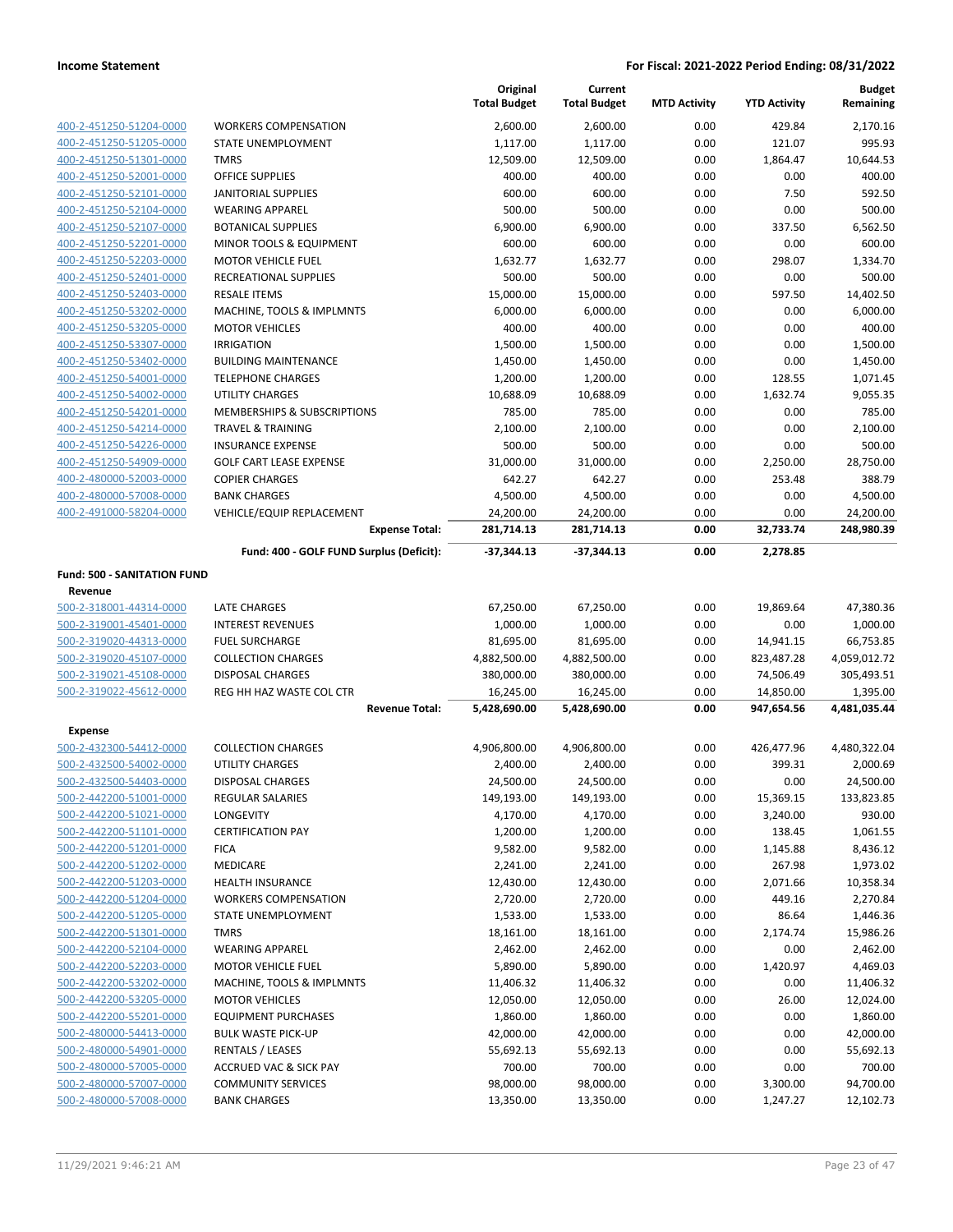|                                                    |                                                      | Original<br><b>Total Budget</b> | Current<br><b>Total Budget</b> | <b>MTD Activity</b> | <b>YTD Activity</b> | <b>Budget</b><br>Remaining |
|----------------------------------------------------|------------------------------------------------------|---------------------------------|--------------------------------|---------------------|---------------------|----------------------------|
| 500-2-491000-58001-0000                            | <b>XFR - GENERAL FUND</b>                            | 496,585.00                      | 496,585.00                     | 0.00                | 82,764.16           | 413,820.84                 |
| 500-2-495000-58501-0000                            | CA - GENERAL FUND                                    | 49,054.00                       | 49,054.00                      | 0.00                | 8,175.66            | 40,878.34                  |
| 500-2-495000-58701-0000                            | CA - CENTRAL SERVICE FUND                            | 6,110.00                        | 6,110.00                       | 0.00                | 1,018.34            | 5,091.66                   |
| 500-2-495000-58710-0000                            | CA - INSURANCE FUND                                  | 118.00                          | 118.00                         | 0.00                | 19.66               | 98.34                      |
| 500-2-495000-58720-0000                            | CA - MIS FUN                                         | 35,602.00                       | 35,602.00                      | 0.00                | 5,933.66            | 29,668.34                  |
| 500-2-495000-58900-0000                            | <b>CA - ELECTRIC FUND</b>                            | 524,925.00                      | 524,925.00                     | 0.00                | 87,487.50           | 437,437.50                 |
|                                                    | <b>Expense Total:</b>                                | 6,490,734.45                    | 6,490,734.45                   | 0.00                | 643,214.15          | 5,847,520.30               |
|                                                    | Fund: 500 - SANITATION FUND Surplus (Deficit):       | $-1,062,044.45$                 | -1,062,044.45                  | 0.00                | 304,440.41          |                            |
| Fund: 601 - CENTRAL SERVICE FUND                   |                                                      |                                 |                                |                     |                     |                            |
| Revenue<br>601-2-324001-46501-0000                 | CA - GENERAL FUND                                    | 751,304.00                      | 751,304.00                     | 0.00                | 125,217.32          | 626,086.68                 |
| 601-2-324001-46506-0000                            | CA - RECREATION FUND                                 | 68.00                           | 68.00                          | 0.00                | 11.34               | 56.66                      |
| 601-2-324001-46509-0000                            | CA - VENUE MGMT FUND                                 | 1,030.00                        | 1,030.00                       | 0.00                | 171.66              | 858.34                     |
| 601-2-324001-46611-0000                            | CA - UTILITY FUND                                    | 256,080.00                      | 256,080.00                     | 0.00                | 42,680.00           | 213,400.00                 |
| 601-2-324001-46614-0000                            | CA - SANITATION FUND COLLECTION                      | 6,110.00                        | 6,110.00                       | 0.00                | 1,018.34            | 5,091.66                   |
| 601-2-324009-46901-0000                            | CA - ELECTRIC UTILITY                                | 81,215.00                       | 81,215.00                      | 0.00                | 13,535.82           | 67,679.18                  |
| 601-2-324009-46906-0000                            | <b>CA - CABLE UTILITY</b>                            | 12,839.00                       | 12,839.00                      | 0.00                | 2,139.84            | 10,699.16                  |
|                                                    | <b>Revenue Total:</b>                                | 1,108,646.00                    | 1,108,646.00                   | 0.00                | 184,774.32          | 923,871.68                 |
| <b>Expense</b>                                     |                                                      |                                 |                                |                     |                     |                            |
| 601-2-461100-51001-0000                            | <b>REGULAR SALARIES</b>                              | 302,571.00                      | 302,571.00                     | 0.00                | 34,249.24           | 268,321.76                 |
| 601-2-461100-51020-0000                            | <b>OVERTIME</b>                                      | 11,703.00                       | 11,703.00                      | 0.00                | 1,645.35            | 10,057.65                  |
| 601-2-461100-51021-0000                            | LONGEVITY                                            | 4,244.00                        | 4,244.00                       | 0.00                | 3,584.00            | 660.00                     |
| 601-2-461100-51101-0000                            | <b>CERTIFICATION PAY</b>                             | 1,200.00                        | 1,200.00                       | 0.00                | 69.24               | 1,130.76                   |
| 601-2-461100-51117-0000                            | <b>CELL PHONE ALLOWANCE</b>                          | 1,560.00                        | 1,560.00                       | 0.00                | 180.00              | 1,380.00                   |
| 601-2-461100-51201-0000                            | <b>FICA</b>                                          | 19,919.00                       | 19,919.00                      | 0.00                | 2,299.88            | 17,619.12                  |
| 601-2-461100-51202-0000                            | MEDICARE                                             | 4,659.00                        | 4,659.00                       | 0.00                | 537.87              | 4,121.13                   |
| 601-2-461100-51203-0000                            | <b>HEALTH INSURANCE</b>                              | 105,653.00                      | 105,653.00                     | 0.00                | 17,608.84           | 88,044.16                  |
| 601-2-461100-51204-0000                            | <b>WORKERS COMPENSATION</b>                          | 7,442.00                        | 7,442.00                       | 0.00                | 1,229.16            | 6,212.84                   |
| 601-2-461100-51205-0000                            | STATE UNEMPLOYMENT                                   | 1,820.00                        | 1,820.00                       | 0.00                | 81.17               | 1,738.83                   |
| 601-2-461100-51301-0000                            | <b>TMRS</b>                                          | 36,175.00                       | 36,175.00                      | 0.00                | 4,401.57            | 31,773.43                  |
| 601-2-461100-52001-0000                            | <b>OFFICE SUPPLIES</b>                               | 100.00                          | 100.00                         | 0.00                | 0.00                | 100.00                     |
| 601-2-461100-52002-0000                            | POSTAGE / FREIGHT                                    | 75.00                           | 75.00                          | 0.00                | 0.00                | 75.00                      |
| 601-2-461100-52101-0000                            | JANITORIAL/CLEANING                                  | 22,000.00                       | 22,000.00                      | 0.00                | 2,614.44            | 19,385.56                  |
| 601-2-461100-52104-0000<br>601-2-461100-52201-0000 | <b>WEARING APPAREL</b>                               | 4,000.00                        | 4,000.00                       | 0.00                | 284.89              | 3,715.11                   |
|                                                    | MINOR TOOLS & EQUIPMENT<br><b>MOTOR VEHICLE FUEL</b> | 2,000.00                        | 2,000.00                       | 0.00                | 0.00<br>737.09      | 2,000.00                   |
| 601-2-461100-52203-0000<br>601-2-461100-53205-0000 | <b>MOTOR VEHICLES</b>                                | 4,290.00                        | 4,290.00                       | 0.00                | 107.22              | 3,552.91<br>892.78         |
| 601-2-461100-53302-0000                            | <b>WALKS &amp; PARKING LOTS</b>                      | 1,000.00<br>9,100.00            | 1,000.00<br>9,100.00           | 0.00<br>0.00        | 1,455.00            | 7,645.00                   |
| 601-2-461100-53406-0000                            | <b>CITY HALL</b>                                     | 36,000.00                       | 36,000.00                      | 0.00                | 2,261.40            | 33,738.60                  |
| 601-2-461100-53407-0000                            | ANIMAL SHELTER                                       | 6,500.00                        | 6,500.00                       | 0.00                | 234.95              | 6,265.05                   |
| 601-2-461100-53408-0000                            | <b>FLEET MAINTENANCE</b>                             | 2,000.00                        | 2,000.00                       | 0.00                | 0.00                | 2,000.00                   |
| 601-2-461100-53501-0000                            | POLICE & COURTS BLDG                                 | 30,000.00                       | 30,000.00                      | 0.00                | 3,592.41            | 26,407.59                  |
| 601-2-461100-53503-0000                            | FIRE ADMINISTRATION                                  | 750.00                          | 750.00                         | 0.00                | 34.95               | 715.05                     |
| 601-2-461100-53504-0000                            | FIRE STATION 1                                       | 2,500.00                        | 2,500.00                       | 0.00                | 789.45              | 1,710.55                   |
| 601-2-461100-53505-0000                            | FIRE STATION 2                                       | 2,500.00                        | 2,500.00                       | 0.00                | 369.95              | 2,130.05                   |
| 601-2-461100-53506-0000                            | <b>FIRE STATION 3</b>                                | 7,880.00                        | 7,880.00                       | 0.00                | 2,802.95            | 5,077.05                   |
| 601-2-461100-53507-0000                            | <b>FIRE STATION 4</b>                                | 2,500.00                        | 2,500.00                       | 0.00                | 34.95               | 2,465.05                   |
| 601-2-461100-53601-0000                            | ANNEX                                                | 6,000.00                        | 6,000.00                       | 0.00                | 139.95              | 5,860.05                   |
| 601-2-461100-53602-0000                            | SERVICE CENTER                                       | 6,000.00                        | 6,000.00                       | 0.00                | 599.31              | 5,400.69                   |
| 601-2-461100-53603-0000                            | WATER TREATMENT BLDG                                 | 500.00                          | 500.00                         | 0.00                | 0.00                | 500.00                     |
| 601-2-461100-53604-0000                            | WASTEWATER TRTMNT BLDG                               | 300.00                          | 300.00                         | 0.00                | 0.00                | 300.00                     |
| 601-2-461100-53701-0000                            | LIBRARY                                              | 3,000.00                        | 3,000.00                       | 0.00                | 244.80              | 2,755.20                   |
| 601-2-461100-53703-0000                            | REECY DAVIS REC CENTER                               | 15,000.00                       | 15,000.00                      | 0.00                | 244.80              | 14,755.20                  |
| 601-2-461100-53704-0000                            | <b>CIVIC CENTER</b>                                  | 7,500.00                        | 7,500.00                       | 0.00                | 0.00                | 7,500.00                   |
| 601-2-461100-53706-0000                            | SPORTSPARK                                           | 7,000.00                        | 7,000.00                       | 0.00                | 613.98              | 6,386.02                   |
| 601-2-461100-54001-0000                            | <b>TELEPHONE CHARGES</b>                             | 4,187.00                        | 4,187.00                       | 0.00                | 299.71              | 3,887.29                   |
| 601-2-461100-54002-0000                            | <b>UTILITY CHARGES</b>                               | 85,740.00                       | 85,740.00                      | 0.00                | 10,913.22           | 74,826.78                  |
| 601-2-461100-54112-0000                            | <b>ALARM MONITOR SERVICE</b>                         | 0.00                            | 0.00                           | 0.00                | 500.00              | $-500.00$                  |
|                                                    |                                                      |                                 |                                |                     |                     |                            |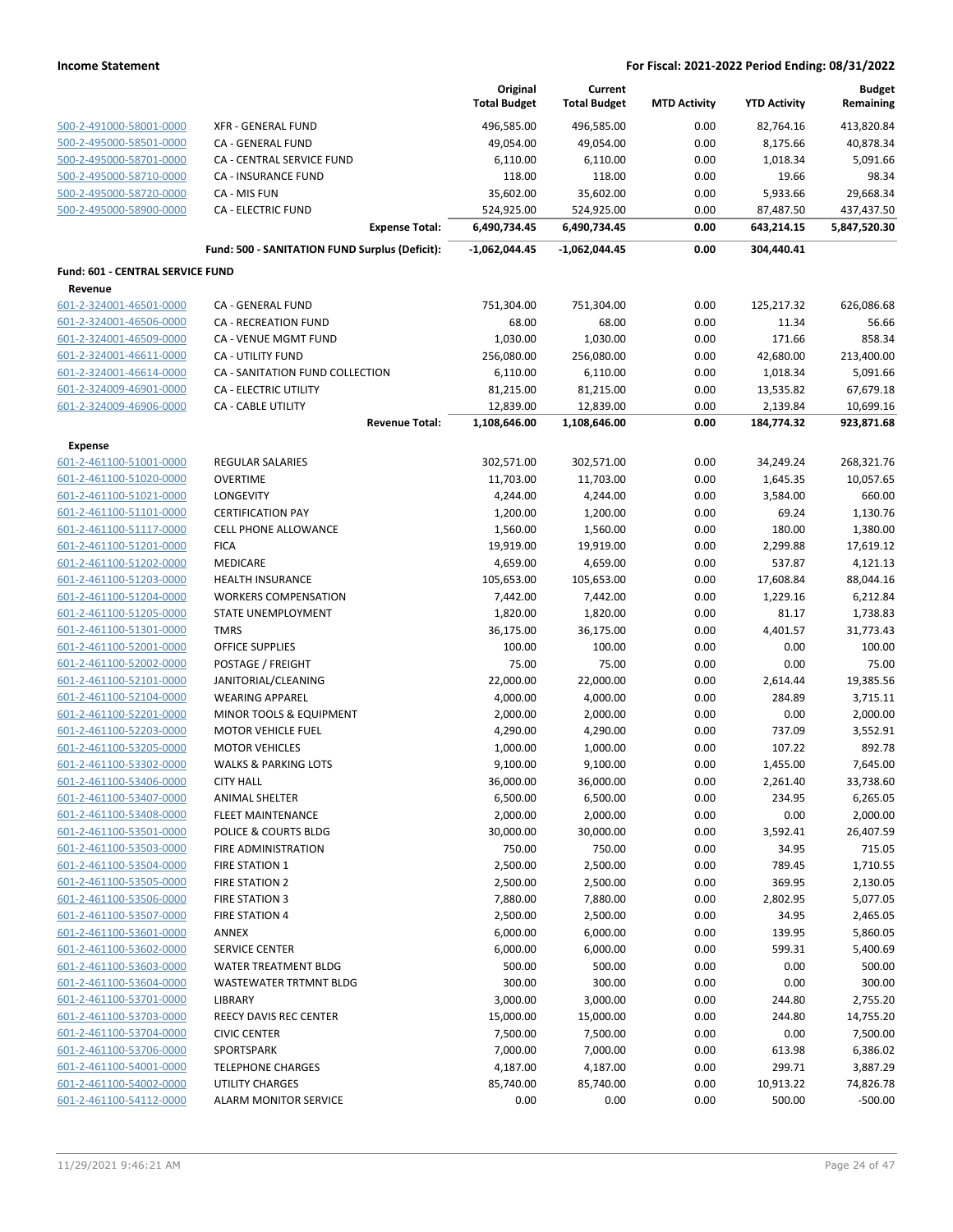|                                                    |                                                     | Original<br><b>Total Budget</b> | Current<br><b>Total Budget</b> | <b>MTD Activity</b> | <b>YTD Activity</b>  | <b>Budget</b><br>Remaining |
|----------------------------------------------------|-----------------------------------------------------|---------------------------------|--------------------------------|---------------------|----------------------|----------------------------|
|                                                    |                                                     |                                 |                                |                     |                      |                            |
| 601-2-461200-51001-0000                            | <b>REGULAR SALARIES</b>                             | 165,766.00                      | 165,766.00                     | 0.00                | 18,689.60            | 147,076.40                 |
| 601-2-461200-51020-0000<br>601-2-461200-51021-0000 | <b>OVERTIME</b><br>LONGEVITY                        | 6,831.00<br>3,480.00            | 6,831.00<br>3,480.00           | 0.00<br>0.00        | 1,676.61<br>3,480.00 | 5,154.39<br>0.00           |
| 601-2-461200-51101-0000                            | <b>CERTIFICATION PAY</b>                            | 1,800.00                        | 1,800.00                       | 0.00                | 276.96               | 1,523.04                   |
| 601-2-461200-51117-0000                            | <b>CELL PHONE ALLOWANCE</b>                         | 2,520.00                        | 2,520.00                       | 0.00                | 290.76               | 2,229.24                   |
| 601-2-461200-51201-0000                            | <b>FICA</b>                                         | 11,185.00                       | 11,185.00                      | 0.00                | 1,403.36             | 9,781.64                   |
| 601-2-461200-51202-0000                            | MEDICARE                                            | 2,616.00                        | 2,616.00                       | 0.00                | 328.21               | 2,287.79                   |
| 601-2-461200-51203-0000                            | HEALTH INSURANCE                                    | 49,719.00                       | 49,719.00                      | 0.00                | 8,286.50             | 41,432.50                  |
| 601-2-461200-51204-0000                            | <b>WORKERS COMPENSATION</b>                         | 6,279.00                        | 6,279.00                       | 0.00                | 1,037.16             | 5,241.84                   |
| 601-2-461200-51205-0000                            | STATE UNEMPLOYMENT                                  | 766.00                          | 766.00                         | 0.00                | 0.00                 | 766.00                     |
| 601-2-461200-51301-0000                            | <b>TMRS</b>                                         | 21,197.00                       | 21,197.00                      | 0.00                | 2,832.05             | 18,364.95                  |
| 601-2-461200-52001-0000                            | <b>OFFICE SUPPLIES</b>                              | 100.00                          | 100.00                         | 0.00                | 0.00                 | 100.00                     |
| 601-2-461200-52002-0000                            | POSTAGE / FREIGHT                                   | 50.00                           | 50.00                          | 0.00                | 0.00                 | 50.00                      |
| 601-2-461200-52104-0000                            | <b>WEARING APPAREL</b>                              | 3,000.00                        | 3,000.00                       | 0.00                | 464.95               | 2,535.05                   |
| 601-2-461200-52106-0000                            | <b>CHEMICAL SUPPLIES</b>                            | 400.00                          | 400.00                         | 0.00                | 0.00                 | 400.00                     |
| 601-2-461200-52201-0000                            | MINOR TOOLS & EQUIPMENT                             | 3,000.00                        | 3,000.00                       | 0.00                | 41.97                | 2,958.03                   |
| 601-2-461200-52202-0000                            | <b>MECHANICAL SUPPLIES</b>                          | 12,000.00                       | 12,000.00                      | 0.00                | 477.69               | 11,522.31                  |
| 601-2-461200-52203-0000                            | <b>MOTOR VEHICLE FUEL</b>                           | 7,190.00                        | 7,190.00                       | 0.00                | 798.70               | 6,391.30                   |
| 601-2-461200-53202-0000                            | MACHINE, TOOLS & IMPLMNTS                           | 500.00                          | 500.00                         | 0.00                | 0.00                 | 500.00                     |
| 601-2-461200-53205-0000                            | <b>MOTOR VEHICLES</b>                               | 1,200.00                        | 1,200.00                       | 0.00                | 0.00                 | 1,200.00                   |
| 601-2-461200-53402-0000                            | <b>BUILDING MAINTENANCE</b>                         | 250.00                          | 250.00                         | 0.00                | 0.00                 | 250.00                     |
| 601-2-461200-54001-0000                            | <b>TELEPHONE CHARGES</b>                            | 1,956.00                        | 1,956.00                       | 0.00                | 184.61               | 1,771.39                   |
| 601-2-461200-54002-0000                            | <b>UTILITY CHARGES</b>                              | 12,000.00                       | 12,000.00                      | 0.00                | 1,501.66             | 10,498.34                  |
| 601-2-461200-54201-0000                            | MEMBERSHIPS & SUBSCRIPTIONS                         | 1,500.00                        | 1,500.00                       | 0.00                | 0.00                 | 1,500.00                   |
| 601-2-461200-54214-0000                            | <b>TRAVEL &amp; TRAINING</b>                        | 1,000.00                        | 1,000.00                       | 0.00                | 0.00                 | 1,000.00                   |
| 601-2-480000-57004-0000                            | <b>INVENTORY LOSS/GAIN</b>                          | 0.00                            | 0.00                           | 0.00                | $-899.40$            | 899.40                     |
|                                                    | <b>Expense Total:</b>                               | 1,081,673.00                    | 1,081,673.00                   | 0.00                | 135,633.13           | 946,039.87                 |
|                                                    | Fund: 601 - CENTRAL SERVICE FUND Surplus (Deficit): | 26,973.00                       | 26,973.00                      | 0.00                | 49,141.19            |                            |
| <b>Fund: 602 - INSURANCE FUND</b>                  |                                                     |                                 |                                |                     |                      |                            |
| Revenue                                            |                                                     |                                 |                                |                     |                      |                            |
| 602-2-319001-45401-0000                            | <b>INTEREST REVENUES</b>                            | 120.00                          | 120.00                         | 0.00                | 0.00                 | 120.00                     |
| 602-2-322001-43201-0000                            | <b>EMPLOYEE PORTION</b>                             | 495,000.00                      | 495,000.00                     | 0.00                | 63,331.03            | 431,668.97                 |
| 602-2-322001-43202-0000                            | <b>CITY PORTION-HEALTH</b>                          | 3,498,962.42                    | 3,498,962.42                   | 0.00                | 586,839.60           | 2,912,122.82               |
| 602-2-322001-43203-0000                            | <b>CITY PORTION-WORK COMP</b>                       | 317,289.77                      | 317,289.77                     | 0.00                | 53,003.74            | 264,286.03                 |
| 602-2-322001-43204-0000                            | <b>CITY PORTION-TWC FUTA</b>                        | 250.00                          | 250.00                         | 0.00                | 38.52                | 211.48                     |
| 602-2-322001-43205-0000                            | <b>GEUS EMPLOYEE PORTION</b>                        | 273,600.00                      | 273,600.00                     | 0.00                | 32,261.86            | 241,338.14                 |
| 602-2-322001-43206-0000                            | <b>GEUS PORTION-HEALTH</b>                          | 1,465,119.00                    | 1,465,119.00                   | 0.00                | 244,186.50           | 1,220,932.50               |
| 602-2-322001-43207-0000                            | <b>GEUS PORTION-WORK COMP</b>                       | 145,550.00                      | 145,550.00                     | 0.00                | 24,258.34            | 121,291.66                 |
| 602-2-322001-48610-0000                            | OTHER REV / CITY EMPL-DEPENDENT CARE                | 25,250.00                       | 25,250.00                      | 0.00                | 4,240.72             | 21,009.28                  |
| 602-2-323001-46001-0000                            | <b>XFR - GENERAL FUND</b>                           | 150,000.00                      | 150,000.00                     | 0.00                | 25,000.00            | 125,000.00                 |
| 602-2-323001-46100-0000                            | <b>XFR - UTILITY FUND</b>                           | 150,000.00                      | 150,000.00                     | 0.00                | 25,000.00            | 125,000.00                 |
| 602-2-324001-46501-0000                            | CA - GENERAL FUND                                   | 170,180.00                      | 170,180.00                     | 0.00                | 28,363.34            | 141,816.66                 |
| 602-2-324001-46509-0000                            | CA - VENUE MGMT FUND                                | 73.00                           | 73.00                          | 0.00                | $-12.16$             | 85.16                      |
| 602-2-324001-46611-0000                            | CA - UTILITY FUND                                   | 67,347.00                       | 67,347.00                      | 0.00                | 11,224.50            | 56,122.50                  |
| 602-2-324001-46614-0000                            | CA - SANITATION FUND COLLECTION                     | 118.00                          | 118.00                         | 0.00                | 19.66                | 98.34                      |
| 602-2-324009-46612-0000                            | CA - ELECTRIC UTILITY                               | 945.00                          | 945.00                         | 0.00                | 157.50               | 787.50                     |
| 602-2-324009-46613-0000                            | CA - CABLE UTILITY                                  | 148.00                          | 148.00                         | 0.00                | 24.66                | 123.34                     |
|                                                    | <b>Revenue Total:</b>                               | 6,759,952.19                    | 6,759,952.19                   | 0.00                | 1,097,937.81         | 5,662,014.38               |
| <b>Expense</b>                                     |                                                     |                                 |                                |                     |                      |                            |
| 602-2-462100-54101-0000                            | PROFESSIONAL SERVICES                               | 25,000.00                       | 25,000.00                      | 0.00                | 5,257.02             | 19,742.98                  |
| 602-2-462100-54801-0000                            | <b>WELLNESS PROGRAM</b>                             | 10,000.00                       | 10,000.00                      | 0.00                | 0.00                 | 10,000.00                  |
| 602-2-462100-54809-0000                            | HEALTH AND DENTAL / PREMIUMS                        | 5,743,387.00                    | 5,743,387.00                   | 0.00                | 866,412.76           | 4,876,974.24               |
| 602-2-462100-54810-0000                            | RETIREE INSURANCE PREMIUM                           | 45,000.00                       | 45,000.00                      | 0.00                | 7,630.14             | 37,369.86                  |
| 602-2-462100-54812-0000                            | LONG TERM DISABILITY                                | 50,000.00                       | 50,000.00                      | 0.00                | 10,935.27            | 39,064.73                  |
| 602-2-462100-54813-0000                            | LIFE / AD & D INSURANCE                             | 23,000.00                       | 23,000.00                      | 0.00                | 3,642.60             | 19,357.40                  |
| 602-2-462100-54820-0000                            | AIR EVAC PREMIUMS                                   | 24,500.00                       | 24,500.00                      | 0.00                | 22,782.00            | 1,718.00                   |
| 602-2-462100-54821-0000                            | <b>WORKERS' COMPENSATION</b>                        | 435,000.00                      | 435,000.00                     | 0.00                | 345,635.22           | 89,364.78                  |
| 602-2-462100-54822-0000                            | STATE UNEMPLOYMENT INS.                             | 0.00                            | 0.00                           | 0.00                | $-0.05$              | 0.05                       |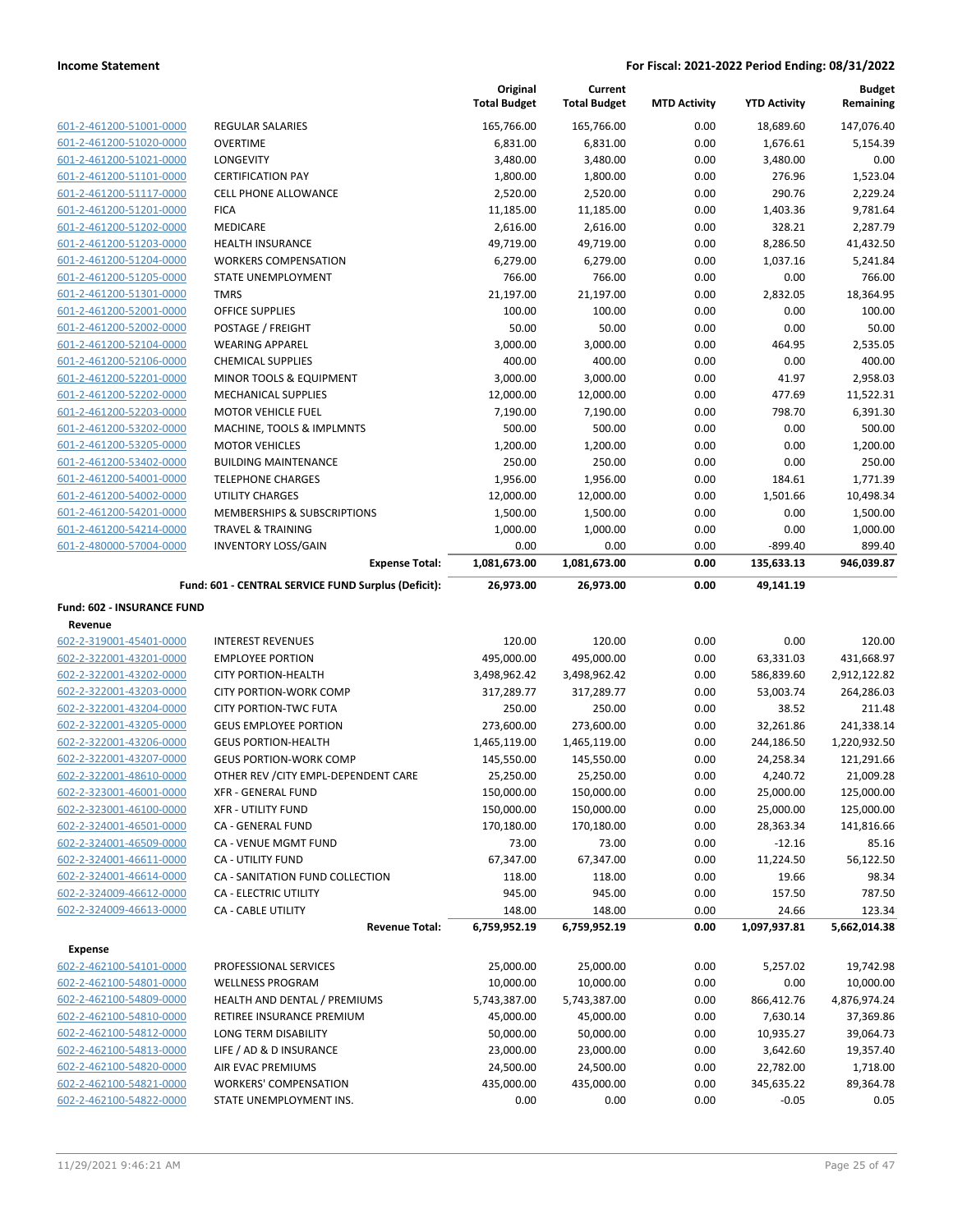|                                                    |                                               | Original<br><b>Total Budget</b> | Current<br><b>Total Budget</b> | <b>MTD Activity</b> | <b>YTD Activity</b> | <b>Budget</b><br>Remaining |
|----------------------------------------------------|-----------------------------------------------|---------------------------------|--------------------------------|---------------------|---------------------|----------------------------|
| 602-2-462100-54823-0000                            | HEALTH CARE-125 FLEX PLAN & HSA               | 160,000.00                      | 160,000.00                     | 0.00                | 5,268.20            | 154,731.80                 |
| 602-2-480000-54101-0000                            | PROFESSIONAL SERVICES                         | 95,000.00                       | 95,000.00                      | 0.00                | 8,190.68            | 86,809.32                  |
| 602-2-480000-54226-0000                            | <b>PROP INSURANCE EXP</b>                     | 390,000.00                      | 390,000.00                     | 0.00                | 462,897.60          | $-72,897.60$               |
| 602-2-480000-57008-0000                            | <b>BANK CHARGES</b>                           | 30.00                           | 30.00                          | 0.00                | 14.03               | 15.97                      |
|                                                    | <b>Expense Total:</b>                         | 7,000,917.00                    | 7,000,917.00                   | 0.00                | 1,738,665.47        | 5,262,251.53               |
|                                                    | Fund: 602 - INSURANCE FUND Surplus (Deficit): | -240,964.81                     | -240,964.81                    | 0.00                | -640,727.66         |                            |
| Fund: 604 - MIS FUND                               |                                               |                                 |                                |                     |                     |                            |
| Revenue                                            |                                               |                                 |                                |                     |                     |                            |
| 604-2-324001-46501-0000                            | CA - GENERAL FUND                             | 858,859.00                      | 858,859.00                     | 0.00                | 143,143.16          | 715,715.84                 |
| 604-2-324001-46506-0000                            | CA - RECREATION FUND                          | 3.00                            | 3.00                           | 0.00                | 0.50                | 2.50                       |
| 604-2-324001-46509-0000                            | CA - VENUE MGMT FUND                          | 4,806.00                        | 4,806.00                       | 0.00                | 801.00              | 4,005.00                   |
| 604-2-324001-46611-0000                            | CA - UTILITY FUND                             | 105,933.00                      | 105,933.00                     | 0.00                | 17,655.50           | 88,277.50                  |
| 604-2-324001-46614-0000                            | CA - SANITATION FUND COLLECTION               | 35,602.00                       | 35,602.00                      | 0.00                | 5,933.66            | 29,668.34                  |
| 604-2-324009-46901-0000                            | CA - ELECTRIC UTILITY                         | 89,519.00                       | 89,519.00                      | 0.00                | 14,919.84           | 74,599.16                  |
| 604-2-324009-46906-0000                            | CA - CABLE UTILITY                            | 13,795.00                       | 13,795.00                      | 0.00                | 2,299.16            | 11,495.84                  |
|                                                    | <b>Revenue Total:</b>                         | 1,108,517.00                    | 1,108,517.00                   | 0.00                | 184,752.82          | 923,764.18                 |
| <b>Expense</b>                                     |                                               |                                 |                                |                     |                     |                            |
| 604-2-441400-54001-0000                            | <b>TELEPHONE CHARGES</b>                      | 511.00                          | 511.00                         | 0.00                | 72.51               | 438.49                     |
| 604-2-441400-54002-0000                            | <b>UTILITY CHARGES</b>                        | 950.00                          | 950.00                         | 0.00                | 104.76              | 845.24                     |
| 604-2-465100-51001-0000                            | <b>REGULAR SALARIES</b>                       | 301,975.00                      | 301,975.00                     | 0.00                | 30,030.84           | 271,944.16                 |
| 604-2-465100-51020-0000                            | <b>OVERTIME</b>                               | 7,706.00                        | 7,706.00                       | 0.00                | 973.95              | 6,732.05                   |
| 604-2-465100-51021-0000                            | LONGEVITY                                     | 5,386.00                        | 5,386.00                       | 0.00                | 5,506.00            | $-120.00$                  |
| 604-2-465100-51102-0000                            | <b>BILINGUAL PAY</b>                          | 600.00                          | 600.00                         | 0.00                | 69.24               | 530.76                     |
| 604-2-465100-51116-0000                            | CAR ALLOWANCE                                 | 1,800.00                        | 1,800.00                       | 0.00                | 415.38              | 1,384.62                   |
| 604-2-465100-51117-0000                            | <b>CELL PHONE ALLOWANCE</b>                   | 1,920.00                        | 1,920.00                       | 0.00                | 443.04              | 1,476.96                   |
| 604-2-465100-51201-0000<br>604-2-465100-51202-0000 | <b>FICA</b><br>MEDICARE                       | 19,802.00<br>4,631.00           | 19,802.00<br>4,631.00          | 0.00<br>0.00        | 2,219.73<br>519.14  | 17,582.27<br>4,111.86      |
| 604-2-465100-51203-0000                            | <b>HEALTH INSURANCE</b>                       | 49,719.00                       | 49,719.00                      | 0.00                | 8,286.50            | 41,432.50                  |
| 604-2-465100-51204-0000                            | <b>WORKERS COMPENSATION</b>                   | 627.00                          | 627.00                         | 0.00                | 104.50              | 522.50                     |
| 604-2-465100-51205-0000                            | STATE UNEMPLOYMENT                            | 383.00                          | 383.00                         | 0.00                | 0.00                | 383.00                     |
| 604-2-465100-51301-0000                            | <b>TMRS</b>                                   | 37,527.00                       | 37,527.00                      | 0.00                | 4,342.86            | 33,184.14                  |
| 604-2-465100-52001-0000                            | <b>OFFICE SUPPLIES</b>                        | 150.00                          | 150.00                         | 0.00                | 0.00                | 150.00                     |
| 604-2-465100-52002-0000                            | POSTAGE / FREIGHT                             | 25.00                           | 25.00                          | 0.00                | 0.00                | 25.00                      |
| 604-2-465100-52201-0000                            | <b>MINOR TOOLS &amp; EQUIPMENT</b>            | 500.00                          | 500.00                         | 0.00                | 0.00                | 500.00                     |
| 604-2-465100-52203-0000                            | <b>MOTOR VEHICLE FUEL</b>                     | 720.00                          | 720.00                         | 0.00                | 69.77               | 650.23                     |
| 604-2-465100-52303-0000                            | <b>TRAINING SUPPLIES</b>                      | 450.00                          | 450.00                         | 0.00                | 0.00                | 450.00                     |
| 604-2-465100-53201-0000                            | FURNITURE & OFFICE EQUIPMENT                  | 100.00                          | 100.00                         | 0.00                | 0.00                | 100.00                     |
| 604-2-465100-53205-0000                            | <b>MOTOR VEHICLES</b>                         | 600.00                          | 600.00                         | 0.00                | 33.15               | 566.85                     |
| 604-2-465100-53209-0000                            | HARDWARE/SOFTWARE                             | 365,663.00                      | 365,663.00                     | 0.00                | 95,580.11           | 270,082.89                 |
| 604-2-465100-54001-0000                            | <b>TELEPHONE CHARGES</b>                      | 9,702.00                        | 9,702.00                       | 0.00                | 578.02              | 9,123.98                   |
| 604-2-465100-54101-0000                            | PROFESSIONAL SERVICES                         | 8,000.00                        | 8,000.00                       | 0.00                | 0.00                | 8,000.00                   |
| 604-2-465100-54201-0000                            | MEMBERSHIPS & SUBSCRIPTIONS                   | 900.00                          | 900.00                         | 0.00                | 0.00                | 900.00                     |
| 604-2-465100-54214-0000                            | <b>TRAVEL &amp; TRAINING</b>                  | 10,000.00                       | 10,000.00                      | 0.00                | 34.67               | 9,965.33                   |
| 604-2-465100-54901-0000                            | RENTALS / LEASES                              | 0.00                            | 0.00                           | 0.00                | 3,589.06            | $-3,589.06$                |
| 604-2-465100-54908-0000                            | LEASE PURCHASE PAYMENTS                       | 99,402.00                       | 99,402.00                      | 0.00                | 8,089.53            | 91,312.47                  |
| 604-2-465100-55205-0000                            | COMPUTER EQUIPMENT / SOFTWARE                 | 35,920.00                       | 35,920.00                      | 0.00                | 0.00                | 35,920.00                  |
| 604-2-480000-55205-0000                            | <b>COMPUTER EQUIPMENT</b>                     | 50,000.00                       | 50,000.00                      | 0.00                | 0.00                | 50,000.00                  |
|                                                    | <b>Expense Total:</b>                         | 1,015,669.00                    | 1,015,669.00                   | 0.00                | 161,062.76          | 854,606.24                 |
|                                                    | Fund: 604 - MIS FUND Surplus (Deficit):       | 92,848.00                       | 92,848.00                      | 0.00                | 23,690.06           |                            |
| Fund: 660 - VEHICLE REPLACEMENT FUND               |                                               |                                 |                                |                     |                     |                            |
| Revenue                                            |                                               |                                 |                                |                     |                     |                            |
| 660-2-323001-46001-0000                            | XFR - GENERAL FUND                            | 945,464.00                      | 945,464.00                     | 0.00                | 157,577.34          | 787,886.66                 |
| 660-2-323001-46105-0000                            | <b>XFR - UTILITY CIP FUND</b>                 | 32,045.00                       | 32,045.00                      | 0.00                | 5,340.84            | 26,704.16                  |
|                                                    | <b>Revenue Total:</b>                         | 977,509.00                      | 977,509.00                     | 0.00                | 162,918.18          | 814,590.82                 |
| <b>Expense</b>                                     |                                               |                                 |                                |                     |                     |                            |
| 660-2-421210-55202-0000                            | <b>VEHICLES</b>                               | 312,596.00                      | 312,596.00                     | 0.00                | 2,455.66            | 310,140.34                 |
| 660-2-421230-55202-0000                            | <b>VEHICLES</b>                               | 70,000.00                       | 70,000.00                      | 0.00                | 12,883.34           | 57,116.66                  |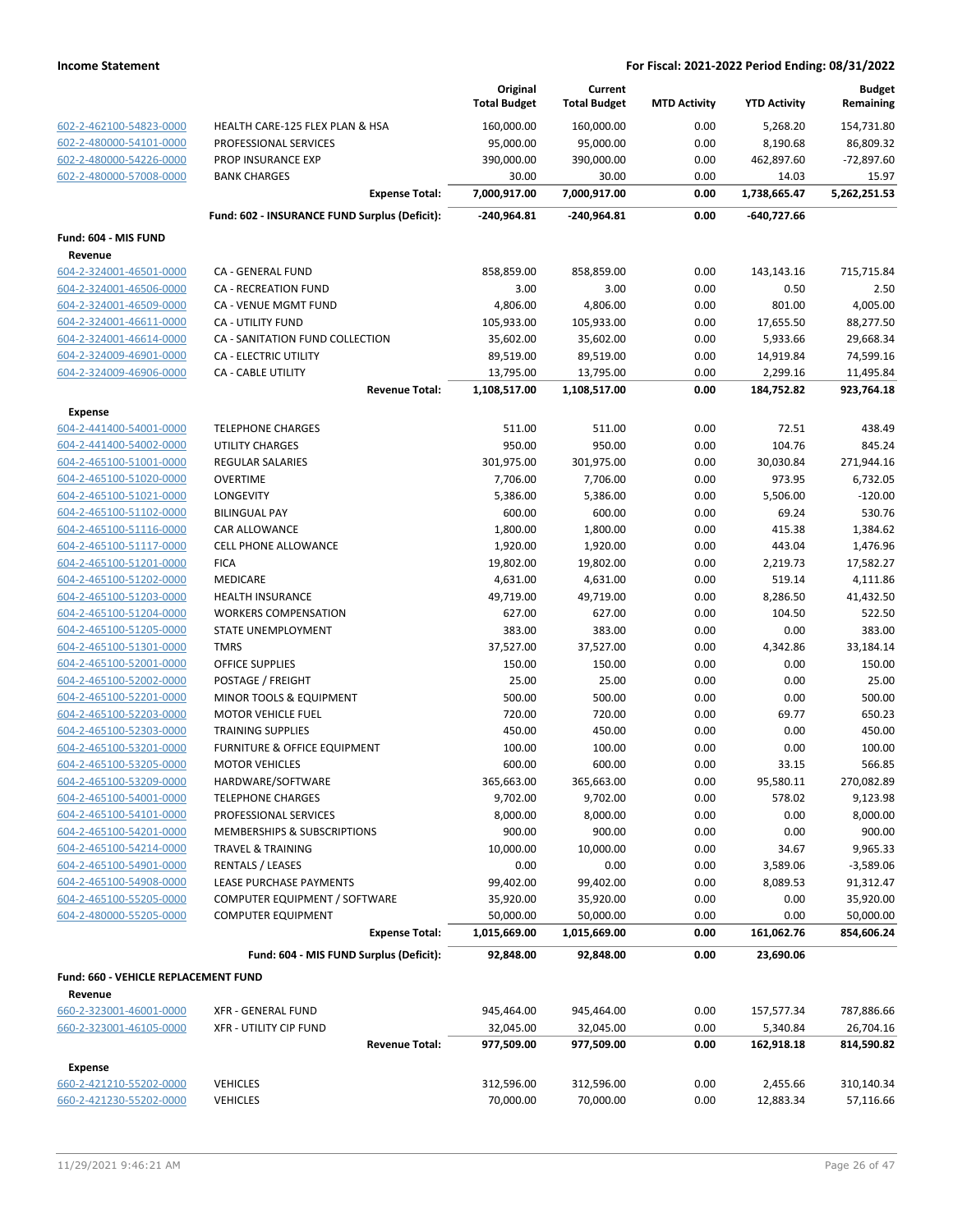|                                                   |                                                            | Original<br><b>Total Budget</b> | Current<br><b>Total Budget</b> | <b>MTD Activity</b> | <b>YTD Activity</b> | <b>Budget</b><br>Remaining |
|---------------------------------------------------|------------------------------------------------------------|---------------------------------|--------------------------------|---------------------|---------------------|----------------------------|
| 660-2-421600-55202-0000                           | <b>VEHICLES</b>                                            | 264,627.00                      | 264,627.00                     | 0.00                | 0.00                | 264,627.00                 |
| 660-2-422200-55202-0000                           | <b>VEHICLES</b>                                            | 250,000.00                      | 250,000.00                     | 0.00                | 0.00                | 250,000.00                 |
| 660-2-431200-55201-0000                           | <b>EQUIPMENT PURCHASES</b>                                 | 80,286.00                       | 80,286.00                      | 0.00                | 766.74              | 79,519.26                  |
| 660-2-431700-55202-0000                           | <b>VEHICLES</b>                                            | 0.00                            | 0.00                           | 0.00                | 1,054.18            | $-1,054.18$                |
| 660-2-436200-55202-0000                           | <b>VEHICLES</b>                                            | 0.00                            | 0.00                           | 0.00                | $-783.09$           | 783.09                     |
| 660-2-436300-55202-0000                           | <b>VEHICLES</b>                                            | 0.00                            | 0.00                           | 0.00                | 1,055.91            | $-1,055.91$                |
| 660-2-437200-55202-0000                           | <b>VEHICLES</b>                                            | 0.00                            | 0.00                           | 0.00                | 1,024.55            | $-1,024.55$                |
| 660-2-441300-55202-0000                           | <b>VEHICLES</b>                                            | 0.00                            | 0.00                           | 0.00                | 860.49              | $-860.49$                  |
| 660-2-443200-55202-0000                           | <b>VEHICLES</b>                                            | 0.00                            | 0.00                           | 0.00                | 659.01              | $-659.01$                  |
| 660-2-451100-55202-0000                           | <b>VEHICLES</b>                                            | 0.00                            | 0.00                           | 0.00                | 3,264.19            | $-3,264.19$                |
| 660-2-461100-55201-0000                           | <b>EQUIPMENT PURCHASES</b>                                 | 0.00                            | 0.00                           | 0.00                | 1,525.64            | $-1,525.64$                |
| 660-2-461200-55201-0000                           | <b>EQUIPMENT PURCHASES</b>                                 | 0.00                            | 0.00                           | 0.00                | 718.39              | $-718.39$                  |
| 660-2-480000-57008-0000                           | <b>BANK CHARGES</b>                                        | 0.00                            | 0.00                           | 0.00                | 8.29                | $-8.29$                    |
|                                                   | <b>Expense Total:</b>                                      | 977,509.00                      | 977,509.00                     | 0.00                | 25,493.30           | 952,015.70                 |
|                                                   | Fund: 660 - VEHICLE REPLACEMENT FUND Surplus (Deficit):    | 0.00                            | 0.00                           | 0.00                | 137,424.88          |                            |
| Fund: 800 - SPENCE FUND                           |                                                            |                                 |                                |                     |                     |                            |
| Revenue<br>800-3-319001-45401-0000                | <b>INTEREST REVENUES</b>                                   | 300.00                          | 300.00                         | 0.00                | 0.00                | 300.00                     |
|                                                   | <b>Revenue Total:</b>                                      | 300.00                          | 300.00                         | 0.00                | 0.00                | 300.00                     |
| <b>Expense</b>                                    |                                                            |                                 |                                |                     |                     |                            |
| 800-3-495000-58501-0000                           | CA - GENERAL FUND                                          | 600.00                          | 600.00                         | 0.00                | 100.00              | 500.00                     |
|                                                   | <b>Expense Total:</b>                                      | 600.00                          | 600.00                         | 0.00                | 100.00              | 500.00                     |
|                                                   | Fund: 800 - SPENCE FUND Surplus (Deficit):                 | $-300.00$                       | $-300.00$                      | 0.00                | $-100.00$           |                            |
| Fund: 801 - JONES LIBRARY TRUST<br><b>Expense</b> |                                                            |                                 |                                |                     |                     |                            |
| 801-3-480000-57008-0000                           | <b>BANK CHARGES</b>                                        | 0.00                            | 0.00                           | 0.00                | 0.30                | $-0.30$                    |
|                                                   | <b>Expense Total:</b>                                      | 0.00                            | 0.00                           | 0.00                | 0.30                | $-0.30$                    |
|                                                   | Fund: 801 - JONES LIBRARY TRUST Total:                     | 0.00                            | 0.00                           | 0.00                | 0.30                |                            |
| Fund: 810 - SEIZURE FUNDS - STATE RULES           |                                                            |                                 |                                |                     |                     |                            |
| Revenue<br>810-3-319001-45401-0000                | <b>INTEREST REVENUES</b>                                   | 250.00                          | 250.00                         | 0.00                | 0.00                | 250.00                     |
|                                                   | <b>Revenue Total:</b>                                      | 250.00                          | 250.00                         | 0.00                | 0.00                | 250.00                     |
|                                                   |                                                            |                                 |                                |                     |                     |                            |
| <b>Expense</b>                                    |                                                            |                                 |                                |                     |                     |                            |
| 810-3-421230-55501-0000                           | SERVICE ANIMALS                                            | 0.00                            | 0.00                           | 0.00                | 421.04              | -421.04<br>70.93           |
| 810-3-480000-57008-0000                           | <b>BANK CHARGES</b><br><b>Expense Total:</b>               | 75.00<br>75.00                  | 75.00<br>75.00                 | 0.00<br>0.00        | 4.07<br>425.11      | $-350.11$                  |
|                                                   |                                                            |                                 |                                |                     |                     |                            |
|                                                   | Fund: 810 - SEIZURE FUNDS - STATE RULES Surplus (Deficit): | 175.00                          | 175.00                         | 0.00                | -425.11             |                            |
| Fund: 811 - SEIZURE FUNDS - FED RULES<br>Revenue  |                                                            |                                 |                                |                     |                     |                            |
| 811-3-319001-45401-0000                           | <b>INTEREST REVENUES</b>                                   | 150.00                          | 150.00                         | 0.00                | 0.00                | 150.00                     |
|                                                   | <b>Revenue Total:</b>                                      | 150.00                          | 150.00                         | 0.00                | 0.00                | 150.00                     |
| <b>Expense</b>                                    |                                                            |                                 |                                |                     |                     |                            |
| 811-3-480000-57008-0000                           | <b>BANK CHARGES</b>                                        | 75.00                           | 75.00                          | 0.00                | 4.08                | 70.92                      |
|                                                   | <b>Expense Total:</b>                                      | 75.00                           | 75.00                          | 0.00                | 4.08                | 70.92                      |
|                                                   | Fund: 811 - SEIZURE FUNDS - FED RULES Surplus (Deficit):   | 75.00                           | 75.00                          | 0.00                | $-4.08$             |                            |
|                                                   | Fund: 820 - TIRZ FUND (Tax Increment Reinvestment Zone)    |                                 |                                |                     |                     |                            |
| Revenue<br>820-3-311001-41101-0000                | REAL PROPERTY TAXES - CITY                                 | 508,577.00                      | 508,577.00                     | 0.00                | 3,231.07            | 505,345.93                 |
| 820-3-311001-41111-0000                           | REAL PROPERTY TAXES - COUNTY                               | 211,289.00                      | 211,289.00                     | 0.00                | 0.00                | 211,289.00                 |
| 820-3-311001-41112-0000                           | REAL PROPERTY TAXES - HOSPITAL                             | 95,566.00                       | 95,566.00                      | 0.00                | 0.00                | 95,566.00                  |
| 820-3-311002-41102-0000                           | <b>DELINQUENT TAXES</b>                                    | 3,000.00                        | 3,000.00                       | 0.00                | $-4.18$             | 3,004.18                   |
| 820-3-319001-45401-0000                           | <b>INTEREST REVENUES</b>                                   | 1,570.00                        | 1,570.00                       | 0.00                | 0.00                | 1,570.00                   |
|                                                   | <b>Revenue Total:</b>                                      | 820,002.00                      | 820,002.00                     | 0.00                | 3,226.89            | 816,775.11                 |
| <b>Expense</b>                                    |                                                            |                                 |                                |                     |                     |                            |
| 820-3-416100-54101-0000                           | PROFESSIONAL SERVICES                                      | 35,247.00                       | 35,247.00                      | 0.00                | 0.00                | 35,247.00                  |
|                                                   |                                                            |                                 |                                |                     |                     |                            |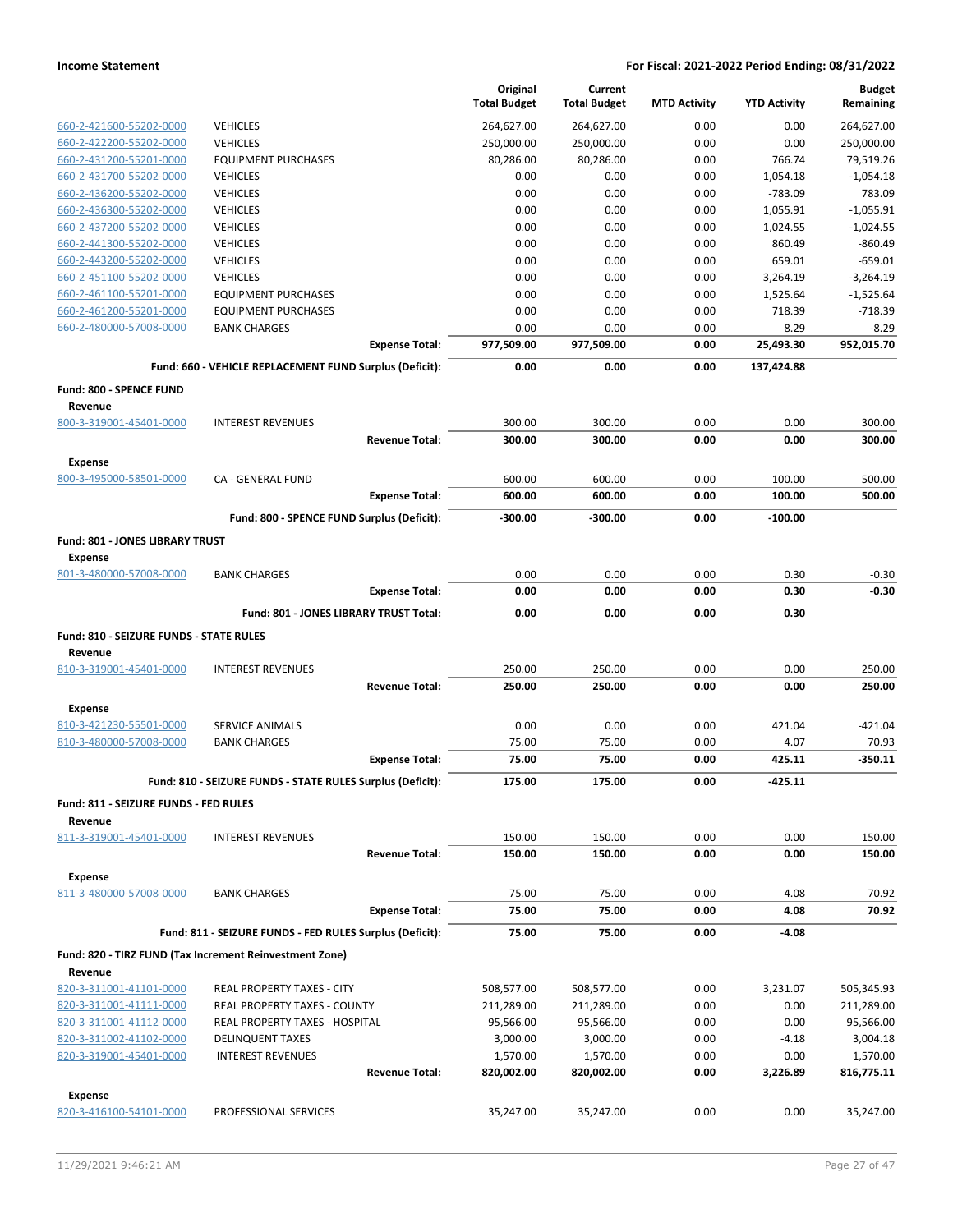|                                            |                                                                            | Original<br><b>Total Budget</b> | Current<br><b>Total Budget</b> | <b>MTD Activity</b> | <b>YTD Activity</b> | <b>Budget</b><br>Remaining |
|--------------------------------------------|----------------------------------------------------------------------------|---------------------------------|--------------------------------|---------------------|---------------------|----------------------------|
| 820-3-416100-55002-0000                    | <b>IMPROVEMENTS</b>                                                        | 155,000.00                      | 155,000.00                     | 0.00                | 0.00                | 155,000.00                 |
| 820-3-480000-57008-0000                    | <b>BANK CHARGES</b>                                                        | 700.00                          | 700.00                         | 0.00                | 58.93               | 641.07                     |
|                                            | <b>Expense Total:</b>                                                      | 190,947.00                      | 190,947.00                     | 0.00                | 58.93               | 190,888.07                 |
|                                            | Fund: 820 - TIRZ FUND (Tax Increment Reinvestment Zone) Surplus (Deficit): | 629,055.00                      | 629,055.00                     | 0.00                | 3,167.96            |                            |
| <b>Fund: 910 - ELECTRIC OPERATING FUND</b> |                                                                            |                                 |                                |                     |                     |                            |
| Revenue                                    |                                                                            |                                 |                                |                     |                     |                            |
| 910-9-000000-49001-4400                    | METERED SALES - RESIDENTIAL                                                | 12,776,556.00                   | 12,776,556.00                  | 0.00                | 1,804,133.13        | 10,972,422.87              |
| 910-9-000000-49010-4421                    | METERED SALES - GS-NO DEMAND                                               | 754,758.00                      | 754,758.00                     | 0.00                | 133,107.02          | 621,650.98                 |
| 910-9-000000-49020-4422                    | METERED SALES - GS-DEMAND                                                  | 17,869,324.00                   | 17,869,324.00                  | 0.00                | 2,273,894.50        | 15,595,429.50              |
| 910-9-000000-49021-4423                    | METERED SALES - GS-DEMAND INDUSTRIAL                                       | 0.00                            | 0.00                           | 0.00                | 393,139.19          | -393,139.19                |
| 910-9-000000-49030-4424                    | METERED SALES - GS-PRIMARY                                                 | 370,627.00                      | 370,627.00                     | 0.00                | 83,869.15           | 286,757.85                 |
| 910-9-000000-49040-4440                    | METERED SALES - STREET LIGHTS                                              | 223,109.00                      | 223,109.00                     | 0.00                | 36,329.61           | 186,779.39                 |
| 910-9-000000-49050-4400                    | <b>FUEL ADJUSTMENT</b>                                                     | 18,694,699.00                   | 18,694,699.00                  | 0.00                | 2,360,737.82        | 16,333,961.18              |
| 910-9-000000-49057-4490                    | POWER COST RECOVERY                                                        | 0.00                            | 0.00                           | 0.00                | 9.78                | $-9.78$                    |
| 910-9-000000-49058-4400                    | <b>REGULATORY CHARGE</b>                                                   | 3,101,449.00                    | 3,101,449.00                   | 0.00                | 119,482.32          | 2,981,966.68               |
| 910-9-000000-49140-4490                    | <b>VAPOR LIGHT REVENUES</b>                                                | 156,500.00                      | 156,500.00                     | 0.00                | 24,752.51           | 131,747.49                 |
| 910-9-000000-49201-4510                    | LATE CHARGES                                                               | 246,029.00                      | 246,029.00                     | 0.00                | 96,847.27           | 149,181.73                 |
| 910-9-000000-49209-4511                    | SERVICE CHARGES - CLEARING                                                 | 0.00                            | 0.00                           | 0.00                | 37,131.15           | $-37,131.15$               |
| 910-9-000000-49210-4511                    | <b>ELECTRIC SERVICE CHARGES</b>                                            | 85,538.00                       | 85,538.00                      | 0.00                | 9,002.48            | 76,535.52                  |
| 910-9-000000-49211-4511                    | VAPOR LIGHT SERVICE CHARGES                                                | 439.00                          | 439.00                         | 0.00                | 107.64              | 331.36                     |
| 910-9-000000-49212-4511                    | SAW POLES SERVICE CHARGES                                                  | 1,427.00                        | 1,427.00                       | 0.00                | 560.00              | 867.00                     |
| 910-9-000000-49213-4511                    | AMPY SERVICE CHARGES                                                       | 0.00                            | 0.00                           | 0.00                | 47.50               | $-47.50$                   |
| 910-9-000000-49220-4512                    | <b>RE-READ CHARGES</b>                                                     | 53.00                           | 53.00                          | 0.00                | 0.00                | 53.00                      |
| 910-9-000000-49301-4490                    | METERED SALES - 5% XFER to GENERAL FUND                                    | 2,732,421.00                    | 2,732,421.00                   | 0.00                | 362,001.54          | 2,370,419.46               |
| 910-9-000000-49307-4490                    | METERED SALES - 1% XFER to GBOD                                            | 546,484.00                      | 546,484.00                     | 0.00                | 72,402.07           | 474,081.93                 |
| 910-9-000000-49410-4564                    | <b>CUSTOMER AID TO CONSTRUCTION</b>                                        | 134,686.00                      | 134,686.00                     | 0.00                | 7,607.06            | 127,078.94                 |
| 910-9-000000-49420-4564                    | UNDERGROUND SERVICE                                                        | 24,883.00                       | 24,883.00                      | 0.00                | 660.00              | 24,223.00                  |
| 910-9-000000-49430-4564                    | <b>RELOCATION OF SERVICE</b>                                               | 7,744.00                        | 7,744.00                       | 0.00                | 0.00                | 7,744.00                   |
| 910-9-000000-49450-4564                    | <b>ACCIDENTS</b>                                                           | 12,954.00                       | 12,954.00                      | 0.00                | 233.40              | 12,720.60                  |
| 910-9-000000-49455-4564                    | <b>INSURANCE REIMBURSEMENTS</b>                                            | 5,105.00                        | 5,105.00                       | 0.00                | 0.00                | 5,105.00                   |
| 910-9-000000-49460-4564                    | <b>METER DAMAGE</b>                                                        | 203.00                          | 203.00                         | 0.00                | 0.00                | 203.00                     |
| 910-9-000000-49470-4564                    | OTHER REIMBURSEMENTS                                                       | 8,407.00                        | 8,407.00                       | 0.00                | 9,178.68            | $-771.68$                  |
| 910-9-000000-49480-4564                    | <b>METER BASES</b>                                                         | 4,367.00                        | 4,367.00                       | 0.00                | 332.01              | 4,034.99                   |
| 910-9-000000-49490-4564                    | <b>MATERIAL SALES</b>                                                      | 15,749.00                       | 15,749.00                      | 0.00                | 0.00                | 15,749.00                  |
| 910-9-000000-49520-4470                    | <b>ENERGY SALES</b>                                                        | 10,150,493.00                   | 10,150,493.00                  | 0.00                | 2,146,295.28        | 8,004,197.72               |
| 910-9-000000-49521-4470                    | <b>RUC REVENUES</b>                                                        | 745.00                          | 745.00                         | 0.00                | 0.00                | 745.00                     |
| 910-9-000000-49523-4470                    | <b>RENEWABLE ENERGY CREDITS</b>                                            | 25,500.00                       | 25,500.00                      | 0.00                | 0.00                | 25,500.00                  |
| 910-9-000000-49530-4572                    | TCR AUCTION PROCEEDS                                                       | 704,513.00                      | 704,513.00                     | 0.00                | 90,198.96           | 614,314.04                 |
| 910-9-000000-49560-4571                    | <b>TCOS REVENUES</b>                                                       | 676,482.00                      | 676,482.00                     | 0.00                | 32,187.27           | 644,294.73                 |
| 910-9-000000-49601-4540                    | POLE USE REVENUES                                                          | 51,995.00                       | 51,995.00                      | 0.00                | 25,288.14           | 26,706.86                  |
| 910-9-000000-49602-4118                    | EPA ALLOWANCE SALES                                                        | 1.00                            | 1.00                           | 0.00                | 0.00                | 1.00                       |
| 910-9-000000-49670-4116                    | ROUNDUP PROGRAM                                                            | 6,000.00                        | 6,000.00                       | 0.00                | 488.02              | 5,511.98                   |
| 910-9-000000-49699-4116                    | OTHER GAINS/LOSSES                                                         | 20,076.00                       | 20,076.00                      | 0.00                | 0.00                | 20,076.00                  |
| 910-9-000000-49700-4990                    | REDEMPTION OF LONG TERM DEBT                                               | 20,115,000.00                   | 20,115,000.00                  | 0.00                | 0.00                | 20,115,000.00              |
| 910-9-000000-49701-4567                    | XFER FROM COG - GEN FUND                                                   | 1,015,475.00                    | 1,015,475.00                   | 0.00                | 169,245.84          | 846,229.16                 |
| 910-9-000000-49754-4994                    | XFER FROM 950 - BILLING                                                    | 50,812.00                       | 50,812.00                      | 0.00                | 4,234.34            | 46,577.66                  |
| 910-9-000000-49755-4995                    | XFER FROM 950 - CASHIERS                                                   | 68,089.00                       | 68,089.00                      | 0.00                | 5,674.09            | 62,414.91                  |
| 910-9-000000-49759-4545                    | XFER FROM 950 FOR POLE USE                                                 | 33,000.00                       | 33,000.00                      | 0.00                | 0.00                | 33,000.00                  |
| 910-9-000000-49801-4190                    | <b>INTEREST INCOME</b>                                                     | 100,000.00                      | 100,000.00                     | 0.00                | 0.00                | 100,000.00                 |
| 910-9-000000-49809-4190                    | INTEREST ON ERCOT COLLATERAL                                               | 63.00                           | 63.00                          | 0.00                | 0.00                | 63.00                      |
| 910-9-000000-49900-4171                    | <b>ENERGY EFFICIENCY CREDITS</b>                                           | 0.00                            | 0.00                           | 0.00                | $-275.00$           | 275.00                     |
|                                            | <b>Revenue Total:</b>                                                      | 90,791,755.00                   | 90,791,755.00                  | 0.00                | 10,298,902.77       | 80,492,852.23              |
| <b>Expense</b>                             |                                                                            |                                 |                                |                     |                     |                            |
| 910-9-901000-51001-5000                    | <b>REGULAR SALARIES</b>                                                    | 445,690.00                      | 445,690.00                     | 0.00                | 53,772.29           | 391,917.71                 |
| 910-9-901000-51020-5000                    | <b>OVERTIME</b>                                                            | 55,045.00                       | 55,045.00                      | 0.00                | 7,316.90            | 47,728.10                  |
| 910-9-901000-51115-5000                    | <b>CLOTHING ALLOWANCE</b>                                                  | 3,800.00                        | 3,800.00                       | 0.00                | 0.00                | 3,800.00                   |
| 910-9-901000-51116-5000                    | CAR ALLOWANCE                                                              | 975.00                          | 975.00                         | 0.00                | 375.00              | 600.00                     |
| 910-9-901000-51117-5000                    | CELL PHONE ALLOWANCE                                                       | 864.00                          | 864.00                         | 0.00                | 88.50               | 775.50                     |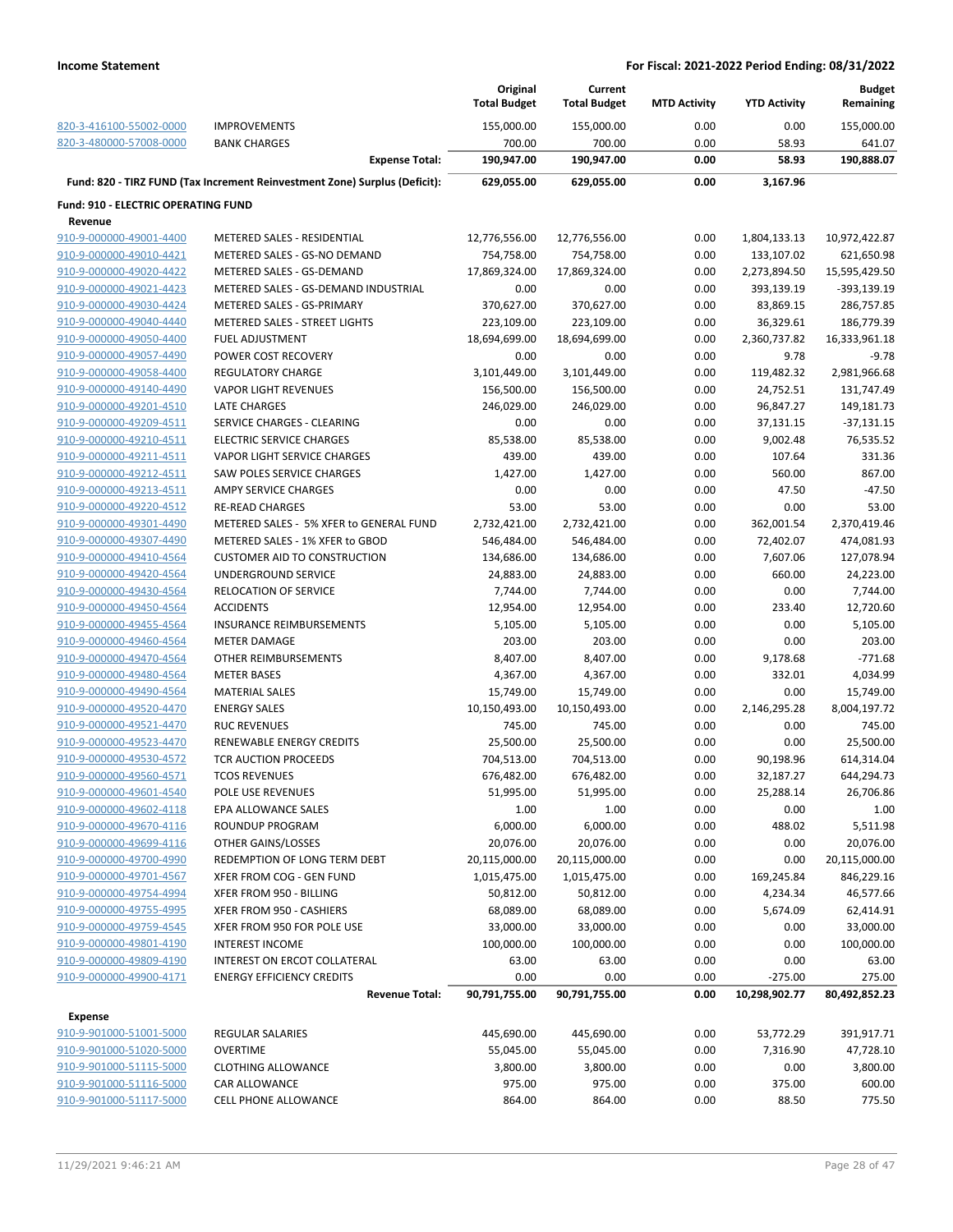|                         |                                     | Original<br><b>Total Budget</b> | Current<br><b>Total Budget</b> | <b>MTD Activity</b> | <b>YTD Activity</b> | <b>Budget</b><br>Remaining |
|-------------------------|-------------------------------------|---------------------------------|--------------------------------|---------------------|---------------------|----------------------------|
| 910-9-901000-51201-5000 | <b>FICA</b>                         | 30,043.00                       | 30,043.00                      | 0.00                | 3,344.94            | 26,698.06                  |
| 910-9-901000-51202-5000 | MEDICARE                            | 7,027.00                        | 7,027.00                       | 0.00                | 782.29              | 6,244.71                   |
| 910-9-901000-51203-5000 | <b>HEALTH INSURANCE</b>             | 69,234.00                       | 69,234.00                      | 0.00                | 11,539.00           | 57,695.00                  |
| 910-9-901000-51204-5000 | <b>WORKERS COMPENSATION</b>         | 8,701.00                        | 8,701.00                       | 0.00                | 1,450.16            | 7,250.84                   |
| 910-9-901000-51205-5000 | UNEMPLOYMENT                        | 990.00                          | 990.00                         | 0.00                | 0.00                | 990.00                     |
| 910-9-901000-51301-5000 | <b>TMRS</b>                         | 56,936.00                       | 56,936.00                      | 0.00                | 7,140.09            | 49,795.91                  |
| 910-9-901001-59020-5010 | <b>NATURAL GAS</b>                  | 395,699.00                      | 395,699.00                     | 0.00                | 0.00                | 395,699.00                 |
| 910-9-901008-59110-5080 | <b>GEUS OPERATIONS</b>              | 35,000.00                       | 35,000.00                      | 0.00                | 577.85              | 34,422.15                  |
| 910-9-901008-59112-5080 | <b>SAFETY</b>                       | 8,200.00                        | 8,200.00                       | 0.00                | 0.00                | 8,200.00                   |
| 910-9-901008-59121-5080 | MECHANICAL SUPPLIES                 | 15,000.00                       | 15,000.00                      | 0.00                | 0.00                | 15,000.00                  |
| 910-9-901008-59122-5080 | <b>ELECTRICAL SUPPLIES</b>          | 15,000.00                       | 15,000.00                      | 0.00                | 0.00                | 15,000.00                  |
| 910-9-901008-59125-5080 | CHEMICAL & LABORATORY SUPPLIES      | 35,000.00                       | 35,000.00                      | 0.00                | 3,480.99            | 31,519.01                  |
| 910-9-901008-59141-5080 | <b>UTILITY BILLS</b>                | 250,000.00                      | 250,000.00                     | 0.00                | 17,616.31           | 232,383.69                 |
| 910-9-901008-59144-5080 | MISCELLANEOUS SERVICES              | 60,250.00                       | 60,250.00                      | 0.00                | 29,398.92           | 30,851.08                  |
| 910-9-901008-59145-5080 | <b>ENVIRONMENTAL SERVICES</b>       | 130,400.00                      | 130,400.00                     | 0.00                | 38,701.69           | 91,698.31                  |
| 910-9-901008-59146-5080 | <b>TRAINING AND TRAVEL</b>          | 26,000.00                       | 26,000.00                      | 0.00                | 0.00                | 26,000.00                  |
| 910-9-901008-59148-5080 | <b>FUEL</b>                         | 1,500.00                        | 1,500.00                       | 0.00                | 0.00                | 1,500.00                   |
| 910-9-901008-59149-5080 | <b>EMPLOYEE RELATIONS</b>           | 1,000.00                        | 1,000.00                       | 0.00                | 0.00                | 1,000.00                   |
| 910-9-901015-51001-5150 | <b>REGULAR SALARIES</b>             | 311,138.00                      | 311,138.00                     | 0.00                | 27,422.75           | 283,715.25                 |
| 910-9-901015-51020-5150 | <b>OVERTIME</b>                     | 25,000.00                       | 25,000.00                      | 0.00                | 2,646.87            | 22,353.13                  |
| 910-9-901015-51115-5150 | <b>CLOTHING ALLOWANCE</b>           | 3,500.00                        | 3,500.00                       | 0.00                | 0.00                | 3,500.00                   |
| 910-9-901015-51116-5150 | CAR ALLOWANCE                       | 975.00                          | 975.00                         | 0.00                | 75.00               | 900.00                     |
| 910-9-901015-51117-5150 | <b>CELL PHONE ALLOWANCE</b>         | 432.00                          | 432.00                         | 0.00                | 8.31                | 423.69                     |
| 910-9-901015-51201-5150 | <b>FICA</b>                         | 19,656.00                       | 19,656.00                      | 0.00                | 1,633.47            | 18,022.53                  |
| 910-9-901015-51202-5150 | <b>MEDICARE</b>                     | 5,694.00                        | 5,694.00                       | 0.00                | 382.02              | 5,311.98                   |
| 910-9-901015-51203-5150 | <b>HEALTH INSURANCE</b>             | 56,646.00                       | 56,646.00                      | 0.00                | 9,441.00            | 47,205.00                  |
| 910-9-901015-51204-5150 | <b>WORKERS COMPENSATION</b>         | 5,373.00                        | 5,373.00                       | 0.00                | 895.50              | 4,477.50                   |
| 910-9-901015-51205-5150 | UNEMPLOYMENT                        | 810.00                          | 810.00                         | 0.00                | 0.00                | 810.00                     |
| 910-9-901015-51301-5150 | <b>TMRS</b>                         | 37,247.00                       | 37,247.00                      | 0.00                | 3,497.74            | 33,749.26                  |
| 910-9-901015-59201-5150 | <b>BUILDING MAINTENANCE</b>         | 19,500.00                       | 19,500.00                      | 0.00                | 0.00                | 19,500.00                  |
| 910-9-901015-59205-5150 | <b>EQUIPMENT MAINTENANCE</b>        | 7,100.00                        | 7,100.00                       | 0.00                | 0.00                | 7,100.00                   |
| 910-9-901015-59290-5150 | GENERAL PLANT EQUIPMENT MAINTENANCE | 27,500.00                       | 27,500.00                      | 0.00                | 3,644.70            | 23,855.30                  |
| 910-9-901015-59291-5150 | UNIT 1 MAINTENANCE                  | 210,600.00                      | 210,600.00                     | 0.00                | 2,673.09            | 207,926.91                 |
| 910-9-901015-59292-5150 | <b>UNIT 2 MAINTENANCE</b>           | 213,100.00                      | 213,100.00                     | 0.00                | 882.26              | 212,217.74                 |
| 910-9-901015-59293-5150 | <b>UNIT 3 MAINTENANCE</b>           | 267,600.00                      | 267,600.00                     | 0.00                | 3,279.31            | 264,320.69                 |
| 910-9-901090-59312-9900 | <b>BOILER PLANT EQUIPMENT</b>       | 637,800.00                      | 637,800.00                     | 0.00                | 0.00                | 637,800.00                 |
| 910-9-901146-51001-5460 | REGULAR SALARIES                    | 475,274.00                      | 475,274.00                     | 0.00                | 48,905.87           | 426,368.13                 |
| 910-9-901146-51020-5460 | <b>OVERTIME</b>                     | 55,045.00                       | 55,045.00                      | 0.00                | 7,316.90            | 47,728.10                  |
| 910-9-901146-51115-5460 | <b>CLOTHING ALLOWANCE</b>           | 3,800.00                        | 3,800.00                       | 0.00                | 0.00                | 3,800.00                   |
| 910-9-901146-51116-5460 | CAR ALLOWANCE                       | 975.00                          | 975.00                         | 0.00                | 0.00                | 975.00                     |
| 910-9-901146-51117-5460 | <b>CELL PHONE ALLOWANCE</b>         | 0.00                            | 0.00                           | 0.00                | 71.82               | $-71.82$                   |
| 910-9-901146-51201-5460 | <b>FICA</b>                         | 31,889.00                       | 31,889.00                      | 0.00                | 3,490.27            | 28,398.73                  |
| 910-9-901146-51202-5460 | MEDICARE                            | 7,458.00                        | 7,458.00                       | 0.00                | 816.27              | 6,641.73                   |
| 910-9-901146-51203-5460 | <b>HEALTH INSURANCE</b>             | 73,011.00                       | 73,011.00                      | 0.00                | 12,168.50           | 60,842.50                  |
| 910-9-901146-51204-5460 | <b>WORKERS COMPENSATION</b>         | 9,235.00                        | 9,235.00                       | 0.00                | 1,539.16            | 7,695.84                   |
| 910-9-901146-51205-5460 | <b>UNEMPLOYMENT</b>                 | 1,044.00                        | 1,044.00                       | 0.00                | 0.00                | 1,044.00                   |
| 910-9-901146-51301-5460 | <b>TMRS</b>                         | 60,434.00                       | 60,434.00                      | 0.00                | 6,530.16            | 53,903.84                  |
| 910-9-901147-59020-5470 | <b>NATURAL GAS</b>                  | 880,074.00                      | 880,074.00                     | 0.00                | 0.00                | 880,074.00                 |
| 910-9-901151-59110-5501 | <b>GEUS OPERATIONS</b>              | 23,300.00                       | 23,300.00                      | 0.00                | 577.85              | 22,722.15                  |
| 910-9-901151-59112-5501 | SAFETY PROGRAM                      | 2,950.00                        | 2,950.00                       | 0.00                | 0.00                | 2,950.00                   |
| 910-9-901151-59121-5501 | MECHANICAL SUPPLIES                 | 10,000.00                       | 10,000.00                      | 0.00                | 0.00                | 10,000.00                  |
| 910-9-901151-59122-5501 | <b>ELECTRICAL SUPPLIES</b>          | 5,000.00                        | 5,000.00                       | 0.00                | 0.00                | 5,000.00                   |
| 910-9-901151-59125-5501 | <b>CHEMICAL &amp; LABORATORY</b>    | 12,000.00                       | 12,000.00                      | 0.00                | 0.00                | 12,000.00                  |
| 910-9-901151-59141-5501 | <b>UTILITY BILLS</b>                | 200.00                          | 200.00                         | 0.00                | 0.00                | 200.00                     |
| 910-9-901151-59144-5501 | MISCELLANEOUS SERVICES              | 4,750.00                        | 4,750.00                       | 0.00                | 0.00                | 4,750.00                   |
| 910-9-901151-59145-5501 | <b>ENVIRONMENTAL SERVICES</b>       | 29,500.00                       | 29,500.00                      | 0.00                | 0.00                | 29,500.00                  |
| 910-9-901151-59146-5501 | <b>TRAINING AND TRAVEL</b>          | 28,000.00                       | 28,000.00                      | 0.00                | 0.00                | 28,000.00                  |
| 910-9-901151-59149-5501 | <b>EMPLOYEE RELATIONS</b>           | 1,000.00                        | 1,000.00                       | 0.00                | 0.00                | 1,000.00                   |
| 910-9-901154-51001-5541 | <b>REGULAR SALARIES</b>             | 293,288.00                      | 293,288.00                     | 0.00                | 31,578.73           | 261,709.27                 |
|                         |                                     |                                 |                                |                     |                     |                            |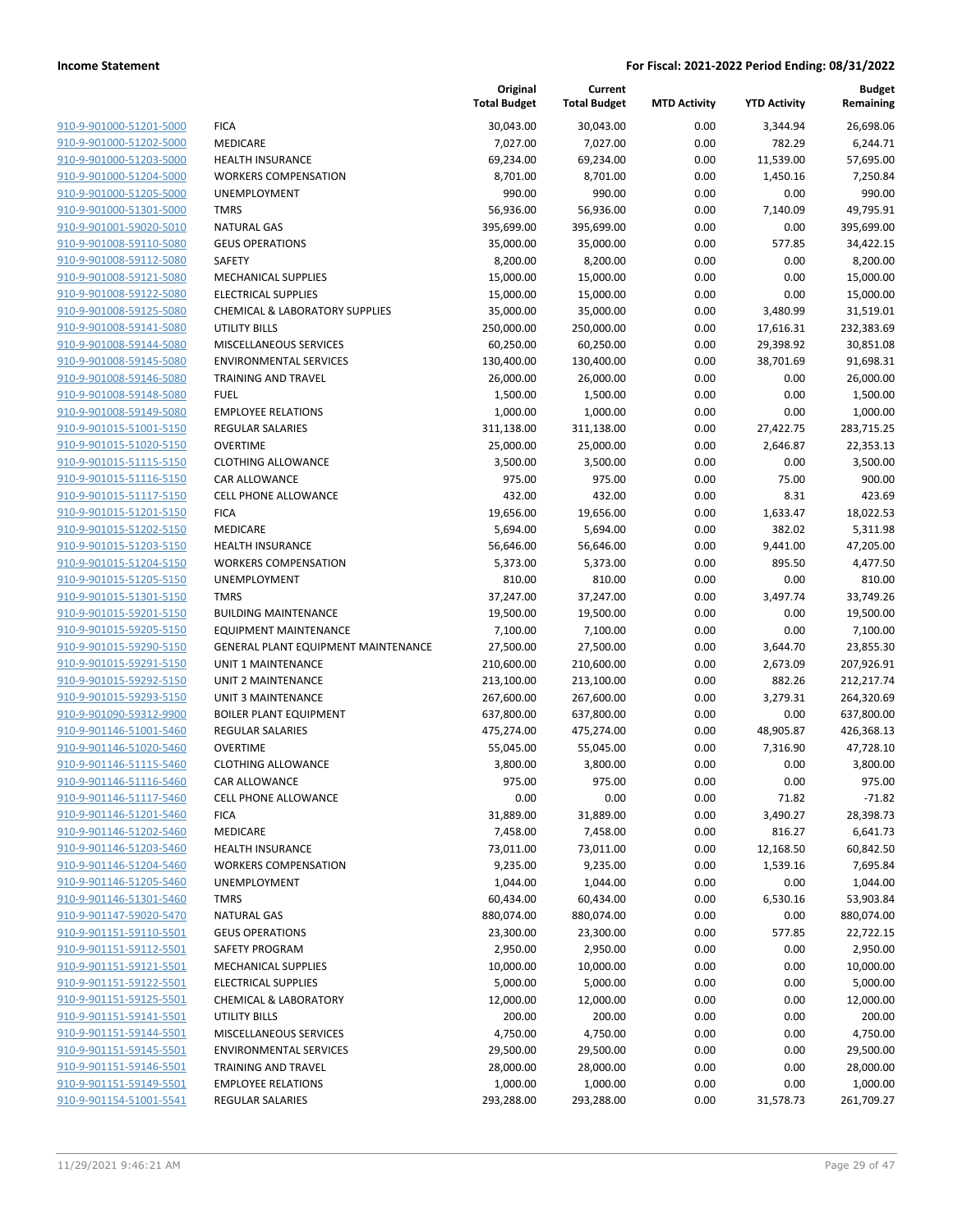|                         |                                     | Original<br><b>Total Budget</b> | Current<br><b>Total Budget</b> | <b>MTD Activity</b> | <b>YTD Activity</b> | <b>Budget</b><br>Remaining |
|-------------------------|-------------------------------------|---------------------------------|--------------------------------|---------------------|---------------------|----------------------------|
| 910-9-901154-51020-5541 | <b>OVERTIME</b>                     | 25,000.00                       | 25,000.00                      | 0.00                | 2,646.85            | 22,353.15                  |
| 910-9-901154-51115-5541 | <b>CLOTHING ALLOWANCE</b>           | 3,500.00                        | 3,500.00                       | 0.00                | 0.00                | 3,500.00                   |
| 910-9-901154-51116-5541 | CAR ALLOWANCE                       | 975.00                          | 975.00                         | 0.00                | 0.00                | 975.00                     |
| 910-9-901154-51117-5541 | <b>CELL PHONE ALLOWANCE</b>         | 0.00                            | 0.00                           | 0.00                | 24.90               | $-24.90$                   |
| 910-9-901154-51201-5541 | <b>FICA</b>                         | 18,549.00                       | 18,549.00                      | 0.00                | 2,123.53            | 16,425.47                  |
| 910-9-901154-51202-5541 | MEDICARE                            | 4,340.00                        | 4,340.00                       | 0.00                | 496.64              | 3,843.36                   |
| 910-9-901154-51203-5541 | <b>HEALTH INSURANCE</b>             | 50,352.00                       | 50,352.00                      | 0.00                | 8,392.00            | 41,960.00                  |
| 910-9-901154-51204-5541 | <b>WORKERS COMPENSATION</b>         | 5,373.00                        | 5,373.00                       | 0.00                | 895.50              | 4,477.50                   |
| 910-9-901154-51205-5541 | <b>UNEMPLOYMENT</b>                 | 720.00                          | 720.00                         | 0.00                | 0.00                | 720.00                     |
| 910-9-901154-51301-5541 | <b>TMRS</b>                         | 35,149.00                       | 35,149.00                      | 0.00                | 3,973.06            | 31,175.94                  |
| 910-9-901154-59201-5541 | <b>BUILDINGS MAINTENANCE</b>        | 34,100.00                       | 34,100.00                      | 0.00                | 0.00                | 34,100.00                  |
| 910-9-901154-59205-5541 | <b>EQUIPMENT MAINTENANCE</b>        | 6,100.00                        | 6,100.00                       | 0.00                | 0.00                | 6,100.00                   |
| 910-9-901154-59206-5541 | <b>GENERATOR MAINTENANCE</b>        | 5,000.00                        | 5,000.00                       | 0.00                | 0.00                | 5,000.00                   |
| 910-9-901154-59290-5541 | GENERAL PLANT EQUIPMENT MAINTENANCE | 45,500.00                       | 45,500.00                      | 0.00                | 0.00                | 45,500.00                  |
| 910-9-901154-59291-5541 | UNIT 1 MAINTENANCE                  | 107,500.00                      | 107,500.00                     | 0.00                | 237.17              | 107,262.83                 |
| 910-9-901154-59292-5541 | <b>UNIT 2 MAINTENANCE</b>           | 107,500.00                      | 107,500.00                     | 0.00                | 3,319.84            | 104,180.16                 |
| 910-9-901154-59293-5541 | <b>UNIT 3 MAINTENANCE</b>           | 107,500.00                      | 107,500.00                     | 0.00                | 237.17              | 107,262.83                 |
| 910-9-901190-59344-9900 | <b>ENGINE PLANT GENERATORS</b>      | 140,000.00                      | 140,000.00                     | 0.00                | 0.00                | 140,000.00                 |
| 910-9-901500-59040-5550 | TMPA FIXED COST                     | 293,000.00                      | 293,000.00                     | 0.00                | 47,434.68           | 245,565.32                 |
| 910-9-901500-59050-5550 | <b>DUKE WIND ENERGY</b>             | 3,129,447.00                    | 3,129,447.00                   | 0.00                | 0.00                | 3,129,447.00               |
| 910-9-901500-59051-5550 | <b>SOLAR ENERGY</b>                 | 1,321,375.00                    | 1,321,375.00                   | 0.00                | 0.00                | 1,321,375.00               |
| 910-9-901500-59052-5550 | OFF-SYSTEM NET PURCHASES            | 12,224,851.00                   | 12,224,851.00                  | 0.00                | 0.00                | 12,224,851.00              |
| 910-9-901500-59053-5550 | <b>ERCOT BALANCING ENERGY</b>       | 5,050,756.00                    | 5,050,756.00                   | 0.00                | 2,252,490.91        | 2,798,265.09               |
| 910-9-901500-59054-5550 | <b>ANCILLARY SERVICES</b>           | 438,500.00                      | 438,500.00                     | 0.00                | $-90,623.96$        | 529,123.96                 |
| 910-9-901500-59055-5550 | <b>CONTROL CENTER COSTS</b>         | 258,000.00                      | 258,000.00                     | 0.00                | 500.00              | 257,500.00                 |
| 910-9-901500-59057-5550 | <b>ERCOT UPLIFT</b>                 | 224,802.00                      | 224,802.00                     | 0.00                | 25,399.81           | 199,402.19                 |
| 910-9-901500-59059-5550 | <b>EILS</b>                         | 80,000.00                       | 80,000.00                      | 0.00                | 0.00                | 80,000.00                  |
| 910-9-901500-59061-5550 | <b>RUC</b>                          | 0.00                            | 0.00                           | 0.00                | 6,089.02            | $-6,089.02$                |
| 910-9-901500-59063-5550 | <b>ERCOT CONGESTION RIGHTS</b>      | 79,988.00                       | 79,988.00                      | 0.00                | $-36,219.90$        | 116,207.90                 |
| 910-9-901500-59099-5550 | GARLAND CLEARING ACCOUNT            | 0.00                            | 0.00                           | 0.00                | 41,358.91           | $-41,358.91$               |
| 910-9-901600-51001-5750 | <b>REGULAR SALARIES</b>             | 210,126.00                      | 210,126.00                     | 0.00                | 24,244.80           | 185,881.20                 |
| 910-9-901600-51116-5750 | CAR ALLOWANCE                       | 1,950.00                        | 1,950.00                       | 0.00                | 225.00              | 1,725.00                   |
| 910-9-901600-51117-5750 | <b>CELL PHONE ALLOWANCE</b>         | 1,272.00                        | 1,272.00                       | 0.00                | 146.76              | 1,125.24                   |
| 910-9-901600-51201-5750 | <b>FICA</b>                         | 11,956.00                       | 11,956.00                      | 0.00                | 1,501.98            | 10,454.02                  |
| 910-9-901600-51202-5750 | MEDICARE                            | 3,093.00                        | 3,093.00                       | 0.00                | 351.27              | 2,741.73                   |
| 910-9-901600-51203-5750 | <b>HEALTH INSURANCE</b>             | 25,176.00                       | 25,176.00                      | 0.00                | 4,196.00            | 20,980.00                  |
| 910-9-901600-51204-5750 | <b>WORKERS COMPENSATION</b>         | 3,830.00                        | 3,830.00                       | 0.00                | 638.34              | 3,191.66                   |
| 910-9-901600-51205-5750 | UNEMPLOYMENT                        | 360.00                          | 360.00                         | 0.00                | 0.00                | 360.00                     |
| 910-9-901600-51301-5750 | <b>TMRS</b>                         | 25,068.00                       | 25,068.00                      | 0.00                | 2,855.52            | 22,212.48                  |
| 910-9-901600-59110-5750 | <b>GEUS OPERATIONS</b>              | 93,440.00                       | 93,440.00                      | 0.00                | 2,052.50            | 91,387.50                  |
| 910-9-901600-59146-5750 | TRAINING AND TRAVEL                 | 4,000.00                        | 4,000.00                       | 0.00                | 592.88              | 3,407.12                   |
| 910-9-901600-59149-5750 | <b>EMPLOYEE RELATIONS</b>           | 500.00                          | 500.00                         | 0.00                | 0.00                | 500.00                     |
| 910-9-901690-59303-9900 | <b>MISC INTANGIBLE</b>              | 120,000.00                      | 120,000.00                     | 0.00                | 0.00                | 120,000.00                 |
| 910-9-910120-51001-9200 | <b>REGULAR SALARIES</b>             | 283,302.00                      | 283,302.00                     | 0.00                | 33,398.40           | 249,903.60                 |
| 910-9-910120-51115-9200 | <b>CLOTHING ALLOWANCE</b>           | 500.00                          | 500.00                         | 0.00                | 39.20               | 460.80                     |
| 910-9-910120-51116-9200 | CAR ALLOWANCE                       | 5,600.00                        | 5,600.00                       | 0.00                | 807.69              | 4,792.31                   |
| 910-9-910120-51117-9200 | <b>CELL PHONE ALLOWANCE</b>         | 1,209.00                        | 1,209.00                       | 0.00                | 139.44              | 1,069.56                   |
| 910-9-910120-51201-9200 | <b>FICA</b>                         | 13,929.00                       | 13,929.00                      | 0.00                | 876.27              | 13,052.73                  |
| 910-9-910120-51202-9200 | MEDICARE                            | 4,206.00                        | 4,206.00                       | 0.00                | 471.93              | 3,734.07                   |
| 910-9-910120-51203-9200 | <b>HEALTH INSURANCE</b>             | 36,505.00                       | 36,505.00                      | 0.00                | 6,084.16            | 30,420.84                  |
| 910-9-910120-51204-9200 | <b>WORKERS COMPENSATION</b>         | 5,207.00                        | 5,207.00                       | 0.00                | 867.84              | 4,339.16                   |
| 910-9-910120-51205-9200 | UNEMPLOYMENT                        | 522.00                          | 522.00                         | 0.00                | 72.80               | 449.20                     |
| 910-9-910120-51301-9200 | <b>TMRS</b>                         | 34,088.00                       | 34,088.00                      | 0.00                | 3,984.06            | 30,103.94                  |
| 910-9-910121-59110-9210 | <b>GEUS OPERATIONS</b>              | 6,700.00                        | 6,700.00                       | 0.00                | 0.00                | 6,700.00                   |
| 910-9-910121-59116-9210 | <b>BUILDING OPERATIONS</b>          | 4,000.00                        | 4,000.00                       | 0.00                | 135.95              | 3,864.05                   |
| 910-9-910121-59141-9210 | <b>UTILITY BILLS</b>                | 81,000.00                       | 81,000.00                      | 0.00                | 10,155.42           | 70,844.58                  |
| 910-9-910121-59143-9210 | PROFESSIONAL SERVICES               | 195,000.00                      | 195,000.00                     | 0.00                | 5,437.50            | 189,562.50                 |
| 910-9-910121-59143-9230 | <b>LEGISLATIVE SUPPORT</b>          | 50,000.00                       | 50,000.00                      | 0.00                | 10,833.30           | 39,166.70                  |
| 910-9-910121-59144-9210 | MISCELLANEOUS SERVICES              | 22,600.00                       | 22,600.00                      | 0.00                | 1,027.96            | 21,572.04                  |
|                         |                                     |                                 |                                |                     |                     |                            |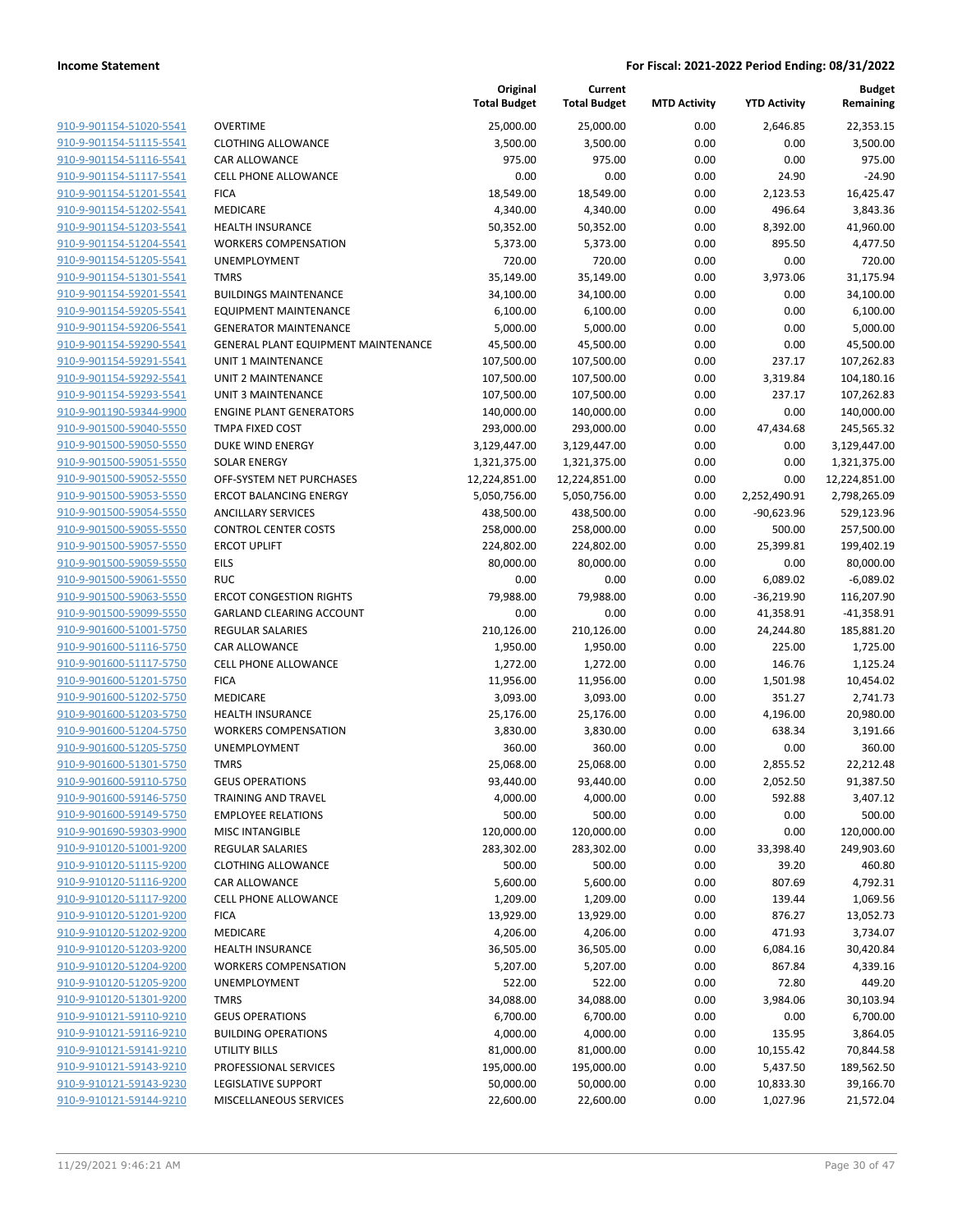|                                                    |                                                        | Original<br><b>Total Budget</b> | Current<br><b>Total Budget</b> | <b>MTD Activity</b> | <b>YTD Activity</b> | Budget<br>Remaining |
|----------------------------------------------------|--------------------------------------------------------|---------------------------------|--------------------------------|---------------------|---------------------|---------------------|
| 910-9-910121-59148-9210                            | <b>FUEL</b>                                            | 500.00                          | 500.00                         | 0.00                | 34.53               | 465.47              |
| 910-9-910121-59149-9210                            | <b>EMPLOYEE RELATIONS</b>                              | 500.00                          | 500.00                         | 0.00                | 0.00                | 500.00              |
| 910-9-910121-59193-9210                            | <b>GEUS INTERNET SERVICE</b>                           | 38,000.00                       | 38,000.00                      | 0.00                | 0.00                | 38,000.00           |
| 910-9-910121-59198-9210                            | <b>COLOCATION CHARGES</b>                              | 10,189.00                       | 10,189.00                      | 0.00                | 0.00                | 10,189.00           |
| 910-9-910132-59110-9302                            | <b>GEUS OPERATIONS</b>                                 | 10,000.00                       | 10,000.00                      | 0.00                | 505.00              | 9,495.00            |
| 910-9-910132-59142-9302                            | <b>MEMBERSHIP FEES</b>                                 | 58,500.00                       | 58,500.00                      | 0.00                | 2,000.00            | 56,500.00           |
| 910-9-910132-59146-9302                            | <b>TRAINING AND TRAVEL</b>                             | 8,000.00                        | 8,000.00                       | 0.00                | 0.00                | 8,000.00            |
| 910-9-910135-59200-9350                            | LANDSCAPING MAINTENANCE                                | 18,500.00                       | 18,500.00                      | 0.00                | 1,117.67            | 17,382.33           |
| 910-9-910135-59201-9350                            | <b>BUILDING MAINTENANCE</b>                            | 35,000.00                       | 35,000.00                      | 0.00                | 3,409.98            | 31,590.02           |
| 910-9-910135-59205-9350                            | <b>EQUIPMENT MAINTENANCE</b>                           | 250.00                          | 250.00                         | 0.00                | 3.14                | 246.86              |
| 910-9-910190-59390-9900                            | STRUCTURES AND IMPROVEMENTS                            | 33,500.00                       | 33,500.00                      | 0.00                | 0.00                | 33,500.00           |
| 910-9-910190-59391-9900                            | FURNITURE & OFFICE EQUIPMENT                           | 19,000.00                       | 19,000.00                      | 0.00                | 0.00                | 19,000.00           |
| 910-9-911120-51001-9201                            | <b>REGULAR SALARIES</b>                                | 447,166.00                      | 447,166.00                     | 0.00                | 51,592.20           | 395,573.80          |
| 910-9-911120-51020-9201                            | <b>OVERTIME</b>                                        | 0.00                            | 0.00                           | 0.00                | 54.83               | $-54.83$            |
| 910-9-911120-51102-9201                            | <b>BILINGUAL PAY</b>                                   | 600.00                          | 600.00                         | 0.00                | 69.24               | 530.76              |
| 910-9-911120-51115-9201                            | <b>CLOTHING ALLOWANCE</b>                              | 850.00                          | 850.00                         | 0.00                | 0.00                | 850.00              |
| 910-9-911120-51116-9201                            | <b>CAR ALLOWANCE</b>                                   | 1,950.00                        | 1,950.00                       | 0.00                | 225.00              | 1,725.00            |
| 910-9-911120-51117-9201                            | CELL PHONE ALLOWANCE                                   | 1,435.00                        | 1,435.00                       | 0.00                | 165.57              | 1,269.43            |
| 910-9-911120-51201-9201                            | <b>FICA</b>                                            | 27,118.00                       | 27,118.00                      | 0.00                | 3,074.32            | 24,043.68           |
| 910-9-911120-51202-9201                            | MEDICARE                                               | 6,542.00                        | 6,542.00                       | 0.00                | 718.99              | 5,823.01            |
| 910-9-911120-51203-9201                            | <b>HEALTH INSURANCE</b>                                | 78,676.00                       | 78,676.00                      | 0.00                | 13,112.66           | 65,563.34           |
| 910-9-911120-51204-9201                            | <b>WORKERS COMPENSATION</b>                            | 8,097.00                        | 8,097.00                       | 0.00                | 1,349.50            | 6,747.50            |
| 910-9-911120-51205-9201                            | <b>UNEMPLOYMENT</b>                                    | 1,125.00                        | 1,125.00                       | 0.00                | 0.00                | 1,125.00            |
| 910-9-911120-51301-9201                            | <b>TMRS</b>                                            | 53,009.00                       | 53,009.00                      | 0.00                | 6,044.36            | 46,964.64           |
| 910-9-911120-51401-9201                            | <b>CONTRA - SALARIES</b>                               | 2.00                            | 2.00                           | 0.00                | 0.00                | 2.00                |
| 910-9-911121-59110-9211                            | <b>GEUS OPERATIONS</b>                                 | 33,391.00                       | 33,391.00                      | 0.00                | 22.49               | 33,368.51           |
| 910-9-911121-59142-9211                            | <b>MEMBERSHIP FEES</b>                                 | 17,474.00                       | 17,474.00                      | 0.00                | 0.00                | 17,474.00           |
| 910-9-911121-59146-9211                            | <b>TRAINING AND TRAVEL</b>                             | 8,425.00                        | 8,425.00                       | 0.00                | 0.00                | 8,425.00            |
| 910-9-911121-59148-9211                            | <b>FUEL</b>                                            | 275.00                          | 275.00                         | 0.00                | 64.15               | 210.85              |
| 910-9-911121-59149-9211                            | <b>EMPLOYEE RELATIONS</b>                              | 1,000.00                        | 1,000.00                       | 0.00                | 0.00                | 1,000.00            |
| 910-9-911135-59205-9351                            | <b>EQUIPMENT MAINTENANCE</b>                           | 9,500.00                        | 9,500.00                       | 0.00                | 0.00                | 9,500.00            |
| 910-9-911190-59393-9900                            | <b>WAREHOUSE EQUIPMENT</b>                             | 45,000.00                       | 45,000.00                      | 0.00                | 0.00                | 45,000.00           |
| 910-9-911388-51001-5880<br>910-9-911388-51117-5880 | <b>REGULAR SALARIES</b><br><b>CELL PHONE ALLOWANCE</b> | 54,502.00<br>960.00             | 54,502.00<br>960.00            | 0.00<br>0.00        | 0.00<br>0.00        | 54,502.00           |
| 910-9-911388-51201-5880                            | <b>FICA</b>                                            | 3,439.00                        | 3,439.00                       | 0.00                | 0.00                | 960.00<br>3,439.00  |
| 910-9-911388-51202-5880                            | MEDICARE                                               | 804.00                          | 804.00                         | 0.00                | 0.00                | 804.00              |
| 910-9-911388-51203-5880                            | <b>HEALTH INSURANCE</b>                                | 12,588.00                       | 12,588.00                      | 0.00                | 2,098.00            | 10,490.00           |
| 910-9-911388-51204-5880                            | <b>WORKERS COMPENSATION</b>                            | 996.00                          | 996.00                         | 0.00                | 166.00              | 830.00              |
| 910-9-911388-51205-5880                            | <b>UNEMPLOYMENT</b>                                    | 180.00                          | 180.00                         | 0.00                | 0.00                | 180.00              |
| 910-9-911388-51301-5880                            | <b>TMRS</b>                                            | 6,517.00                        | 6,517.00                       | 0.00                | 0.00                | 6,517.00            |
| 910-9-911388-59110-5880                            | <b>GEUS OPERATIONS</b>                                 | 319,700.00                      | 319,700.00                     | 0.00                | 0.00                | 319,700.00          |
| 910-9-911388-59146-5880                            | TRAINING AND TRAVEL                                    | 2,500.00                        | 2,500.00                       | 0.00                | 0.00                | 2,500.00            |
| 910-9-911388-59149-5880                            | <b>EMPLOYEE RELATIONS</b>                              | 500.00                          | 500.00                         | 0.00                | 0.00                | 500.00              |
| 910-9-911392-51001-9202                            | <b>REGULAR SALARIES</b>                                | 264,209.00                      | 264,209.00                     | 0.00                | 0.00                | 264,209.00          |
| 910-9-911392-51116-9202                            | CAR ALLOWANCE                                          | 3,705.00                        | 3,705.00                       | 0.00                | 0.00                | 3,705.00            |
| 910-9-911392-51117-9202                            | <b>CELL PHONE ALLOWANCE</b>                            | 2,268.00                        | 2,268.00                       | 0.00                | 0.00                | 2,268.00            |
| 910-9-911392-51201-9202                            | <b>FICA</b>                                            | 15,984.00                       | 15,984.00                      | 0.00                | 0.00                | 15,984.00           |
| 910-9-911392-51202-9202                            | MEDICARE                                               | 3,917.00                        | 3,917.00                       | 0.00                | 0.00                | 3,917.00            |
| 910-9-911392-51203-9202                            | <b>HEALTH INSURANCE</b>                                | 33,987.00                       | 33,987.00                      | 0.00                | 5,664.50            | 28,322.50           |
| 910-9-911392-51204-9202                            | <b>WORKERS COMPENSATION</b>                            | 4,850.00                        | 4,850.00                       | 0.00                | 808.34              | 4,041.66            |
| 910-9-911392-51205-9202                            | <b>UNEMPLOYMENT</b>                                    | 486.00                          | 486.00                         | 0.00                | 0.00                | 486.00              |
| 910-9-911392-51301-9202                            | <b>TMRS</b>                                            | 31,747.00                       | 31,747.00                      | 0.00                | 0.00                | 31,747.00           |
| 910-9-911392-59110-9212                            | <b>GEUS OPERATIONS</b>                                 | 48,660.00                       | 48,660.00                      | 0.00                | 148.95              | 48,511.05           |
| 910-9-911392-59130-9212                            | PHONE MANAGEMENT SERVICE                               | 81,375.00                       | 81,375.00                      | 0.00                | 0.00                | 81,375.00           |
| 910-9-911392-59133-9212                            | OFFICE 365                                             | 26,202.00                       | 26,202.00                      | 0.00                | 0.00                | 26,202.00           |
| 910-9-911392-59146-9212                            | <b>TRAINING AND TRAVEL</b>                             | 9,280.00                        | 9,280.00                       | 0.00                | 0.00                | 9,280.00            |
| 910-9-911392-59149-9212                            | <b>EMPLOYEE RELATIONS</b>                              | 500.00                          | 500.00                         | 0.00                | 0.00                | 500.00              |
| 910-9-911393-59205-9352                            | EQUIPMENT MAINTENANCE - IT                             | 91,400.00                       | 91,400.00                      | 0.00                | 0.00                | 91,400.00           |
| 910-9-911399-59391-9900                            | FURNITURE & OFFICE EQUIPMENT                           | 258,090.00                      | 258,090.00                     | 0.00                | 0.00                | 258,090.00          |
|                                                    |                                                        |                                 |                                |                     |                     |                     |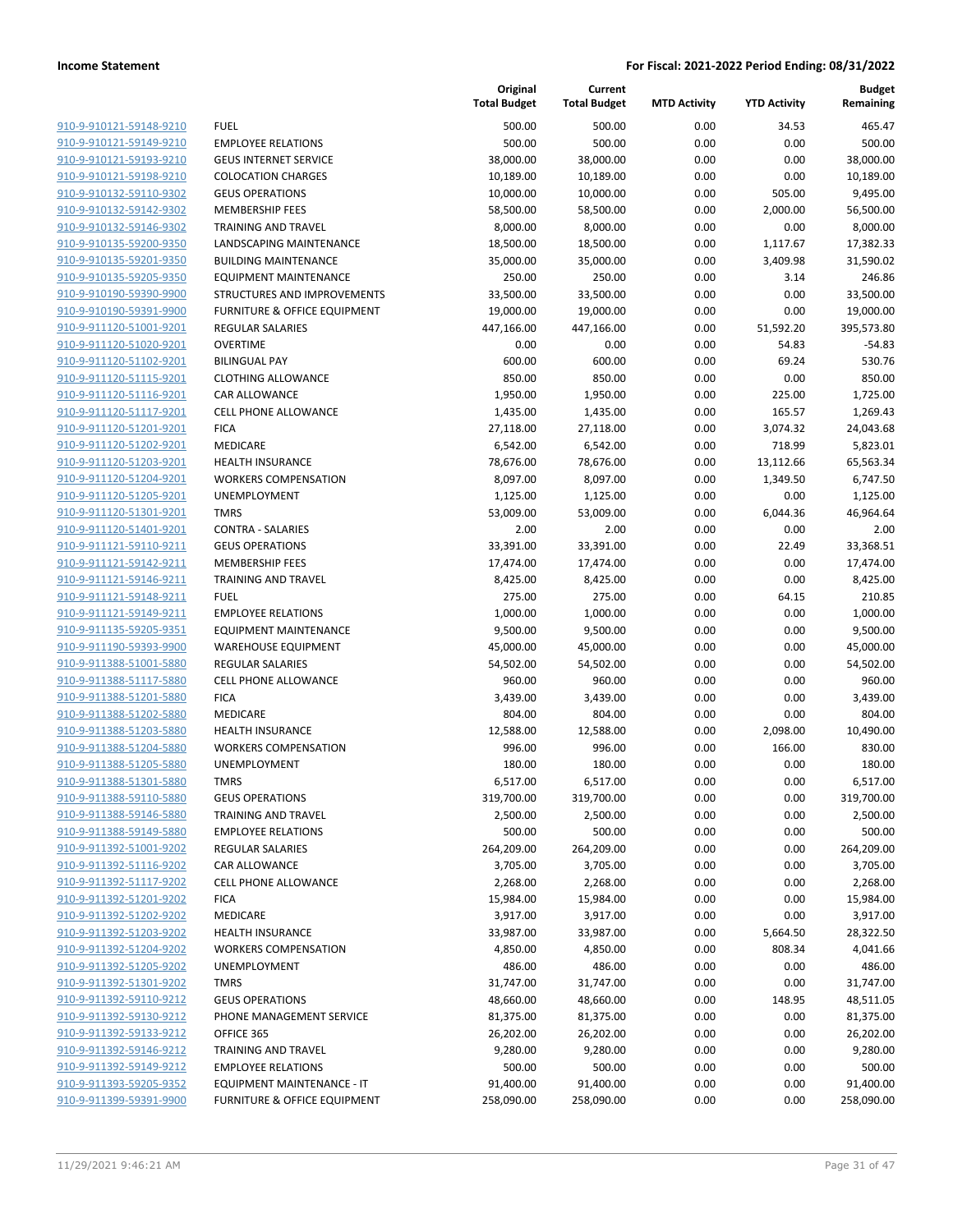| 910-9-911399-59397-9900        | $\overline{\phantom{a}}$ |
|--------------------------------|--------------------------|
| 910-9-913101-51001-9301        | f                        |
| 910-9-913101-51020-9301        | $\overline{\mathbf{C}}$  |
| 910-9-913101-51115-9301        | $\overline{\phantom{a}}$ |
|                                | $\overline{\phantom{a}}$ |
| 910-9-913101-51117-9301        | f                        |
| 910-9-913101-51201-9301        |                          |
| 910-9-913101-51202-9301        | ľ                        |
| 910-9-913101-51203-9301        | ŀ                        |
| 910-9-913101-51204-9301        | ١                        |
| 910-9-913101-51205-9301        | l                        |
| 910-9-913101-51301-9301        | J                        |
| 910-9-913101-59110-9301        | $\mathbf$                |
| 910-9-913101-59112-9301        | Š                        |
| 910-9-913101-59131-9301        | ľ                        |
| 910-9-913101-59146-9301        | ٦                        |
| <u>910-9-913101-59149-9301</u> | f                        |
| 910-9-913101-59195-9301        | f                        |
| 910-9-913102-51001-9020        | f                        |
| 910-9-913102-51020-9020        | $\overline{\phantom{a}}$ |
|                                | $\overline{\phantom{a}}$ |
| 910-9-913102-51117-9020        | f                        |
| 910-9-913102-51201-9020        |                          |
| 910-9-913102-51202-9020        | ľ                        |
| 910-9-913102-51205-9020        | ι                        |
| 910-9-913102-51301-9020        | J                        |
| 910-9-913102-59148-9020        | f                        |
| <u>910-9-913102-59169-9020</u> | f                        |
| 910-9-913103-51001-9303        | f                        |
| 910-9-913103-51020-9303        | $\mathbf \zeta$          |
| 910-9-913103-51102-9303        | E                        |
| 910-9-913103-51115-9303        | $\overline{\phantom{a}}$ |
| 910-9-913103-51117-9303        | $\overline{\phantom{a}}$ |
| 910-9-913103-51201-9303        | f                        |
| 910-9-913103-51202-9303        | ľ                        |
| 910-9-913103-51203-9303        | ŀ                        |
| 910-9-913103-51204-9303        | ١                        |
| <u>910-9-913103-51205-9303</u> | l                        |
| 910-9-913103-51301-9303        | J                        |
| 910-9-913103-59110-9303        | $\overline{\phantom{a}}$ |
| 910-9-913103-59146-9303        | Ī                        |
|                                |                          |
| 910-9-913103-59149-9303        | f                        |
| 910-9-913103-59160-9303        | l                        |
| 910-9-913103-59167-9303        | E                        |
| 910-9-913130-51001-9030        | F                        |
| 910-9-913130-51010-9030        | F                        |
| 910-9-913130-51020-9030        | (                        |
| <u>910-9-913130-51102-9030</u> | E                        |
| 910-9-913130-51201-9030        | F                        |
| 910-9-913130-51202-9030        | ľ                        |
| 910-9-913130-51203-9030        | ŀ                        |
| 910-9-913130-51204-9030        |                          |
| 910-9-913130-51205-9030        | ι                        |
| 910-9-913130-51301-9030        | ٦                        |
| 910-9-913130-59110-9030        | $\mathbf \zeta$          |
| 910-9-913130-59146-9030        | 1                        |
| 910-9-913130-59149-9030        | E                        |
| <u>910-9-913130-59166-9030</u> | l                        |
| 910-9-913131-51001-9031        | F                        |
|                                |                          |
| 910-9-913131-51102-9031        | E                        |
| 910-9-913131-51201-9031        | F                        |

|                         |                                     | Original<br><b>Total Budget</b> | Current<br><b>Total Budget</b> | <b>MTD Activity</b> | <b>YTD Activity</b> | Budget<br>Remaining |
|-------------------------|-------------------------------------|---------------------------------|--------------------------------|---------------------|---------------------|---------------------|
| 910-9-911399-59397-9900 | <b>COMMUNICATION EQUIPMENT</b>      | 725,533.00                      | 725,533.00                     | 0.00                | 0.00                | 725,533.00          |
| 910-9-913101-51001-9301 | REGULAR SALARIES                    | 135,507.00                      | 135,507.00                     | 0.00                | 15,658.44           | 119,848.56          |
| 910-9-913101-51020-9301 | <b>OVERTIME</b>                     | 0.00                            | 0.00                           | 0.00                | 145.70              | $-145.70$           |
| 910-9-913101-51115-9301 | <b>CLOTHING ALLOWANCE</b>           | 350.00                          | 350.00                         | 0.00                | 0.00                | 350.00              |
| 910-9-913101-51117-9301 | <b>CELL PHONE ALLOWANCE</b>         | 636.00                          | 636.00                         | 0.00                | 73.38               | 562.62              |
| 910-9-913101-51201-9301 | <b>FICA</b>                         | 8,440.00                        | 8,440.00                       | 0.00                | 944.35              | 7,495.65            |
| 910-9-913101-51202-9301 | MEDICARE                            | 1,974.00                        | 1,974.00                       | 0.00                | 220.85              | 1,753.15            |
| 910-9-913101-51203-9301 | <b>HEALTH INSURANCE</b>             | 25,176.00                       | 25,176.00                      | 0.00                | 4,196.00            | 20,980.00           |
| 910-9-913101-51204-9301 | <b>WORKERS COMPENSATION</b>         | 2,444.00                        | 2,444.00                       | 0.00                | 407.34              | 2,036.66            |
| 910-9-913101-51205-9301 | <b>UNEMPLOYMENT</b>                 | 360.00                          | 360.00                         | 0.00                | 0.00                | 360.00              |
| 910-9-913101-51301-9301 | <b>TMRS</b>                         | 15,997.00                       | 15,997.00                      | 0.00                | 1,841.80            | 14,155.20           |
| 910-9-913101-59110-9301 | <b>GEUS OPERATIONS</b>              | 7,100.00                        | 7,100.00                       | 0.00                | 70.00               | 7,030.00            |
| 910-9-913101-59112-9301 | SAFETY                              | 2,660.00                        | 2,660.00                       | 0.00                | 0.00                | 2,660.00            |
| 910-9-913101-59131-9301 | NON-BAD DEBT WRITE OFFS             | 2,000.00                        | 2,000.00                       | 0.00                | 308.02              | 1,691.98            |
| 910-9-913101-59146-9301 | <b>TRAINING AND TRAVEL</b>          | 2,500.00                        | 2,500.00                       | 0.00                | 0.00                | 2,500.00            |
| 910-9-913101-59149-9301 | <b>EMPLOYEE RELATIONS</b>           | 500.00                          | 500.00                         | 0.00                | 0.00                | 500.00              |
| 910-9-913101-59195-9301 | PUBLIC SERVICE BY GEUS C/I          | 15,000.00                       | 15,000.00                      | 0.00                | 0.00                | 15,000.00           |
| 910-9-913102-51001-9020 | REGULAR SALARIES                    | 0.00                            | 0.00                           | 0.00                | 31,233.49           | $-31,233.49$        |
| 910-9-913102-51020-9020 | <b>OVERTIME</b>                     | 0.00                            | 0.00                           | 0.00                | 3,978.07            | $-3,978.07$         |
| 910-9-913102-51117-9020 | <b>CELL PHONE ALLOWANCE</b>         | 0.00                            | 0.00                           | 0.00                | 99.66               | $-99.66$            |
| 910-9-913102-51201-9020 | <b>FICA</b>                         | 0.00                            | 0.00                           | 0.00                | 2,010.70            | $-2,010.70$         |
| 910-9-913102-51202-9020 | MEDICARE                            | 0.00                            | 0.00                           | 0.00                | 470.25              | $-470.25$           |
| 910-9-913102-51205-9020 | UNEMPLOYMENT                        | 0.00                            | 0.00                           | 0.00                | 78.19               | $-78.19$            |
| 910-9-913102-51301-9020 | <b>TMRS</b>                         | 0.00                            | 0.00                           | 0.00                | 3,863.50            | $-3,863.50$         |
| 910-9-913102-59148-9020 | <b>FUEL</b>                         | 0.00                            | 0.00                           | 0.00                | 1,026.46            | $-1,026.46$         |
| 910-9-913102-59169-9020 | PRE PAID METER COSTS                | 0.00                            | 0.00                           | 0.00                | 1,737.34            | $-1,737.34$         |
| 910-9-913103-51001-9303 | <b>REGULAR SALARIES</b>             | 72,794.00                       | 72,794.00                      | 0.00                | 7,406.08            | 65,387.92           |
| 910-9-913103-51020-9303 | <b>OVERTIME</b>                     | 628.00                          | 628.00                         | 0.00                | 0.00                | 628.00              |
| 910-9-913103-51102-9303 | <b>BILINGUAL PAY</b>                | 150.00                          | 150.00                         | 0.00                | 5.77                | 144.23              |
| 910-9-913103-51115-9303 | <b>CLOTHING ALLOWANCE</b>           | 200.00                          | 200.00                         | 0.00                | 0.00                | 200.00              |
| 910-9-913103-51117-9303 | <b>CELL PHONE ALLOWANCE</b>         | 585.00                          | 585.00                         | 0.00                | 59.20               | 525.80              |
| 910-9-913103-51201-9303 | <b>FICA</b>                         | 4,559.00                        | 4,559.00                       | 0.00                | 438.56              | 4,120.44            |
| 910-9-913103-51202-9303 | MEDICARE                            | 1,066.00                        | 1,066.00                       | 0.00                | 102.57              | 963.43              |
| 910-9-913103-51203-9303 | <b>HEALTH INSURANCE</b>             | 12,588.00                       | 12,588.00                      | 0.00                | 2,098.00            | 10,490.00           |
| 910-9-913103-51204-9303 | <b>WORKERS COMPENSATION</b>         | 1,321.00                        | 1,321.00                       | 0.00                | 220.16              | 1,100.84            |
| 910-9-913103-51205-9303 | UNEMPLOYMENT                        | 180.00                          | 180.00                         | 0.00                | 0.00                | 180.00              |
| 910-9-913103-51301-9303 | <b>TMRS</b>                         | 8,640.00                        | 8,640.00                       | 0.00                | 880.05              | 7,759.95            |
| 910-9-913103-59110-9303 | <b>GEUS OPERATIONS</b>              | 9,400.00                        | 9,400.00                       | 0.00                | 409.38              | 8,990.62            |
| 910-9-913103-59146-9303 | <b>TRAINING AND TRAVEL</b>          | 3,000.00                        | 3,000.00                       | 0.00                | 0.00                | 3,000.00            |
| 910-9-913103-59149-9303 | <b>EMPLOYEE RELATIONS</b>           | 250.00                          | 250.00                         | 0.00                | 0.00                | 250.00              |
| 910-9-913103-59160-9303 | ADVERTISING                         | 64,250.00                       | 64,250.00                      | 0.00                | 7,983.72            | 56,266.28           |
| 910-9-913103-59167-9303 | <b>ENERGY EFFICIENCY OPERATIONS</b> | 10,000.00                       | 10,000.00                      | 0.00                | 0.00                | 10,000.00           |
| 910-9-913130-51001-9030 | REGULAR SALARIES                    | 366,154.00                      | 366,154.00                     | 0.00                | 41,095.19           | 325,058.81          |
| 910-9-913130-51010-9030 | PART TIME REGULAR                   | 29,994.00                       | 29,994.00                      | 0.00                | 0.00                | 29,994.00           |
| 910-9-913130-51020-9030 | <b>OVERTIME</b>                     | 4,000.00                        | 4,000.00                       | 0.00                | 1,404.87            | 2,595.13            |
| 910-9-913130-51102-9030 | <b>BILINGUAL PAY</b>                | 2,400.00                        | 2,400.00                       | 0.00                | 190.41              | 2,209.59            |
| 910-9-913130-51201-9030 | <b>FICA</b>                         | 24,709.00                       | 24,709.00                      | 0.00                | 2,564.91            | 22,144.09           |
| 910-9-913130-51202-9030 | MEDICARE                            | 5,780.00                        | 5,780.00                       | 0.00                | 599.85              | 5,180.15            |
| 910-9-913130-51203-9030 | <b>HEALTH INSURANCE</b>             | 125,880.00                      | 125,880.00                     | 0.00                | 20,980.00           | 104,900.00          |
| 910-9-913130-51204-9030 | <b>WORKERS COMPENSATION</b>         | 7,153.00                        | 7,153.00                       | 0.00                | 1,192.16            | 5,960.84            |
| 910-9-913130-51205-9030 | UNEMPLOYMENT                        | 2,160.00                        | 2,160.00                       | 0.00                | 223.62              | 1,936.38            |
| 910-9-913130-51301-9030 | <b>TMRS</b>                         | 46,828.00                       | 46,828.00                      | 0.00                | 4,873.66            | 41,954.34           |
| 910-9-913130-59110-9030 | <b>GEUS OPERATIONS</b>              | 24,200.00                       | 24,200.00                      | 0.00                | 913.65              | 23,286.35           |
| 910-9-913130-59146-9030 | <b>TRAINING AND TRAVEL</b>          | 2,500.00                        | 2,500.00                       | 0.00                | 0.00                | 2,500.00            |
| 910-9-913130-59149-9030 | <b>EMPLOYEE RELATIONS</b>           | 1,500.00                        | 1,500.00                       | 0.00                | 0.00                | 1,500.00            |
| 910-9-913130-59166-9030 | LOW INCOME ASSISTANCE               | 15,000.00                       | 15,000.00                      | 0.00                | 1,800.00            | 13,200.00           |
| 910-9-913131-51001-9031 | REGULAR SALARIES                    | 47,176.00                       | 47,176.00                      | 0.00                | 5,438.40            | 41,737.60           |
| 910-9-913131-51102-9031 | <b>BILINGUAL PAY</b>                | 600.00                          | 600.00                         | 0.00                | 69.24               | 530.76              |
| 910-9-913131-51201-9031 | <b>FICA</b>                         | 2,962.00                        | 2,962.00                       | 0.00                | 336.81              | 2,625.19            |
|                         |                                     |                                 |                                |                     |                     |                     |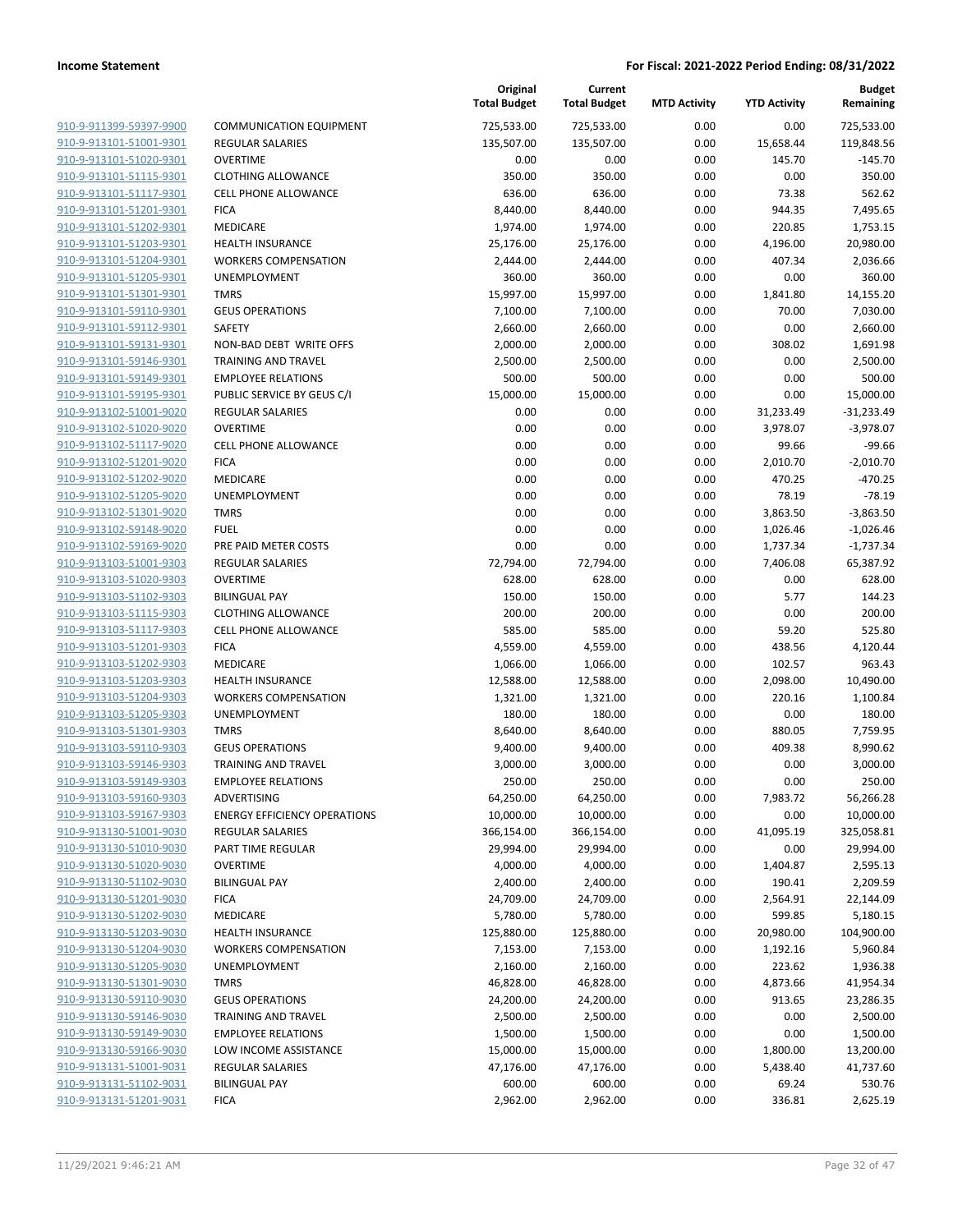| <u>910-9-913131-51202-9031</u> |
|--------------------------------|
| 910-9-913131-51203-9031        |
| 910-9-913131-51204-9031        |
| 910-9-913131-51205-9031        |
| <u>910-9-913131-51301-9031</u> |
| <u>910-9-913131-59110-9031</u> |
| <u>910-9-913131-59146-9031</u> |
| 910-9-913131-59149-9031        |
| 910-9-913134-51001-9034        |
| 910-9-913134-51020-9034        |
| <u>910-9-913134-51201-9034</u> |
| 910-9-913134-51202-9034        |
| 910-9-913134-51203-9034        |
| 910-9-913134-51204-9034        |
| 910-9-913134-51205-9034        |
| <u>910-9-913134-51301-9034</u> |
| <u>910-9-913134-59110-9034</u> |
| 910-9-913134-59146-9034        |
| 910-9-913134-59149-9034        |
| <u>910-9-913135-51001-9035</u> |
| 910-9-913135-51010-9035        |
| 910-9-913135-51020-9035        |
| 910-9-913135-51102-9035        |
| 910-9-913135-51201-9035        |
| 910-9-913135-51202-9035        |
| <u>910-9-913135-51203-9035</u> |
| 910-9-913135-51204-9035        |
| 910-9-913135-51205-9035        |
| 910-9-913135-51301-9035        |
| <u>910-9-913135-59146-9035</u> |
| <u>910-9-913135-59170-9035</u> |
| 910-9-913135-59172-9035        |
| 910-9-913135-59173-9035        |
| 910-9-913135-59174-9035        |
|                                |
| <u>910-9-913135-59175-9035</u> |
| <u>910-9-913135-59179-9035</u> |
| <u>910-9-913136-51001-9036</u> |
| 910-9-913136-51115-9036        |
| 910-9-913136-51201-9036        |
| 910-9-913136-51202-9036        |
| 910-9-913136-51203-9036        |
| <u>910-9-913136-51204-9036</u> |
| 910-9-913136-51205-9036        |
| 910-9-913136-51301-9036        |
| <u>910-9-913136-59110-9036</u> |
| 910-9-913136-59141-9036        |
| <u>910-9-913136-59149-9036</u> |
| 910-9-913139-59780-9240        |
| <u>910-9-913139-59781-9250</u> |
| <u>910-9-913139-59902-9301</u> |
| 910-9-913139-59926-9301        |
| <u>910-9-913139-59927-9301</u> |
| <u>910-9-913139-59928-9301</u> |
| <u>910-9-913159-59200-9353</u> |
| <u>910-9-913159-59201-9353</u> |
| <u>910-9-913159-59205-9353</u> |
| <u>910-9-913190-59390-9900</u> |
| <u>910-9-913190-59391-9900</u> |
| <u>910-9-930000-59060-5650</u> |
|                                |

|                                                    |                                         | Original<br><b>Total Budget</b> | Current<br><b>Total Budget</b> | <b>MTD Activity</b> | <b>YTD Activity</b> | <b>Budget</b><br>Remaining |
|----------------------------------------------------|-----------------------------------------|---------------------------------|--------------------------------|---------------------|---------------------|----------------------------|
| 910-9-913131-51202-9031                            | <b>MEDICARE</b>                         | 693.00                          | 693.00                         | 0.00                | 78.78               | 614.22                     |
| 910-9-913131-51203-9031                            | <b>HEALTH INSURANCE</b>                 | 12,588.00                       | 12,588.00                      | 0.00                | 2,098.00            | 10,490.00                  |
| 910-9-913131-51204-9031                            | <b>WORKERS COMPENSATION</b>             | 858.00                          | 858.00                         | 0.00                | 143.00              | 715.00                     |
| 910-9-913131-51205-9031                            | UNEMPLOYMENT                            | 180.00                          | 180.00                         | 0.00                | 0.00                | 180.00                     |
| 910-9-913131-51301-9031                            | <b>TMRS</b>                             | 5,614.00                        | 5,614.00                       | 0.00                | 638.88              | 4,975.12                   |
| 910-9-913131-59110-9031                            | <b>GEUS OPERATIONS</b>                  | 25,100.00                       | 25,100.00                      | 0.00                | 0.00                | 25,100.00                  |
| 910-9-913131-59146-9031                            | <b>TRAINING AND TRAVEL</b>              | 750.00                          | 750.00                         | 0.00                | 0.00                | 750.00                     |
| 910-9-913131-59149-9031                            | <b>EMPLOYEE RELATIONS</b>               | 250.00                          | 250.00                         | 0.00                | 0.00                | 250.00                     |
| 910-9-913134-51001-9034                            | <b>REGULAR SALARIES</b>                 | 156,174.00                      | 156,174.00                     | 0.00                | 17,787.18           | 138,386.82                 |
| 910-9-913134-51020-9034                            | <b>OVERTIME</b>                         | 2,000.00                        | 2,000.00                       | 0.00                | 116.36              | 1,883.64                   |
| 910-9-913134-51201-9034                            | <b>FICA</b>                             | 9,682.00                        | 9,682.00                       | 0.00                | 1,067.54            | 8,614.46                   |
| 910-9-913134-51202-9034                            | MEDICARE                                | 2,266.00                        | 2,266.00                       | 0.00                | 249.67              | 2,016.33                   |
| 910-9-913134-51203-9034                            | <b>HEALTH INSURANCE</b>                 | 47,834.00                       | 47,834.00                      | 0.00                | 7,972.34            | 39,861.66                  |
| 910-9-913134-51204-9034                            | <b>WORKERS COMPENSATION</b>             | 2,803.00                        | 2,803.00                       | 0.00                | 467.16              | 2,335.84                   |
| 910-9-913134-51205-9034                            | UNEMPLOYMENT                            | 684.00                          | 684.00                         | 0.00                | 0.00                | 684.00                     |
| 910-9-913134-51301-9034                            | <b>TMRS</b>                             | 18,350.00                       | 18,350.00                      | 0.00                | 2,076.81            | 16,273.19                  |
| 910-9-913134-59110-9034                            | <b>GEUS OPERATIONS</b>                  | 241,412.42                      | 241,412.42                     | 0.00                | 0.00                | 241,412.42                 |
| 910-9-913134-59146-9034                            | <b>TRAINING AND TRAVEL</b>              | 3,500.00                        | 3,500.00                       | 0.00                | 0.00                | 3,500.00                   |
| 910-9-913134-59149-9034                            | <b>EMPLOYEE RELATIONS</b>               | 500.00                          | 500.00                         | 0.00                | 0.00                | 500.00                     |
| 910-9-913135-51001-9035                            | <b>REGULAR SALARIES</b>                 | 133,192.00                      | 133,192.00                     | 0.00                | 16,836.00           | 116,356.00                 |
| 910-9-913135-51010-9035                            | PART TIME REGULAR                       | 29,994.00                       | 29,994.00                      | 0.00                | 0.00                | 29,994.00                  |
| 910-9-913135-51020-9035                            | <b>OVERTIME</b>                         | 9,000.00                        | 9,000.00                       | 0.00                | 191.20              | 8,808.80                   |
| 910-9-913135-51102-9035                            | <b>BILINGUAL PAY</b>                    | 600.00                          | 600.00                         | 0.00                | 69.24               | 530.76                     |
| 910-9-913135-51201-9035                            | <b>FICA</b><br><b>MEDICARE</b>          | 10,154.00                       | 10,154.00                      | 0.00                | 978.18<br>228.77    | 9,175.82                   |
| 910-9-913135-51202-9035<br>910-9-913135-51203-9035 | <b>HEALTH INSURANCE</b>                 | 2,374.00<br>37,764.00           | 2,374.00<br>37,764.00          | 0.00<br>0.00        | 6,294.00            | 2,145.23<br>31,470.00      |
| 910-9-913135-51204-9035                            | <b>WORKERS COMPENSATION</b>             | 2,941.00                        | 2,941.00                       | 0.00                | 490.16              | 2,450.84                   |
| 910-9-913135-51205-9035                            | UNEMPLOYMENT                            | 900.00                          | 900.00                         | 0.00                | 0.00                | 900.00                     |
| 910-9-913135-51301-9035                            | <b>TMRS</b>                             | 19,244.00                       | 19,244.00                      | 0.00                | 1,983.17            | 17,260.83                  |
| 910-9-913135-59146-9035                            | <b>TRAINING AND TRAVEL</b>              | 1,500.00                        | 1,500.00                       | 0.00                | 0.00                | 1,500.00                   |
| 910-9-913135-59170-9035                            | <b>CREDIT CARD FEES</b>                 | 115,600.00                      | 115,600.00                     | 0.00                | 10,856.67           | 104,743.33                 |
| 910-9-913135-59172-9035                            | LOCKBOX OVER/SHORT                      | 500.00                          | 500.00                         | 0.00                | 0.00                | 500.00                     |
| 910-9-913135-59173-9035                            | <b>ONLINE PAYMENT OVER/SHORT</b>        | 500.00                          | 500.00                         | 0.00                | 0.00                | 500.00                     |
| 910-9-913135-59174-9035                            | <b>BANK RECS OVER/SHORT</b>             | 100.00                          | 100.00                         | 0.00                | 0.00                | 100.00                     |
| 910-9-913135-59175-9035                            | <b>CASHIERS OVER/SHORT</b>              | 100.00                          | 100.00                         | 0.00                | 9.38                | 90.62                      |
| 910-9-913135-59179-9035                            | <b>AMPY OVER/SHORT</b>                  | 100.00                          | 100.00                         | 0.00                | 0.00                | 100.00                     |
| 910-9-913136-51001-9036                            | <b>REGULAR SALARIES</b>                 | 33,465.00                       | 33,465.00                      | 0.00                | 3,823.20            | 29,641.80                  |
| 910-9-913136-51115-9036                            | <b>CLOTHING ALLOWANCE</b>               | 300.00                          | 300.00                         | 0.00                | 0.00                | 300.00                     |
| 910-9-913136-51201-9036                            | <b>FICA</b>                             | 2,075.00                        | 2,075.00                       | 0.00                | 206.28              | 1,868.72                   |
| 910-9-913136-51202-9036                            | MEDICARE                                | 485.00                          | 485.00                         | 0.00                | 48.24               | 436.76                     |
| 910-9-913136-51203-9036                            | <b>HEALTH INSURANCE</b>                 | 12,588.00                       | 12,588.00                      | 0.00                | 2,098.00            | 10,490.00                  |
| 910-9-913136-51204-9036                            | <b>WORKERS COMPENSATION</b>             | 601.00                          | 601.00                         | 0.00                | 100.16              | 500.84                     |
| 910-9-913136-51205-9036                            | UNEMPLOYMENT                            | 108.00                          | 108.00                         | 0.00                | 0.00                | 108.00                     |
| 910-9-913136-51301-9036                            | <b>TMRS</b>                             | 3,932.00                        | 3,932.00                       | 0.00                | 443.49              | 3,488.51                   |
| 910-9-913136-59110-9036                            | <b>GEUS OPERATIONS</b>                  | 19,860.00                       | 19,860.00                      | 0.00                | 9.88                | 19,850.12                  |
| 910-9-913136-59141-9036                            | <b>UTILITY BILLS</b>                    | 50,000.00                       | 50,000.00                      | 0.00                | 7,266.33            | 42,733.67                  |
| 910-9-913136-59149-9036                            | <b>EMPLOYEE RELATIONS</b>               | 250.00                          | 250.00                         | 0.00                | 0.00                | 250.00                     |
| 910-9-913139-59780-9240                            | PROPERTY INSURANCE                      | 13,454.12                       | 7,045.70                       | 0.00                | 7,045.70            | 0.00                       |
| 910-9-913139-59781-9250                            | <b>LIABILITY INSURANCE</b>              | 7,139.57                        | 15,693.18                      | 0.00                | 4,851.85            | 10,841.33                  |
| 910-9-913139-59902-9301                            | XFER to COG - ADMIN EXPENSES            | 88,942.36                       | 88,942.36                      | 0.00                | 9,030.98            | 79,911.38                  |
| 910-9-913139-59926-9301                            | XFER to COG - GARAGE                    | 18,250.00                       | 18,250.00                      | 0.00                | 1,384.34            | 16,865.66                  |
| 910-9-913139-59927-9301                            | XFER to COG - INSURANCE                 | 4,295.52                        | 4,295.52                       | 0.00                | 30.54               | 4,264.98                   |
| 910-9-913139-59928-9301                            | XFER to COG - IT                        | 128,514.50                      | 128,514.50                     | 0.00                | 1,755.54            | 126,758.96                 |
| 910-9-913159-59200-9353                            | LANDSCAPING MAINTENANCE                 | 3,500.00                        | 3,500.00                       | 0.00                | 139.19              | 3,360.81                   |
| 910-9-913159-59201-9353                            | <b>BUILDINGS MAINTENANCE</b>            | 22,488.00                       | 22,488.00                      | 0.00                | 3,116.48            | 19,371.52                  |
| 910-9-913159-59205-9353                            | <b>EQUIPMENT MAINTENANCE</b>            | 0.00                            | 0.00                           | 0.00                | 354.99              | $-354.99$                  |
| 910-9-913190-59390-9900                            | STRUCTURES AND IMPROVEMENTS             | 63,300.00                       | 63,300.00                      | 0.00                | 0.00                | 63,300.00                  |
| 910-9-913190-59391-9900                            | <b>FURNITURE &amp; OFFICE EQUIPMENT</b> | 6,000.00                        | 6,000.00                       | 0.00                | 0.00                | 6,000.00                   |
| 910-9-930000-59060-5650                            | <b>TRANSMISSION COSTS</b>               | 3,780,170.00                    | 3,780,170.00                   | 0.00                | $-91,916.35$        | 3,872,086.35               |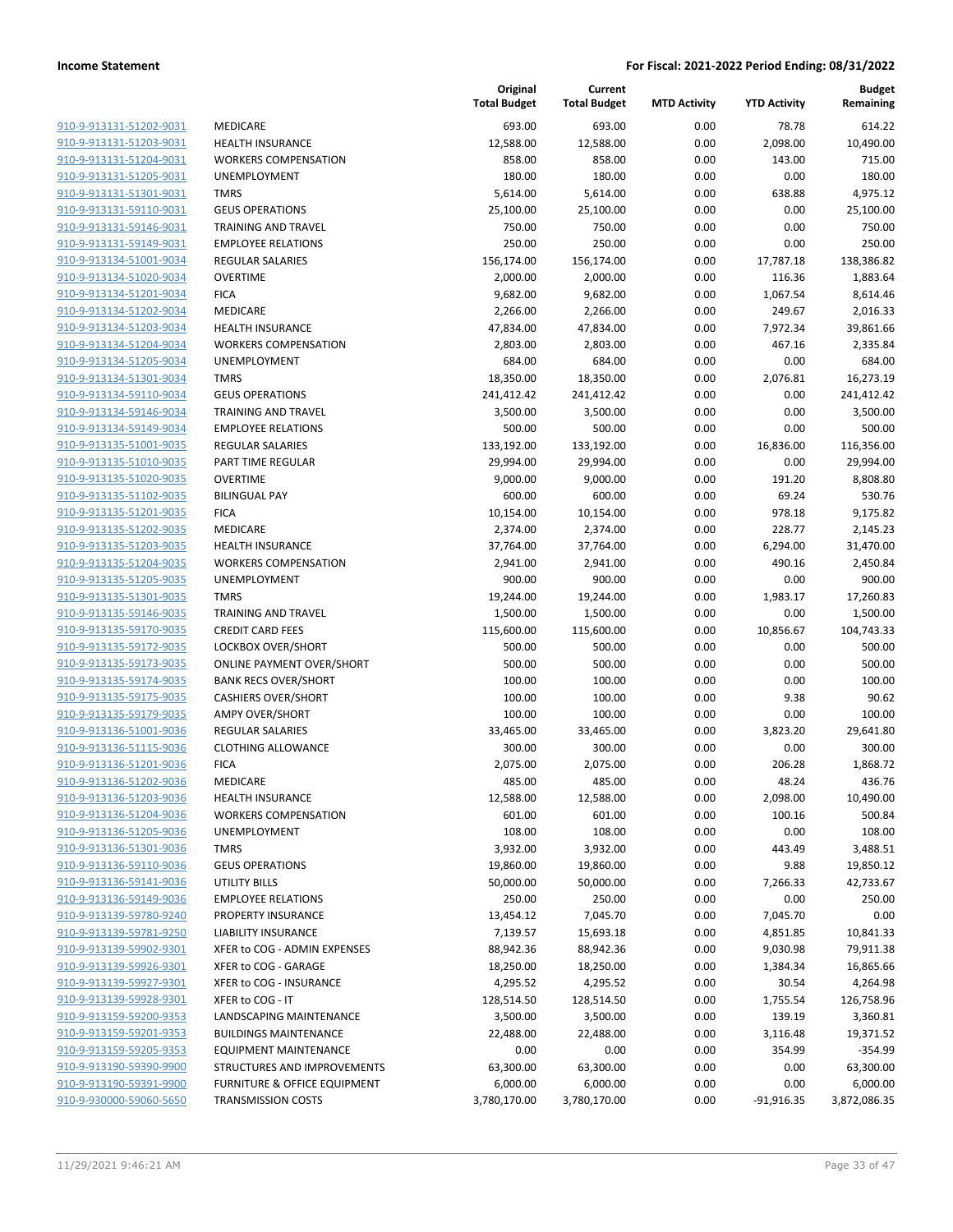| 910-9-930000-59110-5600 | GEUS        |
|-------------------------|-------------|
| 910-9-930161-51001-5610 | REGL        |
| 910-9-930161-51020-5610 | <b>OVER</b> |
| 910-9-930161-51115-5610 | <b>CLOT</b> |
| 910-9-930161-51116-5610 | CAR /       |
|                         |             |
| 910-9-930161-51117-5610 | <b>CELL</b> |
| 910-9-930161-51201-5610 | <b>FICA</b> |
| 910-9-930161-51202-5610 | <b>MEDI</b> |
| 910-9-930161-51203-5610 | <b>HEAL</b> |
| 910-9-930161-51204-5610 | <b>WOR</b>  |
| 910-9-930161-51205-5610 | <b>UNEN</b> |
| 910-9-930161-51301-5610 | <b>TMRS</b> |
| 910-9-930161-59110-5610 | <b>GEUS</b> |
| 910-9-930161-59146-5610 | TRAIN       |
| 910-9-930161-59149-5610 | EMPL        |
| 910-9-930181-51001-5810 | REGU        |
| 910-9-930181-51020-5810 | <b>OVER</b> |
| 910-9-930181-51115-5810 | <b>CLOT</b> |
| 910-9-930181-51201-5810 | <b>FICA</b> |
| 910-9-930181-51202-5810 | <b>MEDI</b> |
| 910-9-930181-51203-5810 | <b>HEAL</b> |
| 910-9-930181-51204-5810 | <b>WOR</b>  |
| 910-9-930181-51205-5810 | <b>UNEN</b> |
| 910-9-930181-51301-5810 | <b>TMRS</b> |
|                         |             |
| 910-9-930181-59110-5810 | <b>GEUS</b> |
| 910-9-930181-59149-5810 | <b>EMPL</b> |
| 910-9-930190-59390-9900 | <b>STRU</b> |
| 910-9-930190-59391-9900 | <b>FURN</b> |
| 910-9-931080-51001-5800 | REGU        |
| 910-9-931080-51010-5800 | PART        |
| 910-9-931080-51020-5800 | OVER        |
| 910-9-931080-51115-5800 | <b>CLOT</b> |
| 910-9-931080-51116-5800 | CAR /       |
| 910-9-931080-51117-5800 | <b>CELL</b> |
| 910-9-931080-51201-5800 | FICA        |
| 910-9-931080-51202-5800 | MEDI        |
| 910-9-931080-51203-5800 | <b>HEAL</b> |
| 910-9-931080-51204-5800 | <b>WOR</b>  |
| 910-9-931080-51205-5800 | <b>UNEN</b> |
| 910-9-931080-51301-5800 | <b>TMRS</b> |
| 910-9-931080-59110-5800 | <b>GEUS</b> |
| 910-9-931080-59146-5800 | TRAIM       |
| 910-9-931080-59148-5800 | <b>FUEL</b> |
| 910-9-931080-59149-5800 | EMPL        |
| 910-9-931080-59205-5800 | EQUI        |
| 910-9-931092-51001-9202 | REGL        |
| 910-9-931092-51116-9202 | CAR /       |
| 910-9-931092-51117-9202 | <b>CELL</b> |
| 910-9-931092-51201-9202 | <b>FICA</b> |
| 910-9-931092-51202-9202 | <b>MEDI</b> |
|                         | <b>TMRS</b> |
| 910-9-931092-51301-9202 |             |
| 910-9-931092-59110-9212 | GEUS        |
| 910-9-931092-59133-9212 | <b>OFFI</b> |
| 910-9-931462-51001-5620 | REGU        |
| 910-9-931462-51115-5620 | CLOT        |
| 910-9-931462-51117-5620 | <b>CELL</b> |
| 910-9-931462-51201-5620 | <b>FICA</b> |
| 910-9-931462-51202-5620 | MEDI        |
| 910-9-931462-51203-5620 | <b>HEAL</b> |
|                         |             |

|                         |                              | Original<br><b>Total Budget</b> | Current<br><b>Total Budget</b> | <b>MTD Activity</b> | <b>YTD Activity</b> | <b>Budget</b><br>Remaining |
|-------------------------|------------------------------|---------------------------------|--------------------------------|---------------------|---------------------|----------------------------|
| 910-9-930000-59110-5600 | <b>GEUS OPERATIONS</b>       | 113,370.00                      | 113,370.00                     | 0.00                | 7,157.07            | 106,212.93                 |
| 910-9-930161-51001-5610 | <b>REGULAR SALARIES</b>      | 264,820.00                      | 264,820.00                     | 0.00                | 30,066.59           | 234,753.41                 |
| 910-9-930161-51020-5610 | <b>OVERTIME</b>              | 31,000.00                       | 31,000.00                      | 0.00                | 2,692.58            | 28,307.42                  |
| 910-9-930161-51115-5610 | <b>CLOTHING ALLOWANCE</b>    | 100.00                          | 100.00                         | 0.00                | 0.00                | 100.00                     |
| 910-9-930161-51116-5610 | <b>CAR ALLOWANCE</b>         | 2,347.00                        | 2,347.00                       | 0.00                | 225.00              | 2,122.00                   |
| 910-9-930161-51117-5610 | <b>CELL PHONE ALLOWANCE</b>  | 432.00                          | 432.00                         | 0.00                | 49.83               | 382.17                     |
| 910-9-930161-51201-5610 | <b>FICA</b>                  | 16,593.00                       | 16,593.00                      | 0.00                | 1,850.89            | 14,742.11                  |
| 910-9-930161-51202-5610 | MEDICARE                     | 3,882.00                        | 3,882.00                       | 0.00                | 432.87              | 3,449.13                   |
| 910-9-930161-51203-5610 | <b>HEALTH INSURANCE</b>      | 42,483.00                       | 42,483.00                      | 0.00                | 7,080.50            | 35,402.50                  |
| 910-9-930161-51204-5610 | <b>WORKERS COMPENSATION</b>  | 4,805.00                        | 4,805.00                       | 0.00                | 800.84              | 4,004.16                   |
| 910-9-930161-51205-5610 | UNEMPLOYMENT                 | 610.00                          | 610.00                         | 0.00                | 0.00                | 610.00                     |
| 910-9-930161-51301-5610 | <b>TMRS</b>                  | 31,442.00                       | 31,442.00                      | 0.00                | 3,831.96            | 27,610.04                  |
| 910-9-930161-59110-5610 | <b>GEUS OPERATIONS</b>       | 11,757.00                       | 11,757.00                      | 0.00                | 58.50               | 11,698.50                  |
| 910-9-930161-59146-5610 | <b>TRAINING AND TRAVEL</b>   | 38,200.00                       | 38,200.00                      | 0.00                | 0.00                | 38,200.00                  |
| 910-9-930161-59149-5610 | <b>EMPLOYEE RELATIONS</b>    | 500.00                          | 500.00                         | 0.00                | 0.00                | 500.00                     |
| 910-9-930181-51001-5810 | <b>REGULAR SALARIES</b>      | 160,870.00                      | 160,870.00                     | 0.00                | 18,072.40           | 142,797.60                 |
| 910-9-930181-51020-5810 | <b>OVERTIME</b>              | 31,000.00                       | 31,000.00                      | 0.00                | 2,692.57            | 28,307.43                  |
| 910-9-930181-51115-5810 | <b>CLOTHING ALLOWANCE</b>    | 850.00                          | 850.00                         | 0.00                | 0.00                | 850.00                     |
| 910-9-930181-51201-5810 | <b>FICA</b>                  | 10,000.00                       | 10,000.00                      | 0.00                | 1,287.43            | 8,712.57                   |
| 910-9-930181-51202-5810 | <b>MEDICARE</b>              | 2,340.00                        | 2,340.00                       | 0.00                | 301.10              | 2,038.90                   |
| 910-9-930181-51203-5810 | <b>HEALTH INSURANCE</b>      | 29,895.00                       | 29,895.00                      | 0.00                | 4,982.50            | 24,912.50                  |
| 910-9-930181-51204-5810 | <b>WORKERS COMPENSATION</b>  | 2,896.00                        | 2,896.00                       | 0.00                | 482.66              | 2,413.34                   |
| 910-9-930181-51205-5810 | UNEMPLOYMENT                 | 430.00                          | 430.00                         | 0.00                | 0.00                | 430.00                     |
| 910-9-930181-51301-5810 | <b>TMRS</b>                  | 18,948.00                       | 18,948.00                      | 0.00                | 2,408.73            | 16,539.27                  |
| 910-9-930181-59110-5810 | <b>GEUS OPERATIONS</b>       | 10,957.00                       | 10,957.00                      | 0.00                | 0.00                | 10,957.00                  |
| 910-9-930181-59149-5810 | <b>EMPLOYEE RELATIONS</b>    | 500.00                          | 500.00                         | 0.00                | 0.00                | 500.00                     |
| 910-9-930190-59390-9900 | STRUCTURES AND IMPROVEMENTS  | 1,224,750.00                    | 1,224,750.00                   | 0.00                | 0.00                | 1,224,750.00               |
| 910-9-930190-59391-9900 | FURNITURE & OFFICE EQUIPMENT | 0.00                            | 0.00                           | 0.00                | 26,400.00           | $-26,400.00$               |
| 910-9-931080-51001-5800 | <b>REGULAR SALARIES</b>      | 638,598.00                      | 638,598.00                     | 0.00                | 66,708.27           | 571,889.73                 |
| 910-9-931080-51010-5800 | PART TIME REGULAR            | 79,279.00                       | 79,279.00                      | 0.00                | 0.00                | 79,279.00                  |
| 910-9-931080-51020-5800 | <b>OVERTIME</b>              | 3,000.00                        | 3,000.00                       | 0.00                | 104.85              | 2,895.15                   |
| 910-9-931080-51115-5800 | <b>CLOTHING ALLOWANCE</b>    | 900.00                          | 900.00                         | 0.00                | 0.00                | 900.00                     |
| 910-9-931080-51116-5800 | CAR ALLOWANCE                | 1,950.00                        | 1,950.00                       | 0.00                | 225.00              | 1,725.00                   |
| 910-9-931080-51117-5800 | CELL PHONE ALLOWANCE         | 3,434.00                        | 3,434.00                       | 0.00                | 396.24              | 3,037.76                   |
| 910-9-931080-51201-5800 | <b>FICA</b>                  | 42,334.00                       | 42,334.00                      | 0.00                | 3,956.38            | 38,377.62                  |
| 910-9-931080-51202-5800 | <b>MEDICARE</b>              | 10,487.00                       | 10,487.00                      | 0.00                | 925.28              | 9,561.72                   |
| 910-9-931080-51203-5800 | HEALTH INSURANCE             | 80,563.00                       | 80,563.00                      | 0.00                | 13,427.16           | 67,135.84                  |
| 910-9-931080-51204-5800 | <b>WORKERS COMPENSATION</b>  | 12,984.00                       | 12,984.00                      | 0.00                | 2,164.02            | 10,819.98                  |
| 910-9-931080-51205-5800 | <b>UNEMPLOYMENT</b>          | 1,512.00                        | 1,512.00                       | 0.00                | 0.00                | 1,512.00                   |
| 910-9-931080-51301-5800 | <b>TMRS</b>                  | 84,984.00                       | 84,984.00                      | 0.00                | 7,555.35            | 77,428.65                  |
| 910-9-931080-59110-5800 | <b>GEUS OPERATIONS</b>       | 8,980.00                        | 8,980.00                       | 0.00                | 58.50               | 8,921.50                   |
| 910-9-931080-59146-5800 | <b>TRAINING AND TRAVEL</b>   | 14,600.00                       | 14,600.00                      | 0.00                | 0.00                | 14,600.00                  |
| 910-9-931080-59148-5800 | <b>FUEL</b>                  | 3,500.00                        | 3,500.00                       | 0.00                | 251.23              | 3,248.77                   |
| 910-9-931080-59149-5800 | <b>EMPLOYEE RELATIONS</b>    | 1,000.00                        | 1,000.00                       | 0.00                | 0.00                | 1,000.00                   |
| 910-9-931080-59205-5800 | EQUIPMENT MAINTENANCE        | 1,500.00                        | 1,500.00                       | 0.00                | 0.00                | 1,500.00                   |
| 910-9-931092-51001-9202 | <b>REGULAR SALARIES</b>      | 0.00                            | 0.00                           | 0.00                | 31,399.20           | $-31,399.20$               |
| 910-9-931092-51116-9202 | CAR ALLOWANCE                | 0.00                            | 0.00                           | 0.00                | 450.00              | $-450.00$                  |
| 910-9-931092-51117-9202 | <b>CELL PHONE ALLOWANCE</b>  | 0.00                            | 0.00                           | 0.00                | 272.76              | $-272.76$                  |
| 910-9-931092-51201-9202 | <b>FICA</b>                  | 0.00                            | 0.00                           | 0.00                | 1,919.14            | $-1,919.14$                |
| 910-9-931092-51202-9202 | MEDICARE                     | 0.00                            | 0.00                           | 0.00                | 448.83              | $-448.83$                  |
| 910-9-931092-51301-9202 | <b>TMRS</b>                  | 0.00                            | 0.00                           | 0.00                | 3,726.15            | $-3,726.15$                |
| 910-9-931092-59110-9212 | <b>GEUS OPERATIONS</b>       | 0.00                            | 0.00                           | 0.00                | 16.23               | $-16.23$                   |
| 910-9-931092-59133-9212 | OFFICE 365                   | 0.00                            | 0.00                           | 0.00                | 2,183.50            | $-2,183.50$                |
| 910-9-931462-51001-5620 | <b>REGULAR SALARIES</b>      | 53,339.00                       | 53,339.00                      | 0.00                | 6,260.40            | 47,078.60                  |
| 910-9-931462-51115-5620 | <b>CLOTHING ALLOWANCE</b>    | 500.00                          | 500.00                         | 0.00                | 0.00                | 500.00                     |
| 910-9-931462-51117-5620 | <b>CELL PHONE ALLOWANCE</b>  | 318.00                          | 318.00                         | 0.00                | 36.69               | 281.31                     |
| 910-9-931462-51201-5620 | <b>FICA</b>                  | 3,327.00                        | 3,327.00                       | 0.00                | 329.52              | 2,997.48                   |
| 910-9-931462-51202-5620 | MEDICARE                     | 779.00                          | 779.00                         | 0.00                | 77.07               | 701.93                     |
| 910-9-931462-51203-5620 | <b>HEALTH INSURANCE</b>      | 6,294.00                        | 6,294.00                       | 0.00                | 1,049.00            | 5,245.00                   |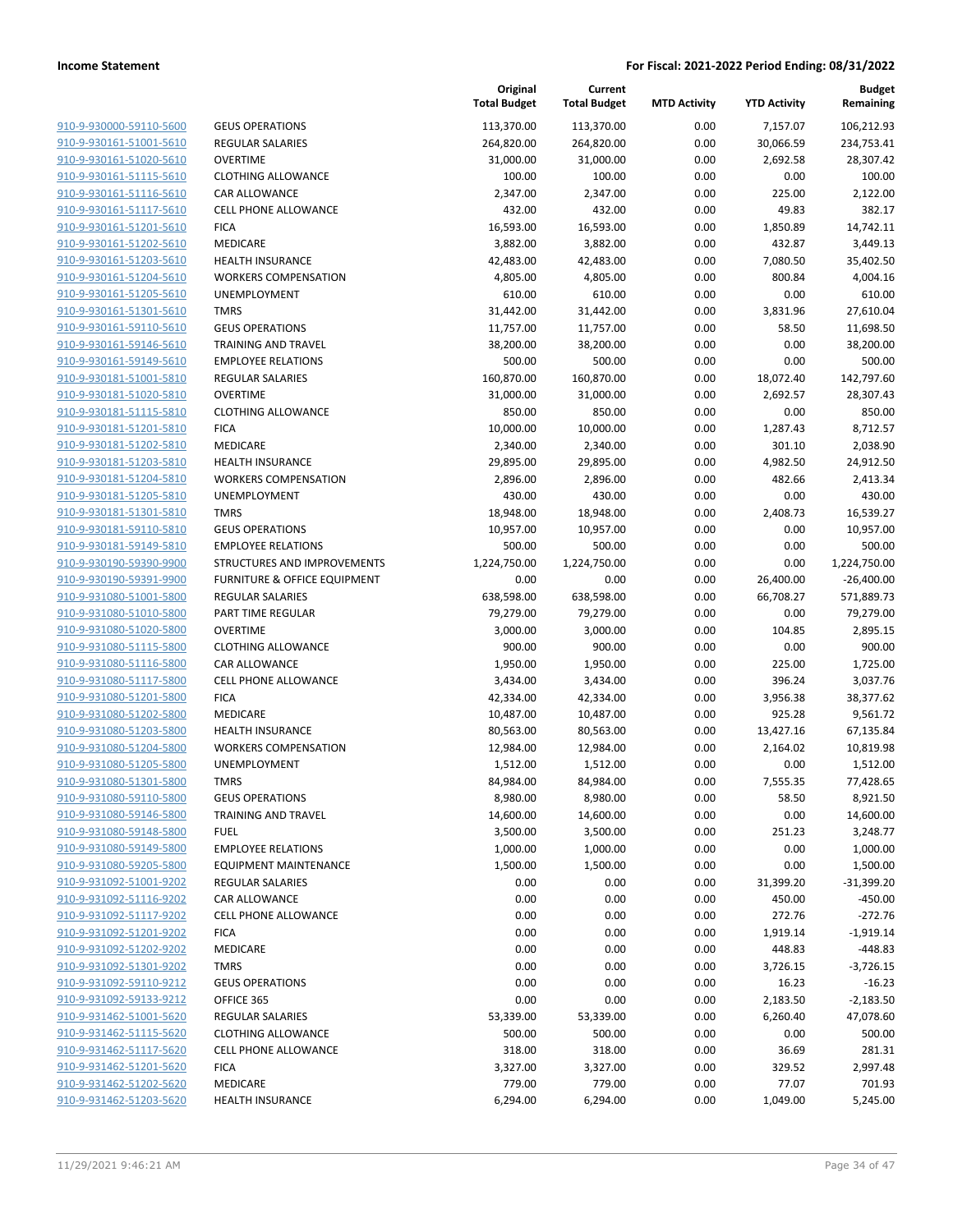| 910-9-931462-51204-5620                            | ٧      |
|----------------------------------------------------|--------|
| 910-9-931462-51205-5620                            | U      |
| 910-9-931462-51301-5620                            | т      |
| 910-9-931462-59110-5620                            | G      |
| 910-9-931462-59146-5620                            | т      |
| 910-9-931462-59148-5620                            | F      |
| 910-9-931462-59149-5620                            | Ε      |
| 910-9-931462-59198-5620                            | C      |
| <u>910-9-931462-59199-5620</u>                     | Ц      |
| 910-9-931470-51001-5700                            | R      |
| 910-9-931470-51020-5700                            | O      |
| 910-9-931470-51115-5700                            | C      |
| 910-9-931470-51117-5700                            | C      |
| 910-9-931470-51201-5700                            | F      |
| <u>910-9-931470-51202-5700</u>                     | N      |
| 910-9-931470-51203-5700                            | н      |
| 910-9-931470-51204-5700                            | V      |
| 910-9-931470-51205-5700                            | U      |
| 910-9-931470-51301-5700                            | т      |
| 910-9-931470-59205-5700                            | Е      |
| 910-9-931470-59253-5700                            | т      |
| 910-9-931490-59352-9900                            | S.     |
| 910-9-931490-59353-9900                            | т      |
| <u>910-9-931491-51001-9911</u>                     | R      |
| 910-9-931491-51201-9911                            | F      |
| 910-9-931491-51202-9911                            | N      |
| 910-9-931491-51205-9911                            | U      |
| 910-9-931491-51301-9911                            | т      |
| 910-9-931528-51001-5820                            | R      |
| 910-9-931528-51115-5820                            | C      |
| 910-9-931528-51117-5820                            | С      |
| 910-9-931528-51201-5820                            | F      |
| 910-9-931528-51202-5820                            | N      |
| 910-9-931528-51203-5820                            | н      |
| 910-9-931528-51204-5820                            | V      |
| 910-9-931528-51205-5820                            | U      |
| 910-9-931528-51301-5820                            | т      |
| 910-9-931528-59110-5820                            | G      |
| 910-9-931528-59146-5820                            | Т      |
| 910-9-931528-59148-5820                            | F      |
| 910-9-931528-59149-5820                            | E      |
| 910-9-931529-51001-5920                            | R      |
| 910-9-931529-51020-5920                            | O      |
| 910-9-931529-51115-5920                            | С      |
| 910-9-931529-51117-5920                            | С      |
| 910-9-931529-51201-5920                            | F      |
| 910-9-931529-51202-5920<br>910-9-931529-51203-5920 | N      |
| 910-9-931529-51204-5920                            | н<br>N |
| 910-9-931529-51205-5920                            | U      |
| 910-9-931529-51301-5920                            | т      |
| 910-9-931529-59205-5920                            | E      |
| 910-9-931529-59262-5920                            | D      |
| <u>910-9-931590-59361-9900</u>                     | S      |
| <u>910-9-931590-59362-9900</u>                     | D      |
| 910-9-931591-51001-9912                            | R      |
| 910-9-931591-51201-9912                            | F      |
| 910-9-931591-51202-9912                            | N      |
| 910-9-931591-51205-9912                            | U      |
|                                                    |        |

|                         |                                     | Original<br><b>Total Budget</b> | Current<br><b>Total Budget</b> | <b>MTD Activity</b> | <b>YTD Activity</b> | <b>Budget</b><br>Remaining |
|-------------------------|-------------------------------------|---------------------------------|--------------------------------|---------------------|---------------------|----------------------------|
| 910-9-931462-51204-5620 | <b>WORKERS COMPENSATION</b>         | 980.00                          | 980.00                         | 0.00                | 163.34              | 816.66                     |
| 910-9-931462-51205-5620 | UNEMPLOYMENT                        | 88.00                           | 88.00                          | 0.00                | 0.00                | 88.00                      |
| 910-9-931462-51301-5620 | <b>TMRS</b>                         | 6,305.00                        | 6,305.00                       | 0.00                | 730.47              | 5,574.53                   |
| 910-9-931462-59110-5620 | <b>GEUS OPERATIONS</b>              | 8,485.00                        | 8,485.00                       | 0.00                | 0.00                | 8,485.00                   |
| 910-9-931462-59146-5620 | TRAINING AND TRAVEL                 | 3,000.00                        | 3,000.00                       | 0.00                | 0.00                | 3,000.00                   |
| 910-9-931462-59148-5620 | <b>FUEL</b>                         | 2,100.00                        | 2,100.00                       | 0.00                | 312.78              | 1,787.22                   |
| 910-9-931462-59149-5620 | <b>EMPLOYEE RELATIONS</b>           | 250.00                          | 250.00                         | 0.00                | 0.00                | 250.00                     |
| 910-9-931462-59198-5620 | <b>COLOCATION CHARGES</b>           | 10,189.00                       | 10,189.00                      | 0.00                | 0.00                | 10,189.00                  |
| 910-9-931462-59199-5620 | <b>LEASE OF DARK FIBER</b>          | 324,000.00                      | 324,000.00                     | 0.00                | 0.00                | 324,000.00                 |
| 910-9-931470-51001-5700 | REGULAR SALARIES                    | 92,210.00                       | 92,210.00                      | 0.00                | 11,364.06           | 80,845.94                  |
| 910-9-931470-51020-5700 | <b>OVERTIME</b>                     | 5,000.00                        | 5,000.00                       | 0.00                | 105.33              | 4,894.67                   |
| 910-9-931470-51115-5700 | <b>CLOTHING ALLOWANCE</b>           | 850.00                          | 850.00                         | 0.00                | 0.00                | 850.00                     |
| 910-9-931470-51117-5700 | <b>CELL PHONE ALLOWANCE</b>         | 648.00                          | 648.00                         | 0.00                | 74.79               | 573.21                     |
| 910-9-931470-51201-5700 | <b>FICA</b>                         | 5,757.00                        | 5,757.00                       | 0.00                | 621.65              | 5,135.35                   |
| 910-9-931470-51202-5700 | MEDICARE                            | 1,346.00                        | 1,346.00                       | 0.00                | 145.39              | 1,200.61                   |
| 910-9-931470-51203-5700 | <b>HEALTH INSURANCE</b>             | 18,882.00                       | 18,882.00                      | 0.00                | 3,147.00            | 15,735.00                  |
| 910-9-931470-51204-5700 | <b>WORKERS COMPENSATION</b>         | 1,696.00                        | 1,696.00                       | 0.00                | 282.66              | 1,413.34                   |
| 910-9-931470-51205-5700 | UNEMPLOYMENT                        | 265.00                          | 265.00                         | 0.00                | 0.00                | 265.00                     |
| 910-9-931470-51301-5700 | <b>TMRS</b>                         | 10,910.00                       | 10,910.00                      | 0.00                | 1,339.13            | 9,570.87                   |
| 910-9-931470-59205-5700 | EQUIPMENT MAINTENANCE               | 4,150.00                        | 4,150.00                       | 0.00                | 62.88               | 4,087.12                   |
| 910-9-931470-59253-5700 | TRANSMISSION SUBSTATION MAINT       | 19,278.00                       | 19,278.00                      | 0.00                | 13,878.19           | 5,399.81                   |
| 910-9-931490-59352-9900 | STRUCTURES AND IMPROVEMENTS         | 0.00                            | 0.00                           | 0.00                | 0.00                | 0.00                       |
| 910-9-931490-59353-9900 | <b>TRANSMISSION SUBSTATIONS</b>     | 1,706,200.00                    | 1,706,200.00                   | 0.00                | 234,330.00          | 1,471,870.00               |
| 910-9-931491-51001-9911 | <b>REGULAR SALARIES</b>             | 2,506.00                        | 2,506.00                       | 0.00                | 0.00                | 2,506.00                   |
| 910-9-931491-51201-9911 | <b>FICA</b>                         | 156.00                          | 156.00                         | 0.00                | 0.00                | 156.00                     |
| 910-9-931491-51202-9911 | MEDICARE                            | 36.00                           | 36.00                          | 0.00                | 0.00                | 36.00                      |
| 910-9-931491-51205-9911 | UNEMPLOYMENT                        | 7.00                            | 7.00                           | 0.00                | 0.00                | 7.00                       |
| 910-9-931491-51301-9911 | <b>TMRS</b>                         | 296.00                          | 296.00                         | 0.00                | 0.00                | 296.00                     |
| 910-9-931528-51001-5820 | <b>REGULAR SALARIES</b>             | 53,492.00                       | 53,492.00                      | 0.00                | 6,260.40            | 47,231.60                  |
| 910-9-931528-51115-5820 | <b>CLOTHING ALLOWANCE</b>           | 500.00                          | 500.00                         | 0.00                | 0.00                | 500.00                     |
| 910-9-931528-51117-5820 | <b>CELL PHONE ALLOWANCE</b>         | 318.00                          | 318.00                         | 0.00                | 36.69               | 281.31                     |
| 910-9-931528-51201-5820 | <b>FICA</b>                         | 3,336.00                        | 3,336.00                       | 0.00                | 390.42              | 2,945.58                   |
| 910-9-931528-51202-5820 | MEDICARE                            | 781.00                          | 781.00                         | 0.00                | 91.32               | 689.68                     |
| 910-9-931528-51203-5820 | <b>HEALTH INSURANCE</b>             | 6,294.00                        | 6,294.00                       | 0.00                | 1,049.00            | 5,245.00                   |
| 910-9-931528-51204-5820 | <b>WORKERS COMPENSATION</b>         | 980.00                          | 980.00                         | 0.00                | 163.34              | 816.66                     |
| 910-9-931528-51205-5820 | UNEMPLOYMENT                        | 89.00                           | 89.00                          | 0.00                | 0.00                | 89.00                      |
| 910-9-931528-51301-5820 | <b>TMRS</b>                         | 6,323.00                        | 6,323.00                       | 0.00                | 730.47              | 5,592.53                   |
| 910-9-931528-59110-5820 | <b>GEUS OPERATIONS</b>              | 8,315.00                        | 8,315.00                       | 0.00                | 0.00                | 8,315.00                   |
| 910-9-931528-59146-5820 | <b>TRAINING AND TRAVEL</b>          | 5,970.00                        | 5,970.00                       | 0.00                | 105.00              | 5,865.00                   |
| 910-9-931528-59148-5820 | FUEL                                | 2,500.00                        | 2,500.00                       | 0.00                | 273.60              | 2,226.40                   |
| 910-9-931528-59149-5820 | <b>EMPLOYEE RELATIONS</b>           | 250.00                          | 250.00                         | 0.00                | 0.00                | 250.00                     |
| 910-9-931529-51001-5920 | <b>REGULAR SALARIES</b>             | 92,476.00                       | 92,476.00                      | 0.00                | 11,364.03           | 81,111.97                  |
| 910-9-931529-51020-5920 | <b>OVERTIME</b>                     | 5,000.00                        | 5,000.00                       | 0.00                | 105.33              | 4,894.67                   |
| 910-9-931529-51115-5920 | <b>CLOTHING ALLOWANCE</b>           | 1,000.00                        | 1,000.00                       | 0.00                | 0.00                | 1,000.00                   |
| 910-9-931529-51117-5920 | <b>CELL PHONE ALLOWANCE</b>         | 648.00                          | 648.00                         | 0.00                | 74.70               | 573.30                     |
| 910-9-931529-51201-5920 | <b>FICA</b>                         | 5,773.00                        | 5,773.00                       | 0.00                | 715.73              | 5,057.27                   |
| 910-9-931529-51202-5920 | MEDICARE                            | 1,350.00                        | 1,350.00                       | 0.00                | 167.39              | 1,182.61                   |
| 910-9-931529-51203-5920 | <b>HEALTH INSURANCE</b>             | 18,882.00                       | 18,882.00                      | 0.00                | 3,147.00            | 15,735.00                  |
| 910-9-931529-51204-5920 | <b>WORKERS COMPENSATION</b>         | 1,696.00                        | 1,696.00                       | 0.00                | 282.66              | 1,413.34                   |
| 910-9-931529-51205-5920 | UNEMPLOYMENT                        | 266.00                          | 266.00                         | 0.00                | 0.00                | 266.00                     |
| 910-9-931529-51301-5920 | <b>TMRS</b>                         | 10,942.00                       | 10,942.00                      | 0.00                | 1,339.12            | 9,602.88                   |
| 910-9-931529-59205-5920 | <b>EQUIPMENT MAINTENANCE</b>        | 5,250.00                        | 5,250.00                       | 0.00                | 0.00                | 5,250.00                   |
| 910-9-931529-59262-5920 | DISTRIBUTION SUBSTATION MAINTENANCE | 29,878.00                       | 29,878.00                      | 0.00                | 349.07              | 29,528.93                  |
| 910-9-931590-59361-9900 | STRUCTURES AND IMPROVEMENTS         | 0.00                            | 0.00                           | 0.00                | 0.00                | 0.00                       |
| 910-9-931590-59362-9900 | <b>DISTRIBUTION SUBSTATIONS</b>     | 1,591,800.00                    | 1,591,800.00                   | 0.00                | 0.00                | 1,591,800.00               |
| 910-9-931591-51001-9912 | <b>REGULAR SALARIES</b>             | 2,087.00                        | 2,087.00                       | 0.00                | 0.00                | 2,087.00                   |
| 910-9-931591-51201-9912 | <b>FICA</b>                         | 131.00                          | 131.00                         | 0.00                | 0.00                | 131.00                     |
| 910-9-931591-51202-9912 | MEDICARE                            | 30.00                           | 30.00                          | 0.00                | 0.00                | 30.00                      |
| 910-9-931591-51205-9912 | UNEMPLOYMENT                        | 5.00                            | 5.00                           | 0.00                | 0.00                | 5.00                       |
|                         |                                     |                                 |                                |                     |                     |                            |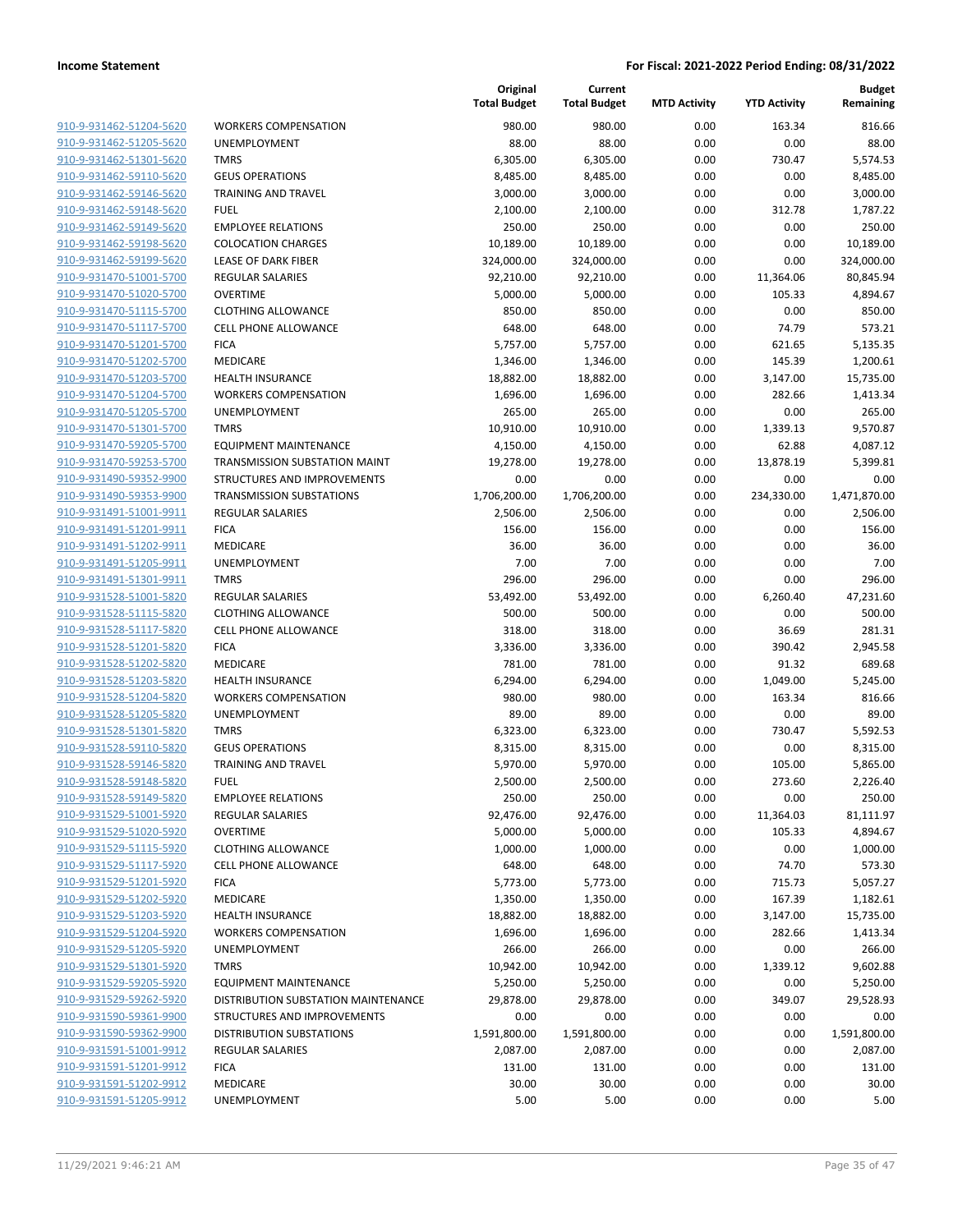| 910-9-931591-51301-9912                                   |
|-----------------------------------------------------------|
| 910-9-932467-51001-5671                                   |
| 910-9-932467-51020-5671                                   |
| 910-9-932467-51115-5671                                   |
| 910-9-932467-51201-5671                                   |
| <u>910-9-932467-51202-5671</u>                            |
| 910-9-932467-51203-5671                                   |
| 910-9-932467-51204-5671                                   |
| 910-9-932467-51205-5671                                   |
| 910-9-932467-51301-5671                                   |
| <u>910-9-932467-59110-5671</u>                            |
| <u>910-9-932467-59146-5671</u>                            |
| 910-9-932467-59148-5671                                   |
| 910-9-932467-59149-5671                                   |
| 910-9-932474-51001-5740                                   |
| <u>910-9-932474-51020-5740</u>                            |
| 910-9-932474-51115-5740                                   |
|                                                           |
| 910-9-932474-51201-5740<br>910-9-932474-51202-5740        |
|                                                           |
| 910-9-932474-51203-5740                                   |
| 910-9-932474-51204-5740                                   |
| 910-9-932474-51205-5740                                   |
| 910-9-932474-51301-5740                                   |
| 910-9-932474-59257-5740                                   |
| 910-9-932490-59356-9900                                   |
| <u>910-9-932491-51001-9913</u>                            |
| 910-9-932491-51201-9913                                   |
| 910-9-932491-51202-9913                                   |
| 910-9-932491-51205-9913                                   |
| 910-9-932491-51301-9913                                   |
| 910-9-932500-51001-5801                                   |
| 910-9-932500-51115-5801                                   |
| 910-9-932500-51117-5801                                   |
| 910-9-932500-51201-5801                                   |
| 910-9-932500-51202-5801                                   |
| <u>910-9-932500-51203-5801</u>                            |
| 910-9-932500-51204-5801                                   |
| 910-9-932500-51205-5801                                   |
| 910-9-932500-51301-5801                                   |
| 910-9-932500-59110-5801                                   |
| 910-9-932500-59112-5801                                   |
| 910-9-932500-59146-5801                                   |
| 910-9-932500-59148-5801                                   |
| 910-9-932500-59149-5801                                   |
| 910-9-932503-51001-5830                                   |
| 910-9-932503-51020-5830                                   |
| 910-9-932503-51115-5830                                   |
| 910-9-932503-51117-5830                                   |
| 910-9-932503-51201-5830                                   |
|                                                           |
| <u>910-9-932503-51202-5830</u>                            |
| <u>910-9-932503-51203-5830</u><br>910-9-932503-51204-5830 |
|                                                           |
| 910-9-932503-51205-5830                                   |
| 910-9-932503-51301-5830                                   |
| 910-9-932503-59110-5830                                   |
| 910-9-932503-59148-5830                                   |
| 910-9-932503-59149-5830                                   |
| 910-9-932504-51001-5840                                   |
| 910-9-932504-51020-5840                                   |
|                                                           |

|                                                    |                                | Original<br><b>Total Budget</b> | Current<br><b>Total Budget</b> | <b>MTD Activity</b> | <b>YTD Activity</b> | <b>Budget</b><br>Remaining |
|----------------------------------------------------|--------------------------------|---------------------------------|--------------------------------|---------------------|---------------------|----------------------------|
| 910-9-931591-51301-9912                            | <b>TMRS</b>                    | 246.00                          | 246.00                         | 0.00                | 0.00                | 246.00                     |
| 910-9-932467-51001-5671                            | <b>REGULAR SALARIES</b>        | 63,703.00                       | 63,703.00                      | 0.00                | 0.00                | 63,703.00                  |
| 910-9-932467-51020-5671                            | <b>OVERTIME</b>                | 10,000.00                       | 10,000.00                      | 0.00                | 0.00                | 10,000.00                  |
| 910-9-932467-51115-5671                            | <b>CLOTHING ALLOWANCE</b>      | 1,000.00                        | 1,000.00                       | 0.00                | 0.00                | 1,000.00                   |
| 910-9-932467-51201-5671                            | <b>FICA</b>                    | 3,950.00                        | 3,950.00                       | 0.00                | 0.00                | 3,950.00                   |
| 910-9-932467-51202-5671                            | MEDICARE                       | 924.00                          | 924.00                         | 0.00                | 0.00                | 924.00                     |
| 910-9-932467-51203-5671                            | HEALTH INSURANCE               | 12,588.00                       | 12,588.00                      | 0.00                | 2,098.00            | 10,490.00                  |
| 910-9-932467-51204-5671                            | <b>WORKERS COMPENSATION</b>    | 1,423.00                        | 1,423.00                       | 0.00                | 237.16              | 1,185.84                   |
| 910-9-932467-51205-5671                            | <b>UNEMPLOYMENT</b>            | 145.00                          | 145.00                         | 0.00                | 0.00                | 145.00                     |
| 910-9-932467-51301-5671                            | <b>TMRS</b>                    | 7,485.00                        | 7,485.00                       | 0.00                | 0.00                | 7,485.00                   |
| 910-9-932467-59110-5671                            | <b>GEUS OPERATIONS</b>         | 2,000.00                        | 2,000.00                       | 0.00                | 0.00                | 2,000.00                   |
| 910-9-932467-59146-5671                            | TRAINING AND TRAVEL            | 1,000.00                        | 1,000.00                       | 0.00                | 0.00                | 1,000.00                   |
| 910-9-932467-59148-5671                            | <b>FUEL</b>                    | 5,000.00                        | 5,000.00                       | 0.00                | 445.67              | 4,554.33                   |
| 910-9-932467-59149-5671                            | <b>EMPLOYEE RELATIONS</b>      | 500.00                          | 500.00                         | 0.00                | 0.00                | 500.00                     |
| 910-9-932474-51001-5740                            | <b>REGULAR SALARIES</b>        | 59,280.00                       | 59,280.00                      | 0.00                | 2,514.40            | 56,765.60                  |
| 910-9-932474-51020-5740                            | <b>OVERTIME</b>                | 5,000.00                        | 5,000.00                       | 0.00                | 0.00                | 5,000.00                   |
| 910-9-932474-51115-5740                            | <b>CLOTHING ALLOWANCE</b>      | 1,000.00                        | 1,000.00                       | 0.00                | 0.00                | 1,000.00                   |
| 910-9-932474-51201-5740                            | <b>FICA</b>                    | 3,676.00                        | 3,676.00                       | 0.00                | 123.05              | 3,552.95                   |
| 910-9-932474-51202-5740                            | MEDICARE                       | 860.00                          | 860.00                         | 0.00                | 28.78               | 831.22                     |
| 910-9-932474-51203-5740                            | <b>HEALTH INSURANCE</b>        | 12,588.00                       | 12,588.00                      | 0.00                | 2,098.00            | 10,490.00                  |
| 910-9-932474-51204-5740                            | <b>WORKERS COMPENSATION</b>    | 1,325.00                        | 1,325.00                       | 0.00                | 220.84              | 1,104.16                   |
| 910-9-932474-51205-5740                            | UNEMPLOYMENT                   | 145.00                          | 145.00                         | 0.00                | 0.00                | 145.00                     |
| 910-9-932474-51301-5740                            | <b>TMRS</b>                    | 6,966.00                        | 6,966.00                       | 0.00                | 291.68              | 6,674.32                   |
| 910-9-932474-59257-5740                            | TRANSMISSION LINE MAINTENANCE  | 111,525.00                      | 111,525.00                     | 0.00                | 11,205.07           | 100,319.93                 |
| 910-9-932490-59356-9900                            | <b>GEUS TRANSMISSION LINES</b> | 114,000.00                      | 114,000.00                     | 0.00                | 0.00                | 114,000.00                 |
| 910-9-932491-51001-9913                            | <b>REGULAR SALARIES</b>        | 30,091.00                       | 30,091.00                      | 0.00                | 0.00                | 30,091.00                  |
| 910-9-932491-51201-9913                            | <b>FICA</b>                    | 1,865.00                        | 1,865.00                       | 0.00                | 0.00                | 1,865.00                   |
| 910-9-932491-51202-9913                            | MEDICARE                       | 436.00                          | 436.00                         | 0.00                | 0.00                | 436.00                     |
| 910-9-932491-51205-9913                            | <b>UNEMPLOYMENT</b>            | 70.00                           | 70.00                          | 0.00                | 0.00                | 70.00                      |
| 910-9-932491-51301-9913                            | <b>TMRS</b>                    | 3,536.00                        | 3,536.00                       | 0.00                | 0.00                | 3,536.00                   |
| 910-9-932500-51001-5801                            | <b>REGULAR SALARIES</b>        | 130,129.00                      | 130,129.00                     | 0.00                | 15,306.48           | 114,822.52                 |
| 910-9-932500-51115-5801                            | <b>CLOTHING ALLOWANCE</b>      | 500.00                          | 500.00                         | 0.00                | 0.00                | 500.00                     |
| 910-9-932500-51117-5801                            | <b>CELL PHONE ALLOWANCE</b>    | 636.00                          | 636.00                         | 0.00                | 73.38               | 562.62                     |
| 910-9-932500-51201-5801                            | <b>FICA</b>                    | 7,961.00                        | 7,961.00                       | 0.00                | 898.11              | 7,062.89                   |
| 910-9-932500-51202-5801                            | <b>MEDICARE</b>                | 1,896.00                        | 1,896.00                       | 0.00                | 210.03              | 1,685.97                   |
| 910-9-932500-51203-5801                            | <b>HEALTH INSURANCE</b>        | 12,588.00                       | 12,588.00                      | 0.00                | 2,098.00            | 10,490.00                  |
| 910-9-932500-51204-5801                            | <b>WORKERS COMPENSATION</b>    | 2,347.00                        | 2,347.00                       | 0.00                | 391.16              | 1,955.84                   |
| 910-9-932500-51205-5801                            | UNEMPLOYMENT<br><b>TMRS</b>    | 180.00                          | 180.00                         | 0.00                | 0.00                | 180.00                     |
| 910-9-932500-51301-5801<br>910-9-932500-59110-5801 | <b>GEUS OPERATIONS</b>         | 15,365.00                       | 15,365.00                      | 0.00                | 1,784.07            | 13,580.93                  |
|                                                    |                                | 4,860.00                        | 4,860.00<br>46,500.00          | 0.00                | 0.00                | 4,860.00                   |
| 910-9-932500-59112-5801<br>910-9-932500-59146-5801 | SAFETY<br>TRAINING AND TRAVEL  | 46,500.00<br>14,000.00          | 14,000.00                      | 0.00<br>0.00        | 0.00<br>290.00      | 46,500.00<br>13,710.00     |
| 910-9-932500-59148-5801                            | <b>FUEL</b>                    | 6,000.00                        | 6,000.00                       | 0.00                | 593.57              | 5,406.43                   |
| 910-9-932500-59149-5801                            | <b>EMPLOYEE RELATIONS</b>      | 500.00                          | 500.00                         | 0.00                | 0.00                | 500.00                     |
| 910-9-932503-51001-5830                            | <b>REGULAR SALARIES</b>        | 162,123.00                      | 162,123.00                     | 0.00                | 11,781.08           | 150,341.92                 |
| 910-9-932503-51020-5830                            | <b>OVERTIME</b>                | 10,000.00                       | 10,000.00                      | 0.00                | 464.62              | 9,535.38                   |
| 910-9-932503-51115-5830                            | <b>CLOTHING ALLOWANCE</b>      | 4,300.00                        | 4,300.00                       | 0.00                | 0.00                | 4,300.00                   |
| 910-9-932503-51117-5830                            | <b>CELL PHONE ALLOWANCE</b>    | 318.00                          | 318.00                         | 0.00                | 36.69               | 281.31                     |
| 910-9-932503-51201-5830                            | <b>FICA</b>                    | 10,071.00                       | 10,071.00                      | 0.00                | 642.68              | 9,428.32                   |
| 910-9-932503-51202-5830                            | <b>MEDICARE</b>                | 2,357.00                        | 2,357.00                       | 0.00                | 150.31              | 2,206.69                   |
| 910-9-932503-51203-5830                            | <b>HEALTH INSURANCE</b>        | 25,176.00                       | 25,176.00                      | 0.00                | 4,196.00            | 20,980.00                  |
| 910-9-932503-51204-5830                            | <b>WORKERS COMPENSATION</b>    | 3,184.00                        | 3,184.00                       | 0.00                | 530.66              | 2,653.34                   |
| 910-9-932503-51205-5830                            | UNEMPLOYMENT                   | 330.00                          | 330.00                         | 0.00                | 0.00                | 330.00                     |
| 910-9-932503-51301-5830                            | <b>TMRS</b>                    | 19,085.00                       | 19,085.00                      | 0.00                | 1,424.77            | 17,660.23                  |
| 910-9-932503-59110-5830                            | <b>GEUS OPERATIONS</b>         | 44,500.00                       | 44,500.00                      | 0.00                | 6,310.00            | 38,190.00                  |
| 910-9-932503-59148-5830                            | <b>FUEL</b>                    | 32,000.00                       | 32,000.00                      | 0.00                | 3,478.00            | 28,522.00                  |
| 910-9-932503-59149-5830                            | <b>EMPLOYEE RELATIONS</b>      | 500.00                          | 500.00                         | 0.00                | 0.00                | 500.00                     |
| 910-9-932504-51001-5840                            | <b>REGULAR SALARIES</b>        | 162,123.00                      | 162,123.00                     | 0.00                | 11,781.01           | 150,341.99                 |
| 910-9-932504-51020-5840                            | <b>OVERTIME</b>                | 10,000.00                       | 10,000.00                      | 0.00                | 464.62              | 9,535.38                   |
|                                                    |                                |                                 |                                |                     |                     |                            |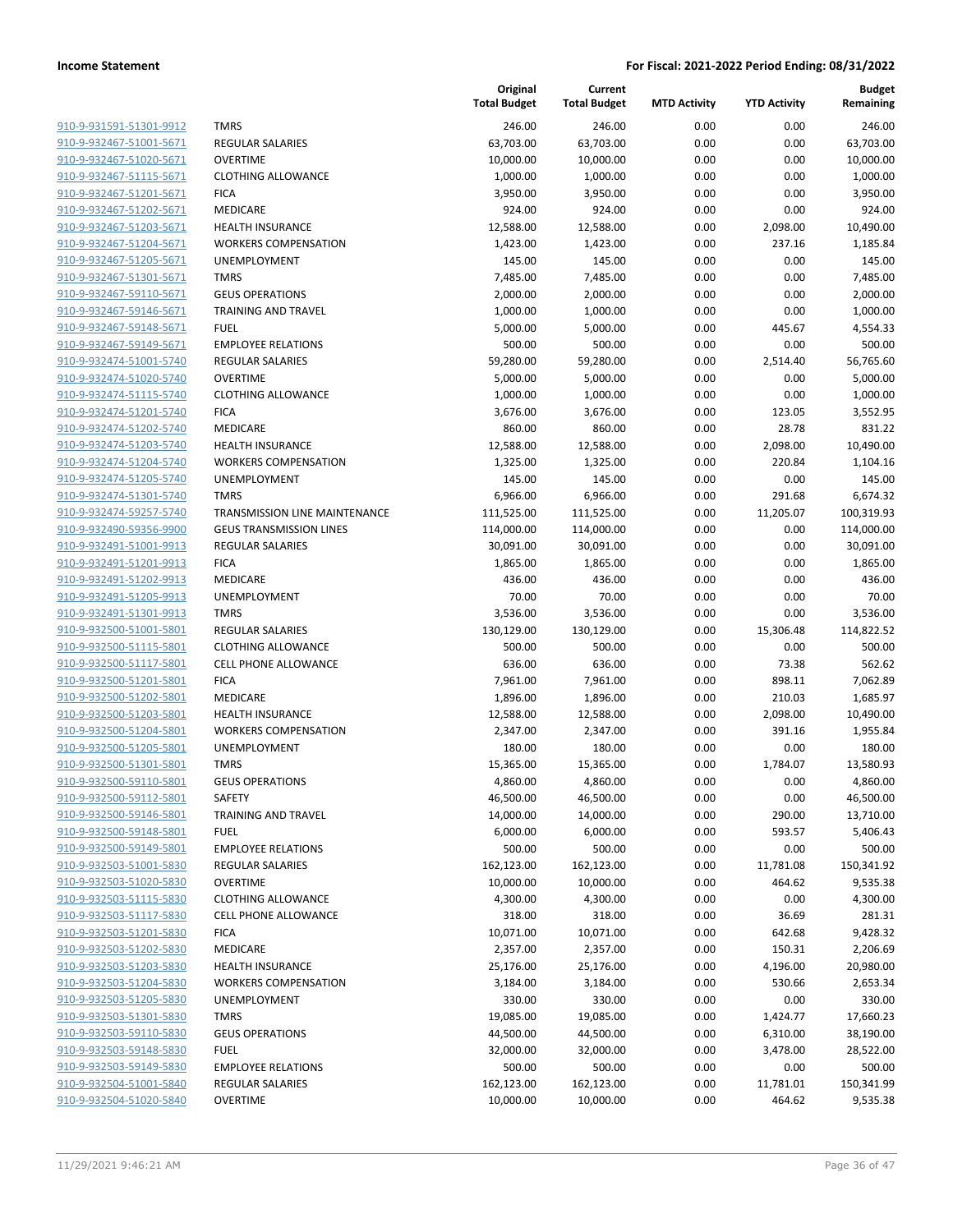| 910-9-932504-51115-5840                            |
|----------------------------------------------------|
| 910-9-932504-51117-5840                            |
| 910-9-932504-51201-5840                            |
| 910-9-932504-51202-5840                            |
| 910-9-932504-51203-5840                            |
| 910-9-932504-51204-5840                            |
| 910-9-932504-51205-5840                            |
| 910-9-932504-51301-5840                            |
| 910-9-932504-59110-5840                            |
| 910-9-932504-59148-5840                            |
| 910-9-932504-59149-5840                            |
| 910-9-932505-51001-5850                            |
| 910-9-932505-51201-5850                            |
| 910-9-932505-51202-5850                            |
| 910-9-932505-51205-5850                            |
| 910-9-932505-51301-5850                            |
| 910-9-932506-51001-5860                            |
| 910-9-932506-51020-5860                            |
| 910-9-932506-51115-5860                            |
| 910-9-932506-51117-5860                            |
| 910-9-932506-51201-5860                            |
| 910-9-932506-51202-5860                            |
| 910-9-932506-51203-5860                            |
| 910-9-932506-51204-5860                            |
| 910-9-932506-51205-5860                            |
| 910-9-932506-51301-5860                            |
| 910-9-932506-59110-5860                            |
| 910-9-932506-59148-5860                            |
| 910-9-932506-59149-5860                            |
| 910-9-932507-51001-5870                            |
| 910-9-932507-51201-5870                            |
| 910-9-932507-51202-5870                            |
| 910-9-932507-51203-5870                            |
| 910-9-932507-51205-5870                            |
| 910-9-932507-51301-5870                            |
| 910-9-932509-59147-5890                            |
| 910-9-932510-51001-5900                            |
| 910-9-932510-51102-5900                            |
| 910-9-932510-51115-5900                            |
| 910-9-932510-51201-5900                            |
| 910-9-932510-51202-5900                            |
| 910-9-932510-51203-5900                            |
| 910-9-932510-51204-5900                            |
| 910-9-932510-51205-5900                            |
| 910-9-932510-51301-5900                            |
| 910-9-932510-59205-5900                            |
| 910-9-932514-51001-5941                            |
| 910-9-932514-51020-5941                            |
| 910-9-932514-51102-5941                            |
| 910-9-932514-51115-5941                            |
| 910-9-932514-51201-5941                            |
| 910-9-932514-51202-5941                            |
| 910-9-932514-51203-5941                            |
| 910-9-932514-51204-5941                            |
| 910-9-932514-51205-5941                            |
| 910-9-932514-51301-5941                            |
|                                                    |
| 910-9-932514-59275-5941                            |
| 910-9-932515-51001-5950<br>910-9-932515-51201-5950 |
|                                                    |

|                         |                                      | Original<br><b>Total Budget</b> | Current<br><b>Total Budget</b> | <b>MTD Activity</b> | <b>YTD Activity</b> | <b>Budget</b><br>Remaining |
|-------------------------|--------------------------------------|---------------------------------|--------------------------------|---------------------|---------------------|----------------------------|
| 910-9-932504-51115-5840 | <b>CLOTHING ALLOWANCE</b>            | 4,500.00                        | 4,500.00                       | 0.00                | 0.00                | 4,500.00                   |
| 910-9-932504-51117-5840 | <b>CELL PHONE ALLOWANCE</b>          | 318.00                          | 318.00                         | 0.00                | 36.69               | 281.31                     |
| 910-9-932504-51201-5840 | <b>FICA</b>                          | 10,071.00                       | 10,071.00                      | 0.00                | 761.50              | 9,309.50                   |
| 910-9-932504-51202-5840 | MEDICARE                             | 2,357.00                        | 2,357.00                       | 0.00                | 178.09              | 2,178.91                   |
| 910-9-932504-51203-5840 | HEALTH INSURANCE                     | 25,176.00                       | 25,176.00                      | 0.00                | 4,196.00            | 20,980.00                  |
| 910-9-932504-51204-5840 | <b>WORKERS COMPENSATION</b>          | 3,184.00                        | 3,184.00                       | 0.00                | 530.66              | 2,653.34                   |
| 910-9-932504-51205-5840 | UNEMPLOYMENT                         | 330.00                          | 330.00                         | 0.00                | 0.00                | 330.00                     |
| 910-9-932504-51301-5840 | <b>TMRS</b>                          | 19,085.00                       | 19,085.00                      | 0.00                | 1,424.76            | 17,660.24                  |
| 910-9-932504-59110-5840 | <b>GEUS OPERATIONS</b>               | 72,500.00                       | 72,500.00                      | 0.00                | 4,222.06            | 68,277.94                  |
| 910-9-932504-59148-5840 | <b>FUEL</b>                          | 20,000.00                       | 20,000.00                      | 0.00                | 2,338.93            | 17,661.07                  |
| 910-9-932504-59149-5840 | <b>EMPLOYEE RELATIONS</b>            | 500.00                          | 500.00                         | 0.00                | 0.00                | 500.00                     |
| 910-9-932505-51001-5850 | <b>REGULAR SALARIES</b>              | 911.00                          | 911.00                         | 0.00                | 0.00                | 911.00                     |
| 910-9-932505-51201-5850 | <b>FICA</b>                          | 57.00                           | 57.00                          | 0.00                | 0.00                | 57.00                      |
| 910-9-932505-51202-5850 | MEDICARE                             | 13.00                           | 13.00                          | 0.00                | 0.00                | 13.00                      |
| 910-9-932505-51205-5850 | UNEMPLOYMENT                         | 3.00                            | 3.00                           | 0.00                | 0.00                | 3.00                       |
| 910-9-932505-51301-5850 | <b>TMRS</b>                          | 107.00                          | 107.00                         | 0.00                | 0.00                | 107.00                     |
| 910-9-932506-51001-5860 | REGULAR SALARIES                     | 168,325.00                      | 168,325.00                     | 0.00                | 21,110.41           | 147,214.59                 |
| 910-9-932506-51020-5860 | <b>OVERTIME</b>                      | 0.00                            | 0.00                           | 0.00                | 128.86              | $-128.86$                  |
| 910-9-932506-51115-5860 | <b>CLOTHING ALLOWANCE</b>            | 500.00                          | 500.00                         | 0.00                | 0.00                | 500.00                     |
| 910-9-932506-51117-5860 | <b>CELL PHONE ALLOWANCE</b>          | 1,035.00                        | 1,035.00                       | 0.00                | 119.37              | 915.63                     |
| 910-9-932506-51201-5860 | <b>FICA</b>                          | 10,495.00                       | 10,495.00                      | 0.00                | 1,305.58            | 9,189.42                   |
| 910-9-932506-51202-5860 | <b>MEDICARE</b>                      | 2,455.00                        | 2,455.00                       | 0.00                | 305.35              | 2,149.65                   |
| 910-9-932506-51203-5860 | HEALTH INSURANCE                     | 25,176.00                       | 25,176.00                      | 0.00                | 4,196.00            | 20,980.00                  |
| 910-9-932506-51204-5860 | <b>WORKERS COMPENSATION</b>          | 3,317.00                        | 3,317.00                       | 0.00                | 552.84              | 2,764.16                   |
| 910-9-932506-51205-5860 | UNEMPLOYMENT                         | 330.00                          | 330.00                         | 0.00                | 0.00                | 330.00                     |
| 910-9-932506-51301-5860 | <b>TMRS</b>                          | 19,890.00                       | 19,890.00                      | 0.00                | 2,477.59            | 17,412.41                  |
| 910-9-932506-59110-5860 | <b>GEUS OPERATIONS</b>               | 120,650.00                      | 120,650.00                     | 0.00                | 0.00                | 120,650.00                 |
| 910-9-932506-59148-5860 | <b>FUEL</b>                          | 10,000.00                       | 10,000.00                      | 0.00                | 787.41              | 9,212.59                   |
| 910-9-932506-59149-5860 | <b>EMPLOYEE RELATIONS</b>            | 500.00                          | 500.00                         | 0.00                | 0.00                | 500.00                     |
| 910-9-932507-51001-5870 | REGULAR SALARIES                     | 911.00                          | 911.00                         | 0.00                | 0.00                | 911.00                     |
| 910-9-932507-51201-5870 | <b>FICA</b>                          | 57.00                           | 57.00                          | 0.00                | 0.00                | 57.00                      |
| 910-9-932507-51202-5870 | MEDICARE                             | 14.00                           | 14.00                          | 0.00                | 0.00                | 14.00                      |
| 910-9-932507-51203-5870 | HEALTH INSURANCE                     | 189.00                          | 189.00                         | 0.00                | 31.50               | 157.50                     |
| 910-9-932507-51205-5870 | UNEMPLOYMENT                         | 3.00                            | 3.00                           | 0.00                | 0.00                | 3.00                       |
| 910-9-932507-51301-5870 | <b>TMRS</b>                          | 108.00                          | 108.00                         | 0.00                | 0.00                | 108.00                     |
| 910-9-932509-59147-5890 | <b>RENT</b>                          | 161.00                          | 161.00                         | 0.00                | 0.00                | 161.00                     |
| 910-9-932510-51001-5900 | <b>REGULAR SALARIES</b>              | 70,335.00                       | 70,335.00                      | 0.00                | 8,114.40            | 62,220.60                  |
| 910-9-932510-51102-5900 | <b>BILINGUAL PAY</b>                 | 600.00                          | 600.00                         | 0.00                | 69.24               | 530.76                     |
| 910-9-932510-51115-5900 | <b>CLOTHING ALLOWANCE</b>            | 500.00                          | 500.00                         | 0.00                | 0.00                | 500.00                     |
| 910-9-932510-51201-5900 | <b>FICA</b>                          | 4,398.00                        | 4,398.00                       | 0.00                | 432.45              | 3,965.55                   |
| 910-9-932510-51202-5900 | MEDICARE                             | 1,029.00                        | 1,029.00                       | 0.00                | 101.13              | 927.87                     |
| 910-9-932510-51203-5900 | <b>HEALTH INSURANCE</b>              | 12,588.00                       | 12,588.00                      | 0.00                | 2,098.00            | 10,490.00                  |
| 910-9-932510-51204-5900 | <b>WORKERS COMPENSATION</b>          | 1,273.00                        | 1,273.00                       | 0.00                | 212.16              | 1,060.84                   |
| 910-9-932510-51205-5900 | UNEMPLOYMENT                         | 180.00                          | 180.00                         | 0.00                | 0.00                | 180.00                     |
| 910-9-932510-51301-5900 | <b>TMRS</b>                          | 8,335.00                        | 8,335.00                       | 0.00                | 949.29              | 7,385.71                   |
| 910-9-932510-59205-5900 | EQUIPMENT MAINTENANCE                | 105,000.00                      | 105,000.00                     | 0.00                | 3,118.69            | 101,881.31                 |
| 910-9-932514-51001-5941 | REGULAR SALARIES                     | 592,203.00                      | 592,203.00                     | 0.00                | 45,535.97           | 546,667.03                 |
| 910-9-932514-51020-5941 | <b>OVERTIME</b>                      | 60,000.00                       | 60,000.00                      | 0.00                | 5,078.33            | 54,921.67                  |
| 910-9-932514-51102-5941 | <b>BILINGUAL PAY</b>                 | 1,200.00                        | 1,200.00                       | 0.00                | 138.48              | 1,061.52                   |
| 910-9-932514-51115-5941 | <b>CLOTHING ALLOWANCE</b>            | 7,000.00                        | 7,000.00                       | 0.00                | 0.00                | 7,000.00                   |
| 910-9-932514-51201-5941 | <b>FICA</b>                          | 36,790.00                       | 36,790.00                      | 0.00                | 2,847.51            | 33,942.49                  |
| 910-9-932514-51202-5941 | MEDICARE                             | 8,605.00                        | 8,605.00                       | 0.00                | 665.95              | 7,939.05                   |
| 910-9-932514-51203-5941 | HEALTH INSURANCE                     | 134,566.00                      | 134,566.00                     | 0.00                | 22,427.68           | 112,138.32                 |
| 910-9-932514-51204-5941 | <b>WORKERS COMPENSATION</b>          | 10,709.00                       | 10,709.00                      | 0.00                | 1,784.86            | 8,924.14                   |
| 910-9-932514-51205-5941 | UNEMPLOYMENT                         | 1,923.00                        | 1,923.00                       | 0.00                | 0.00                | 1,923.00                   |
| 910-9-932514-51301-5941 | <b>TMRS</b>                          | 69,724.00                       | 69,724.00                      | 0.00                | 5,881.97            | 63,842.03                  |
| 910-9-932514-59275-5941 | POLES, OH, UG & SERVICES MAINTENANCE | 506,101.00                      | 506,101.00                     | 0.00                | 54,589.42           | 451,511.58                 |
| 910-9-932515-51001-5950 | REGULAR SALARIES                     | 608.00                          | 608.00                         | 0.00                | 0.00                | 608.00                     |
| 910-9-932515-51201-5950 | <b>FICA</b>                          | 38.00                           | 38.00                          | 0.00                | 0.00                | 38.00                      |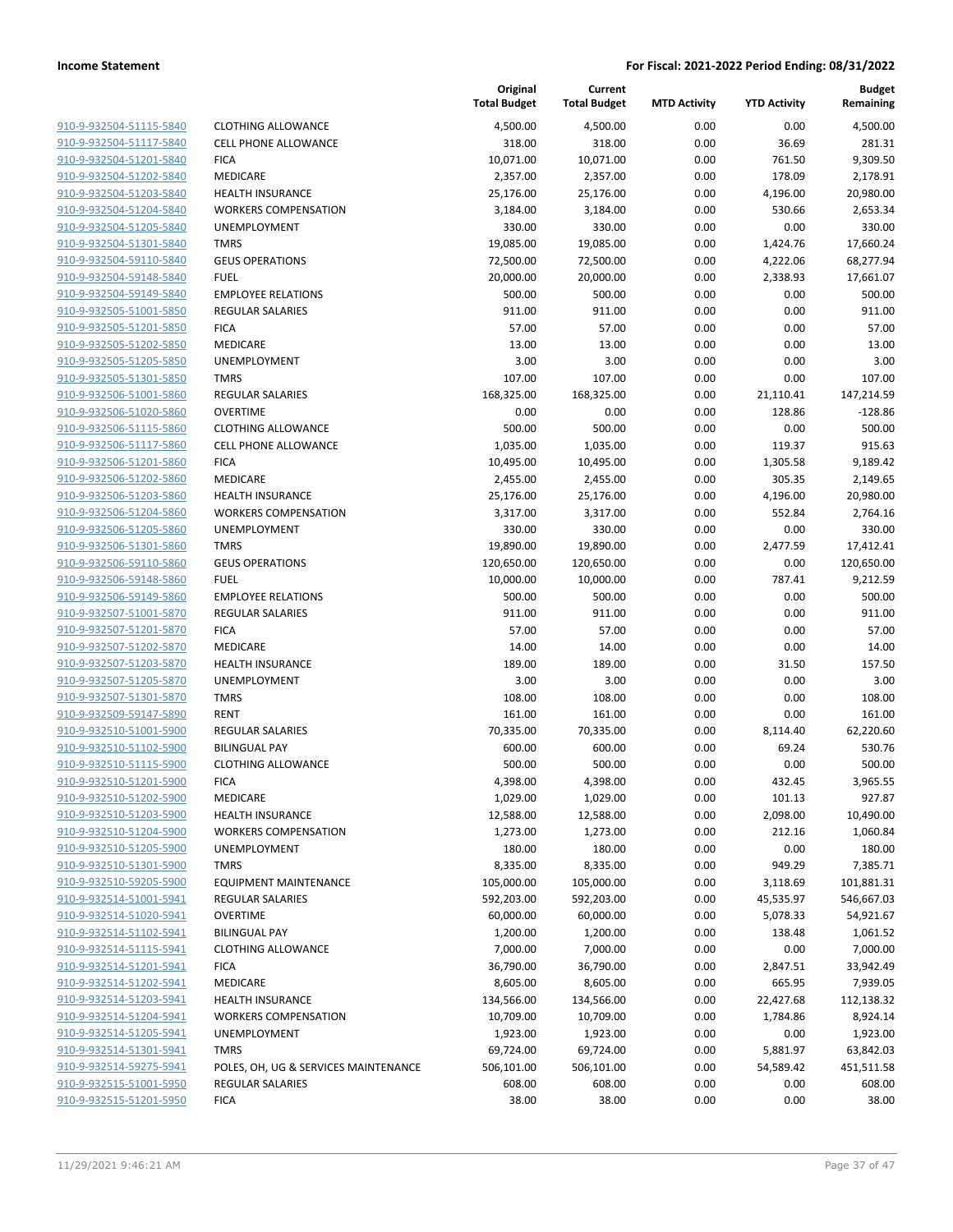| 910-9-932515-51202-5950        |
|--------------------------------|
| 910-9-932515-51203-5950        |
| 910-9-932515-51205-5950        |
| 910-9-932515-51301-5950        |
| 910-9-932515-59282-5950        |
| 910-9-932516-51001-5960        |
| <u>910-9-932516-51020-5960</u> |
| <u>910-9-932516-51201-5960</u> |
| 910-9-932516-51202-5960        |
| 910-9-932516-51205-5960        |
| 910-9-932516-51301-5960        |
|                                |
| 910-9-932516-59284-5960        |
| 910-9-932517-51001-5970        |
| 910-9-932517-51020-5970        |
| 910-9-932517-51115-5970        |
| 910-9-932517-51201-5970        |
| 910-9-932517-51202-5970        |
| <u>910-9-932517-51203-5970</u> |
| 910-9-932517-51204-5970        |
| 910-9-932517-51205-5970        |
| 910-9-932517-51301-5970        |
| 910-9-932517-59270-5970        |
| 910-9-932518-51001-5980        |
| 910-9-932518-51020-5980        |
| 910-9-932518-51201-5980        |
| 910-9-932518-51202-5980        |
| <u>910-9-932518-51203-5980</u> |
| 910-9-932518-51205-5980        |
| 910-9-932518-51301-5980        |
|                                |
| 910-9-932518-59288-5980        |
| 910-9-932519-51001-5990        |
| 910-9-932519-51201-5990        |
| 910-9-932519-51202-5990        |
| 910-9-932519-51203-5990        |
| 910-9-932519-51205-5990        |
| 910-9-932519-51301-5990        |
| 910-9-932520-51001-9021        |
| 910-9-932520-51020-9021        |
| 910-9-932520-51115-9021        |
| 910-9-932520-51117-9021        |
| 910-9-932520-51201-902<br>1    |
| 910-9-932520-51202-9021        |
| 910-9-932520-51203-9021        |
| 910-9-932520-51204-9021        |
| 910-9-932520-51205-9021        |
| 910-9-932520-51301-9021        |
|                                |
| 910-9-932520-59110-9021        |
| 910-9-932520-59148-9021        |
| 910-9-932520-59149-9021        |
| 910-9-932520-59169-9021        |
| 910-9-932521-59205-9354        |
| 910-9-932590-59364-9900        |
| 910-9-932590-59365-9900        |
| 910-9-932590-59366-9900        |
| 910-9-932590-59367-9900        |
| <u>910-9-932590-59368-9900</u> |
| 910-9-932590-59369-9900        |
| 910-9-932590-59370-9900        |
| 910-9-932590-59371-9900        |
|                                |

|                                                    |                                         | Original<br><b>Total Budget</b> | Current<br><b>Total Budget</b> | <b>MTD Activity</b> | <b>YTD Activity</b> | <b>Budget</b><br>Remaining |
|----------------------------------------------------|-----------------------------------------|---------------------------------|--------------------------------|---------------------|---------------------|----------------------------|
| 910-9-932515-51202-5950                            | MEDICARE                                | 9.00                            | 9.00                           | 0.00                | 0.00                | 9.00                       |
| 910-9-932515-51203-5950                            | <b>HEALTH INSURANCE</b>                 | 126.00                          | 126.00                         | 0.00                | 21.00               | 105.00                     |
| 910-9-932515-51205-5950                            | UNEMPLOYMENT                            | 2.00                            | 2.00                           | 0.00                | 0.00                | 2.00                       |
| 910-9-932515-51301-5950                            | <b>TMRS</b>                             | 72.00                           | 72.00                          | 0.00                | 0.00                | 72.00                      |
| 910-9-932515-59282-5950                            | <b>TRANSFORMERS MAINTENANCE</b>         | 5,000.00                        | 5,000.00                       | 0.00                | 0.00                | 5.000.00                   |
| 910-9-932516-51001-5960                            | <b>REGULAR SALARIES</b>                 | 13,362.00                       | 13,362.00                      | 0.00                | 1,240.73            | 12,121.27                  |
| 910-9-932516-51020-5960                            | <b>OVERTIME</b>                         | 3,000.00                        | 3,000.00                       | 0.00                | 548.99              | 2,451.01                   |
| 910-9-932516-51201-5960                            | <b>FICA</b>                             | 828.00                          | 828.00                         | 0.00                | 110.96              | 717.04                     |
| 910-9-932516-51202-5960                            | MEDICARE                                | 193.00                          | 193.00                         | 0.00                | 25.95               | 167.05                     |
| 910-9-932516-51205-5960                            | <b>UNEMPLOYMENT</b>                     | 37.00                           | 37.00                          | 0.00                | 0.00                | 37.00                      |
| 910-9-932516-51301-5960                            | <b>TMRS</b>                             | 1,570.00                        | 1,570.00                       | 0.00                | 207.61              | 1,362.39                   |
| 910-9-932516-59284-5960                            | ST LIGHTING & SIGNALS MAINTENANCE       | 8,000.00                        | 8,000.00                       | 0.00                | 1,128.11            | 6,871.89                   |
| 910-9-932517-51001-5970                            | <b>REGULAR SALARIES</b>                 | 45,808.00                       | 45,808.00                      | 0.00                | 4,903.20            | 40,904.80                  |
| 910-9-932517-51020-5970                            | <b>OVERTIME</b>                         | 0.00                            | 0.00                           | 0.00                | 122.58              | $-122.58$                  |
| 910-9-932517-51115-5970                            | <b>CLOTHING ALLOWANCE</b>               | 1,000.00                        | 1,000.00                       | 0.00                | 0.00                | 1,000.00                   |
| 910-9-932517-51201-5970                            | <b>FICA</b>                             | 2,840.00                        | 2,840.00                       | 0.00                | 263.05              | 2,576.95                   |
| 910-9-932517-51202-5970                            | MEDICARE                                | 664.00                          | 664.00                         | 0.00                | 61.51               | 602.49                     |
| 910-9-932517-51203-5970                            | <b>HEALTH INSURANCE</b>                 | 12,336.00                       | 12,336.00                      | 0.00                | 2,056.00            | 10,280.00                  |
| 910-9-932517-51204-5970                            | <b>WORKERS COMPENSATION</b>             | 839.00                          | 839.00                         | 0.00                | 139.84              | 699.16                     |
| 910-9-932517-51205-5970                            | UNEMPLOYMENT                            | 176.00                          | 176.00                         | 0.00                | 0.00                | 176.00                     |
| 910-9-932517-51301-5970                            | <b>TMRS</b>                             | 5,382.00                        | 5,382.00                       | 0.00                | 582.99              | 4,799.01                   |
| 910-9-932517-59270-5970                            | <b>METERS MAINTENANCE</b>               | 900.00                          | 900.00                         | 0.00                | 0.00                | 900.00                     |
| 910-9-932518-51001-5980                            | <b>REGULAR SALARIES</b>                 | 3,217.00                        | 3,217.00                       | 0.00                | 610.40              | 2,606.60                   |
| 910-9-932518-51020-5980                            | <b>OVERTIME</b>                         | 600.00                          | 600.00                         | 0.00                | 30.65               | 569.35                     |
| 910-9-932518-51201-5980                            | <b>FICA</b>                             | 199.00                          | 199.00                         | 0.00                | 39.75               | 159.25                     |
| 910-9-932518-51202-5980                            | MEDICARE                                | 47.00                           | 47.00                          | 0.00                | 9.30                | 37.70                      |
| 910-9-932518-51203-5980                            | HEALTH INSURANCE                        | 629.00                          | 629.00                         | 0.00                | 104.84              | 524.16                     |
| 910-9-932518-51205-5980                            | UNEMPLOYMENT                            | 9.00                            | 9.00                           | 0.00                | 0.00                | 9.00                       |
| 910-9-932518-51301-5980                            | <b>TMRS</b>                             | 378.00                          | 378.00                         | 0.00                | 74.36               | 303.64                     |
| 910-9-932518-59288-5980                            | <b>VAPOR LIGHTS MAINTENANCE</b>         | 500.00                          | 500.00                         | 0.00                | 73.01               | 426.99                     |
| 910-9-932519-51001-5990                            | <b>REGULAR SALARIES</b>                 | 935.00                          | 935.00                         | 0.00                | 0.00                | 935.00                     |
| 910-9-932519-51201-5990                            | <b>FICA</b>                             | 58.00                           | 58.00                          | 0.00                | 0.00                | 58.00                      |
| 910-9-932519-51202-5990                            | MEDICARE                                | 14.00                           | 14.00                          | 0.00                | 0.00                | 14.00                      |
| 910-9-932519-51203-5990<br>910-9-932519-51205-5990 | <b>HEALTH INSURANCE</b><br>UNEMPLOYMENT | 252.00<br>4.00                  | 252.00<br>4.00                 | 0.00<br>0.00        | 42.00<br>0.00       | 210.00<br>4.00             |
| 910-9-932519-51301-5990                            | <b>TMRS</b>                             | 110.00                          | 110.00                         | 0.00                | 0.00                | 110.00                     |
| 910-9-932520-51001-9021                            | <b>REGULAR SALARIES</b>                 | 226,017.00                      | 226,017.00                     | 0.00                | 0.00                | 226,017.00                 |
| 910-9-932520-51020-9021                            | <b>OVERTIME</b>                         | 15,000.00                       | 15,000.00                      | 0.00                | 0.00                | 15,000.00                  |
| 910-9-932520-51115-9021                            | <b>CLOTHING ALLOWANCE</b>               | 3,500.00                        | 3,500.00                       | 0.00                | 0.00                | 3,500.00                   |
| 910-9-932520-51117-9021                            | CELL PHONE ALLOWANCE                    | 864.00                          | 864.00                         | 0.00                | 0.00                | 864.00                     |
| 910-9-932520-51201-9021                            | <b>FICA</b>                             | 14,069.00                       | 14,069.00                      | 0.00                | 0.00                | 14,069.00                  |
| 910-9-932520-51202-9021                            | MEDICARE                                | 3,290.00                        | 3,290.00                       | 0.00                | 0.00                | 3,290.00                   |
| 910-9-932520-51203-9021                            | <b>HEALTH INSURANCE</b>                 | 78,046.00                       | 78,046.00                      | 0.00                | 13,007.66           | 65,038.34                  |
| 910-9-932520-51204-9021                            | <b>WORKERS COMPENSATION</b>             | 4,074.00                        | 4,074.00                       | 0.00                | 679.00              | 3,395.00                   |
| 910-9-932520-51205-9021                            | <b>UNEMPLOYMENT</b>                     | 1,116.00                        | 1,116.00                       | 0.00                | 0.00                | 1,116.00                   |
| 910-9-932520-51301-9021                            | <b>TMRS</b>                             | 26,659.00                       | 26,659.00                      | 0.00                | 0.00                | 26,659.00                  |
| 910-9-932520-59110-9021                            | <b>GEUS OPERATIONS</b>                  | 35,000.00                       | 35,000.00                      | 0.00                | 152.99              | 34,847.01                  |
| 910-9-932520-59148-9021                            | <b>FUEL</b>                             | 10,000.00                       | 10,000.00                      | 0.00                | 0.00                | 10,000.00                  |
| 910-9-932520-59149-9021                            | <b>EMPLOYEE RELATIONS</b>               | 1,000.00                        | 1,000.00                       | 0.00                | 0.00                | 1,000.00                   |
| 910-9-932520-59169-9021                            | PRE PAID METER COSTS                    | 5,000.00                        | 5,000.00                       | 0.00                | 0.00                | 5,000.00                   |
| 910-9-932521-59205-9354                            | <b>EQUIPMENT MAINTENANCE</b>            | 4,000.00                        | 4,000.00                       | 0.00                | 0.00                | 4,000.00                   |
| 910-9-932590-59364-9900                            | <b>POLES</b>                            | 247,500.00                      | 247,500.00                     | 0.00                | 39,608.15           | 207,891.85                 |
| 910-9-932590-59365-9900                            | OH CONDUCTOR & DEVICES                  | 492,500.00                      | 492,500.00                     | 0.00                | 20,632.95           | 471,867.05                 |
| 910-9-932590-59366-9900                            | UG CONDUIT                              | 210,000.00                      | 210,000.00                     | 0.00                | 15,466.41           | 194,533.59                 |
| 910-9-932590-59367-9900                            | UG CONDUCTOR & DEVICES                  | 235,000.00                      | 235,000.00                     | 0.00                | 61,547.64           | 173,452.36                 |
| 910-9-932590-59368-9900                            | <b>TRANSFORMERS &amp; CAPACITORS</b>    | 212,000.00                      | 212,000.00                     | 0.00                | 38,856.64           | 173,143.36                 |
| 910-9-932590-59369-9900                            | SERVICE CONNECTIONS                     | 1,000.00                        | 1,000.00                       | 0.00                | 0.00                | 1,000.00                   |
| 910-9-932590-59370-9900                            | METERS                                  | 602,649.00                      | 602,649.00                     | 0.00                | 34,300.11           | 568,348.89                 |
| 910-9-932590-59371-9900                            | <b>VAPOR LIGHTS</b>                     | 6,000.00                        | 6,000.00                       | 0.00                | 2,730.64            | 3,269.36                   |
|                                                    |                                         |                                 |                                |                     |                     |                            |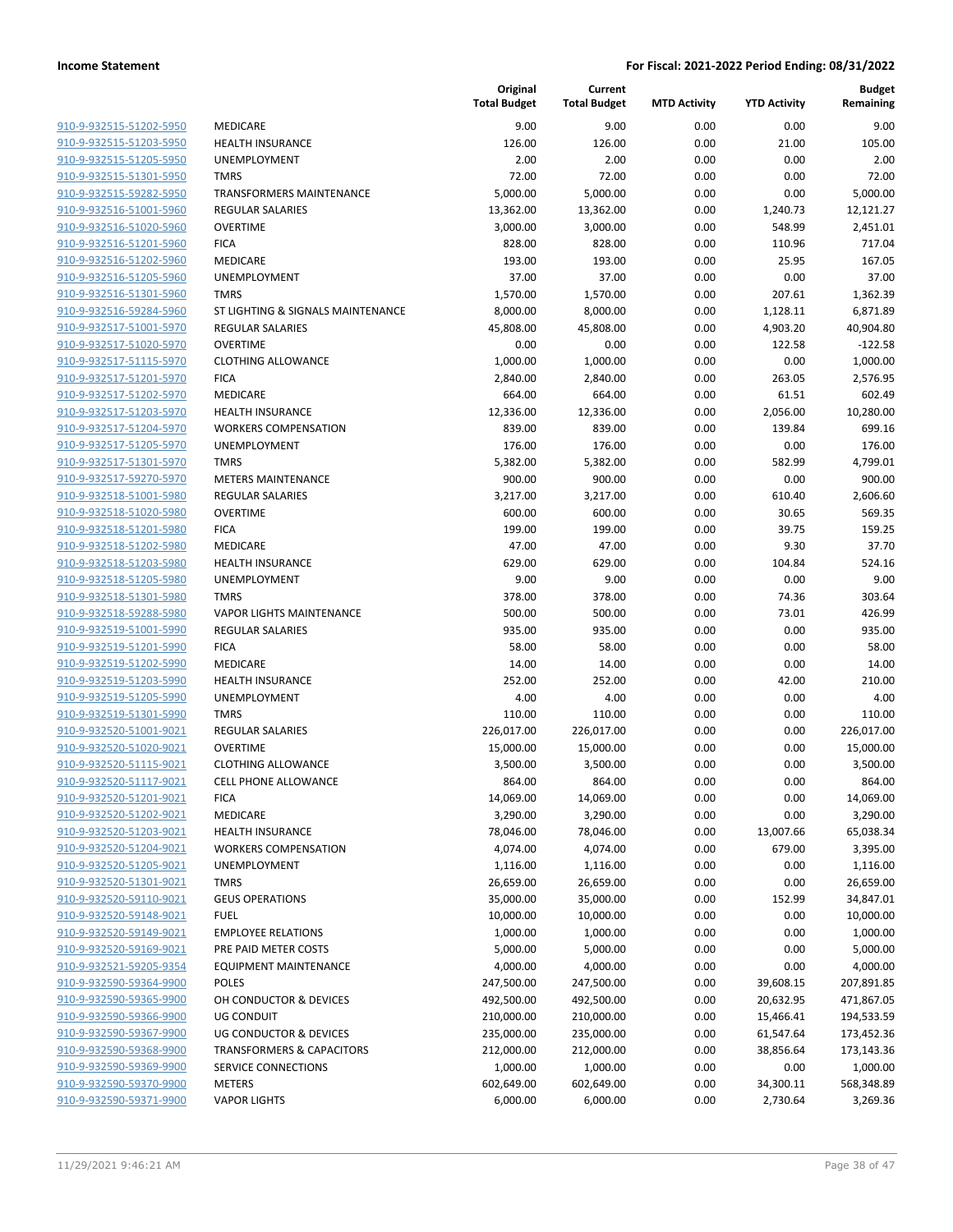|                         |                                 | Original<br><b>Total Budget</b> | Current<br><b>Total Budget</b> | <b>MTD Activity</b> | <b>YTD Activity</b> | <b>Budget</b><br>Remaining |
|-------------------------|---------------------------------|---------------------------------|--------------------------------|---------------------|---------------------|----------------------------|
| 910-9-932590-59375-9900 | STREET LIGHTING & SIGNALS       | 120,000.00                      | 120,000.00                     | 0.00                | 1,968.42            | 118,031.58                 |
| 910-9-932590-59392-9900 | <b>TRANSPORTATION EQUIPMENT</b> | 142,000.00                      | 142,000.00                     | 0.00                | 0.00                | 142,000.00                 |
| 910-9-932590-59395-9900 | <b>LABORATORY EQUIPMENT</b>     | 0.00                            | 0.00                           | 0.00                | 0.00                | 0.00                       |
| 910-9-932591-51001-9914 | <b>REGULAR SALARIES</b>         | 7,410.00                        | 7,410.00                       | 0.00                | 13,449.68           | $-6,039.68$                |
| 910-9-932591-51020-9914 | <b>OVERTIME</b>                 | 6,000.00                        | 6,000.00                       | 0.00                | 1,806.03            | 4,193.97                   |
| 910-9-932591-51201-9914 | <b>FICA</b>                     | 460.00                          | 460.00                         | 0.00                | 945.85              | $-485.85$                  |
| 910-9-932591-51202-9914 | MEDICARE                        | 108.00                          | 108.00                         | 0.00                | 221.20              | $-113.20$                  |
| 910-9-932591-51205-9914 | UNEMPLOYMENT                    | 15.00                           | 15.00                          | 0.00                | 0.00                | 15.00                      |
| 910-9-932591-51301-9914 | <b>TMRS</b>                     | 872.00                          | 872.00                         | 0.00                | 1,769.68            | $-897.68$                  |
| 910-9-932592-51001-9915 | <b>REGULAR SALARIES</b>         | 7,409.00                        | 7,409.00                       | 0.00                | 13,708.37           | $-6,299.37$                |
| 910-9-932592-51020-9915 | <b>OVERTIME</b>                 | 11,000.00                       | 11,000.00                      | 0.00                | 3,818.55            | 7,181.45                   |
| 910-9-932592-51201-9915 | <b>FICA</b>                     | 460.00                          | 460.00                         | 0.00                | 1,086.67            | $-626.67$                  |
| 910-9-932592-51202-9915 | MEDICARE                        | 107.00                          | 107.00                         | 0.00                | 254.14              | $-147.14$                  |
| 910-9-932592-51205-9915 | UNEMPLOYMENT                    | 15.00                           | 15.00                          | 0.00                | 0.00                | 15.00                      |
| 910-9-932592-51301-9915 | <b>TMRS</b>                     | 872.00                          | 872.00                         | 0.00                | 2,033.13            | $-1,161.13$                |
| 910-9-932593-51001-9916 | REGULAR SALARIES                | 7,410.00                        | 7,410.00                       | 0.00                | 13,058.29           | $-5,648.29$                |
| 910-9-932593-51020-9916 | <b>OVERTIME</b>                 | 12,000.00                       | 12,000.00                      | 0.00                | 2,186.88            | 9,813.12                   |
| 910-9-932593-51201-9916 | <b>FICA</b>                     | 460.00                          | 460.00                         | 0.00                | 945.27              | $-485.27$                  |
| 910-9-932593-51202-9916 | MEDICARE                        | 108.00                          | 108.00                         | 0.00                | 221.07              | $-113.07$                  |
| 910-9-932593-51205-9916 | UNEMPLOYMENT                    | 15.00                           | 15.00                          | 0.00                | 0.00                | 15.00                      |
| 910-9-932593-51301-9916 | <b>TMRS</b>                     | 872.00                          | 872.00                         | 0.00                | 1,776.80            | $-904.80$                  |
| 910-9-932594-51001-9917 | REGULAR SALARIES                | 7,409.00                        | 7,409.00                       | 0.00                | 2,578.40            | 4,830.60                   |
| 910-9-932594-51020-9917 | <b>OVERTIME</b>                 | 8,000.00                        | 8,000.00                       | 0.00                | 675.66              | 7,324.34                   |
| 910-9-932594-51201-9917 | <b>FICA</b>                     | 460.00                          | 460.00                         | 0.00                | 203.27              | 256.73                     |
| 910-9-932594-51202-9917 | MEDICARE                        | 107.00                          | 107.00                         | 0.00                | 47.54               | 59.46                      |
| 910-9-932594-51205-9917 | UNEMPLOYMENT                    | 15.00                           | 15.00                          | 0.00                | 0.00                | 15.00                      |
| 910-9-932594-51301-9917 | <b>TMRS</b>                     | 872.00                          | 872.00                         | 0.00                | 380.31              | 491.69                     |
| 910-9-932595-51001-9918 | <b>REGULAR SALARIES</b>         | 32,366.00                       | 32,366.00                      | 0.00                | 730.14              | 31,635.86                  |
| 910-9-932595-51020-9918 | <b>OVERTIME</b>                 | 3,000.00                        | 3,000.00                       | 0.00                | 183.12              | 2,816.88                   |
| 910-9-932595-51201-9918 | <b>FICA</b>                     | 2,011.00                        | 2,011.00                       | 0.00                | 56.62               | 1,954.38                   |
| 910-9-932595-51202-9918 | MEDICARE                        | 470.00                          | 470.00                         | 0.00                | 13.24               | 456.76                     |
| 910-9-932595-51205-9918 | UNEMPLOYMENT                    | 108.00                          | 108.00                         | 0.00                | 0.00                | 108.00                     |
| 910-9-932595-51301-9918 | <b>TMRS</b>                     | 3,811.00                        | 3,811.00                       | 0.00                | 105.92              | 3,705.08                   |
| 910-9-932596-51001-9919 | <b>REGULAR SALARIES</b>         | 15,941.00                       | 15,941.00                      | 0.00                | 10,239.66           | 5,701.34                   |
| 910-9-932596-51020-9919 | <b>OVERTIME</b>                 | 6,000.00                        | 6,000.00                       | 0.00                | 670.81              | 5,329.19                   |
| 910-9-932596-51201-9919 | <b>FICA</b>                     | 990.00                          | 990.00                         | 0.00                | 680.92              | 309.08                     |
| 910-9-932596-51202-9919 | MEDICARE                        | 232.00                          | 232.00                         | 0.00                | 159.25              | 72.75                      |
| 910-9-932596-51205-9919 | UNEMPLOYMENT                    | 53.00                           | 53.00                          | 0.00                | 0.00                | 53.00                      |
| 910-9-932596-51301-9919 | <b>TMRS</b>                     | 1,877.00                        | 1,877.00                       | 0.00                | 1,273.98            | 603.02                     |
| 910-9-932597-51001-9920 | <b>REGULAR SALARIES</b>         | 18,978.00                       | 18,978.00                      | 0.00                | 3,063.02            | 15,914.98                  |
| 910-9-932597-51020-9920 | <b>OVERTIME</b>                 | 0.00                            | 0.00                           | 0.00                | 183.12              | $-183.12$                  |
| 910-9-932597-51201-9920 | <b>FICA</b>                     | 1,182.00                        | 1,182.00                       | 0.00                | 201.26              | 980.74                     |
| 910-9-932597-51202-9920 | MEDICARE                        | 276.00                          | 276.00                         | 0.00                | 47.07               | 228.93                     |
| 910-9-932597-51205-9920 | UNEMPLOYMENT                    | 45.00                           | 45.00                          | 0.00                | 0.00                | 45.00                      |
| 910-9-932597-51301-9920 | <b>TMRS</b>                     | 2,240.00                        | 2,240.00                       | 0.00                | 376.56              | 1,863.44                   |
| 910-9-932598-51001-9921 | <b>REGULAR SALARIES</b>         | 333.00                          | 333.00                         | 0.00                | 0.00                | 333.00                     |
| 910-9-932598-51020-9921 | <b>OVERTIME</b>                 | 150.00                          | 150.00                         | 0.00                | 0.00                | 150.00                     |
| 910-9-932598-51201-9921 | <b>FICA</b>                     | 20.00                           | 20.00                          | 0.00                | 0.00                | 20.00                      |
| 910-9-932598-51202-9921 | MEDICARE                        | 5.00                            | 5.00                           | 0.00                | 0.00                | 5.00                       |
| 910-9-932598-51205-9921 | <b>UNEMPLOYMENT</b>             | 1.00                            | 1.00                           | 0.00                | 0.00                | 1.00                       |
| 910-9-932598-51301-9921 | TMRS                            | 39.00                           | 39.00                          | 0.00                | 0.00                | 39.00                      |
| 910-9-932599-51001-9922 | REGULAR SALARIES                | 1,304.00                        | 1,304.00                       | 0.00                | 0.00                | 1,304.00                   |
| 910-9-932599-51201-9922 | <b>FICA</b>                     | 81.00                           | 81.00                          | 0.00                | 0.00                | 81.00                      |
| 910-9-932599-51202-9922 | MEDICARE                        | 19.00                           | 19.00                          | 0.00                | 0.00                | 19.00                      |
| 910-9-932599-51205-9922 | UNEMPLOYMENT                    | 3.00                            | 3.00                           | 0.00                | 0.00                | 3.00                       |
| 910-9-932599-51301-9922 | <b>TMRS</b>                     | 154.00                          | 154.00                         | 0.00                | 0.00                | 154.00                     |
| 910-9-970000-59187-9211 | <b>EMPLOYEE RELATIONS</b>       | 14,500.00                       | 14,500.00                      | 0.00                | 0.00                | 14,500.00                  |
| 910-9-970000-59701-9040 | <b>BAD DEBT</b>                 | 10,000.00                       | 10,000.00                      | 0.00                | 0.00                | 10,000.00                  |
| 910-9-970000-59720-9705 | <b>BANK FEES</b>                | 15,000.00                       | 15,000.00                      | 0.00                | 299.06              | 14,700.94                  |
|                         |                                 |                                 |                                |                     |                     |                            |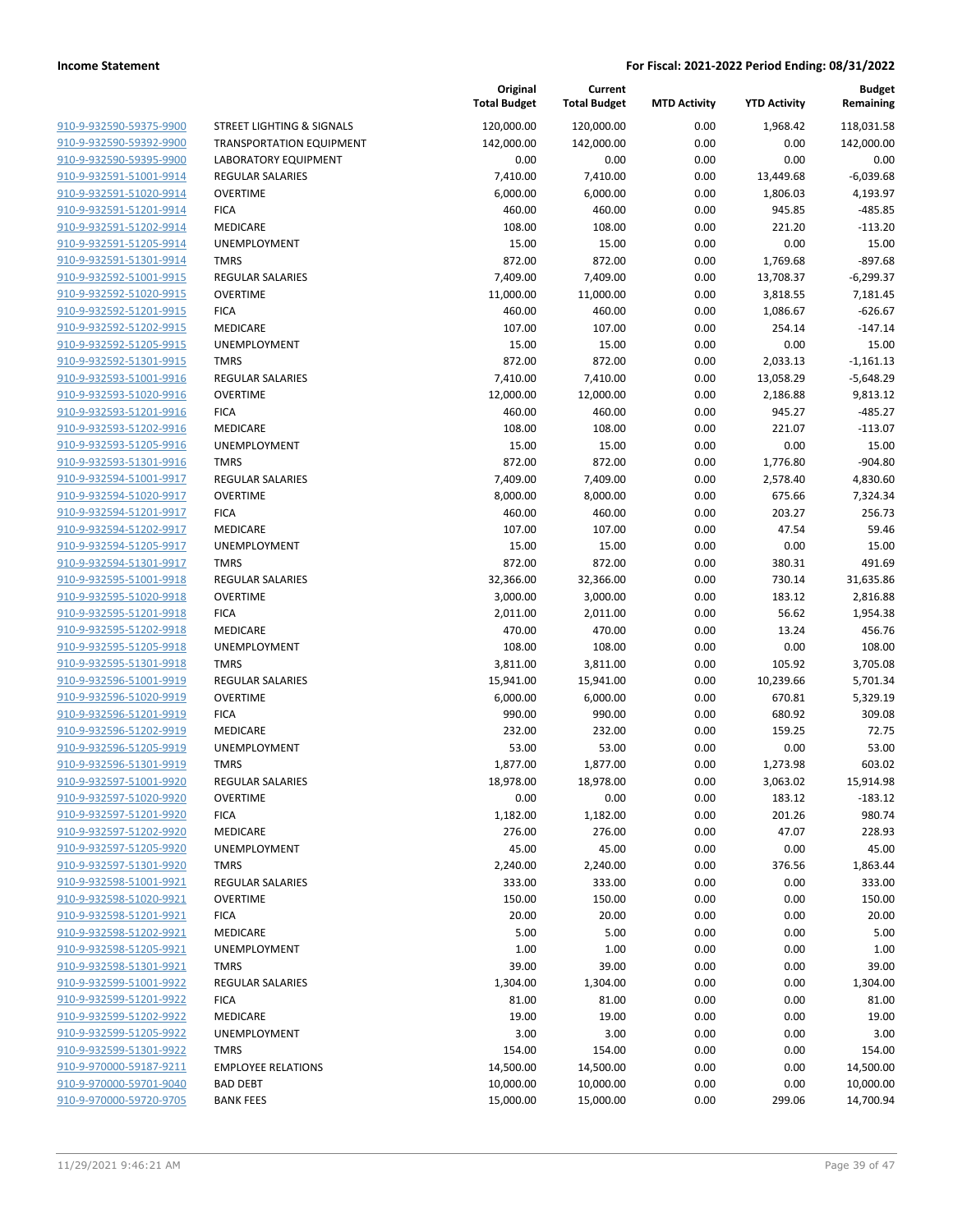|                                                       |                                                        |                       | Original<br><b>Total Budget</b> | Current<br><b>Total Budget</b> | <b>MTD Activity</b> | <b>YTD Activity</b>  | <b>Budget</b><br>Remaining  |
|-------------------------------------------------------|--------------------------------------------------------|-----------------------|---------------------------------|--------------------------------|---------------------|----------------------|-----------------------------|
| 910-9-970000-59730-9250                               | <b>INVENTORY LOSS/GAIN</b>                             |                       | 1,000.00                        | 1,000.00                       | 0.00                | $-465.80$            | 1,465.80                    |
| 910-9-970000-59731-9250                               | <b>GASOLINE LOSSES/GAINS</b>                           |                       | 500.00                          | 500.00                         | 0.00                | 0.00                 | 500.00                      |
| 910-9-970000-59732-9250                               | FUEL OIL LOSSES/GAINS                                  |                       | 500.00                          | 500.00                         | 0.00                | 0.00                 | 500.00                      |
| 910-9-970000-59750-9260                               | <b>ACCRUED PTO PAY</b>                                 |                       | 125,000.00                      | 125,000.00                     | 0.00                | 208.91               | 124,791.09                  |
| 910-9-970000-59770-9997                               | CONTINGENCY                                            |                       | 350,000.00                      | 343,295.28                     | 0.00                | 0.00                 | 343,295.28                  |
| 910-9-970000-59771-9997                               | PAYROLL CONTINGENCY                                    |                       | 125,000.00                      | 125,000.00                     | 0.00                | 0.00                 | 125,000.00                  |
| 910-9-970000-59780-9240                               | PROPERTY INSURANCE                                     |                       | 275,585.19                      | 258,063.60                     | 0.00                | 258,063.60           | 0.00                        |
| 910-9-970000-59781-9250                               | <b>LIABILITY INSURANCE</b>                             |                       | 82,545.00                       | 122,172.01                     | 0.00                | 138,435.98           | $-16,263.97$                |
| 910-9-990000-59901-9270                               | XFER to COG - FRANCHISE FEES                           |                       | 2,786,921.97                    | 2,786,921.97                   | 0.00                | 0.00                 | 2,786,921.97                |
| 910-9-990000-59902-9200                               | XFER to COG- ADMIN EXPENSES                            |                       | 345,000.00                      | 345,000.00                     | 0.00                | 37,531.84            | 307,468.16                  |
| 910-9-990000-59903-4082                               | XFER to COG - PILOT                                    |                       | 352,451.00                      | 352,451.00                     | 0.00                | 0.00                 | 352,451.00                  |
| 910-9-990000-59912-9999                               | XFER TO 912 - DEBT SERVICE                             |                       | 26,529,167.00                   | 26,529,167.00                  | 0.00                | 2,240,310.33         | 24,288,856.67               |
| 910-9-990000-59926-9330                               | XFER to COG - GARAGE                                   |                       | 72,908.92                       | 72,908.92                      | 0.00                | 12,151.48            | 60,757.44                   |
| 910-9-990000-59927-9200                               | XFER to COG - INSURANCE                                |                       | 16,643.67                       | 16,643.67                      | 0.00                | 126.96               | 16,516.71                   |
| 910-9-990000-59928-9200                               | XFER to COG - IT                                       |                       | 78,985.82                       | 78,985.82                      | 0.00                | 13,164.30            | 65,821.52                   |
| 910-9-990000-59930-9270                               | XFER to GBOD                                           | <b>Expense Total:</b> | 611,875.06<br>85,110,280.12     | 611,875.06<br>85,127,826.01    | 0.00<br>0.00        | 0.00<br>6,856,756.46 | 611,875.06<br>78,271,069.55 |
|                                                       |                                                        |                       |                                 |                                |                     |                      |                             |
|                                                       | Fund: 910 - ELECTRIC OPERATING FUND Surplus (Deficit): |                       | 5,681,474.88                    | 5,663,928.99                   | 0.00                | 3,442,146.31         |                             |
| <b>Fund: 911 - ELECTRIC DEBT REDUCTION</b><br>Revenue |                                                        |                       |                                 |                                |                     |                      |                             |
| 911-9-000000-49801-4190                               | <b>INTEREST INCOME</b>                                 |                       | 1,100.00                        | 1,100.00                       | 0.00                | $-0.16$              | 1,100.16                    |
|                                                       |                                                        | <b>Revenue Total:</b> | 1,100.00                        | 1,100.00                       | 0.00                | $-0.16$              | 1,100.16                    |
|                                                       | Fund: 911 - ELECTRIC DEBT REDUCTION Total:             |                       | 1,100.00                        | 1,100.00                       | 0.00                | $-0.16$              |                             |
|                                                       |                                                        |                       |                                 |                                |                     |                      |                             |
| Fund: 912 - ELECTRIC DEBT SERVICE<br>Revenue          |                                                        |                       |                                 |                                |                     |                      |                             |
| 912-9-000000-49710-4999                               | TRANFSER FROM GEUS 910 - ELECTRIC OP                   |                       | -26,883,724.00                  | -26,883,724.00                 | 0.00                | 2,240,310.33         | -29,124,034.33              |
|                                                       |                                                        | <b>Revenue Total:</b> | -26,883,724.00                  | -26,883,724.00                 | 0.00                | 2,240,310.33         | -29,124,034.33              |
| Expense                                               |                                                        |                       |                                 |                                |                     |                      |                             |
| 912-9-980000-59801-9800                               | PAYING AGENT FEES                                      |                       | 3,500.00                        | 3,500.00                       | 0.00                | 0.00                 | 3,500.00                    |
| 912-9-980000-59810-9800                               | ARBITRAGE                                              |                       | 5,000.00                        | 5,000.00                       | 0.00                | 0.00                 | 5,000.00                    |
| 912-9-980000-59811-9800                               | CONTINUING DISCLOSURE                                  |                       | 1,000.00                        | 1,000.00                       | 0.00                | 0.00                 | 1,000.00                    |
| 912-9-980000-59820-9800                               | <b>SURETY BOND</b>                                     |                       | 1,600.00                        | 1,600.00                       | 0.00                | 0.00                 | 1,600.00                    |
| 912-9-980000-59862-9800                               | PRINCIPAL 2019A ISSUE                                  |                       | 2,140,000.00                    | 2,140,000.00                   | 0.00                | 0.00                 | 2,140,000.00                |
| 912-9-980000-59863-4270                               | INTEREST 2019A ISSUE                                   |                       | 1,828,000.00                    | 1,828,000.00                   | 0.00                | 0.00                 | 1,828,000.00                |
| 912-9-980000-59864-9800                               | PRINCIPAL 2019B ISSUE                                  |                       | 1,565,688.00                    | 1,565,688.00                   | 0.00                | 0.00                 | 1,565,688.00                |
| 912-9-980000-59865-4270                               | INTEREST 2019B ISSUE                                   |                       | 159,500.00                      | 159,500.00                     | 0.00                | 0.00                 | 159,500.00                  |
| 912-9-980000-59866-9800                               | PRINCIPAL 2021 ISSUE                                   |                       | 20,000,000.00                   | 20,000,000.00                  | 0.00                | 0.00                 | 20,000,000.00               |
| 912-9-980000-59867-4270                               | INTEREST 2021 ISSUE                                    |                       | 64,584.00                       | 64,584.00                      | 0.00                | 0.00                 | 64,584.00                   |
| 912-9-980000-59868-9800                               | PRINCIPAL 2021 CIP ISSUE                               |                       | 240,000.00                      | 240,000.00                     | 0.00                | 0.00                 | 240,000.00                  |
| 912-9-980000-59869-4270                               | INTEREST 2021 CIP ISSUE                                |                       | 437,444.00                      | 437,444.00                     | 0.00                | 0.00<br>0.00         | 437,444.00                  |
|                                                       |                                                        | <b>Expense Total:</b> | 26,446,316.00                   | 26,446,316.00                  | 0.00                |                      | 26,446,316.00               |
|                                                       | Fund: 912 - ELECTRIC DEBT SERVICE Surplus (Deficit):   |                       | -53,330,040.00                  | -53,330,040.00                 | 0.00                | 2,240,310.33         |                             |
| <b>Fund: 913 - ELECTRIC CONSTRUCTION FUND</b>         |                                                        |                       |                                 |                                |                     |                      |                             |
| Revenue<br>913-9-000000-49801-4190                    | <b>INTEREST INCOME</b>                                 |                       | 600.00                          | 600.00                         | 0.00                | $-1.97$              | 601.97                      |
|                                                       |                                                        | <b>Revenue Total:</b> | 600.00                          | 600.00                         | 0.00                | $-1.97$              | 601.97                      |
|                                                       |                                                        |                       |                                 |                                |                     |                      |                             |
|                                                       | Fund: 913 - ELECTRIC CONSTRUCTION FUND Total:          |                       | 600.00                          | 600.00                         | 0.00                | $-1.97$              |                             |
| Fund: 950 - CABLE / INTERNET<br>Revenue               |                                                        |                       |                                 |                                |                     |                      |                             |
| 950-9-000000-48001-3950                               | <b>CABLE REVENUES</b>                                  |                       | 2,474,951.00                    | 2,474,951.00                   | 0.00                | 430,005.82           | 2,044,945.18                |
| 950-9-000000-48002-3950                               | MOVIE PAY-PER-VIEW                                     |                       | 0.00                            | 0.00                           | 0.00                | 57.65                | $-57.65$                    |
| 950-9-000000-48003-3950                               | SET-TOP                                                |                       | 101,711.00                      | 101,711.00                     | 0.00                | 19,212.83            | 82,498.17                   |
| 950-9-000000-48040-3950                               | <b>BROADCASTS</b>                                      |                       | 0.00                            | 0.00                           | 0.00                | 400.00               | $-400.00$                   |
| 950-9-000000-48101-3950                               | <b>INTERNET REVENUES</b>                               |                       | 3,247,356.00                    | 3,247,356.00                   | 0.00                | 528,456.09           | 2,718,899.91                |
| 950-9-000000-48102-3950                               | COLOCATION                                             |                       | 20,378.00                       | 20,378.00                      | 0.00                | 0.00                 | 20,378.00                   |
| 950-9-000000-48201-3950                               | LATE CHARGES                                           |                       | 50,000.00                       | 50,000.00                      | 0.00                | 10,348.42            | 39,651.58                   |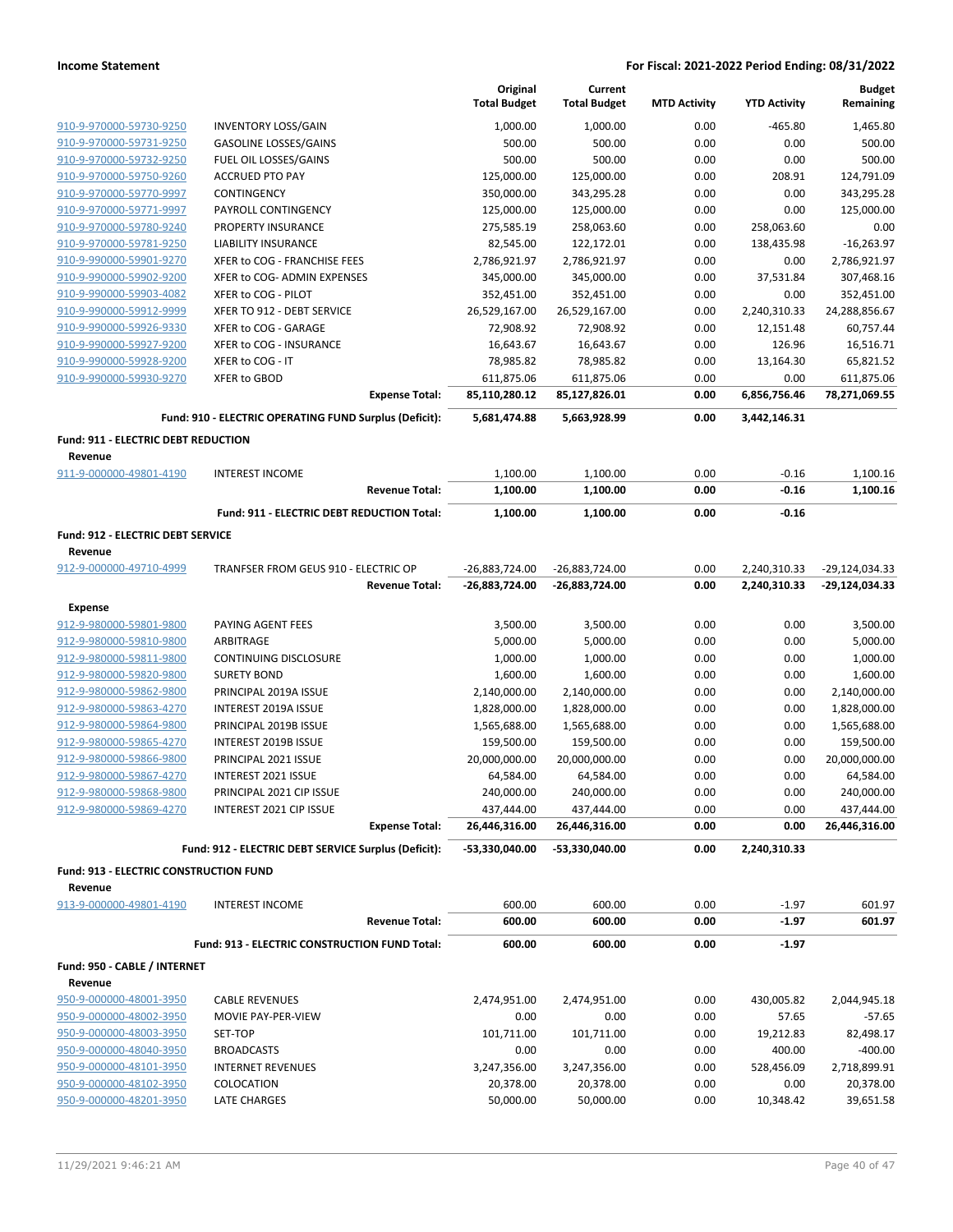|                                                    |                                                | Original<br><b>Total Budget</b> | Current<br><b>Total Budget</b> | <b>MTD Activity</b> | <b>YTD Activity</b> | <b>Budget</b><br>Remaining |
|----------------------------------------------------|------------------------------------------------|---------------------------------|--------------------------------|---------------------|---------------------|----------------------------|
| 950-9-000000-48202-3950                            | <b>SERVICE CHARGES</b>                         | 40,000.00                       | 40,000.00                      | 0.00                | 8,961.75            | 31,038.25                  |
| 950-9-000000-48203-3950                            | LOST/DAMAGED EQUIPMENT                         | 30,000.00                       | 30,000.00                      | 0.00                | 4,698.35            | 25,301.65                  |
| 950-9-000000-48301-3950                            | <b>TRANSFER TO COG</b>                         | 320,338.00                      | 320,338.00                     | 0.00                | 44,327.65           | 276,010.35                 |
| 950-9-000000-48307-3950                            | <b>TRANSFER TO GBOD</b>                        | 64,067.00                       | 64,067.00                      | 0.00                | 8,871.66            | 55,195.34                  |
| 950-9-000000-48434-3950                            | <b>CHANNEL 34</b>                              | 0.00                            | 0.00                           | 0.00                | 200.00              | $-200.00$                  |
| 950-9-000000-48488-3950                            | AD INSERTIONS                                  | 30,000.00                       | 30,000.00                      | 0.00                | 0.00                | 30,000.00                  |
| 950-9-000000-48501-3950                            | <b>CUSTOMER AID TO CONSTRUCTION</b>            | 1,000.00                        | 1,000.00                       | 0.00                | 0.00                | 1,000.00                   |
| 950-9-000000-48502-3950                            | OTHER REIMBURSEMENTS                           | 500.00                          | 500.00                         | 0.00                | 0.00                | 500.00                     |
| 950-9-000000-48503-3950                            | FIBER MAINTENANCE FEES                         | 5,500.00                        | 5,500.00                       | 0.00                | 0.00                | 5,500.00                   |
| 950-9-000000-48801-4190                            | <b>INTEREST INCOME</b>                         | 8,000.00                        | 8,000.00                       | 0.00                | 0.00                | 8,000.00                   |
| 950-9-000000-48991-3950                            | <b>GEUS ELECTRIC PAYMENT FOR INTERNET</b>      | 38,000.00                       | 38,000.00                      | 0.00                | 0.00                | 38,000.00                  |
| 950-9-000000-48993-3950                            | GEUS ELECTRIC PAYMENT FOR PUBLIC SVC           | 15,000.00                       | 15,000.00                      | 0.00                | 0.00                | 15,000.00                  |
| 950-9-000000-48994-3950                            | <b>LEASE OF DARK FIBER</b>                     | 324,000.00                      | 324,000.00                     | 0.00                | 0.00                | 324,000.00                 |
| 950-9-000000-48995-3950                            | <b>COLOCATION FOR SCADA &amp; PHONE SYSTEM</b> | 20,378.00                       | 20,378.00                      | 0.00                | 0.00                | 20,378.00                  |
|                                                    | <b>Revenue Total:</b>                          | 6,791,179.00                    | 6,791,179.00                   | 0.00                | 1,055,540.22        | 5,735,638.78               |
| <b>Expense</b>                                     |                                                |                                 |                                |                     |                     |                            |
| 950-9-951050-51001-8500                            | <b>REGULAR SALARIES</b>                        | 80,956.00                       | 80,956.00                      | 0.00                | 6,992.40            | 73,963.60                  |
| 950-9-951050-51115-8500                            | <b>CLOTHING ALLOWANCE</b>                      | 3,500.00                        | 3,500.00                       | 0.00                | 211.70              | 3,288.30                   |
| 950-9-951050-51116-8500                            | CAR ALLOWANCE                                  | 1,170.00                        | 1,170.00                       | 0.00                | 225.00              | 945.00                     |
| 950-9-951050-51117-8500                            | <b>CELL PHONE ALLOWANCE</b>                    | 504.00                          | 504.00                         | 0.00                | 24.93               | 479.07                     |
| 950-9-951050-51201-8500                            | <b>FICA</b>                                    | 5,124.00                        | 5,124.00                       | 0.00                | 346.80              | 4,777.20                   |
| 950-9-951050-51202-8500                            | MEDICARE                                       | 1,199.00                        | 1,199.00                       | 0.00                | 81.12               | 1,117.88                   |
| 950-9-951050-51203-8500<br>950-9-951050-51204-8500 | <b>HEALTH INSURANCE</b>                        | 10,071.00                       | 10,071.00                      | 0.00                | 1,678.50<br>247.34  | 8,392.50                   |
| 950-9-951050-51205-8500                            | <b>WORKERS COMPENSATION</b><br>UNEMPLOYMENT    | 1,484.00                        | 1,484.00                       | 0.00                | 0.00                | 1,236.66<br>144.00         |
| 950-9-951050-51301-8500                            | <b>TMRS</b>                                    | 144.00<br>9,709.00              | 144.00<br>9,709.00             | 0.00<br>0.00        | 840.12              | 8,868.88                   |
| 950-9-951050-59110-8500                            | <b>GEUS OPERATIONS</b>                         | 81,400.00                       | 81,400.00                      | 0.00                | 14,551.62           | 66,848.38                  |
| 950-9-951050-59141-8500                            | <b>UTILITY BILLS</b>                           | 87,000.00                       | 87,000.00                      | 0.00                | 12,560.49           | 74,439.51                  |
| 950-9-951050-59148-8500                            | <b>FUEL</b>                                    | 10,000.00                       | 10,000.00                      | 0.00                | 1,152.61            | 8,847.39                   |
| 950-9-951050-59149-8500                            | <b>EMPLOYEE RELATIONS</b>                      | 500.00                          | 500.00                         | 0.00                | 0.00                | 500.00                     |
| 950-9-951050-59191-8500                            | POLE USE                                       | 33,000.00                       | 33,000.00                      | 0.00                | 0.00                | 33,000.00                  |
| 950-9-951051-51001-8510                            | REGULAR SALARIES                               | 64,352.00                       | 64,352.00                      | 0.00                | 4,213.86            | 60,138.14                  |
| 950-9-951051-51020-8510                            | <b>OVERTIME</b>                                | 1,000.00                        | 1,000.00                       | 0.00                | 140.02              | 859.98                     |
| 950-9-951051-51117-8510                            | <b>CELL PHONE ALLOWANCE</b>                    | 324.00                          | 324.00                         | 0.00                | 0.00                | 324.00                     |
| 950-9-951051-51201-8510                            | <b>FICA</b>                                    | 4,037.00                        | 4,037.00                       | 0.00                | 266.61              | 3,770.39                   |
| 950-9-951051-51202-8510                            | MEDICARE                                       | 944.00                          | 944.00                         | 0.00                | 62.35               | 881.65                     |
| 950-9-951051-51203-8510                            | <b>HEALTH INSURANCE</b>                        | 22,029.00                       | 22,029.00                      | 0.00                | 3,671.50            | 18,357.50                  |
| 950-9-951051-51204-8510                            | <b>WORKERS COMPENSATION</b>                    | 1,170.00                        | 1,170.00                       | 0.00                | 195.00              | 975.00                     |
| 950-9-951051-51205-8510                            | UNEMPLOYMENT                                   | 315.00                          | 315.00                         | 0.00                | 0.00                | 315.00                     |
| 950-9-951051-51301-8510                            | <b>TMRS</b>                                    | 7,653.00                        | 7,653.00                       | 0.00                | 505.05              | 7,147.95                   |
| 950-9-951051-59110-8510                            | <b>GEUS OPERATIONS</b>                         | 200.00                          | 200.00                         | 0.00                | 0.00                | 200.00                     |
| 950-9-951051-59148-8510                            | <b>FUEL</b>                                    | 200.00                          | 200.00                         | 0.00                | 0.00                | 200.00                     |
| 950-9-951051-59151-8510                            | <b>BASIC PROGRAM EXPENSE</b>                   | 2,223,645.00                    | 2,223,645.00                   | 0.00                | 161,556.70          | 2,062,088.30               |
| 950-9-951051-59152-8510                            | PREMIUM PROGRAM EXPENSE                        | 65,565.00                       | 65,565.00                      | 0.00                | 4,449.60            | 61,115.40                  |
| 950-9-951051-59154-8510                            | <b>TIVO Fees</b>                               | 25,403.00                       | 25,403.00                      | 0.00                | 2,394.85            | 23,008.15                  |
| 950-9-951051-59155-8510                            | OTHER PROGRAM EXPENSE                          | 7,500.00                        | 7,500.00                       | 0.00                | 0.00                | 7,500.00                   |
| 950-9-951052-51001-8520                            | <b>REGULAR SALARIES</b>                        | 60,898.00                       | 60,898.00                      | 0.00                | 8,250.00            | 52,648.00                  |
| 950-9-951052-51115-8520                            | <b>CLOTHING ALLOWANCE</b>                      | 500.00                          | 500.00                         | 0.00                | 0.00                | 500.00                     |
| 950-9-951052-51116-8520                            | CAR ALLOWANCE                                  | 975.00                          | 975.00                         | 0.00                | 0.00                | 975.00                     |
| 950-9-951052-51117-8520                            | <b>CELL PHONE ALLOWANCE</b>                    | 216.00                          | 216.00                         | 0.00                | 47.04               | 168.96                     |
| 950-9-951052-51201-8520                            | <b>FICA</b>                                    | 3,850.00                        | 3,850.00                       | 0.00                | 514.41              | 3,335.59                   |
| 950-9-951052-51202-8520                            | MEDICARE                                       | 901.00                          | 901.00                         | 0.00                | 120.30              | 780.70                     |
| 950-9-951052-51203-8520                            | <b>HEALTH INSURANCE</b>                        | 6,294.00                        | 6,294.00                       | 0.00                | 1,049.00            | 5,245.00                   |
| 950-9-951052-51204-8520                            | <b>WORKERS COMPENSATION</b>                    | 1,115.00                        | 1,115.00                       | 0.00                | 185.84              | 929.16                     |
| 950-9-951052-51205-8520                            | UNEMPLOYMENT                                   | 90.00                           | 90.00                          | 0.00                | 0.00                | 90.00                      |
| 950-9-951052-51301-8520                            | <b>TMRS</b>                                    | 7,296.00                        | 7,296.00                       | 0.00                | 962.46              | 6,333.54                   |
| 950-9-951052-59110-8520                            | <b>GEUS OPERATIONS</b>                         | 115,000.00                      | 115,000.00                     | 0.00                | 17,433.82           | 97,566.18                  |
| 950-9-951052-59148-8520                            | <b>FUEL</b>                                    | 10,000.00                       | 10,000.00                      | 0.00                | 1,152.61            | 8,847.39                   |
| 950-9-951052-59149-8520                            | <b>EMPLOYEE RELATIONS</b>                      | 500.00                          | 500.00                         | 0.00                | 0.00                | 500.00                     |
|                                                    |                                                |                                 |                                |                     |                     |                            |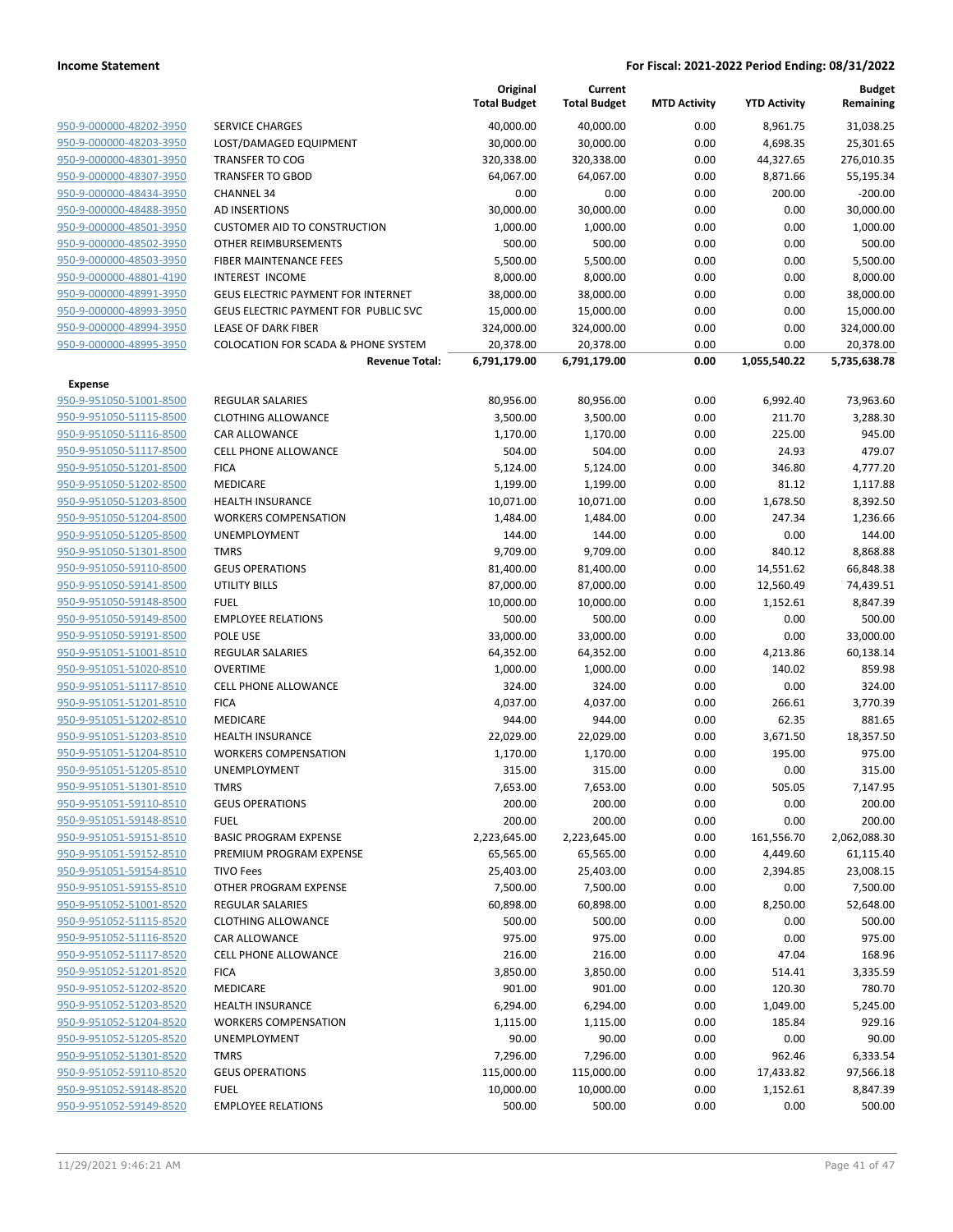| <u>950-9-951052-59150-8520</u>                     |
|----------------------------------------------------|
| 950-9-951053-51001-8530                            |
| 950-9-951053-51020-8530                            |
| <u>950-9-951053-51102-8530</u>                     |
| <u>950-9-951053-51117-8530</u>                     |
| 950-9-951053-51201-8530                            |
| 950-9-951053-51202-8530                            |
| <u>950-9-951053-51203-8530</u>                     |
| <u>950-9-951053-51204-8530</u>                     |
| <u>950-9-951053-51205-8530</u>                     |
| 950-9-951053-51301-8530                            |
| <u>950-9-951053-59110-8530</u>                     |
| 950-9-951053-59146-8530                            |
| <u>950-9-951053-59148-8530</u>                     |
| <u>950-9-951053-59149-8530</u>                     |
| <u>950-9-951053-59160-8530</u>                     |
| 950-9-951054-51001-8540                            |
| 950-9-951054-51020-8540                            |
|                                                    |
| 950-9-951054-51102-8540                            |
| <u>950-9-951054-51201-8540</u>                     |
| <u>950-9-951054-51202-8540</u>                     |
| 950-9-951054-51203-8540                            |
| 950-9-951054-51204-8540                            |
| <u>950-9-951054-51205-8540</u>                     |
| <u>950-9-951054-51301-8540</u>                     |
| <u>950-9-951054-59110-8540</u>                     |
| 950-9-951054-59149-8540                            |
| 950-9-951055-51001-8550                            |
| 950-9-951055-51020-8550                            |
| <u>950-9-951055-51115-8550</u>                     |
| <u>950-9-951055-51116-8550</u>                     |
| 950-9-951055-51117-8550                            |
| 950-9-951055-51201-8550                            |
| <u>950-9-951055-51202-8550</u>                     |
| <u>950-9-951055-51203-8550</u>                     |
| <u>950-9-951055-51204-8550</u>                     |
| 950-9-951055-51205-8550                            |
| 950-9-951055-51301-8550                            |
| 950-9-951055-59110-8550                            |
| 950-9-951055-59112-8550                            |
| 950-9-951055-59158-8550                            |
| 950-9-951060-51001-8600                            |
| 950-9-951060-51010-8600                            |
| 950-9-951060-51020-8600                            |
| <u>950-9-951060-51115-8600</u>                     |
| 950-9-951060-51116-8600                            |
| 950-9-951060-51117-8600                            |
|                                                    |
|                                                    |
| 950-9-951060-51201-8600                            |
| 950-9-951060-51202-8600                            |
| <u>950-9-951060-51203-8600</u>                     |
| 950-9-951060-51204-8600                            |
| 950-9-951060-51205-8600                            |
| 950-9-951060-51301-8600                            |
| 950-9-951060-59201-8600                            |
| <u>950-9-951060-59205-8600</u>                     |
| 950-9-951060-59231-8600                            |
| 950-9-951060-59235-8600                            |
| 950-9-951061-51001-8610<br>950-9-951061-51020-8610 |

|                                                    |                                       | Original<br><b>Total Budget</b> | Current<br><b>Total Budget</b> | <b>MTD Activity</b> | <b>YTD Activity</b> | <b>Budget</b><br>Remaining |
|----------------------------------------------------|---------------------------------------|---------------------------------|--------------------------------|---------------------|---------------------|----------------------------|
| 950-9-951052-59150-8520                            | <b>ISP SERVICE EXPENSE</b>            | 742,640.00                      | 742,640.00                     | 0.00                | 132,635.40          | 610,004.60                 |
| 950-9-951053-51001-8530                            | <b>REGULAR SALARIES</b>               | 175,971.00                      | 175,971.00                     | 0.00                | 17,375.02           | 158,595.98                 |
| 950-9-951053-51020-8530                            | <b>OVERTIME</b>                       | 1,000.00                        | 1,000.00                       | 0.00                | 99.96               | 900.04                     |
| 950-9-951053-51102-8530                            | <b>BILINGUAL PAY</b>                  | 450.00                          | 450.00                         | 0.00                | 17.31               | 432.69                     |
| 950-9-951053-51117-8530                            | <b>CELL PHONE ALLOWANCE</b>           | 1,392.00                        | 1,392.00                       | 0.00                | 135.64              | 1,256.36                   |
| 950-9-951053-51201-8530                            | <b>FICA</b>                           | 11,025.00                       | 11,025.00                      | 0.00                | 1,109.10            | 9,915.90                   |
| 950-9-951053-51202-8530                            | MEDICARE                              | 2,578.00                        | 2,578.00                       | 0.00                | 259.39              | 2,318.61                   |
| 950-9-951053-51203-8530                            | <b>HEALTH INSURANCE</b>               | 34,617.00                       | 34,617.00                      | 0.00                | 5,769.50            | 28,847.50                  |
| 950-9-951053-51204-8530                            | <b>WORKERS COMPENSATION</b>           | 3,193.00                        | 3,193.00                       | 0.00                | 532.16              | 2,660.84                   |
| 950-9-951053-51205-8530                            | UNEMPLOYMENT                          | 495.00                          | 495.00                         | 0.00                | 0.00                | 495.00                     |
| 950-9-951053-51301-8530                            | <b>TMRS</b>                           | 20,894.00                       | 20,894.00                      | 0.00                | 2,085.00            | 18,809.00                  |
| 950-9-951053-59110-8530                            | <b>GEUS OPERATIONS</b>                | 17,350.00                       | 17,350.00                      | 0.00                | 20.00               | 17,330.00                  |
| 950-9-951053-59146-8530                            | <b>TRAINING AND TRAVEL</b>            | 4,500.00                        | 4,500.00                       | 0.00                | 0.00                | 4,500.00                   |
| 950-9-951053-59148-8530                            | <b>FUEL</b>                           | 2,250.00                        | 2,250.00                       | 0.00                | 0.00                | 2,250.00                   |
| 950-9-951053-59149-8530                            | <b>EMPLOYEE RELATIONS</b>             | 250.00                          | 250.00                         | 0.00                | 0.00                | 250.00                     |
| 950-9-951053-59160-8530                            | ADVERTISING                           | 28,850.00                       | 28,850.00                      | 0.00                | 0.00                | 28,850.00                  |
| 950-9-951054-51001-8540                            | <b>REGULAR SALARIES</b>               | 69,221.00                       | 69,221.00                      | 0.00                | 9,488.06            | 59,732.94                  |
| 950-9-951054-51020-8540                            | <b>OVERTIME</b>                       | 3,000.00                        | 3,000.00                       | 0.00                | 311.94              | 2,688.06                   |
| 950-9-951054-51102-8540                            | <b>BILINGUAL PAY</b>                  | 0.00                            | 0.00                           | 0.00                | 17.31               | $-17.31$                   |
| 950-9-951054-51201-8540                            | <b>FICA</b>                           | 4,292.00                        | 4,292.00                       | 0.00                | 598.70              | 3,693.30                   |
| 950-9-951054-51202-8540                            | MEDICARE                              | 1,003.00                        | 1,003.00                       | 0.00                | 140.01              | 862.99                     |
| 950-9-951054-51203-8540                            | <b>HEALTH INSURANCE</b>               | 25,176.00                       | 25,176.00                      | 0.00                | 4,196.00            | 20,980.00                  |
| 950-9-951054-51204-8540                            | <b>WORKERS COMPENSATION</b>           | 1,243.00                        | 1,243.00                       | 0.00                | 207.16              | 1,035.84                   |
| 950-9-951054-51205-8540                            | <b>UNEMPLOYMENT</b>                   | 360.00                          | 360.00                         | 0.00                | 0.00                | 360.00                     |
| 950-9-951054-51301-8540<br>950-9-951054-59110-8540 | <b>TMRS</b><br><b>GEUS OPERATIONS</b> | 8,134.00                        | 8,134.00                       | 0.00<br>0.00        | 1,138.79            | 6,995.21<br>6,855.62       |
| 950-9-951054-59149-8540                            | <b>EMPLOYEE RELATIONS</b>             | 7,000.00<br>250.00              | 7,000.00<br>250.00             | 0.00                | 144.38<br>0.00      | 250.00                     |
| 950-9-951055-51001-8550                            | <b>REGULAR SALARIES</b>               | 104,303.00                      | 104,303.00                     | 0.00                | 11,983.51           | 92,319.49                  |
| 950-9-951055-51020-8550                            | <b>OVERTIME</b>                       | 4,000.00                        | 4,000.00                       | 0.00                | 292.84              | 3,707.16                   |
| 950-9-951055-51115-8550                            | <b>CLOTHING ALLOWANCE</b>             | 100.00                          | 100.00                         | 0.00                | 0.00                | 100.00                     |
| 950-9-951055-51116-8550                            | CAR ALLOWANCE                         | 1,441.00                        | 1,441.00                       | 0.00                | 0.00                | 1,441.00                   |
| 950-9-951055-51117-8550                            | <b>CELL PHONE ALLOWANCE</b>           | 287.00                          | 287.00                         | 0.00                | 33.15               | 253.85                     |
| 950-9-951055-51201-8550                            | <b>FICA</b>                           | 5,556.00                        | 5,556.00                       | 0.00                | 472.41              | 5,083.59                   |
| 950-9-951055-51202-8550                            | MEDICARE                              | 1,535.00                        | 1,535.00                       | 0.00                | 178.48              | 1,356.52                   |
| 950-9-951055-51203-8550                            | <b>HEALTH INSURANCE</b>               | 16,996.00                       | 16,996.00                      | 0.00                | 2,832.66            | 14,163.34                  |
| 950-9-951055-51204-8550                            | <b>WORKERS COMPENSATION</b>           | 1,905.00                        | 1,905.00                       | 0.00                | 317.50              | 1,587.50                   |
| 950-9-951055-51205-8550                            | UNEMPLOYMENT                          | 238.00                          | 238.00                         | 0.00                | 0.00                | 238.00                     |
| 950-9-951055-51301-8550                            | <b>TMRS</b>                           | 12,460.00                       | 12,460.00                      | 0.00                | 1,427.86            | 11,032.14                  |
| 950-9-951055-59110-8550                            | <b>GEUS OPERATIONS</b>                | 10,800.00                       | 10,800.00                      | 0.00                | 0.00                | 10,800.00                  |
| 950-9-951055-59112-8550                            | SAFETY                                | 2,410.00                        | 2,410.00                       | 0.00                | 0.00                | 2,410.00                   |
| 950-9-951055-59158-8550                            | C/I BILLING                           | 45,000.00                       | 45,000.00                      | 0.00                | 44,421.24           | 578.76                     |
| 950-9-951060-51001-8600                            | <b>REGULAR SALARIES</b>               | 221,449.00                      | 221,449.00                     | 0.00                | 25,018.22           | 196,430.78                 |
| 950-9-951060-51010-8600                            | PART TIME REGULAR                     | 18,125.00                       | 18,125.00                      | 0.00                | 0.00                | 18,125.00                  |
| 950-9-951060-51020-8600                            | <b>OVERTIME</b>                       | 10,000.00                       | 10,000.00                      | 0.00                | 1,010.97            | 8,989.03                   |
| 950-9-951060-51115-8600                            | <b>CLOTHING ALLOWANCE</b>             | 2,300.00                        | 2,300.00                       | 0.00                | 0.00                | 2,300.00                   |
| 950-9-951060-51116-8600                            | CAR ALLOWANCE                         | 1,950.00                        | 1,950.00                       | 0.00                | 450.00              | 1,500.00                   |
| 950-9-951060-51117-8600                            | CELL PHONE ALLOWANCE                  | 1,672.00                        | 1,672.00                       | 0.00                | 174.45              | 1,497.55                   |
| 950-9-951060-51201-8600                            | <b>FICA</b>                           | 15,072.00                       | 15,072.00                      | 0.00                | 1,492.86            | 13,579.14                  |
| 950-9-951060-51202-8600                            | MEDICARE                              | 3,525.00                        | 3,525.00                       | 0.00                | 349.14              | 3,175.86                   |
| 950-9-951060-51203-8600                            | HEALTH INSURANCE                      | 44,688.00                       | 44,688.00                      | 0.00                | 7,448.00            | 37,240.00                  |
| 950-9-951060-51204-8600                            | <b>WORKERS COMPENSATION</b>           | 4,363.00                        | 4,363.00                       | 0.00                | 727.16              | 3,635.84                   |
| 950-9-951060-51205-8600                            | UNEMPLOYMENT                          | 822.00                          | 822.00                         | 0.00                | 0.00                | 822.00                     |
| 950-9-951060-51301-8600                            | <b>TMRS</b>                           | 28,562.00                       | 28,562.00                      | 0.00                | 2,965.93            | 25,596.07                  |
| 950-9-951060-59201-8600                            | <b>BUILDINGS MAINTENANCE</b>          | 24,100.00                       | 24,100.00                      | 0.00                | 13,355.41           | 10,744.59                  |
| 950-9-951060-59205-8600                            | <b>EQUIPMENT MAINTENANCE</b>          | 25,000.00                       | 25,000.00                      | 0.00                | 5,681.58            | 19,318.42                  |
| 950-9-951060-59231-8600                            | CABLE PLANT MAINTENANCE               | 22,500.00                       | 22,500.00                      | 0.00                | 7,087.18            | 15,412.82                  |
| 950-9-951060-59235-8600                            | FIBER OPTICS PLANT MAINTENANCE        | 45,000.00                       | 45,000.00                      | 0.00                | 0.00                | 45,000.00                  |
| 950-9-951061-51001-8610                            | <b>REGULAR SALARIES</b>               | 196,228.00                      | 196,228.00                     | 0.00                | 25,017.85           | 171,210.15                 |
| 950-9-951061-51020-8610                            | OVERTIME                              | 10,000.00                       | 10,000.00                      | 0.00                | 1,010.98            | 8,989.02                   |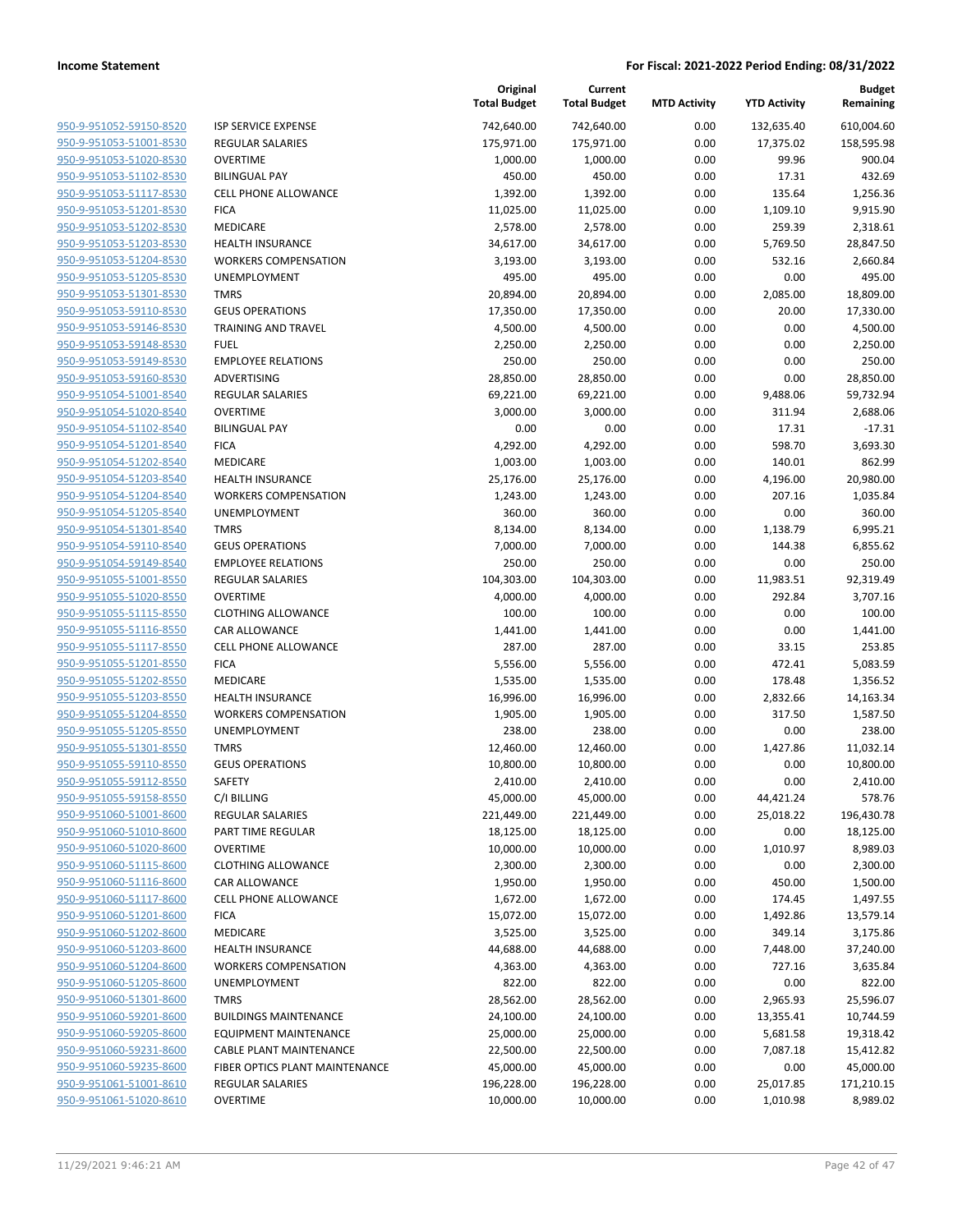|                         |                                                 | Original<br><b>Total Budget</b> | Current<br><b>Total Budget</b> | <b>MTD Activity</b> | <b>YTD Activity</b> | <b>Budget</b><br>Remaining |
|-------------------------|-------------------------------------------------|---------------------------------|--------------------------------|---------------------|---------------------|----------------------------|
| 950-9-951061-51115-8610 | <b>CLOTHING ALLOWANCE</b>                       | 2,300.00                        | 2,300.00                       | 0.00                | 0.00                | 2,300.00                   |
| 950-9-951061-51116-8610 | CAR ALLOWANCE                                   | 1,950.00                        | 1,950.00                       | 0.00                | 0.00                | 1,950.00                   |
| 950-9-951061-51117-8610 | <b>CELL PHONE ALLOWANCE</b>                     | 1,352.00                        | 1,352.00                       | 0.00                | 174.36              | 1,177.64                   |
| 950-9-951061-51201-8610 | <b>FICA</b>                                     | 12,373.00                       | 12,373.00                      | 0.00                | 1,540.97            | 10,832.03                  |
| 950-9-951061-51202-8610 | <b>MEDICARE</b>                                 | 2,894.00                        | 2,894.00                       | 0.00                | 360.39              | 2,533.61                   |
| 950-9-951061-51203-8610 | <b>HEALTH INSURANCE</b>                         | 39,338.00                       | 39,338.00                      | 0.00                | 6,556.34            | 32,781.66                  |
| 950-9-951061-51204-8610 | <b>WORKERS COMPENSATION</b>                     | 3,582.00                        | 3,582.00                       | 0.00                | 597.00              | 2,985.00                   |
| 950-9-951061-51205-8610 | UNEMPLOYMENT                                    | 565.00                          | 565.00                         | 0.00                | 0.00                | 565.00                     |
| 950-9-951061-51301-8610 | <b>TMRS</b>                                     | 23,447.00                       | 23,447.00                      | 0.00                | 2,913.70            | 20,533.30                  |
| 950-9-951061-59205-8610 | <b>EQUIPMENT MAINTENANCE</b>                    | 100.00                          | 100.00                         | 0.00                | 0.00                | 100.00                     |
| 950-9-951061-59233-8610 | <b>INTERNET PLANT MAINTENANCE</b>               | 15,000.00                       | 15,000.00                      | 0.00                | 0.00                | 15,000.00                  |
| 950-9-951090-59510-9900 | HEADEND, TRUNK & DISTRIBUTION SYSTEM            | 165,000.00                      | 165,000.00                     | 0.00                | 8,206.00            | 156,794.00                 |
| 950-9-951090-59511-9900 | <b>HEADEND EQUIPMENT</b>                        | 365,000.00                      | 365,000.00                     | 0.00                | 81,945.62           | 283,054.38                 |
| 950-9-951090-59512-9900 | <b>DROPS</b>                                    | 120,000.00                      | 120,000.00                     | 0.00                | 18,720.21           | 101,279.79                 |
| 950-9-951091-51001-9958 | <b>REGULAR SALARIES</b>                         | 36,480.00                       | 36,480.00                      | 0.00                | 3,469.11            | 33,010.89                  |
| 950-9-951091-51020-9958 | <b>OVERTIME</b>                                 | 4,500.00                        | 4,500.00                       | 0.00                | 298.89              | 4,201.11                   |
| 950-9-951091-51201-9958 | <b>FICA</b>                                     | 2,279.00                        | 2,279.00                       | 0.00                | 235.47              | 2,043.53                   |
| 950-9-951091-51202-9958 | MEDICARE                                        | 534.00                          | 534.00                         | 0.00                | 55.07               | 478.93                     |
| 950-9-951091-51205-9958 | UNEMPLOYMENT                                    | 130.00                          | 130.00                         | 0.00                | 0.00                | 130.00                     |
| 950-9-951091-51301-9958 | <b>TMRS</b>                                     | 4,322.00                        | 4,322.00                       | 0.00                | 440.54              | 3,881.46                   |
| 950-9-970000-59720-9705 | <b>CREDIT CARD &amp; BANK FEES</b>              | 17,400.00                       | 17,400.00                      | 0.00                | 1,384.38            | 16,015.62                  |
| 950-9-970000-59730-9250 | <b>INVENTORY LOSS/GAIN</b>                      | 1,000.00                        | 1,000.00                       | 0.00                | 0.00                | 1,000.00                   |
| 950-9-970000-59734-4210 | ASSET DISPOSAL LOSSES/GAINS                     | 1,000.00                        | 1,000.00                       | 0.00                | 0.00                | 1,000.00                   |
| 950-9-970000-59750-9260 | <b>ACCRUED PTO PAY</b>                          | 5,000.00                        | 5,000.00                       | 0.00                | 346.14              | 4,653.86                   |
| 950-9-970000-59770-9970 | CONTINGENCY                                     | 50,000.00                       | 50,000.00                      | 0.00                | 0.00                | 50,000.00                  |
| 950-9-970000-59771-9970 | PAYROLL CONTINGENCY                             | 10,000.00                       | 10,000.00                      | 0.00                | 0.00                | 10,000.00                  |
| 950-9-970000-59780-9240 | <b>PROPERTY INSURANCE</b>                       | 34,548.72                       | 9,332.15                       | 0.00                | 9,332.15            | 0.00                       |
| 950-9-970000-59781-9250 | <b>LIABILITY INSURANCE</b>                      | 10,136.00                       | 17,806.68                      | 0.00                | 12,384.03           | 5,422.65                   |
| 950-9-990000-59901-9270 | TRANSFER to COG - FRANCHISE FEES                | 298,700.90                      | 298,700.90                     | 0.00                | 0.00                | 298,700.90                 |
| 950-9-990000-59902-9200 | TRANSFER to COG - ADMIN EXPENSES                | 51,246.67                       | 51,246.67                      | 0.00                | 6,540.34            | 44,706.33                  |
| 950-9-990000-59903-4082 | TRANSFER to COG - PILOT                         | 36,393.00                       | 36,393.00                      | 0.00                | 0.00                | 36,393.00                  |
| 950-9-990000-59926-9330 | TRANSFER to COG - GARAGE                        | 13,392.00                       | 13,392.00                      | 0.00                | 2,139.84            | 11,252.16                  |
| 950-9-990000-59927-9200 | TRANSFER to COG - INSURANCE                     | 3,415.00                        | 3,415.00                       | 0.00                | 24.66               | 3,390.34                   |
| 950-9-990000-59928-9200 | XFER to COG - IT                                | 13,390.33                       | 13,390.33                      | 0.00                | 2,299.16            | 11,091.17                  |
| 950-9-990000-59930-9270 | <b>TRANSFER to GBOD</b>                         | 59,740.18                       | 59,740.18                      | 0.00                | 0.00                | 59,740.18                  |
| 950-9-990000-59954-8559 | <b>TRANSFER TO 910 - BILLING</b>                | 50,812.00                       | 50,812.00                      | 0.00                | 4,234.34            | 46,577.66                  |
| 950-9-990000-59955-8559 | TRANSFER TO 910 - CASHIERING                    | 68,089.00                       | 68,089.00                      | 0.00                | 5,674.09            | 62,414.91                  |
|                         | <b>Expense Total:</b>                           | 6,532,663.80                    | 6,515,117.91                   | 0.00                | 745,986.66          | 5,769,131.25               |
|                         | Fund: 950 - CABLE / INTERNET Surplus (Deficit): | 258,515.20                      | 276,061.09                     | 0.00                | 309,553.56          |                            |
|                         | <b>Total Surplus (Deficit):</b>                 | -53,993,551.19                  | -53,993,551.19                 | 0.00                | 8,209,986.13        |                            |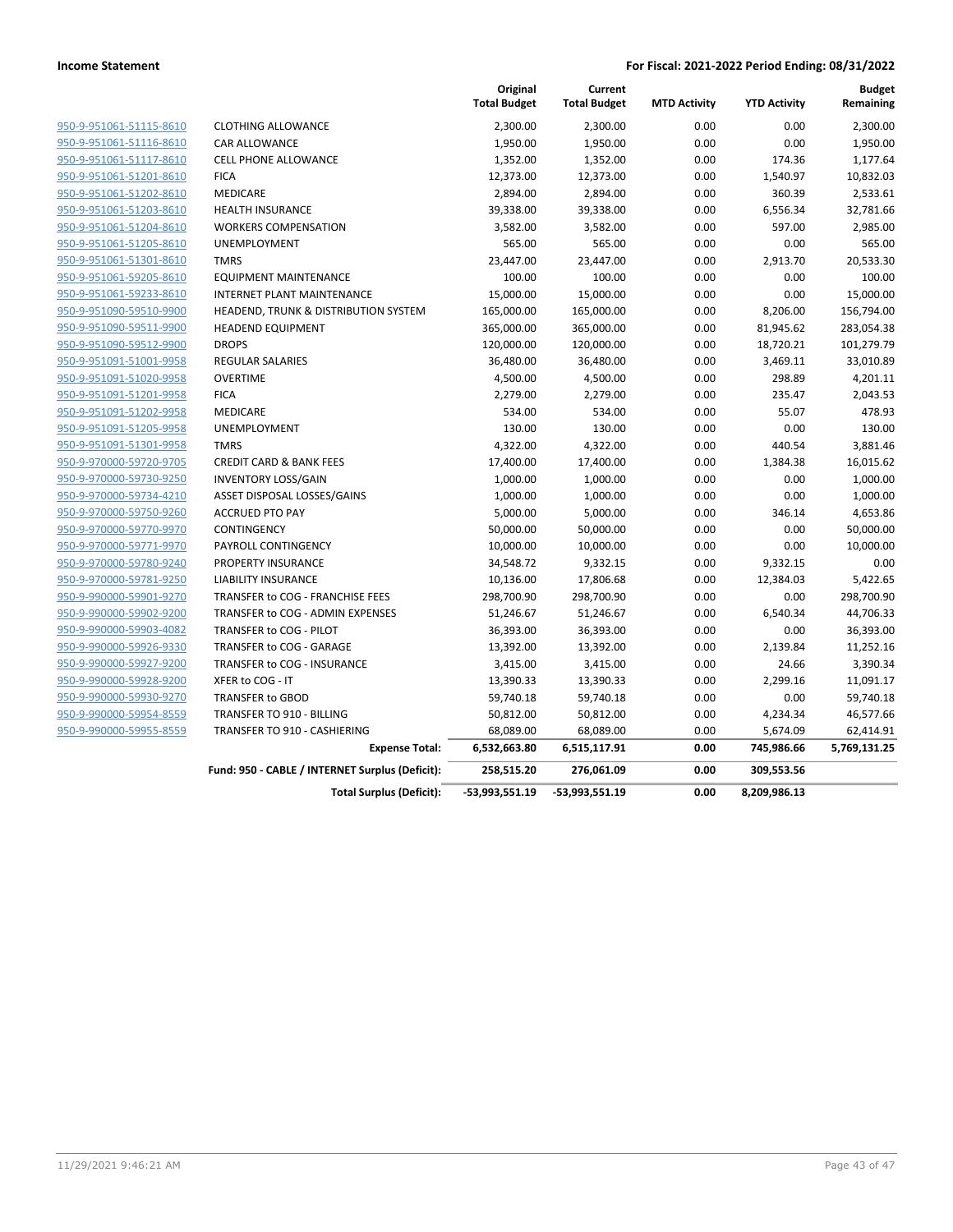# **Group Summary**

| <b>Account Type</b>                                                       | Original<br><b>Total Budget</b> | Current<br><b>Total Budget</b> | <b>MTD Activity</b> | <b>YTD Activity</b> | <b>Budget</b><br>Remaining     |
|---------------------------------------------------------------------------|---------------------------------|--------------------------------|---------------------|---------------------|--------------------------------|
| <b>Fund: 100 - GENERAL FUND</b>                                           |                                 |                                |                     |                     |                                |
| Revenue                                                                   | 27,976,074.00                   | 27,976,074.00                  | 0.00                | 7,819,736.25        | 20,156,337.75                  |
| Expense                                                                   | 31,811,180.36                   | 31,811,180.36                  | 0.00                | 4,131,847.46        | 27,679,332.90                  |
| Fund: 100 - GENERAL FUND Surplus (Deficit):                               | -3,835,106.36                   | $-3,835,106.36$                | 0.00                | 3,687,888.79        | $-7,522,995.15$                |
| Fund: 101 - MUNICIPAL COURT BUILDING SECURITY FEES                        |                                 |                                |                     |                     |                                |
| Revenue                                                                   | 0.00                            | 0.00                           | 0.00                | 413.91              | $-413.91$                      |
| Expense                                                                   | 0.00                            | 0.00                           | 0.00                | 1.44                | $-1.44$                        |
| Fund: 101 - MUNICIPAL COURT BUILDING SECURITY FEES Surplus (Deficit):     | 0.00                            | 0.00                           | 0.00                | 412.47              | $-412.47$                      |
| Fund: 102 - MUNICIPAL COURT TECH FUND                                     |                                 |                                |                     |                     |                                |
| Revenue                                                                   | 0.00                            | 0.00                           | 0.00                | 578.57              | $-578.57$                      |
| Expense                                                                   | 0.00                            | 0.00                           | 0.00                | 1.03                | $-1.03$                        |
| Fund: 102 - MUNICIPAL COURT TECH FUND Surplus (Deficit):                  | 0.00                            | 0.00                           | 0.00                | 577.54              | $-577.54$                      |
|                                                                           |                                 |                                |                     |                     |                                |
| Fund: 103 - MUNICIPAL COURT CHILD SAFETY FUND                             |                                 |                                |                     |                     |                                |
| Revenue<br>Expense                                                        | 30,060.00<br>25,010.00          | 30,060.00<br>25,010.00         | 0.00<br>0.00        | 25.00<br>7,893.81   | 30,035.00<br>17,116.19         |
| Fund: 103 - MUNICIPAL COURT CHILD SAFETY FUND Surplus (Deficit):          | 5,050.00                        | 5,050.00                       | 0.00                | $-7,868.81$         | 12,918.81                      |
|                                                                           |                                 |                                |                     |                     |                                |
| <b>Fund: 111 - RECREATION ACTIVITIES FUND</b>                             |                                 |                                |                     |                     |                                |
| Revenue                                                                   | 270,677.00                      | 270,677.00                     | 0.00                | 20,279.43           | 250,397.57                     |
| Expense                                                                   | 319,814.78                      | 319,814.78                     | 0.00                | 34,384.03           | 285,430.75                     |
| Fund: 111 - RECREATION ACTIVITIES FUND Surplus (Deficit):                 | $-49,137.78$                    | -49,137.78                     | 0.00                | -14,104.60          | -35,033.18                     |
| <b>Fund: 112 - GUN RANGE FUND</b>                                         |                                 |                                |                     |                     |                                |
| Revenue                                                                   | 1,500.00                        | 1,500.00                       | 0.00                | 240.00              | 1,260.00                       |
| Expense                                                                   | 2,160.00                        | 2,160.00                       | 0.00                | 380.00              | 1,780.00                       |
| Fund: 112 - GUN RANGE FUND Surplus (Deficit):                             | $-660.00$                       | $-660.00$                      | 0.00                | $-140.00$           | $-520.00$                      |
| Fund: 113 - HOTEL / MOTEL OCCUPANCY TAX FUND                              |                                 |                                |                     |                     |                                |
| Revenue                                                                   | 535,820.00                      | 535,820.00                     | 0.00                | 115,633.16          | 420,186.84                     |
| Expense                                                                   | 644,415.99                      | 644,415.99                     | 0.00                | 107,698.99          | 536,717.00                     |
| Fund: 113 - HOTEL / MOTEL OCCUPANCY TAX FUND Surplus (Deficit):           | -108,595.99                     | -108,595.99                    | 0.00                | 7,934.17            | -116,530.16                    |
| Fund: 114 - VENUE MANAGEMENT FUND                                         |                                 |                                |                     |                     |                                |
| Revenue                                                                   | 419,385.00                      | 419,385.00                     | 0.00                | 94,417.55           | 324,967.45                     |
| Expense                                                                   | 259,596.68                      | 259,596.68                     | 0.00                | 60,304.95           | 199,291.73                     |
| Fund: 114 - VENUE MANAGEMENT FUND Surplus (Deficit):                      | 159,788.32                      | 159,788.32                     | 0.00                | 34,112.60           | 125,675.72                     |
| <b>Fund: 123 - PTRAIN - POLICE REIMBURSEMENT GRANTS &amp; CONT EDUCAT</b> |                                 |                                |                     |                     |                                |
| Expense                                                                   | 0.00                            | 0.00                           | 0.00                | 390.10              | $-390.10$                      |
| Fund: 123 - PTRAIN - POLICE REIMBURSEMENT GRANTS & CONT EDUCAT Total:     | 0.00                            | 0.00                           | 0.00                | 390.10              | $-390.10$                      |
| <b>Fund: 124 - FIRE HAZMAT GRANT</b>                                      |                                 |                                |                     |                     |                                |
| Expense                                                                   | 0.00                            | 0.00                           | 0.00                | 0.02                | $-0.02$                        |
| Fund: 124 - FIRE HAZMAT GRANT Total:                                      | 0.00                            | 0.00                           | 0.00                | 0.02                | $-0.02$                        |
| Fund: 140 - DEBT SERVICE FUND                                             |                                 |                                |                     |                     |                                |
| Revenue                                                                   | 7,983,857.00                    | 7,983,857.00                   | 0.00                | 566,214.56          | 7,417,642.44                   |
| Expense                                                                   | 7,920,415.09                    | 7,920,415.09                   | 0.00                | 12.79               | 7,920,402.30                   |
| Fund: 140 - DEBT SERVICE FUND Surplus (Deficit):                          | 63,441.91                       | 63,441.91                      | 0.00                | 566,201.77          | -502,759.86                    |
| Fund: 160 - GENERAL CAPITAL IMPROVEMENT FUND                              |                                 |                                |                     |                     |                                |
| Revenue                                                                   | 20,008,008.00                   | 20,008,008.00                  | 0.00                | 468,956.85          | 19,539,051.15                  |
| Expense                                                                   | 19,985,928.00                   | 19,985,928.00                  | 0.00                | 3,565,668.72        | 16,420,259.28                  |
| Fund: 160 - GENERAL CAPITAL IMPROVEMENT FUND Surplus (Deficit):           | 22,080.00                       | 22,080.00                      | 0.00                | -3,096,711.87       | 3,118,791.87                   |
| <b>Fund: 161 - STREET CONSTRUCTION FUND</b>                               |                                 |                                |                     |                     |                                |
| Revenue                                                                   | 54,507,580.00                   |                                | 0.00                |                     |                                |
| Expense                                                                   | 54,500,200.00                   | 54,507,580.00<br>54,500,200.00 | 0.00                | 0.00<br>0.00        | 54,507,580.00<br>54,500,200.00 |
| Fund: 161 - STREET CONSTRUCTION FUND Surplus (Deficit):                   | 7,380.00                        | 7,380.00                       | 0.00                | 0.00                | 7,380.00                       |
|                                                                           |                                 |                                |                     |                     |                                |
| Fund: 164 - 2013 CO CAPITAL FUND                                          |                                 |                                |                     |                     |                                |
| Expense                                                                   | 0.00                            | 0.00                           | 0.00                | 0.62                | $-0.62$                        |
| Fund: 164 - 2013 CO CAPITAL FUND Total:                                   | 0.00                            | 0.00                           | 0.00                | 0.62                | -0.62                          |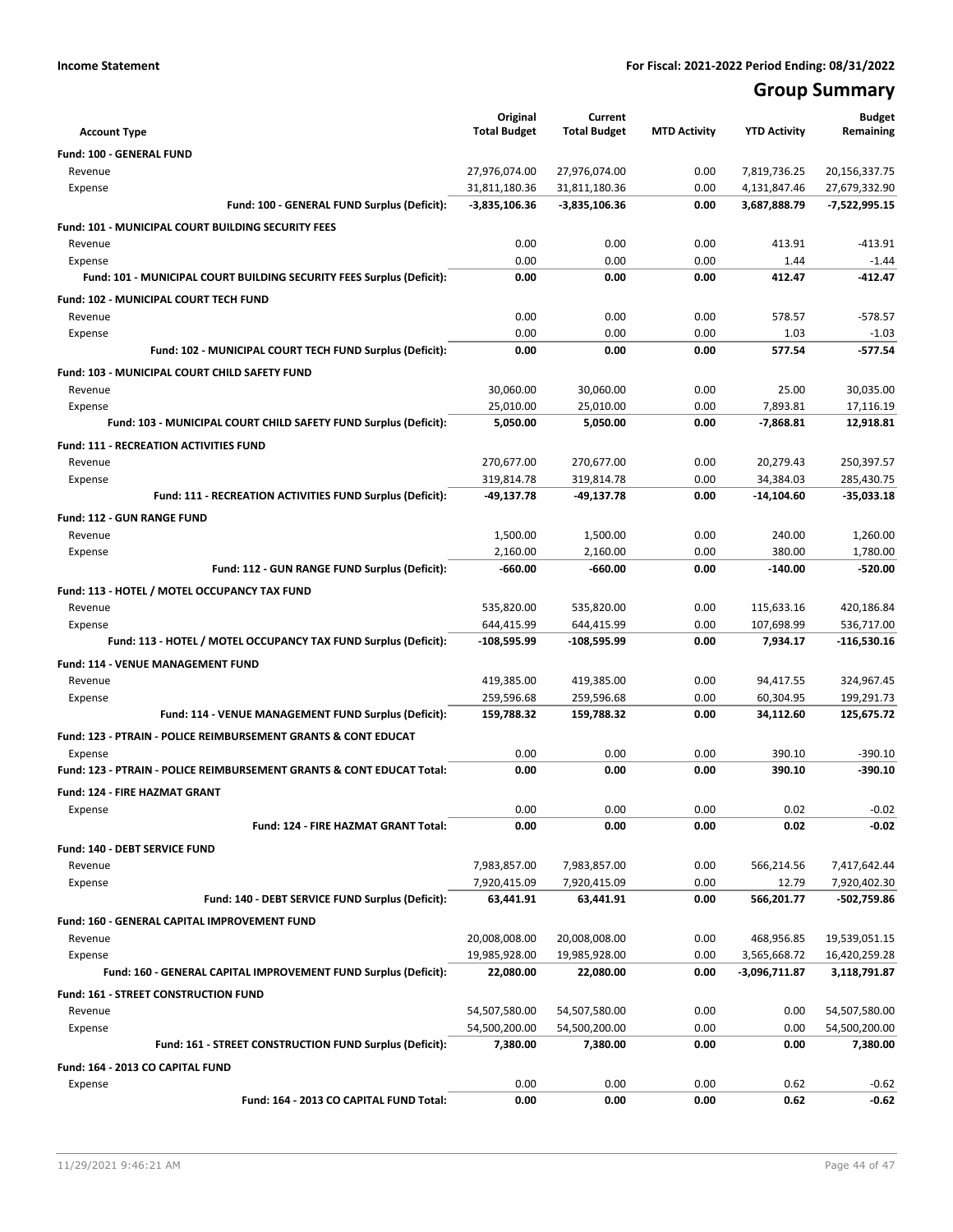| <b>Income Statement</b> |              | For Fiscal: 2021-2022 Period Ending: 08/31/2022 |                     |                     |               |  |
|-------------------------|--------------|-------------------------------------------------|---------------------|---------------------|---------------|--|
|                         | Original     | Current                                         |                     |                     | <b>Budget</b> |  |
| Account Type            | Total Budget | <b>Total Rudget</b>                             | <b>MTD Activity</b> | <b>VTD Activity</b> | Remaining     |  |

|                                                             | Original            | Current             |                     |                     | <b>Budget</b> |
|-------------------------------------------------------------|---------------------|---------------------|---------------------|---------------------|---------------|
| <b>Account Type</b>                                         | <b>Total Budget</b> | <b>Total Budget</b> | <b>MTD Activity</b> | <b>YTD Activity</b> | Remaining     |
| Fund: 165 - 2014 GO FUND                                    |                     |                     |                     |                     |               |
| Revenue                                                     | 500.00              | 500.00              | 0.00                | 0.00                | 500.00        |
| Fund: 165 - 2014 GO FUND Total:                             | 500.00              | 500.00              | 0.00                | 0.00                | 500.00        |
|                                                             |                     |                     |                     |                     |               |
| <b>Fund: 172 - MINOR GRANTS FUND</b>                        |                     |                     |                     |                     |               |
| Revenue                                                     | 0.00                | 0.00                | 0.00                | 2,661.53            | $-2,661.53$   |
| Fund: 172 - MINOR GRANTS FUND Total:                        | 0.00                | 0.00                | 0.00                | 2,661.53            | $-2,661.53$   |
| Fund: 200 - WATER / WASTEWATER FUND                         |                     |                     |                     |                     |               |
| Revenue                                                     | 16,273,468.00       | 16,273,468.00       | 0.00                | 2,752,724.14        | 13,520,743.86 |
| Expense                                                     | 17,880,530.98       | 17,880,530.98       | 0.00                | 1,778,778.32        | 16,101,752.66 |
| Fund: 200 - WATER / WASTEWATER FUND Surplus (Deficit):      | $-1,607,062.98$     | $-1,607,062.98$     | 0.00                | 973,945.82          | -2,581,008.80 |
| Fund: 216 - UTILIITY CIP FUND                               |                     |                     |                     |                     |               |
| Revenue                                                     | 51,315,500.00       | 51,315,500.00       | 0.00                | 216,666.66          | 51,098,833.34 |
|                                                             | 51,302,350.00       | 51,302,350.00       | 0.00                | 169,240.30          | 51,133,109.70 |
| Expense<br>Fund: 216 - UTILIITY CIP FUND Surplus (Deficit): | 13,150.00           | 13,150.00           | 0.00                | 47,426.36           | $-34,276.36$  |
|                                                             |                     |                     |                     |                     |               |
| <b>Fund: 217 - WASTEWATER RECLAMATION FUND</b>              |                     |                     |                     |                     |               |
| Revenue                                                     | 400.00              | 400.00              | 0.00                | 0.00                | 400.00        |
| <b>Fund: 217 - WASTEWATER RECLAMATION FUND Total:</b>       | 400.00              | 400.00              | 0.00                | 0.00                | 400.00        |
| Fund: 300 - AIRPORT FUND                                    |                     |                     |                     |                     |               |
| Revenue                                                     | 705,158.00          | 705,158.00          | 0.00                | 125,622.57          | 579,535.43    |
| Expense                                                     | 1,522,384.00        | 1,522,384.00        | 0.00                | 257,117.83          | 1,265,266.17  |
| Fund: 300 - AIRPORT FUND Surplus (Deficit):                 | -817,226.00         | -817,226.00         | 0.00                | $-131,495.26$       | -685,730.74   |
|                                                             |                     |                     |                     |                     |               |
| <b>Fund: 360 - AIRPORT CAPITAL FUND</b>                     |                     |                     |                     |                     |               |
| Revenue                                                     | 1,300,000.00        | 1,300,000.00        | 0.00                | 216,666.66          | 1,083,333.34  |
| Expense                                                     | 1,300,000.00        | 1,300,000.00        | 0.00                | 11,435.36           | 1,288,564.64  |
| Fund: 360 - AIRPORT CAPITAL FUND Surplus (Deficit):         | 0.00                | 0.00                | 0.00                | 205,231.30          | $-205,231.30$ |
| Fund: 362 - AIRPORT FBO FUEL                                |                     |                     |                     |                     |               |
| Revenue                                                     | 457,325.00          | 457,325.00          | 0.00                | 80,054.94           | 377,270.06    |
| Expense                                                     | 325,000.00          | 325,000.00          | 0.00                | 16,644.15           | 308,355.85    |
| Fund: 362 - AIRPORT FBO FUEL Surplus (Deficit):             | 132,325.00          | 132,325.00          | 0.00                | 63,410.79           | 68,914.21     |
| Fund: 400 - GOLF FUND                                       |                     |                     |                     |                     |               |
| Revenue                                                     | 244,370.00          | 244,370.00          | 0.00                | 35,012.59           | 209,357.41    |
| Expense                                                     | 281,714.13          | 281,714.13          | 0.00                | 32,733.74           | 248,980.39    |
| Fund: 400 - GOLF FUND Surplus (Deficit):                    | -37,344.13          | $-37,344.13$        | 0.00                | 2,278.85            | $-39,622.98$  |
|                                                             |                     |                     |                     |                     |               |
| <b>Fund: 500 - SANITATION FUND</b>                          |                     |                     |                     |                     |               |
| Revenue                                                     | 5,428,690.00        | 5,428,690.00        | 0.00                | 947,654.56          | 4,481,035.44  |
| Expense                                                     | 6,490,734.45        | 6,490,734.45        | 0.00                | 643,214.15          | 5,847,520.30  |
| Fund: 500 - SANITATION FUND Surplus (Deficit):              | -1,062,044.45       | -1,062,044.45       | 0.00                | 304,440.41          | -1,366,484.86 |
| Fund: 601 - CENTRAL SERVICE FUND                            |                     |                     |                     |                     |               |
| Revenue                                                     | 1,108,646.00        | 1,108,646.00        | 0.00                | 184,774.32          | 923,871.68    |
| Expense                                                     | 1,081,673.00        | 1,081,673.00        | 0.00                | 135,633.13          | 946,039.87    |
| Fund: 601 - CENTRAL SERVICE FUND Surplus (Deficit):         | 26,973.00           | 26,973.00           | 0.00                | 49,141.19           | $-22,168.19$  |
|                                                             |                     |                     |                     |                     |               |
| Fund: 602 - INSURANCE FUND                                  |                     |                     |                     |                     |               |
| Revenue                                                     | 6,759,952.19        | 6,759,952.19        | 0.00                | 1,097,937.81        | 5,662,014.38  |
| Expense                                                     | 7,000,917.00        | 7,000,917.00        | 0.00                | 1,738,665.47        | 5,262,251.53  |
| Fund: 602 - INSURANCE FUND Surplus (Deficit):               | $-240,964.81$       | -240,964.81         | 0.00                | -640,727.66         | 399,762.85    |
| Fund: 604 - MIS FUND                                        |                     |                     |                     |                     |               |
| Revenue                                                     | 1,108,517.00        | 1,108,517.00        | 0.00                | 184,752.82          | 923,764.18    |
| Expense                                                     | 1,015,669.00        | 1,015,669.00        | 0.00                | 161,062.76          | 854,606.24    |
| Fund: 604 - MIS FUND Surplus (Deficit):                     | 92,848.00           | 92,848.00           | 0.00                | 23,690.06           | 69,157.94     |
| <b>Fund: 660 - VEHICLE REPLACEMENT FUND</b>                 |                     |                     |                     |                     |               |
| Revenue                                                     | 977,509.00          | 977,509.00          | 0.00                | 162,918.18          | 814,590.82    |
| Expense                                                     | 977,509.00          | 977,509.00          | 0.00                | 25,493.30           | 952,015.70    |
| Fund: 660 - VEHICLE REPLACEMENT FUND Surplus (Deficit):     | 0.00                | 0.00                | 0.00                | 137,424.88          | $-137,424.88$ |
|                                                             |                     |                     |                     |                     |               |
| Fund: 800 - SPENCE FUND                                     |                     |                     |                     |                     |               |
| Revenue                                                     | 300.00              | 300.00              | 0.00                | 0.00                | 300.00        |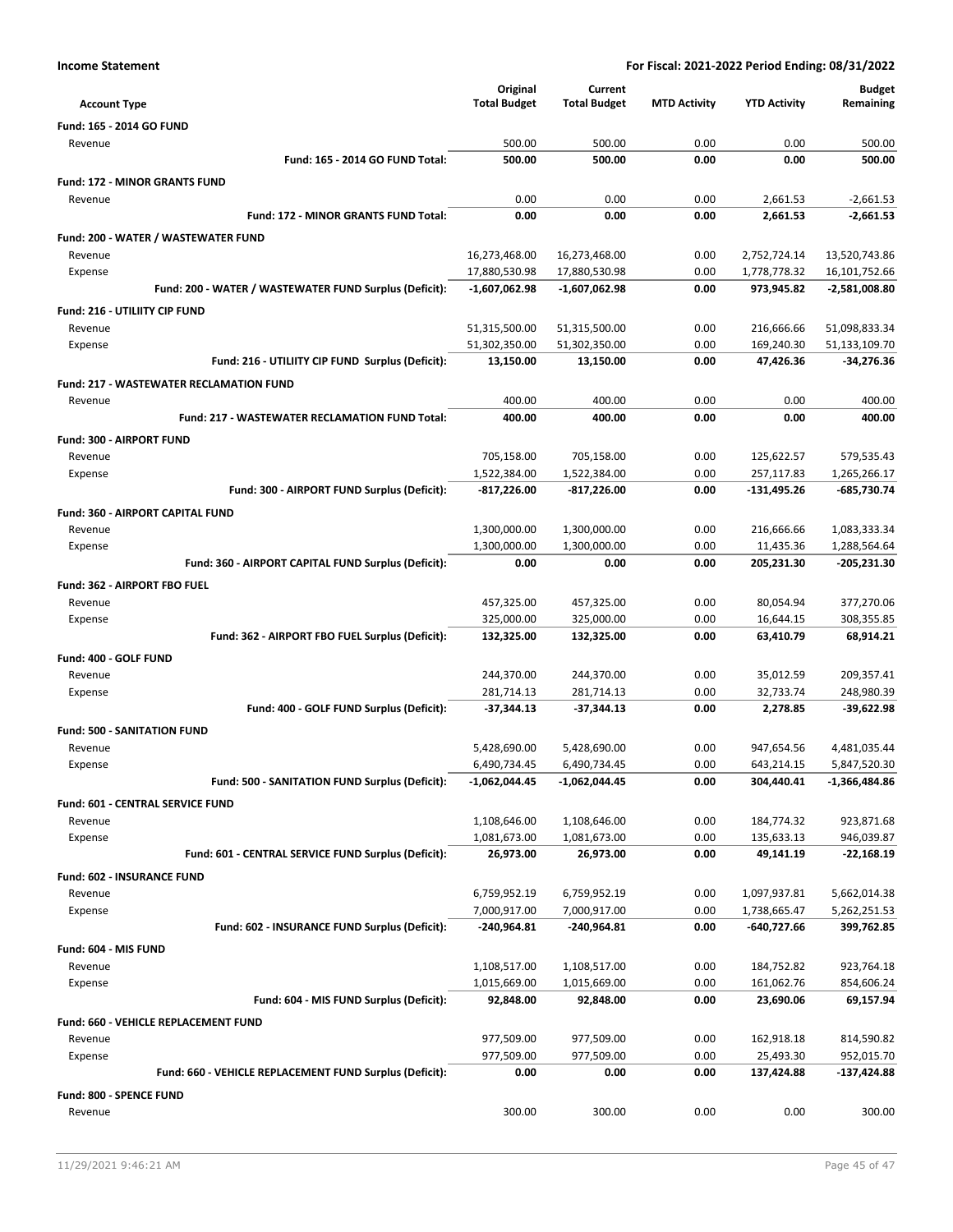| <b>Account Type</b>          |                                                                            | Original<br><b>Total Budget</b> | Current<br><b>Total Budget</b> | <b>MTD Activity</b> | <b>YTD Activity</b> | <b>Budget</b><br>Remaining |
|------------------------------|----------------------------------------------------------------------------|---------------------------------|--------------------------------|---------------------|---------------------|----------------------------|
| Expense                      |                                                                            | 600.00                          | 600.00                         | 0.00                | 100.00              | 500.00                     |
|                              | Fund: 800 - SPENCE FUND Surplus (Deficit):                                 | $-300.00$                       | $-300.00$                      | 0.00                | $-100.00$           | $-200.00$                  |
|                              | <b>Fund: 801 - JONES LIBRARY TRUST</b>                                     |                                 |                                |                     |                     |                            |
| Expense                      |                                                                            | 0.00                            | 0.00                           | 0.00                | 0.30                | $-0.30$                    |
|                              | Fund: 801 - JONES LIBRARY TRUST Total:                                     | 0.00                            | 0.00                           | 0.00                | 0.30                | $-0.30$                    |
|                              | Fund: 810 - SEIZURE FUNDS - STATE RULES                                    |                                 |                                |                     |                     |                            |
| Revenue                      |                                                                            | 250.00                          | 250.00                         | 0.00                | 0.00                | 250.00                     |
| Expense                      |                                                                            | 75.00                           | 75.00                          | 0.00                | 425.11              | $-350.11$                  |
|                              | Fund: 810 - SEIZURE FUNDS - STATE RULES Surplus (Deficit):                 | 175.00                          | 175.00                         | 0.00                | $-425.11$           | 600.11                     |
|                              | Fund: 811 - SEIZURE FUNDS - FED RULES                                      |                                 |                                |                     |                     |                            |
| Revenue                      |                                                                            | 150.00                          | 150.00                         | 0.00                | 0.00                | 150.00                     |
| Expense                      |                                                                            | 75.00                           | 75.00                          | 0.00                | 4.08                | 70.92                      |
|                              | Fund: 811 - SEIZURE FUNDS - FED RULES Surplus (Deficit):                   | 75.00                           | 75.00                          | 0.00                | $-4.08$             | 79.08                      |
|                              | Fund: 820 - TIRZ FUND (Tax Increment Reinvestment Zone)                    |                                 |                                |                     |                     |                            |
| Revenue                      |                                                                            | 820,002.00                      | 820,002.00                     | 0.00                | 3,226.89            | 816,775.11                 |
| Expense                      |                                                                            | 190,947.00                      | 190,947.00                     | 0.00                | 58.93               | 190,888.07                 |
|                              | Fund: 820 - TIRZ FUND (Tax Increment Reinvestment Zone) Surplus (Deficit): | 629,055.00                      | 629,055.00                     | 0.00                | 3.167.96            | 625,887.04                 |
|                              | <b>Fund: 910 - ELECTRIC OPERATING FUND</b>                                 |                                 |                                |                     |                     |                            |
| Revenue                      |                                                                            | 90,791,755.00                   | 90,791,755.00                  | 0.00                | 10,298,902.77       | 80,492,852.23              |
| Expense                      |                                                                            | 85,110,280.12                   | 85,127,826.01                  | 0.00                | 6,856,756.46        | 78,271,069.55              |
|                              | Fund: 910 - ELECTRIC OPERATING FUND Surplus (Deficit):                     | 5,681,474.88                    | 5,663,928.99                   | 0.00                | 3,442,146.31        | 2,221,782.68               |
|                              | <b>Fund: 911 - ELECTRIC DEBT REDUCTION</b>                                 |                                 |                                |                     |                     |                            |
| Revenue                      |                                                                            | 1,100.00                        | 1,100.00                       | 0.00                | $-0.16$             | 1.100.16                   |
|                              | Fund: 911 - ELECTRIC DEBT REDUCTION Total:                                 | 1,100.00                        | 1,100.00                       | 0.00                | $-0.16$             | 1,100.16                   |
|                              | <b>Fund: 912 - ELECTRIC DEBT SERVICE</b>                                   |                                 |                                |                     |                     |                            |
| Revenue                      |                                                                            | -26,883,724.00                  | -26,883,724.00                 | 0.00                | 2,240,310.33        | -29,124,034.33             |
| Expense                      |                                                                            | 26,446,316.00                   | 26,446,316.00                  | 0.00                | 0.00                | 26,446,316.00              |
|                              | Fund: 912 - ELECTRIC DEBT SERVICE Surplus (Deficit):                       | -53,330,040.00                  | -53,330,040.00                 | 0.00                | 2,240,310.33        | -55,570,350.33             |
|                              | <b>Fund: 913 - ELECTRIC CONSTRUCTION FUND</b>                              |                                 |                                |                     |                     |                            |
| Revenue                      |                                                                            | 600.00                          | 600.00                         | 0.00                | $-1.97$             | 601.97                     |
|                              | <b>Fund: 913 - ELECTRIC CONSTRUCTION FUND Total:</b>                       | 600.00                          | 600.00                         | 0.00                | $-1.97$             | 601.97                     |
| Fund: 950 - CABLE / INTERNET |                                                                            |                                 |                                |                     |                     |                            |
| Revenue                      |                                                                            | 6,791,179.00                    | 6,791,179.00                   | 0.00                | 1,055,540.22        | 5,735,638.78               |
| Expense                      |                                                                            | 6,532,663.80                    | 6,515,117.91                   | 0.00                | 745,986.66          | 5,769,131.25               |
|                              | Fund: 950 - CABLE / INTERNET Surplus (Deficit):                            | 258,515.20                      | 276,061.09                     | 0.00                | 309,553.56          | $-33,492.47$               |
|                              | <b>Total Surplus (Deficit):</b>                                            | -53,993,551.19                  | $-53,993,551.19$               | 0.00                | 8,209,986.13        |                            |